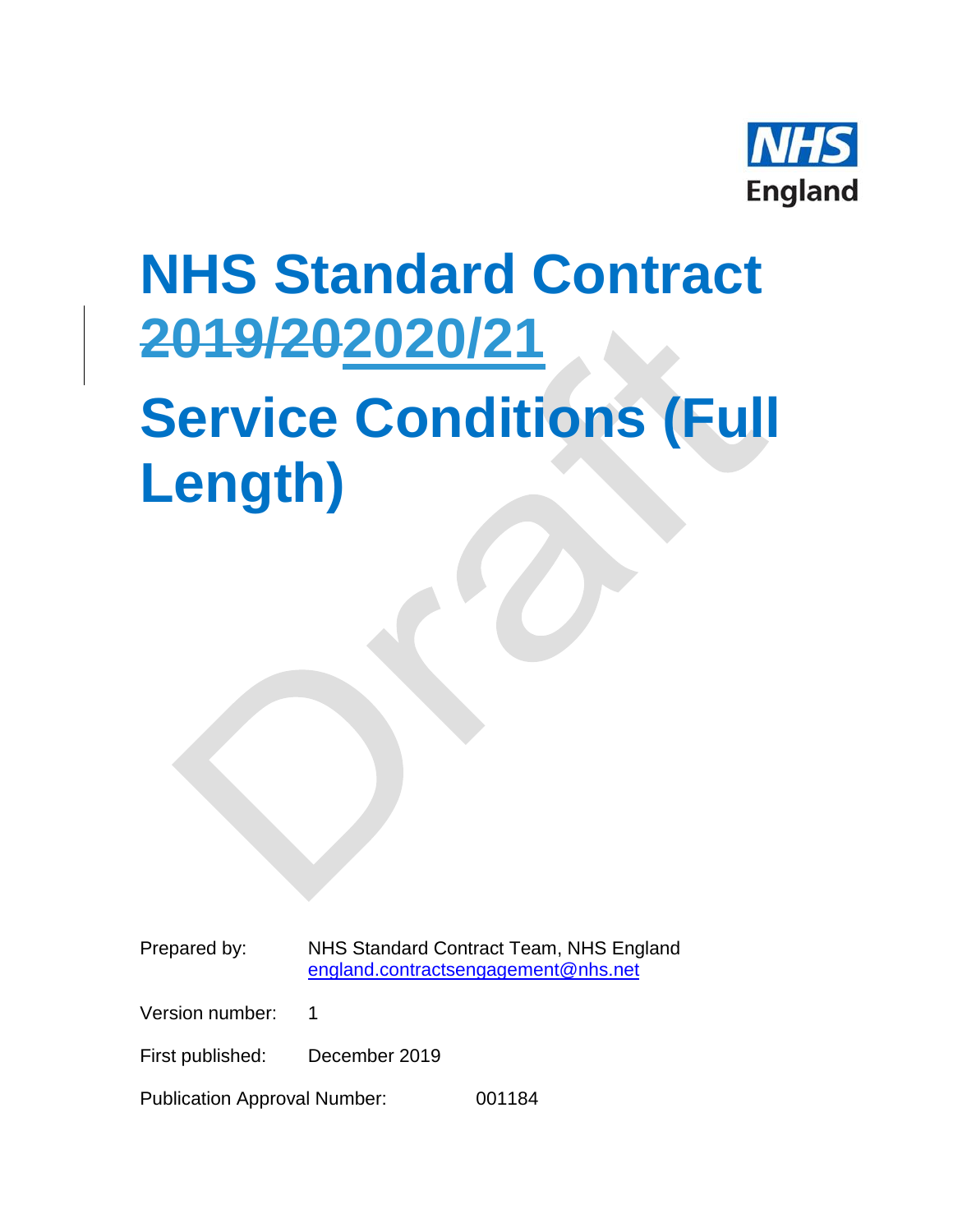**Conditions will apply to all or only some Service categories, as indicated in the right column using the following abbreviations:**

| <b>All Services</b>                                                                                       | All         |
|-----------------------------------------------------------------------------------------------------------|-------------|
| Accident and Emergency Services (Type 1 and Type 2<br><u>only)</u>                                        | $A + E$     |
|                                                                                                           |             |
| <b>Acute Services</b>                                                                                     | A           |
| <b>Ambulance Services</b>                                                                                 | <b>AM</b>   |
| <b>Cancer Services</b>                                                                                    | <b>CR</b>   |
| <b>Continuing Healthcare Services (including continuing</b><br>care for children)                         | CHC         |
|                                                                                                           |             |
| <b>Community Services</b>                                                                                 | CS          |
| Diagnostic, Screening and/or Pathology Services                                                           | D           |
| <b>End of Life Care Services</b>                                                                          | <b>ELC</b>  |
| Mental Health and Learning Disability Services                                                            | MН          |
| Mental Health and Learning Disability Secure Services                                                     | <b>MHSS</b> |
| <b>NHS 111 Services</b>                                                                                   | 111         |
| <b>Patient Transport Services</b>                                                                         | PT          |
| <b>Radiotherapy Services</b>                                                                              | R           |
| <b>Urgent Treatment careCentre Services /(including Walk-</b><br>in Centre Services/Minor Injuries Units) | U           |
|                                                                                                           |             |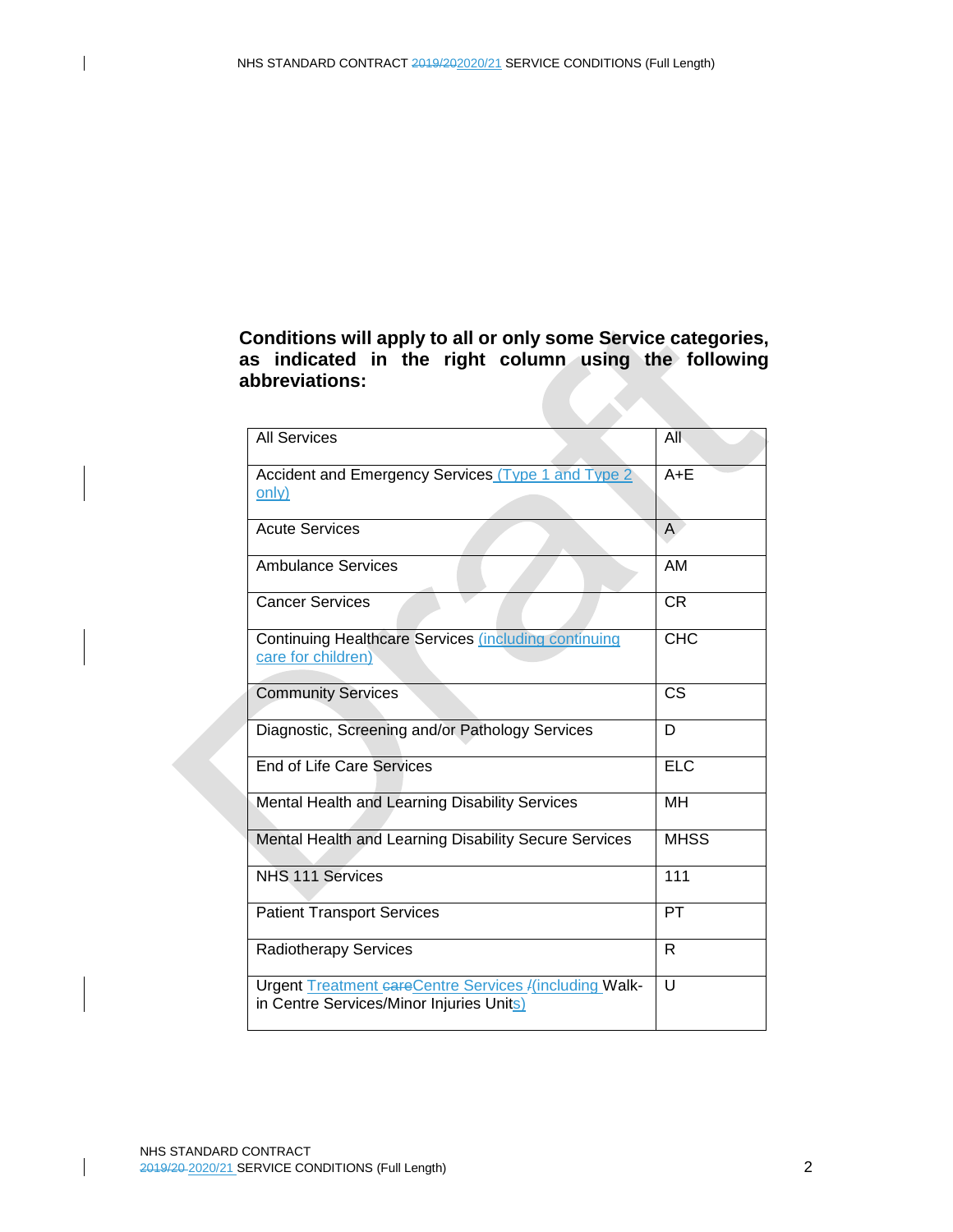|                 |                    | <b>PROVISION OF SERVICES</b>                                                                                                                                                                                                  |     |
|-----------------|--------------------|-------------------------------------------------------------------------------------------------------------------------------------------------------------------------------------------------------------------------------|-----|
| SC <sub>1</sub> |                    | <b>Compliance with the Law and the NHS Constitution</b>                                                                                                                                                                       |     |
| 1.1             |                    | The Provider must provide the Services in accordance with the Fundamental<br>Standards of Care and the Service Specifications. The Provider must perform all<br>of its obligations under this Contract in accordance with:    | All |
|                 | 1.1.1              | the terms of this Contract; and                                                                                                                                                                                               |     |
|                 | 1.1.2              | the Law; and                                                                                                                                                                                                                  |     |
|                 | 1.1.3              | Good Practice.                                                                                                                                                                                                                |     |
|                 |                    | The Provider must, when requested by the Co-ordinating Commissioner, provide<br>evidence of the development and updating of its clinical process and procedures<br>to reflect Good Practice.                                  |     |
| 1.2             | accordance with:   | The Commissioners must perform all of their obligations under this Contract in                                                                                                                                                | All |
|                 | 1.2.1              | the terms of this Contract; and                                                                                                                                                                                               |     |
|                 | 1.2.2              | the Law; and                                                                                                                                                                                                                  |     |
|                 | 1.2.3              | Good Practice.                                                                                                                                                                                                                |     |
| 1.3             |                    | The Parties must abide by and promote awareness of the NHS Constitution,<br>including the rights and pledges set out in it. The Provider must ensure that all<br>Sub-Contractors and all Staff abide by the NHS Constitution. | All |
| 1.4             |                    | The Parties must ensure that, in accordance with the Armed Forces Covenant,<br>those in the armed forces, reservists, veterans and their families are not<br>disadvantaged in accessing the Services.                         | All |
| SC <sub>2</sub> |                    | <b>Regulatory Requirements</b>                                                                                                                                                                                                |     |
| 2.1             | The Provider must: |                                                                                                                                                                                                                               | All |
|                 | 2.1.1              | comply, where applicable, with the registration and regulatory<br>compliance guidance of any relevant Regulatory or Supervisory Body;                                                                                         |     |
|                 | 2.1.2              | respond to all applicable requirements and enforcement actions issued<br>from time to time by any relevant Regulatory or Supervisory Body;                                                                                    |     |
|                 | 2.1.3              | comply, where applicable, with the standards and recommendations<br>issued from time to time by any relevant Regulatory or Supervisory<br>Body;                                                                               |     |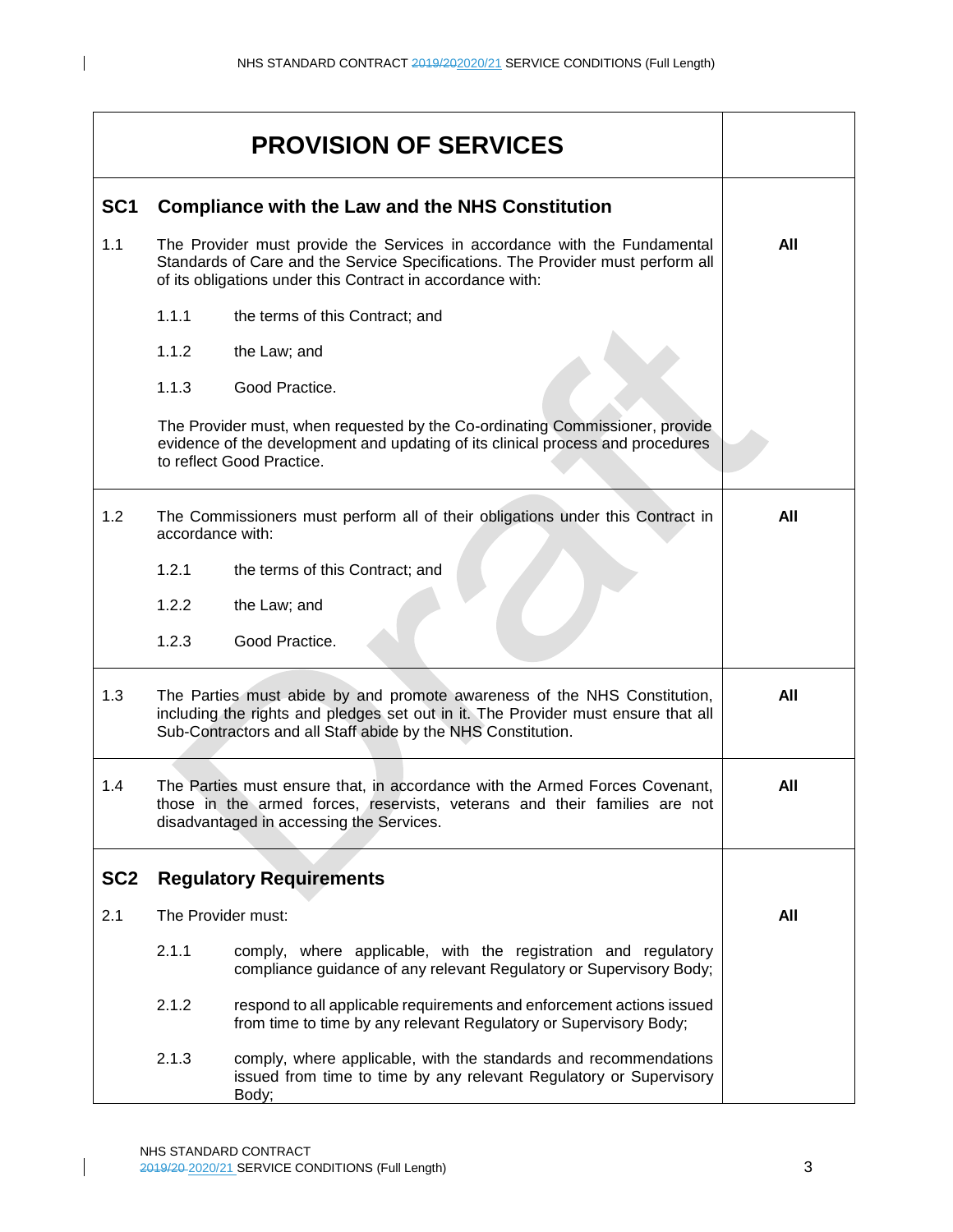|                 | 2.1.4              | consider and respond to the recommendations arising from any audit,<br>Serious Incident report or Patient Safety Incident report;                                                                                                                                                                                                                                                                              |                       |
|-----------------|--------------------|----------------------------------------------------------------------------------------------------------------------------------------------------------------------------------------------------------------------------------------------------------------------------------------------------------------------------------------------------------------------------------------------------------------|-----------------------|
|                 | 2.1.5              | comply with the standards and recommendations issued from time to<br>time by any relevant professional body and agreed in writing between<br>the Co-ordinating Commissioner and the Provider;                                                                                                                                                                                                                  |                       |
|                 | 2.1.6              | comply, where applicable, with the recommendations contained in<br>NICE Technology Appraisals and have regard to other Guidance<br>issued by NICE from time to time;                                                                                                                                                                                                                                           |                       |
|                 | 2.1.7              | respond to any reports and recommendations made by Local<br>Healthwatch; and                                                                                                                                                                                                                                                                                                                                   |                       |
|                 | 2.1.8              | meet its obligations under Law in relation to the production and<br>publication of Quality Accounts.                                                                                                                                                                                                                                                                                                           |                       |
| 2.2             |                    | The Provider must comply with all applicable EU Exit Guidance.                                                                                                                                                                                                                                                                                                                                                 | All                   |
| 2.3             | Guidance.          | The Parties must comply, where applicable, with their respective obligations<br>under, and with recommendations contained in, MedTech Funding Mandate                                                                                                                                                                                                                                                          | All                   |
|                 |                    |                                                                                                                                                                                                                                                                                                                                                                                                                |                       |
| SC <sub>3</sub> |                    | <b>Service Standards</b>                                                                                                                                                                                                                                                                                                                                                                                       |                       |
| 3.1             | The Provider must: |                                                                                                                                                                                                                                                                                                                                                                                                                | All                   |
|                 | 3.1.1              | not breach the thresholds in respect of the Operational Standards;                                                                                                                                                                                                                                                                                                                                             |                       |
|                 | 3.1.2              | not breach the thresholds in respect of the National Quality<br>Requirements; and                                                                                                                                                                                                                                                                                                                              |                       |
|                 | 3.1.3              | not breach the thresholds in respect of the Local Quality<br>Requirements.; and                                                                                                                                                                                                                                                                                                                                |                       |
|                 |                    | ensure that Never Events do not occur.                                                                                                                                                                                                                                                                                                                                                                         |                       |
| 3.2A            |                    | A failure by the Provider to comply with SC3.1 will be excused if it is directly<br>attributable to or caused by an act or omission of a Commissioner, but will not be<br>excused if the failure was caused primarily by an increase in Referrals.                                                                                                                                                             | All-except AM,<br>111 |
| 3.2B            |                    | A failure by the Provider to comply with SC3.1 will be excused if it is directly<br>attributable to or caused by an act or omission of a Commissioner, but will not be<br>excused if the failure was caused primarily by For the purposes of SC3.2A, 'an<br>increase in Referrals' <sub>3</sub> , which will include Activity due to an increased use of 999,<br>111 or any other emergency telephone numbers. | AM, 111               |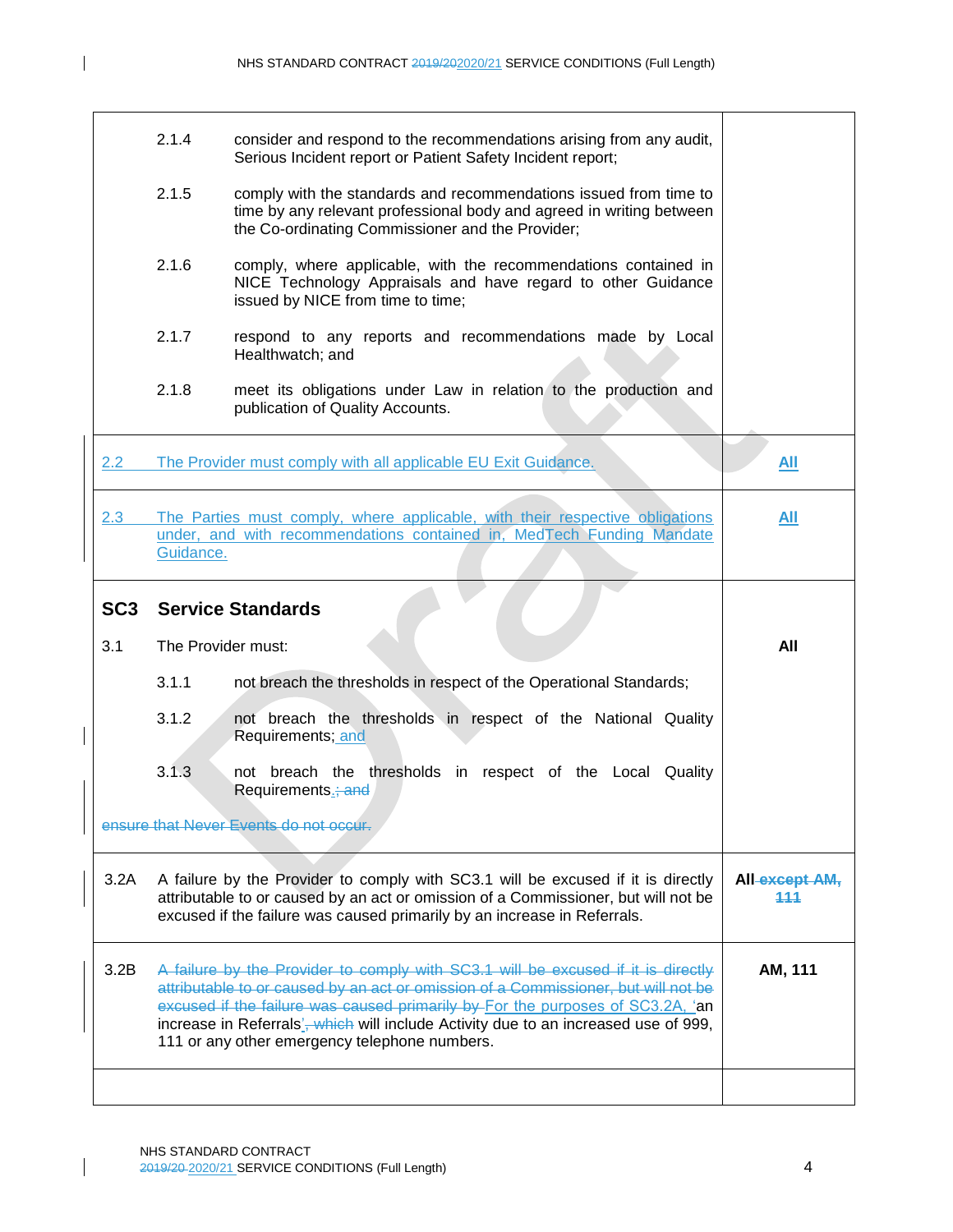$\mathbf{I}$ 

| 3.3 |             | If the Provider does not comply with SC3.1 the Co-ordinating Commissioner may,<br>in addition and without affecting any other rights that it or any Commissioner may<br>have under this Contract:                                                                                                                                                                                                                                                                                                                                                                                                                                                                                          | All                                                                       |
|-----|-------------|--------------------------------------------------------------------------------------------------------------------------------------------------------------------------------------------------------------------------------------------------------------------------------------------------------------------------------------------------------------------------------------------------------------------------------------------------------------------------------------------------------------------------------------------------------------------------------------------------------------------------------------------------------------------------------------------|---------------------------------------------------------------------------|
|     | 3.3.1       | issue a Contract Performance Notice under GC9.4 (Contract<br>Management) in relation to the breach <sub>7</sub> or failure or Never Event<br>eccurrence, and/or                                                                                                                                                                                                                                                                                                                                                                                                                                                                                                                            | All                                                                       |
|     | 3.3.2       | take action to remove any Service User affected from the Provider's<br>care; and/or                                                                                                                                                                                                                                                                                                                                                                                                                                                                                                                                                                                                        | All except AM,<br>111                                                     |
|     | 3.3.3       | if it reasonably considers that there may be further non-compliance of<br>that nature in relation to other Service Users, take action to remove<br>those Service Users from the Provider's care.                                                                                                                                                                                                                                                                                                                                                                                                                                                                                           | All except AM,<br>111                                                     |
| 3.4 |             | The Provider must continually review and evaluate the Services, must<br>implementact on Lessons Learned from those reviews and evaluations, from<br>feedback, complaints, audits. Patient Safety Incidents and Never Events, and from<br>the involvement of Service Users, Staff, GPs and the public (including the<br>outcomes of Surveys), and must demonstrate at Review Meetings the extent to<br>which Service improvements have been made as a result and how these have<br>been communicated to Service Users, their Carers, GPs and the public.                                                                                                                                    | All                                                                       |
| 3.5 |             | The Provider must implement policies and procedures for reviewing deaths of<br>Service Users whilst under the Provider's care and for engaging with bereaved<br>families and Carers.                                                                                                                                                                                                                                                                                                                                                                                                                                                                                                       | All                                                                       |
| 3.6 | applicable. | The Provider must comply with National Guidance on Learning from Deaths where                                                                                                                                                                                                                                                                                                                                                                                                                                                                                                                                                                                                              | <b>NHS Trust/FT</b>                                                       |
| 3.7 |             | The Provider must measure, monitor and analyse its performance in relation to<br>the Services and Service Users using one or more appropriate NHS Safety<br>Thermometers and/or appropriate alternative measurement tools as agreed with<br>the Co-ordinating Commissioner, and must use all reasonable endeavours<br>continuously to improve that performance (or, if it is agreed with the Co-ordinating<br>Commissioner that further improvement is not feasible, to maintain that<br>performance). The Provider must establish and operate a Medical Examiner Office<br>to scrutinise and oversee the accurate certification of deaths of Service Users on<br>the Provider's Premises. | All except AM,<br>CS, D, 111, PT,<br>Ħ<br>A (NHS<br><b>Trust/FT only)</b> |
| 3.8 |             | The Provider must co-operate fully with the Responsible Commissioner and the<br>original Referrer in any re-referral of the Service User to another provider<br>(including providing Service User Health Records, other information relating to the<br>Service User's care and clinical opinions if reasonably requested). Any failure to<br>do so will constitute a material breach of this Contract.                                                                                                                                                                                                                                                                                     | All                                                                       |
| 3.9 |             | If a Service User is admitted for acute Elective Care services and the Provider<br>cancels that Service User's operation after admission for non-clinical reasons, the<br>terms of the NHS Constitution Handbook cancelled operations pledge will apply.                                                                                                                                                                                                                                                                                                                                                                                                                                   | A                                                                         |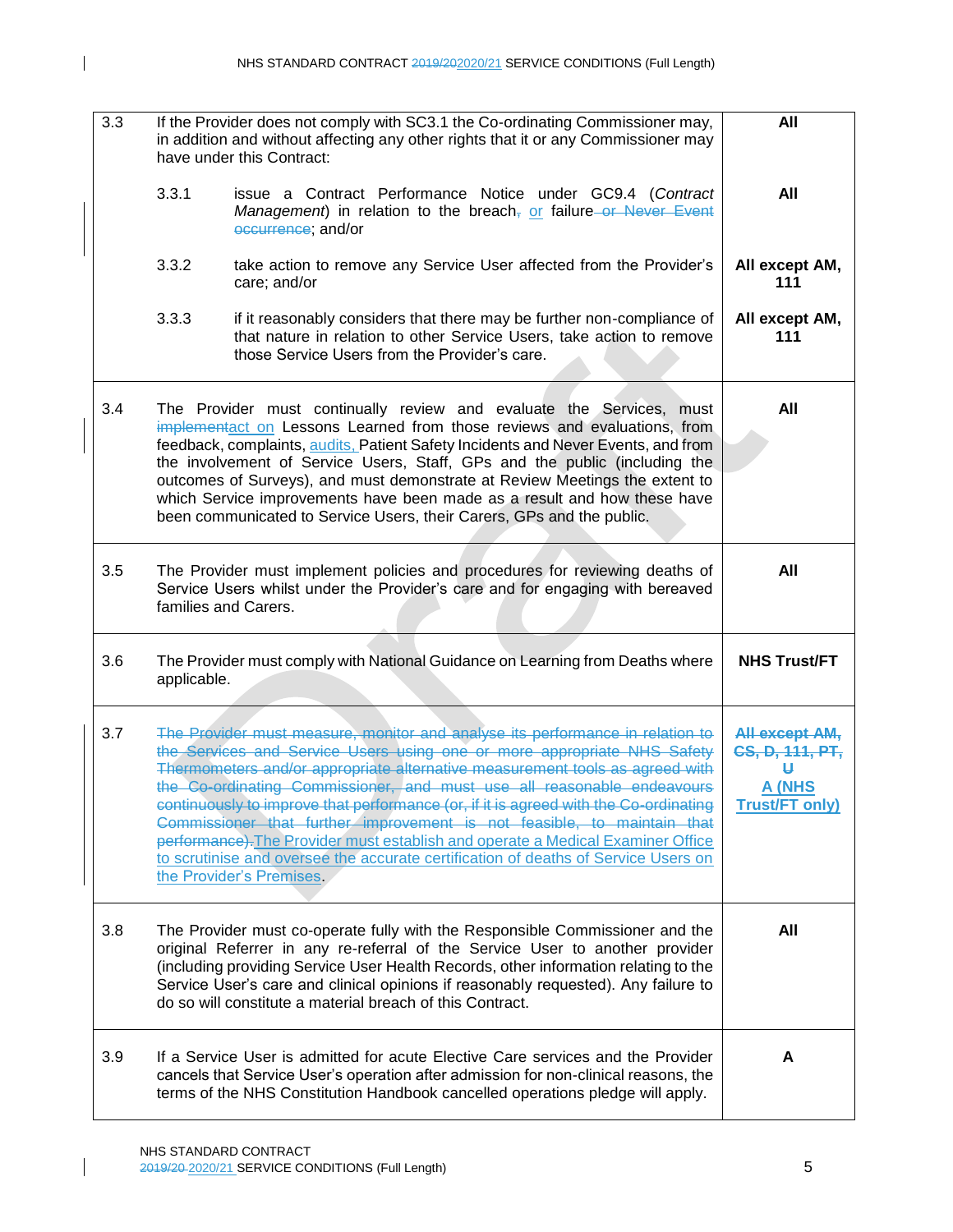$\mathbf I$ 

| 3.10            | The Provider (whether or not it is required to be CQC registered for the purpose<br>of the Services) must identify and give notice to the Co-ordinating Commissioner<br>of the name, address and position in the Provider of the Nominated Individual.                                                                                                                                                                                                                                                                                  | All                 |
|-----------------|-----------------------------------------------------------------------------------------------------------------------------------------------------------------------------------------------------------------------------------------------------------------------------------------------------------------------------------------------------------------------------------------------------------------------------------------------------------------------------------------------------------------------------------------|---------------------|
| 3.11            | In support of the national programme to implement the Seven Day Service<br>Hospital Priority Clinical Standards in full by 2020, tThe Provider must complete<br>and report the Seven Day Service Self-Assessment as required by Guidance and<br>must share a copy of each self-assessment with the Co-ordinating Commissioner.                                                                                                                                                                                                          | A, A+E, CR          |
| 3.12            | Where the Provider provides vascular surgery Services, hyper-acute stroke<br>Services, major trauma Services, STEMI heart attack Services or children's critical<br>care Services, the Provider must ensure that those Services comply in full with<br>Seven Day Service Hospital Priority Clinical Standards.                                                                                                                                                                                                                          | A                   |
| 3.13            | Where the Provider provides maternity Services, it must:<br>3.13.1<br>fully implementcomply with the Saving Babies' Lives Care Bundle-by<br>no later than 31 March 2020 and thereafter comply with it, and                                                                                                                                                                                                                                                                                                                              | A, CS               |
|                 | 3.13.2<br>use all reasonable endeavours to achieve the Continuity of Carer<br>Standard by 31 March 20202021 and demonstrate its progress to the<br>Co-ordinating Commissioner through agreement and implementation of<br>a Service Development and Improvement Plan.                                                                                                                                                                                                                                                                    |                     |
| 3.14            | In performing its obligations under this Contract, the Provider must have regard<br>to Learning Disability Improvement Standards.                                                                                                                                                                                                                                                                                                                                                                                                       | <b>NHS Trust/FT</b> |
| 3.15            | Where the Provider provides Services for children and young people with an<br>eating disorder, it must use all reasonable endeavours to maximise the number<br>of relevant Service Users who start a NICE-concordant treatment within four<br>weeks from first contact with a designated healthcare professional for routine<br>cases, or within one week for urgent cases, in accordance with achieve the<br>Access and Waiting Time Standard for Children and Young People with an Eating<br>Disorder by no later than 31 March 2021. | MH, MHSS            |
| 3.16            | The Provider must use all reasonable endeavours to ensure that each relevant<br>clinical team achieves level 2 or above compliance with the requirements of the<br>Early Intervention in Psychosis Scoring Matrix effective treatment domain.                                                                                                                                                                                                                                                                                           | <b>MH, MHSS</b>     |
| SC <sub>4</sub> | <b>Co-operation</b>                                                                                                                                                                                                                                                                                                                                                                                                                                                                                                                     |                     |
| 4.1             | The Parties must at all times act in good faith towards each other and in the<br>performance of their respective obligations under this Contract.                                                                                                                                                                                                                                                                                                                                                                                       | All                 |
|                 |                                                                                                                                                                                                                                                                                                                                                                                                                                                                                                                                         |                     |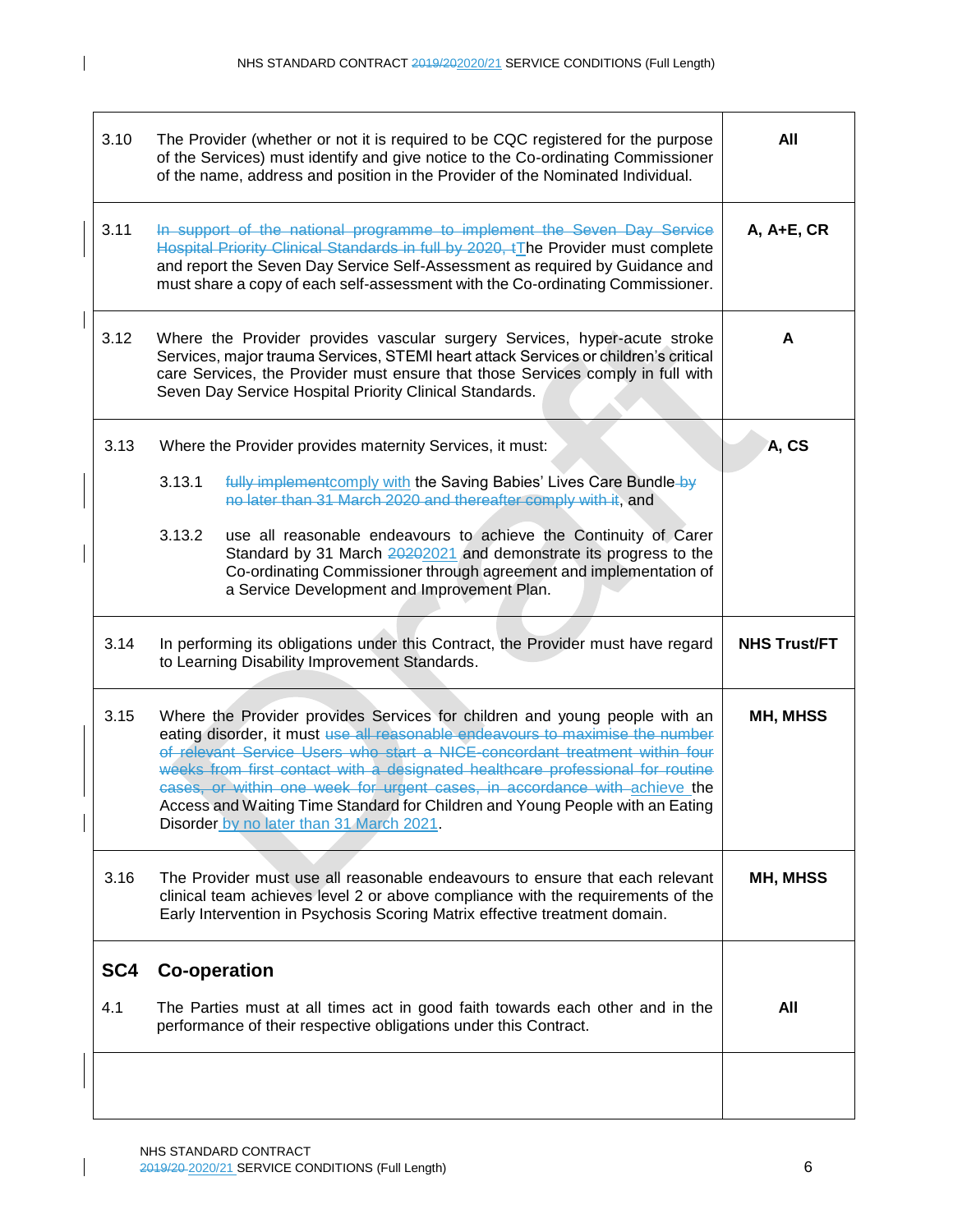$\mathbf{I}$ 

| 4.2 | The Parties must co-operate in accordance with the Law and Good Practice to<br>facilitate the delivery of the Services in accordance with this Contract, having<br>regard at all times to the welfare and rights of Service Users.                                                                                                                                                                                                                                                                                                                                                                                                                                                                                                                                                                                                   | All                      |
|-----|--------------------------------------------------------------------------------------------------------------------------------------------------------------------------------------------------------------------------------------------------------------------------------------------------------------------------------------------------------------------------------------------------------------------------------------------------------------------------------------------------------------------------------------------------------------------------------------------------------------------------------------------------------------------------------------------------------------------------------------------------------------------------------------------------------------------------------------|--------------------------|
| 4.3 | The Provider and each Commissioner must, in accordance with Law and Good<br>Practice, co-operate fully and share information with each other and with any other<br>commissioner or provider of health or social care in respect of a Service User in<br>order to:                                                                                                                                                                                                                                                                                                                                                                                                                                                                                                                                                                    | All                      |
|     | 4.3.1<br>ensure that a consistently high standard of care for the Service User is<br>maintained at all times;                                                                                                                                                                                                                                                                                                                                                                                                                                                                                                                                                                                                                                                                                                                        |                          |
|     | 4.3.2<br>ensure that high quality, integrated and co-ordinated care for the Service<br>User is delivered across all pathways spanning more than one provider;                                                                                                                                                                                                                                                                                                                                                                                                                                                                                                                                                                                                                                                                        |                          |
|     | 4.3.3<br>achieve continuity of service that avoids inconvenience to, or risk to the<br>health and safety of, the Service User, employees of the Commissioners<br>or members of the public; and                                                                                                                                                                                                                                                                                                                                                                                                                                                                                                                                                                                                                                       |                          |
|     | 4.3.4<br>seek to ensure that the Services and other health and social care services<br>delivered to the Service User are delivered in such a way as to maximise<br>value for public money, optimise allocation of resources and minimise<br>unwarranted variations in quality and outcomes.                                                                                                                                                                                                                                                                                                                                                                                                                                                                                                                                          |                          |
| 4.4 | The Provider must ensure that its provision of any service to any third party does<br>not hinder or adversely affect its delivery of the Services or its performance of this<br>Contract.                                                                                                                                                                                                                                                                                                                                                                                                                                                                                                                                                                                                                                            | All                      |
| 4.5 | The Provider and each Commissioner must co-operate with each other and with<br>any third party provider to ensure that, wherever possible, an individual requiring<br>admission to acute inpatient mental health services can be admitted to an acute<br>bed close to their usual place of residence.                                                                                                                                                                                                                                                                                                                                                                                                                                                                                                                                | MН                       |
| 4.6 | In performing their respective obligations under this Contract the Parties must use<br>all reasonable endeavours, in cooperation with others, to promote the NHS's<br>"triple aim" of better health for everyone, better care for all patients, and<br>sustainability for the NHS locally and throughout England. In pursuit of the "triple<br>aim", the Parties must at all times use all reasonable endeavours to contribute<br>towards the implementation of any Local System Operating Plan to which the<br>Provider, other providers and one or more Commissioners are party and must<br>perform any specific obligations on their respective parts agreed as part of or<br>pursuant to that Local System Operating Plan from time to time, including those<br>set out in Schedule 8 (Local System Operating Plan Obligations). | All                      |
| 4.7 | The Provider must use all reasonable endeavours to ensure that, with effect from<br>4 July 2019, the Services are organised and delivered in such a way as to integrate<br>effectively with the local configuration of any Primary Care Networks established<br>in the geographical area within which the Services are to be delivered.                                                                                                                                                                                                                                                                                                                                                                                                                                                                                              | $\mathsf{CS}\phantom{0}$ |
|     |                                                                                                                                                                                                                                                                                                                                                                                                                                                                                                                                                                                                                                                                                                                                                                                                                                      |                          |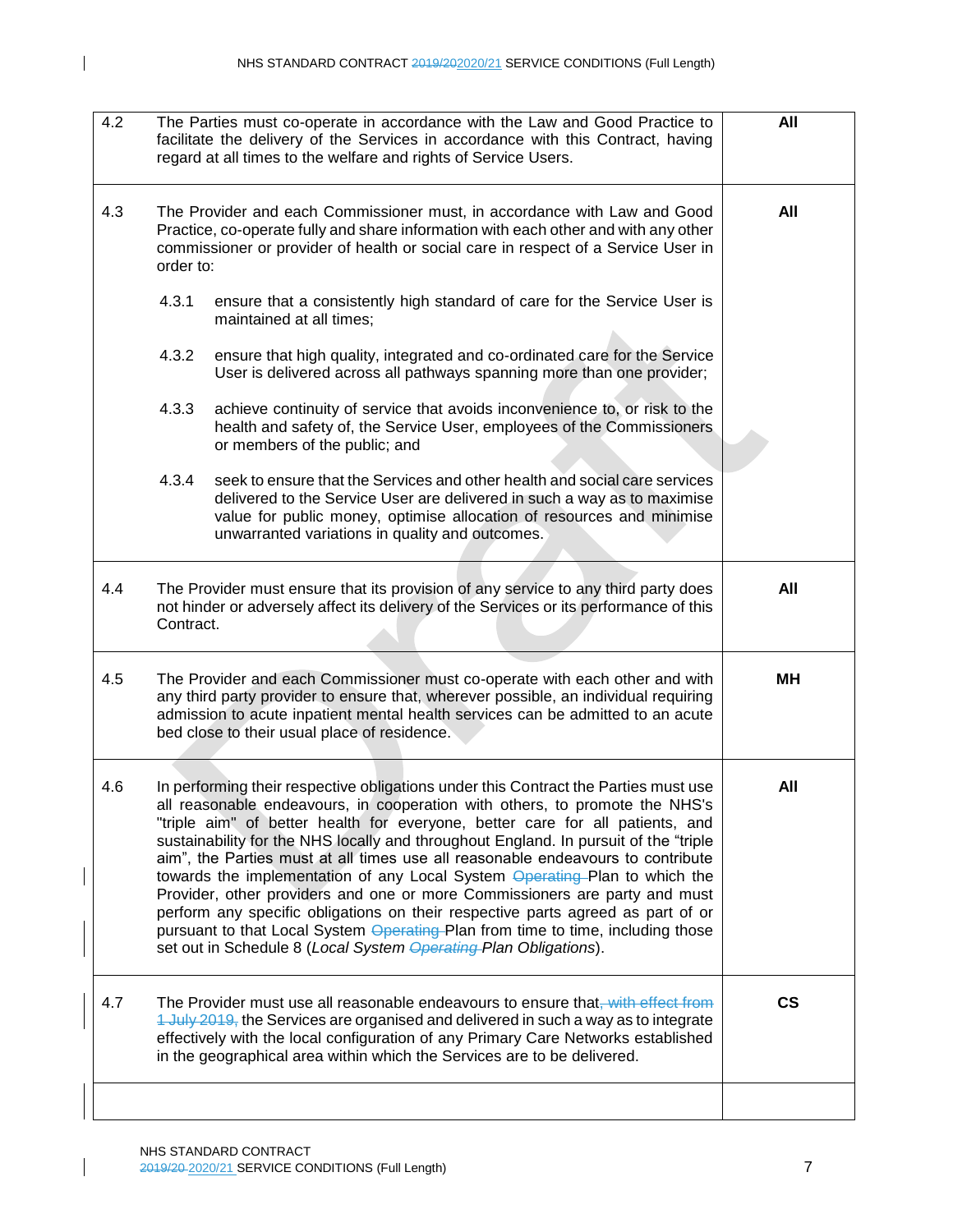$\mathbf{I}$ 

| 4.8             | Where the Provider provides community mental health Services for adults and/or<br>older adults, it must use all reasonable endeavours to agree with local Primary<br>Care Networks, by no later than 31 March 2021, arrangements through which<br>delivery of those Services and the delivery of complementary services to the<br>relevant Service Users by members of those Primary Care Networks will be<br>effectively integrated.                                                                                                                                                                                              | <b>MH</b>                                                |
|-----------------|------------------------------------------------------------------------------------------------------------------------------------------------------------------------------------------------------------------------------------------------------------------------------------------------------------------------------------------------------------------------------------------------------------------------------------------------------------------------------------------------------------------------------------------------------------------------------------------------------------------------------------|----------------------------------------------------------|
| 4.9             | The Provider must be and remain a party to the System Collaboration and<br>Financial Management Agreement and must at all times act in good faith and in<br>co-operation with the other parties to it in accordance with its terms.                                                                                                                                                                                                                                                                                                                                                                                                | <b>NHS Trust/FT</b>                                      |
| 4.10            | The Provider must co-operate with each Commissioner, with each Primary Care<br>Network and with each other provider of health or social care services listed in<br>Schedule 2Ai (Service Specifications - Anticipatory Care) to implement, in so far<br>as it relates to the Services, the Anticipatory Care Service Description. In<br>particular, the Provider must comply with the specific obligations in that regard set<br>out or referred to in Schedule 2Ai (Service Specifications - Anticipatory Care)<br>and/or Schedule 2G (Other Local Agreements, Policies and Procedures).                                          | <b>Anticipatory</b><br><b>Care</b>                       |
| 4.11            | The Provider must co-operate with each Commissioner, with each Primary Care<br>Network and with each other provider of health or social care services listed in<br>Schedule 2Aii (Service Specifications - Enhanced Health in Care Homes) to<br>implement, in so far as it relates to the Services, the Enhanced Health in Care<br>Homes Service Description. In particular, the Provider must comply with the<br>specific obligations in that regard set out or referred to in Schedule 2Aii (Service<br>Specifications - Enhanced Health in Care Homes) and/or Schedule 2G (Other<br>Local Agreements, Policies and Procedures). | <b>Enhanced</b><br><b>Health in Care</b><br><b>Homes</b> |
| SC <sub>5</sub> | <b>Commissioner Requested Services/Essential Services</b>                                                                                                                                                                                                                                                                                                                                                                                                                                                                                                                                                                          |                                                          |
| 5.1             | The Provider must comply with its obligations under Monitor's Licence in respect<br>of any Services designated as CRS by any Commissioner from time to time in<br>accordance with CRS Guidance.                                                                                                                                                                                                                                                                                                                                                                                                                                    | All                                                      |
| 5.2             | The Provider must maintain its ability to provide, and must ensure that it is able to<br>offer to the Commissioners, the Essential Services.                                                                                                                                                                                                                                                                                                                                                                                                                                                                                       | <b>Essential</b><br><b>Services</b>                      |
| 5.3             | The Provider must have and at all times maintain an up-to-date Essential Services<br>Continuity Plan. The Provider must provide a copy of any updated Essential<br>Services Continuity Plan to the Co-ordinating Commissioner within 5 Operational<br>Days following any update.                                                                                                                                                                                                                                                                                                                                                   | <b>Essential</b><br><b>Services</b>                      |
| 5.4             | The Provider must, in consultation with the Co-ordinating Commissioner,<br>implement the Essential Services Continuity Plan as required:                                                                                                                                                                                                                                                                                                                                                                                                                                                                                           | <b>Essential</b><br><b>Services</b>                      |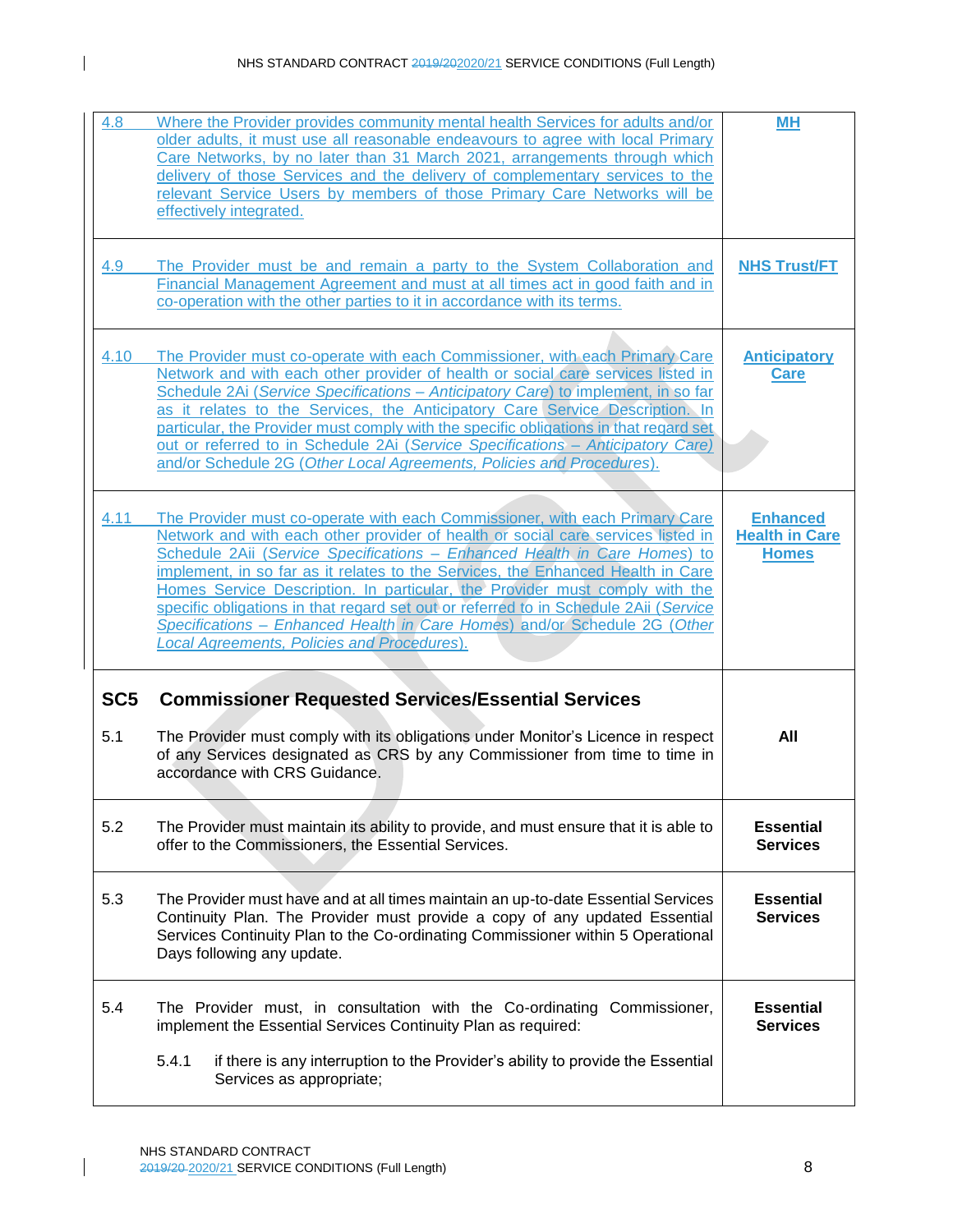$\mathbf I$ 

|                 | 5.4.2 | if there is any partial or entire suspension of the Essential Services as<br>appropriate; or                                                                                                                                                                                                                                                         |                                 |
|-----------------|-------|------------------------------------------------------------------------------------------------------------------------------------------------------------------------------------------------------------------------------------------------------------------------------------------------------------------------------------------------------|---------------------------------|
|                 | 5.4.3 | on expiry or early termination of this Contract or of any Service for any<br>reason (and this obligation will apply both before and after expiry or<br>termination).                                                                                                                                                                                 |                                 |
| SC <sub>6</sub> |       | <b>Choice and Referral</b>                                                                                                                                                                                                                                                                                                                           |                                 |
| 6.1             |       | The Parties must comply with their respective obligations under NHS e-Referral<br>Guidance and Guidance issued by the Department of Health and Social Care,<br>NHS England and NHS Improvement regarding patients' rights to choice of<br>provider and/or consultant, including the NHS Choice Framework and NHS 26-<br><b>Week Choice Guidance.</b> | All except AM,<br>ELC, MHSS, PT |
| 6.2             |       | The Provider must describe and publish all acute GP Referred Services in the<br>NHS e-Referral Service through a Directory of Service, offering choice of any<br>clinically appropriate team led by a named Consultant. In relation to all such GP<br><b>Referred Services:</b>                                                                      | А                               |
|                 | 6.2.1 | the Provider must ensure that all such Services are able to receive<br>Referrals through the NHS e-Referral Service;                                                                                                                                                                                                                                 |                                 |
|                 | 6.2.2 | the Provider must, in respect of Services which are Directly Bookable:                                                                                                                                                                                                                                                                               |                                 |
|                 |       | 6.2.2.1 use all reasonable endeavours to make sufficient appointment<br>slots available within the NHS e-Referral Service to enable any<br>Service User to book an appointment for a GP Referred Service<br>within a reasonable period via the NHS e-Referral Service; and                                                                           |                                 |
|                 |       | 6.2.2.2 ensure that it has arrangements in place to accept Referrals via<br>the NHS e-Referral Service where the Service User or Referrer<br>has not been able to book a suitable appointment, ensuring that<br>it has safe systems in place for offering appointments promptly<br>where this occurs;                                                |                                 |
|                 | 6.2.3 | the Provider must offer clinical advice and guidance to GPs and other<br>primary care Referrers:                                                                                                                                                                                                                                                     |                                 |
|                 |       | 6.2.3.1 on potential Referrals, through the NHS e-Referral Service;<br>and/or                                                                                                                                                                                                                                                                        |                                 |
|                 |       | 6.2.3.2 on potential Referrals and on the care of Service Users generally,<br>as otherwise set out in the Service Specifications,                                                                                                                                                                                                                    |                                 |
|                 |       | whether this leads to a Referral being made or not. Local Prices payable<br>by the Commissioners for such advice and guidance will be as set out in<br>Schedule 3A (Local Prices);                                                                                                                                                                   |                                 |
|                 | 6.2.4 | the Commissioners must use all reasonable endeavours to ensure that in<br>respect of all Referrals by GPs and other primary care Referrers the<br>Provider is given accurate Service User contact details and all pertinent                                                                                                                          |                                 |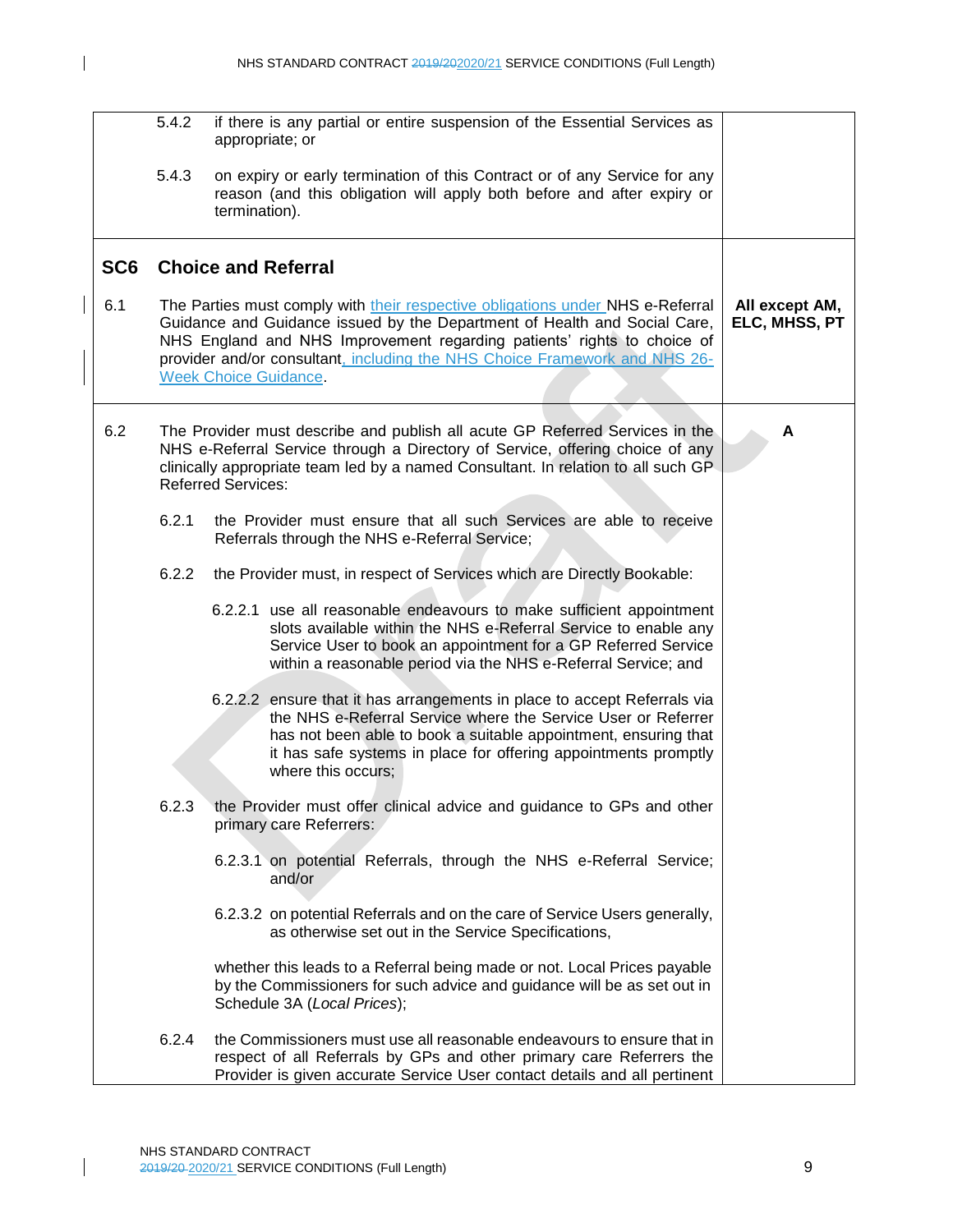|     | information required by relevant local Referral protocols in accordance<br>with the PRSB Clinical Referral Information Standard;                                                                                                                                                                                                                                                              |              |
|-----|-----------------------------------------------------------------------------------------------------------------------------------------------------------------------------------------------------------------------------------------------------------------------------------------------------------------------------------------------------------------------------------------------|--------------|
|     | the Commissioners must use all reasonable endeavours to ensure that<br>6.2.5<br>all Referrals by GPs are made through the NHS e-Referral Service; and                                                                                                                                                                                                                                         |              |
|     | 6.2.6<br>each Commissioner must take the necessary action, as described in NHS<br>e-Referral Guidance, to ensure that all GP Referred Services are<br>available to their local Referrers within the NHS e-Referral Service.                                                                                                                                                                   |              |
| 6.3 | Subject to the provisions of NHS e-Referral Guidance:                                                                                                                                                                                                                                                                                                                                         | A            |
|     | 6.3.1<br>the Provider need not accept (and will not be paid for any first outpatient<br>attendance resulting from) Referrals by GPs to Consultant-led acute<br>outpatient Services made other than through the NHS e-Referral Service;                                                                                                                                                        |              |
|     | 6.3.2<br>the Provider must implement a process through which the non-<br>acceptance of a Referral under this SC6.3 will, in every case, be<br>communicated without delay to the Service User's GP, so that the GP can<br>take appropriate action; and                                                                                                                                         |              |
|     | 6.3.3<br>each Commissioner must ensure that GPs within its area are made aware<br>of this process.                                                                                                                                                                                                                                                                                            |              |
| 6.4 | By no later than 31 March 2020, the The Provider must:                                                                                                                                                                                                                                                                                                                                        | MН           |
|     | 6.4.1<br>describe and publish all mental health GP Referred Services in the NHS<br>e-Referral Service through a Directory of Service, offering choice of any<br>clinically appropriate team led by a named Consultant or Healthcare<br>Professional, as applicable; and                                                                                                                       |              |
|     | 6.4.2<br>ensure that all such services are able to receive Referrals through the<br>NHS e-Referral Service.                                                                                                                                                                                                                                                                                   |              |
| 6.5 | The Provider must make the specified information available to prospective<br>Service Users through the NHS Choices Website, and must in particular use the<br>NHS Choices Website to promote awareness of the Services among the<br>communities it serves, ensuring the information provided is accurate, up-to-date,<br>and complies with the provider profile policy set out at www.nhs.uk. | A, CS, D, MH |
|     | <b>18 Weeks Information</b>                                                                                                                                                                                                                                                                                                                                                                   |              |
| 6.6 | In respect of Consultant-led Services to which the 18 Weeks Referral-to-<br>Treatment Standard applies, the Provider must ensure that the confirmation to the<br>Service User of their first outpatient appointment includes the 18 Weeks<br>Information.                                                                                                                                     | 18 weeks     |
| 6.7 | The Provider must operate and publish on its website a Local Access Policy<br>complying with the requirements of the Co-ordinating Commissioner.                                                                                                                                                                                                                                              | 18 weeks     |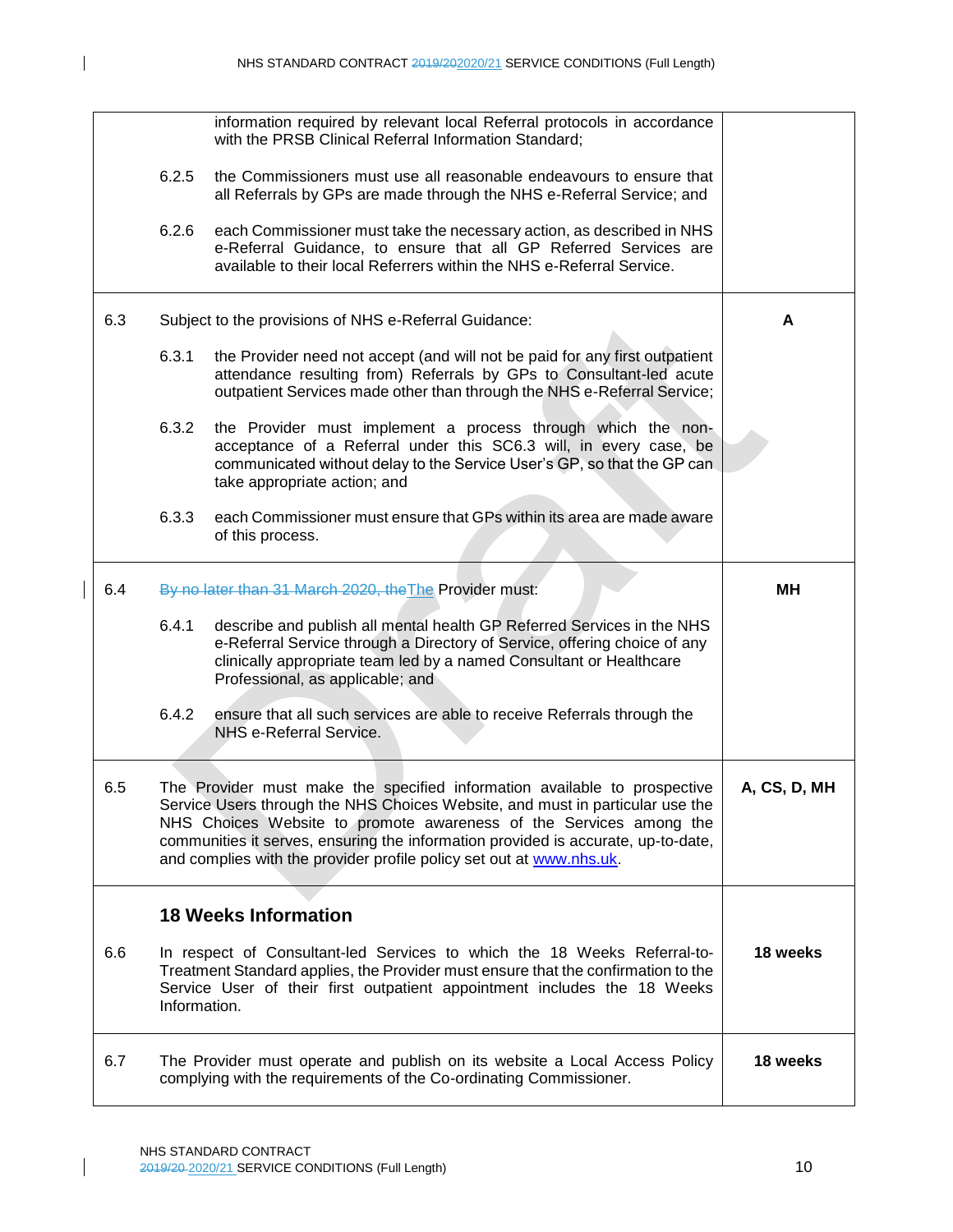$\mathbf I$ 

|      | <b>Acceptance and Rejection of Referrals</b>                                                       |                                                                                                                                                                                                                                                                                                                                                                                                                                                                                                                                                                                                                         |                 |
|------|----------------------------------------------------------------------------------------------------|-------------------------------------------------------------------------------------------------------------------------------------------------------------------------------------------------------------------------------------------------------------------------------------------------------------------------------------------------------------------------------------------------------------------------------------------------------------------------------------------------------------------------------------------------------------------------------------------------------------------------|-----------------|
| 6.8  | Subject to SC6.3 and to SC7 (Withholding and/or Discontinuation of Service), the<br>Provider must: |                                                                                                                                                                                                                                                                                                                                                                                                                                                                                                                                                                                                                         | All except CHC  |
|      | 6.8.1                                                                                              | accept any Referral of a Service User made in accordance with the<br>Referral processes and clinical thresholds set out or referred to in this<br>Contract and/or as otherwise agreed between the Parties and/or as<br>specified in any Prior Approval Scheme, and in any event where<br>necessary for a Service User to exercise their legal right to choice as set<br>out in the NHS Choice Framework; and                                                                                                                                                                                                            |                 |
|      | 6.8.2                                                                                              | accept any clinically appropriate referral for any Service of an individual<br>whose Responsible Commissioner (CCG or NHS England) is not a Party<br>to this Contract where necessary for that individual to exercise their legal<br>right to choice as set out in the NHS Choice Framework; and                                                                                                                                                                                                                                                                                                                        |                 |
|      | 6.8.3                                                                                              | where it can safely do so, accept a referral or presentation for emergency<br>treatment, within the scope of the Services, of or by any individual whose<br>Responsible Commissioner is not a Party to this Contract.                                                                                                                                                                                                                                                                                                                                                                                                   |                 |
|      |                                                                                                    | Any referral or presentation as referred to in SC6.8.2 or 6.8.3 will not be a Referral<br>under this Contract and the relevant provisions of Who Pays? Guidance will apply<br>in respect of it.                                                                                                                                                                                                                                                                                                                                                                                                                         |                 |
| 6.9  |                                                                                                    | The Parties must comply with Care and Treatment Review Guidance in relation<br>to the making and acceptance of Referrals and must ensure that the Referral<br>processes and clinical thresholds set out or referred to in this Contract and/or as<br>otherwise agreed between the Parties and/or specified in any Prior Approval<br>Scheme at all times comply with Care and Treatment Review Guidance.<br>Notwithstanding SC6.8.1, the Provider must not accept any Referral made<br>otherwise than in accordance with Care and Treatment Review Guidance.                                                             | MH, MHSS        |
| 6.10 |                                                                                                    | Where a Service User with a learning disability, autism or both is being cared for<br>in an inpatient Service, the Provider must co-operate with the relevant<br>Commissioner to ensure that Care and Treatment Reviews are completed in<br>accordance with the timescales and requirements set out in Care and Treatment<br><b>Review Guidance.</b>                                                                                                                                                                                                                                                                    | <b>MH, MHSS</b> |
| 6.11 |                                                                                                    | Where no Care and Treatment Review has been undertaken prior to admission,<br>a Care and Treatment Review must be completed within 28 days of admission<br>where the Service User is an adult and within 14 days of admission where the<br>Service User is aged under 18. Where, due wholly or partly to any act or omission<br>on the part of the Provider, such a Care and Treatment Review is not completed<br>within the applicable timescale, the relevant Commissioner may withhold and<br>retain the sum of £5,000 plus £300 for each additional day until the Care and<br><b>Treatment Review is completed.</b> | <b>MH, MHSS</b> |
| 6.12 |                                                                                                    | Once a Service User has been admitted, a further Care and Treatment Review<br>must be completed at least every 12 months for adult Service Users in secure                                                                                                                                                                                                                                                                                                                                                                                                                                                              | <b>MH, MHSS</b> |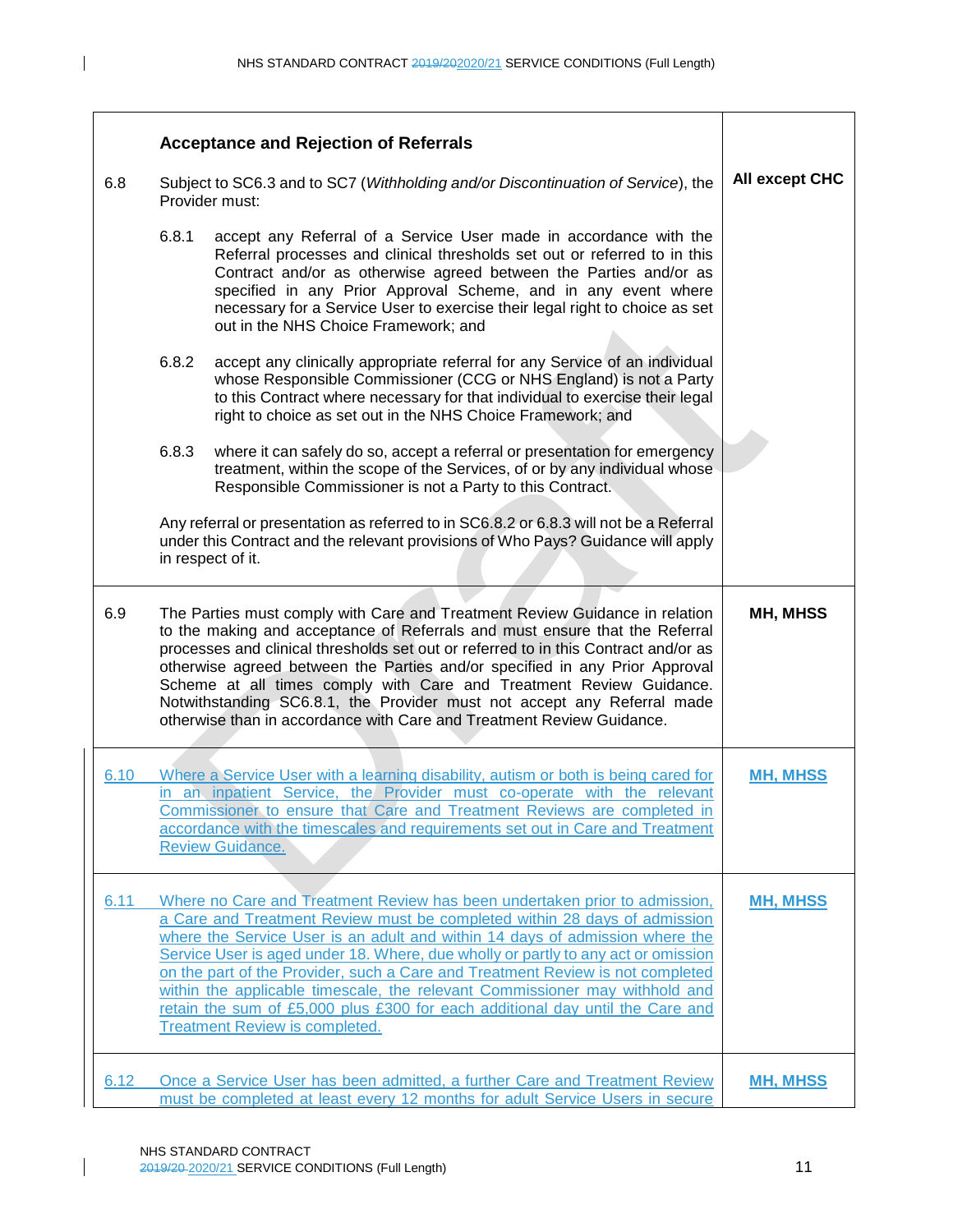| settings, at least every six months for adult Service Users in non-secure settings,<br>and at least every three months where the Service User is aged under 18. Where,<br>due wholly or partly to any act or omission on the part of the Provider, such a Care<br>and Treatment Review is not completed within the applicable timescale, the<br>relevant Commissioner may withhold and retain the sum of £300 for each<br>additional day until the Care and Treatment Review is completed. |                |
|--------------------------------------------------------------------------------------------------------------------------------------------------------------------------------------------------------------------------------------------------------------------------------------------------------------------------------------------------------------------------------------------------------------------------------------------------------------------------------------------|----------------|
| 6.106.13<br>The existence of this Contract does not entitle the Provider to accept<br>referrals in respect of, provide services to, nor to be paid for providing services to,<br>individuals whose Responsible Commissioner is not a Party to this Contract,<br>except where such an individual is exercising their legal right to choice as set out<br>in the NHS Choice Framework or where necessary for that individual to receive<br>emergency treatment.                              | All            |
| <b>Urgent and Emergency Care Directory of Services</b>                                                                                                                                                                                                                                                                                                                                                                                                                                     |                |
| The Provider must nominate a UEC DoS Contact and must ensure that<br>6.446.14<br>the Co-ordinating Commissioner and each Commissioner's UEC DoS Lead is<br>kept informed at all times of the person holding that position.                                                                                                                                                                                                                                                                 | <b>UEC DoS</b> |
| 6.126.15<br>Each Commissioner must nominate a UEC DoS Lead and must ensure<br>that the Provider is kept informed at all times of the person holding that position.                                                                                                                                                                                                                                                                                                                         | <b>UEC DoS</b> |
| The Provider must ensure that its UEC DoS Contact:<br>6.136.16                                                                                                                                                                                                                                                                                                                                                                                                                             | <b>UEC DoS</b> |
| 6.136.1 continually validates UEC DoS entries in relation to the Services to ensure<br>that they are complete, accurate and up to date at all times; and                                                                                                                                                                                                                                                                                                                                   |                |
| 6.136.2 notifies each Commissioner's UEC DoS Lead immediately on becoming<br>aware of any amendment or addition which is required to be made to any<br>UEC DoS entry in relation to the Services.                                                                                                                                                                                                                                                                                          |                |
| Where it provides Urgent Treatment Centre Services, the Provider must, when<br>6.17<br>updating, developing or procuring any relevant information technology system or<br>software, ensure that that system or software enables direct electronic booking of<br>appointments for Service Users, in those Services, by providers of 111 and IUC<br>Clinical Assessment Services, in accordance with the NHS Digital UEC Booking<br>Standards.                                               |                |
| <b>Withholding and/or Discontinuation of Service</b><br>SC7                                                                                                                                                                                                                                                                                                                                                                                                                                |                |
| 7.1<br>Nothing in this SC7 allows the Provider to refuse to provide or to stop providing a<br>Service if that would be contrary to the Law.                                                                                                                                                                                                                                                                                                                                                | All            |
| 7.2<br>The Provider will not be required to provide or to continue to provide a Service to<br>a Service User:                                                                                                                                                                                                                                                                                                                                                                              |                |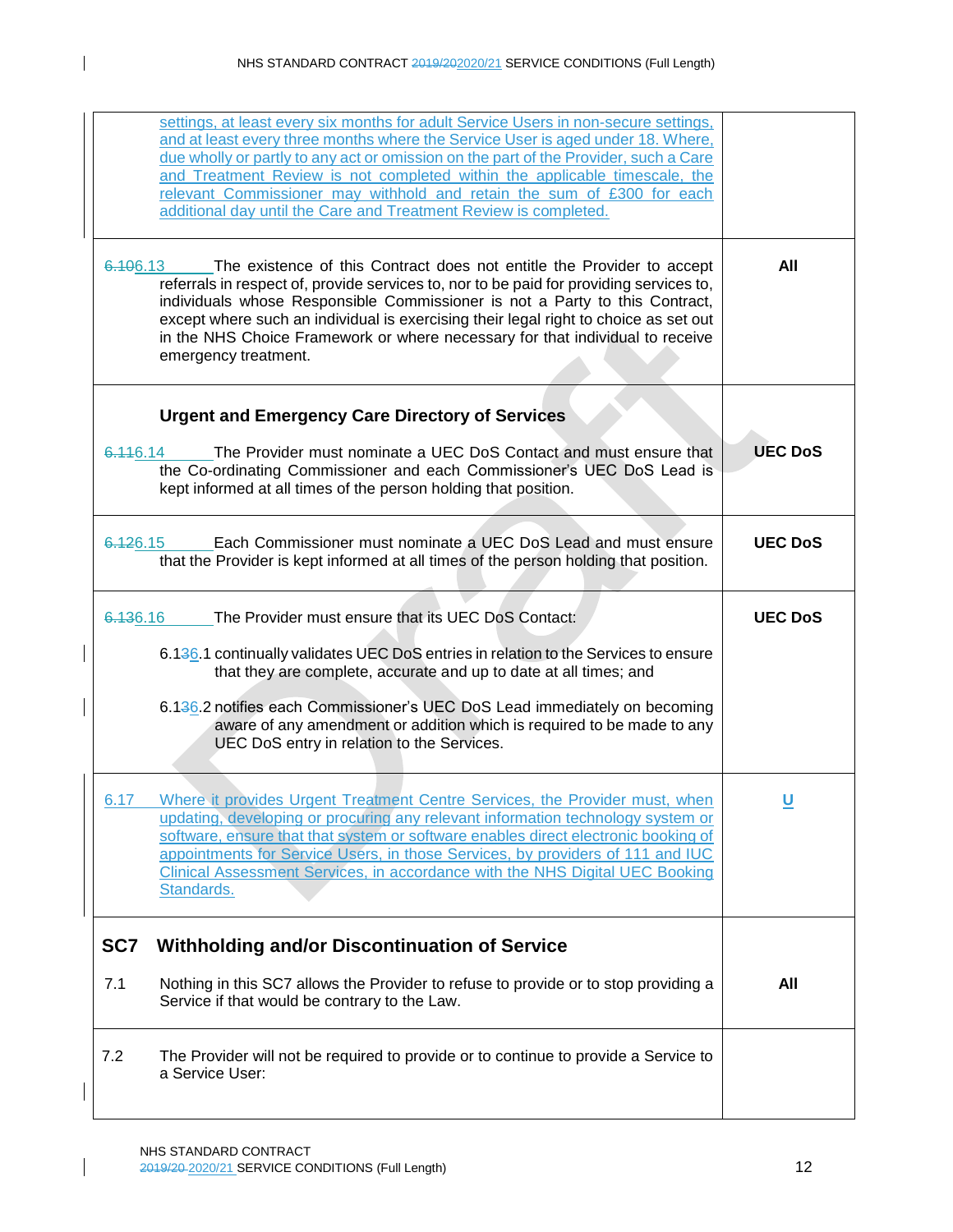|      | 7.2.1 | who in the Provider's reasonable professional opinion is unsuitable to<br>receive the relevant Service, for as long as they remain unsuitable;                                                                                                                                                                                                                                              | All                                |
|------|-------|---------------------------------------------------------------------------------------------------------------------------------------------------------------------------------------------------------------------------------------------------------------------------------------------------------------------------------------------------------------------------------------------|------------------------------------|
|      | 7.2.2 | in respect of whom no valid consent (where required) has been given<br>in accordance with the Service User consent policy;                                                                                                                                                                                                                                                                  | All except 111                     |
|      | 7.2.3 | who displays abusive, violent or threatening behaviour unacceptable<br>to the Provider, or behaviour which the Provider determines<br>constitutes discrimination or harassment towards any Staff or other<br>Service User (within the meaning of the Equality Act 2010) (the<br>Provider in each case acting reasonably and taking into account the<br>mental health of that Service User); | All                                |
|      | 7.2.4 | in that Service User's domiciliary care setting or circumstances (as<br>applicable) where that environment poses a level of risk to the Staff<br>engaged in the delivery of the relevant Service that the Provider<br>reasonably considers to be unacceptable; or                                                                                                                           | All except 111                     |
|      | 7.2.5 | where expressly instructed not to do so by an emergency service<br>provider who has authority to give that instruction, for as long as that<br>instruction applies.                                                                                                                                                                                                                         | All                                |
| 7.3  |       | If the Provider proposes not to provide or to stop providing a Service to any<br>Service User under SC7.2:                                                                                                                                                                                                                                                                                  | All                                |
|      | 7.3.1 | where reasonably possible, the Provider must explain to the Service<br>User, Carer or Legal Guardian (as appropriate), taking into account<br>any communication or language needs, the action that it is taking,<br>when that action takes effect, and the reasons for it (confirming that<br>explanation in writing within 2 Operational Days);                                            |                                    |
|      | 7.3.2 | the Provider must tell the Service User, Carer or Legal Guardian (as<br>appropriate) that they have the right to challenge the Provider's<br>decision through the Provider's complaints procedure and how to do<br>SO;                                                                                                                                                                      |                                    |
|      | 7.3.3 | wherever possible, the Provider must inform the relevant Referrer (and<br>if the Service User's GP is not the relevant Referrer, subject to<br>obtaining consent in accordance with Law and Guidance, the Service<br>User's GP) in writing without delay before taking the relevant action;<br>and                                                                                          |                                    |
|      | 7.3.4 | the Provider must liaise with the Responsible Commissioner and the<br>relevant Referrer to seek to maintain or restore the provision of the<br>relevant care to the Service User in a way that minimises any<br>disruption to the Service User's care and risk to the Service User.                                                                                                         |                                    |
| 7.4A |       | Except in respect of Services to which SC7.4B, SC7.4C or SC7.4D applies:                                                                                                                                                                                                                                                                                                                    | All except AM,<br><b>MHSS, 111</b> |
|      | 7.4A1 | If the Provider, the Responsible Commissioner and the Referrer<br>cannot agree on the continued provision of the relevant Service to a<br>Service User, the Provider must (subject to any requirements under<br>SC11 (Transfer of and Discharge from Care; Communication with                                                                                                               |                                    |
|      |       | GPs)) notify the Responsible Commissioner (and where applicable the                                                                                                                                                                                                                                                                                                                         |                                    |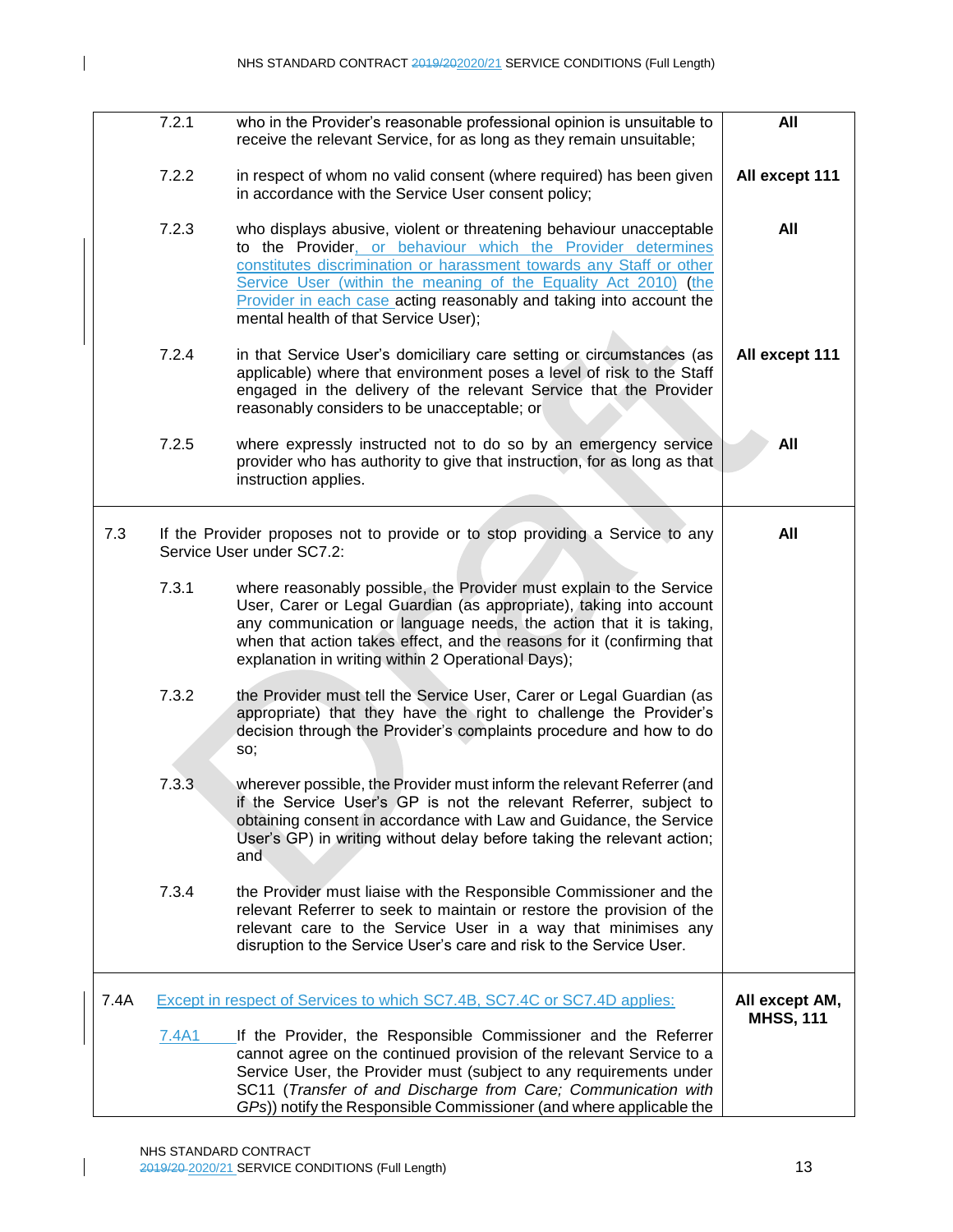|      | Referrer) that it will not provide or will stop providing the Service to that<br>Service User.                                                                                                                                                                                                                                                                                                                                                                                                                                     |             |
|------|------------------------------------------------------------------------------------------------------------------------------------------------------------------------------------------------------------------------------------------------------------------------------------------------------------------------------------------------------------------------------------------------------------------------------------------------------------------------------------------------------------------------------------|-------------|
|      | 7.4A2<br>The Responsible Commissioner must then liaise with the Referrer to<br>procure alternative services for that Service User.                                                                                                                                                                                                                                                                                                                                                                                                 |             |
| 7.4B | In relation to Ambulance Services:                                                                                                                                                                                                                                                                                                                                                                                                                                                                                                 | AM          |
|      | 7.4B1<br>If the Provider, the Responsible Commissioner, and the emergency<br>incident coordinator having primacy of the relevant incident, cannot<br>agree on the continued provision of the relevant Service to a Service<br>User, the Provider must (subject to any requirements under SC11<br>(Transfer of and Discharge from Care; Communication with GPs))<br>notify the Responsible Commissioner (and where applicable the<br>Referrer) that it will not provide or will stop providing the Service to that<br>Service User. |             |
|      | 7.4B <sub>2</sub><br>The Responsible Commissioner must then liaise with the Referrer as<br>soon as reasonably practicable to procure alternative services for that<br>Service User.                                                                                                                                                                                                                                                                                                                                                |             |
| 7.4C | In relation to Mental Health Secure Services:                                                                                                                                                                                                                                                                                                                                                                                                                                                                                      | <b>MHSS</b> |
|      | 7.4C1<br>If the Provider, the Responsible Commissioner and the Referrer<br>cannot agree on the continued provision of the relevant Service to a<br>Service User, the Provider must (subject to any requirements under<br>SC11 (Transfer of and Discharge from Care; Communication with<br>GPs)) give the Responsible Commissioner (and where applicable the<br>Referrer) not less than 20 Operational Days' notice that it will stop<br>providing the Service to that Service User.                                                |             |
|      | 7.4C <sub>2</sub><br>The Responsible Commissioner must then liaise with the Referrer to<br>procure alternative services for that Service User.                                                                                                                                                                                                                                                                                                                                                                                     |             |
| 7.4D | In relation to 111 Services:                                                                                                                                                                                                                                                                                                                                                                                                                                                                                                       | 111         |
|      | 7.4D1<br>If the Provider, the Responsible Commissioner, the Referrer and the<br>Service User's GP cannot agree on the continued provision of the<br>relevant Service to a Service User, the Provider must notify the<br>Responsible Commissioner and the Service User's GP that it will not<br>provide or will stop providing the Service to that Service User.                                                                                                                                                                    |             |
|      | The Responsible Commissioner must then liaise with the Service<br>7.4D <sub>2</sub><br>User's GP to procure alternative services for that Service User.                                                                                                                                                                                                                                                                                                                                                                            |             |
| 7.5  | If the Provider stops providing a Service to a Service User under SC7.2, and the<br>Provider has complied with SC7.3, the Responsible Commissioner must pay the<br>Provider in accordance with SC36 (Payment Terms) for the Service provided to<br>that Service User before the discontinuance.                                                                                                                                                                                                                                    | All         |
|      |                                                                                                                                                                                                                                                                                                                                                                                                                                                                                                                                    |             |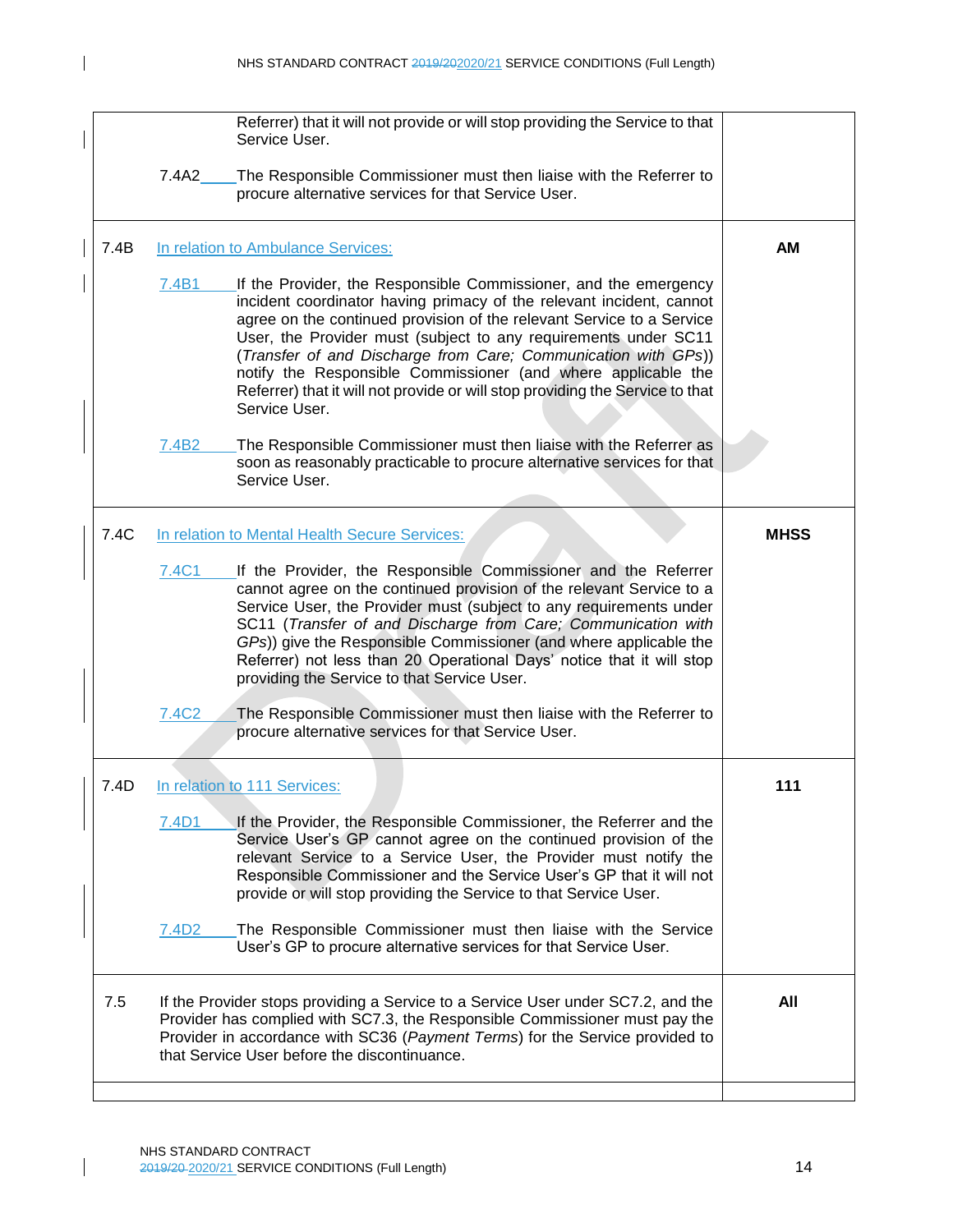| SC <sub>8</sub> | <b>Unmet Needs, Making Every Contact Count and Self Care</b>                                                                                                                                                                                                                                                                                                                                                                                                                                                                                                                                                                                                                                                                                                                                                                 |                |
|-----------------|------------------------------------------------------------------------------------------------------------------------------------------------------------------------------------------------------------------------------------------------------------------------------------------------------------------------------------------------------------------------------------------------------------------------------------------------------------------------------------------------------------------------------------------------------------------------------------------------------------------------------------------------------------------------------------------------------------------------------------------------------------------------------------------------------------------------------|----------------|
| 8.1             | If the Provider believes that a Service User or a group of Service Users may have<br>an unmet health or social care need, it must notify the Responsible Commissioner<br>accordingly. The Responsible Commissioner will be responsible for making an<br>assessment to determine any steps required to be taken to meet those needs.                                                                                                                                                                                                                                                                                                                                                                                                                                                                                          | All            |
| 8.2             | If the Provider considers that a Service User has an immediate need for treatment<br>or care which is within the scope of the Services it must notify the Service User,<br>Carer or Legal Guardian (as appropriate) of that need without delay and must<br>provide the required treatment or care in accordance with this Contract, acting at<br>all times in the best interest of the Service User. The Provider must notify the<br>Service User's GP as soon as reasonably practicable of the treatment or care<br>provided.                                                                                                                                                                                                                                                                                               | All except 111 |
| 8.3             | If the Provider considers that a Service User has an immediate need for care<br>which is outside the scope of the Services, it must notify the Service User, Carer<br>or Legal Guardian (as appropriate) and the Service User's GP of that need without<br>delay and must co-operate with the Referrer to secure the provision to the Service<br>User of the required treatment or care, acting at all times in the best interests of<br>the Service User. In fulfilling its obligations under this SC8.3, the Provider must<br>ensure that it takes account of all available information relating to the relevant<br>locally-available services (including information held in the UEC DoS).                                                                                                                                | All            |
| 8.4             | If the Provider considers that a Service User has a non-immediate need for<br>treatment or care which is within the scope of the Services and which is directly<br>related to the condition or complaint which was the subject of the Service User's<br>original Referral or presentation, it must notify the Service User, Carer or Legal<br>Guardian (as appropriate) of that need without delay and must (unless referral<br>back to the Service User's GP is required as a condition of an Activity Planning<br>Assumption or Prior Approval Scheme) provide the required treatment or care in<br>accordance with this Contract, acting at all times in the best interest of the Service<br>User. The Provider must notify the Service User's GP as soon as reasonably<br>practicable of the treatment or care provided. | All except 111 |
| 8.5             | Except as permitted under an applicable Prior Approval Scheme, the Provider<br>must not carry out, nor refer to another provider to carry out, any non-immediate<br>or routine treatment or care that is not directly related to the condition or complaint<br>which was the subject of the Service User's original Referral or presentation<br>without the agreement of the Service User's GP.                                                                                                                                                                                                                                                                                                                                                                                                                              | All except 111 |
| 8.6             | The Provider must develop and maintain an organisational plan to ensure that<br>Staff use every contact that they have with Service Users and the public as an<br>opportunity to maintain or improve health and wellbeing, in accordance with the<br>principles and using the tools comprised in Making Every Contact Count<br>Guidance. The Provider must ensure that, as clinically appropriate and in<br>accordance with any local protocols, its Staff refer Service Users to smoking<br>cessation and drug and alcohol advisory services provided by the relevant Local<br>Authority.                                                                                                                                                                                                                                   | All            |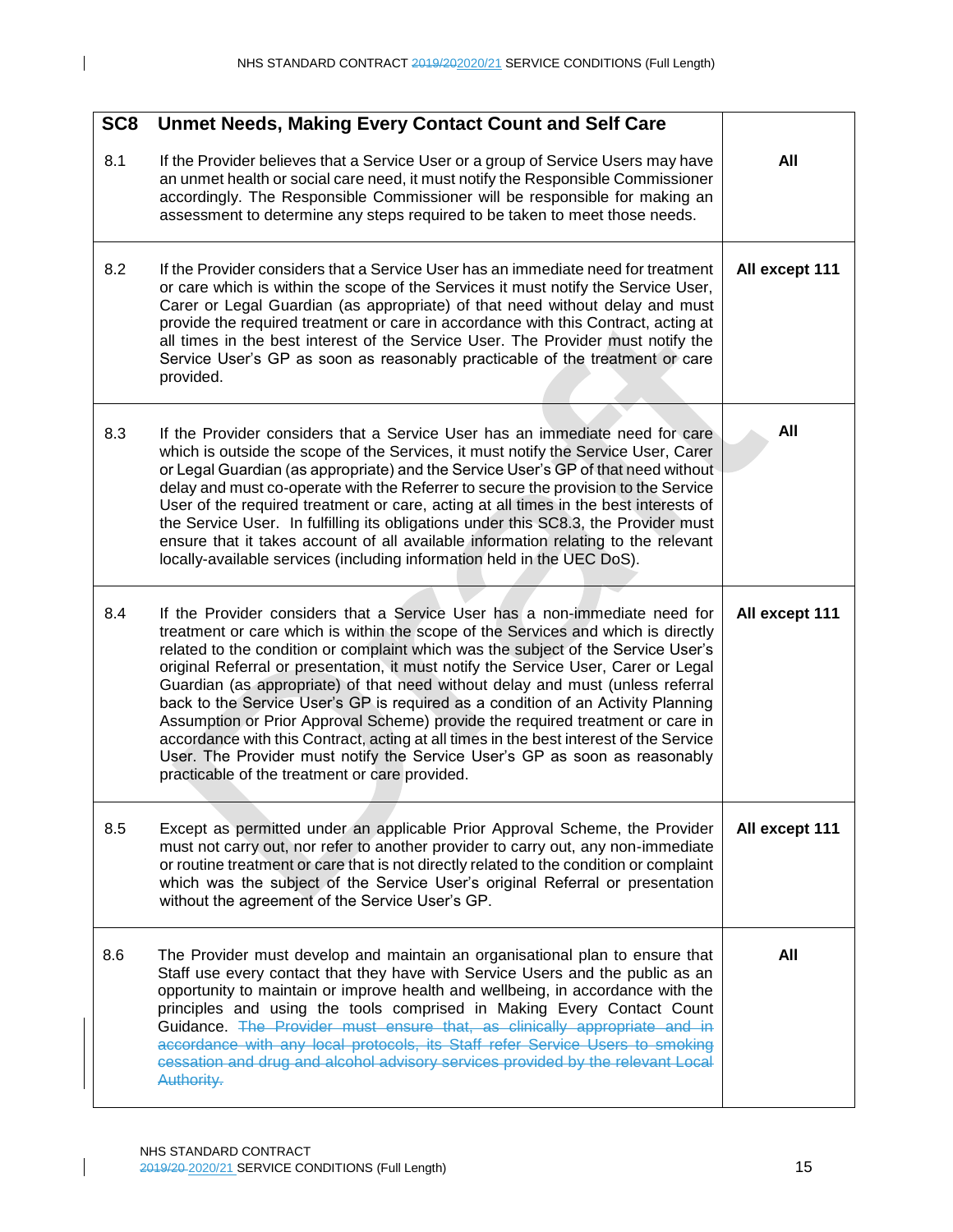| 8.7  | In accordance with the Alcohol and Tobacco Brief Interventions Guidance, the<br>Provider must screen inpatient Service Users for alcohol and tobacco use and,<br>where appropriate, offer brief advice or interventions to Service Users or refer<br>them to alcohol advisory and smoking cessation services provided by the relevant<br><b>Local Authority.</b>                                      | A, MH, MHSS                             |
|------|-------------------------------------------------------------------------------------------------------------------------------------------------------------------------------------------------------------------------------------------------------------------------------------------------------------------------------------------------------------------------------------------------------|-----------------------------------------|
|      | 8.78.8 Where clinically appropriate, the Provider must support Service Users to develop<br>the knowledge, skills and confidence to take increasing responsibility for<br>managing their own ongoing care.                                                                                                                                                                                             | All                                     |
|      | 8.88.9 The Provider must monitor the cardiovascular and metabolic health of Service<br>Users with severe mental illness, in accordance with:                                                                                                                                                                                                                                                          | MH, MHSS                                |
|      | 8.89.1 NICE clinical guidance CG178 (Psychosis and schizophrenia in adults:<br>prevention and management); and                                                                                                                                                                                                                                                                                        |                                         |
|      | 8.89.2 the Lester Tool,                                                                                                                                                                                                                                                                                                                                                                               |                                         |
|      | and if a need for further treatment or care is indicated, take appropriate action in<br>accordance with this SC8.                                                                                                                                                                                                                                                                                     |                                         |
|      | <b>SC9 Consent</b>                                                                                                                                                                                                                                                                                                                                                                                    |                                         |
| 9.1  | The Provider must publish, maintain and operate a Service User consent policy<br>which complies with Good Practice and the Law.                                                                                                                                                                                                                                                                       | All                                     |
|      | <b>SC10 Personalised Care</b>                                                                                                                                                                                                                                                                                                                                                                         |                                         |
| 10.1 | In the performance of their respective obligations under this Contract the Parties<br>must (where and as applicable to the Services):                                                                                                                                                                                                                                                                 | All                                     |
|      | 10.1.1 give due regard to Guidance on Personalised Care; and                                                                                                                                                                                                                                                                                                                                          |                                         |
|      | 10.1.2 use all reasonable endeavours to implement any Development Plan for<br>Personalised Care.                                                                                                                                                                                                                                                                                                      |                                         |
| 10.2 | The Provider must comply with regulation 9 of the 2014 Regulations. In planning<br>and reviewing the care or treatment which a Service User receives, the Provider<br>must employ Shared Decision-Making, using supporting tools and techniques<br>approved by the Co-ordinating Commissioner, and must have regard to NICE<br>guideline NG56 (multi-morbidity clinical assessment and management).   | All                                     |
| 10.3 | Where required by Guidance, the Provider must, in association with other relevant<br>providers of health and social care, develop and agree a Personalised Care and<br>Support Plan with the Service User and/or their Carer or Legal Guardian, and must<br>provide the Service User and/or their Carer or Legal Guardian (as appropriate)<br>with a copy of that Personalised Care and Support Plan. | All except A+E,<br>AM, D, 111, PT,<br>U |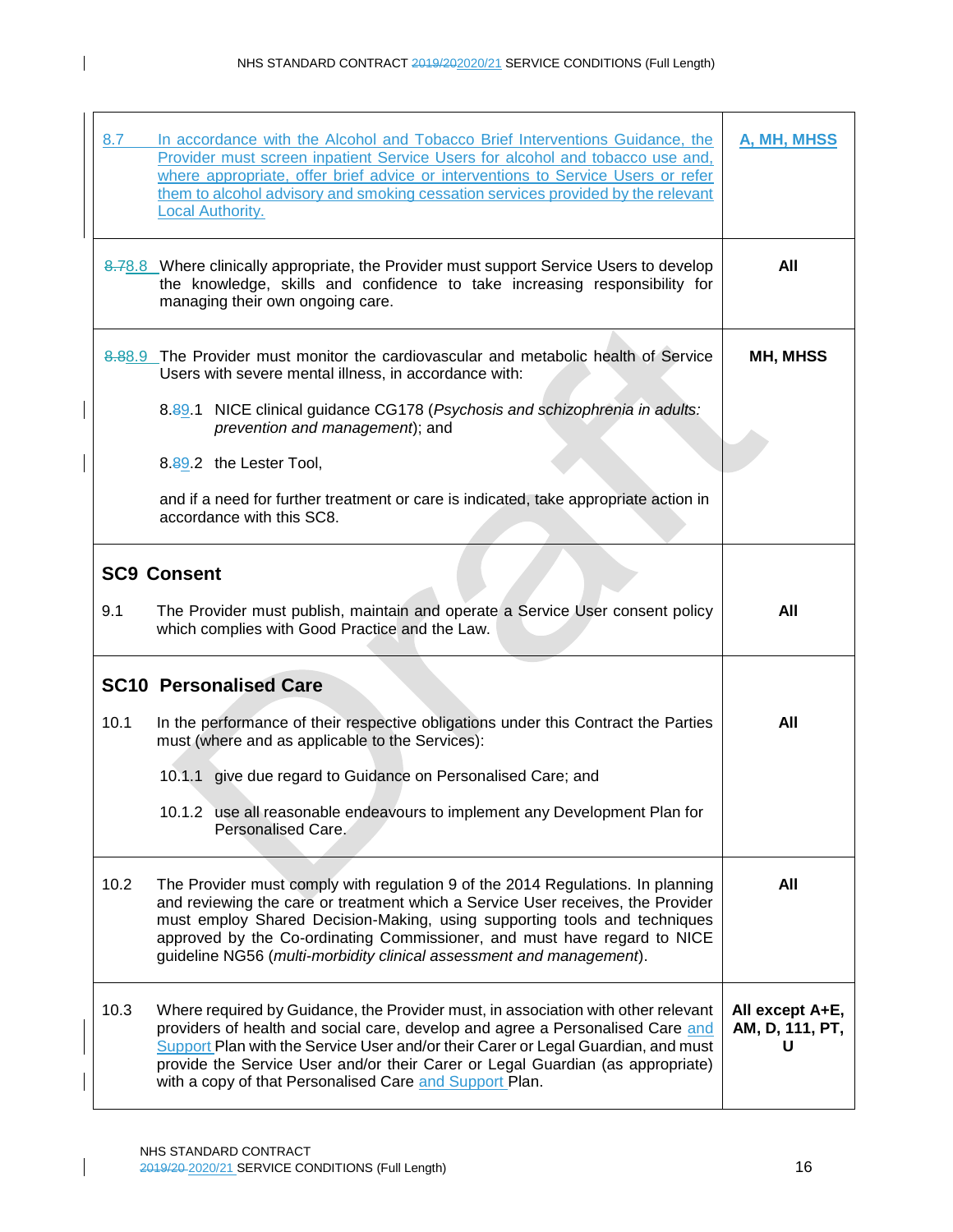$\mathbf{I}$ 

| 10.4 | The Provider must prepare, evaluate, review and audit each Personalised Care<br>and Support Plan on an on-going basis. Any review must involve the Service User<br>and/or their Carer or Legal Guardian (as appropriate).                                                                                                                                                                                                                                                                                                                                                                                                     | All except A+E,<br>AM, D, 111, PT,<br>U                                                                                      |          |
|------|-------------------------------------------------------------------------------------------------------------------------------------------------------------------------------------------------------------------------------------------------------------------------------------------------------------------------------------------------------------------------------------------------------------------------------------------------------------------------------------------------------------------------------------------------------------------------------------------------------------------------------|------------------------------------------------------------------------------------------------------------------------------|----------|
| 10.5 | Where appropriate the Provider must comply with the Care Programme Approach<br>in providing the Services. Where there is any conflict or inconsistency between<br>the Care Programme Approach and Operational Standard E.B.S.3 the Provider<br>must comply with the latter.                                                                                                                                                                                                                                                                                                                                                   | MH, MHSS                                                                                                                     |          |
| 10.6 | Where a Local Authority requests the cooperation of the Provider in securing an<br>Education, Health and Care Needs Assessment, the Provider must use all<br>reasonable endeavours to comply with that request within 6 weeks of the date on<br>which it receives it.                                                                                                                                                                                                                                                                                                                                                         | A, CS, MH                                                                                                                    |          |
|      | <b>GPs</b>                                                                                                                                                                                                                                                                                                                                                                                                                                                                                                                                                                                                                    | SC11 Transfer of and Discharge from Care; Communication with                                                                 |          |
| 11.1 |                                                                                                                                                                                                                                                                                                                                                                                                                                                                                                                                                                                                                               | The Provider must comply with:                                                                                               |          |
|      | 11.1.1                                                                                                                                                                                                                                                                                                                                                                                                                                                                                                                                                                                                                        | the Transfer of and Discharge from Care Protocols;                                                                           | All      |
|      | 11.1.2                                                                                                                                                                                                                                                                                                                                                                                                                                                                                                                                                                                                                        | the 1983 Act;                                                                                                                | MH, MHSS |
|      | 11.1.3                                                                                                                                                                                                                                                                                                                                                                                                                                                                                                                                                                                                                        | the 1983 Act Code (including following all procedures specified by or<br>established as a consequence of the 1983 Act Code); | MH, MHSS |
|      | 11.1.4                                                                                                                                                                                                                                                                                                                                                                                                                                                                                                                                                                                                                        | Care and Treatment Review Guidance insofar as it relates to transfer<br>of and discharge from care;                          | MH, MHSS |
|      | 11.1.5                                                                                                                                                                                                                                                                                                                                                                                                                                                                                                                                                                                                                        | the 2014 Act and the Care and Support (Discharge of Hospital<br>Patients) Regulations 2014; and                              | All      |
|      | 11.1.6                                                                                                                                                                                                                                                                                                                                                                                                                                                                                                                                                                                                                        | Transfer and Discharge Guidance and Standards.                                                                               | All      |
| 11.2 | The Provider and each Commissioner must use its best efforts to support safe,<br>prompt discharge from hospital and to avoid circumstances and transfers and/or<br>discharges likely to lead to emergency readmissions or recommencement of care.                                                                                                                                                                                                                                                                                                                                                                             | All                                                                                                                          |          |
| 11.3 | Before the transfer of a Service User to another Service under this Contract and/or<br>before a Transfer of Care or discharge of a Service User, the Provider must liaise<br>as appropriate with any relevant third party health or social care provider, and with<br>the Service User and any Legal Guardian and/or Carer, to prepare and agree a<br>Care Transfer Plan. The Provider must implement the Care Transfer Plan when<br>delivering the further Service, or transferring and/or discharging the Service User,<br>unless (in exceptional circumstances) to do so would not be in accordance with<br>Good Practice. | All except 111,<br>PТ                                                                                                        |          |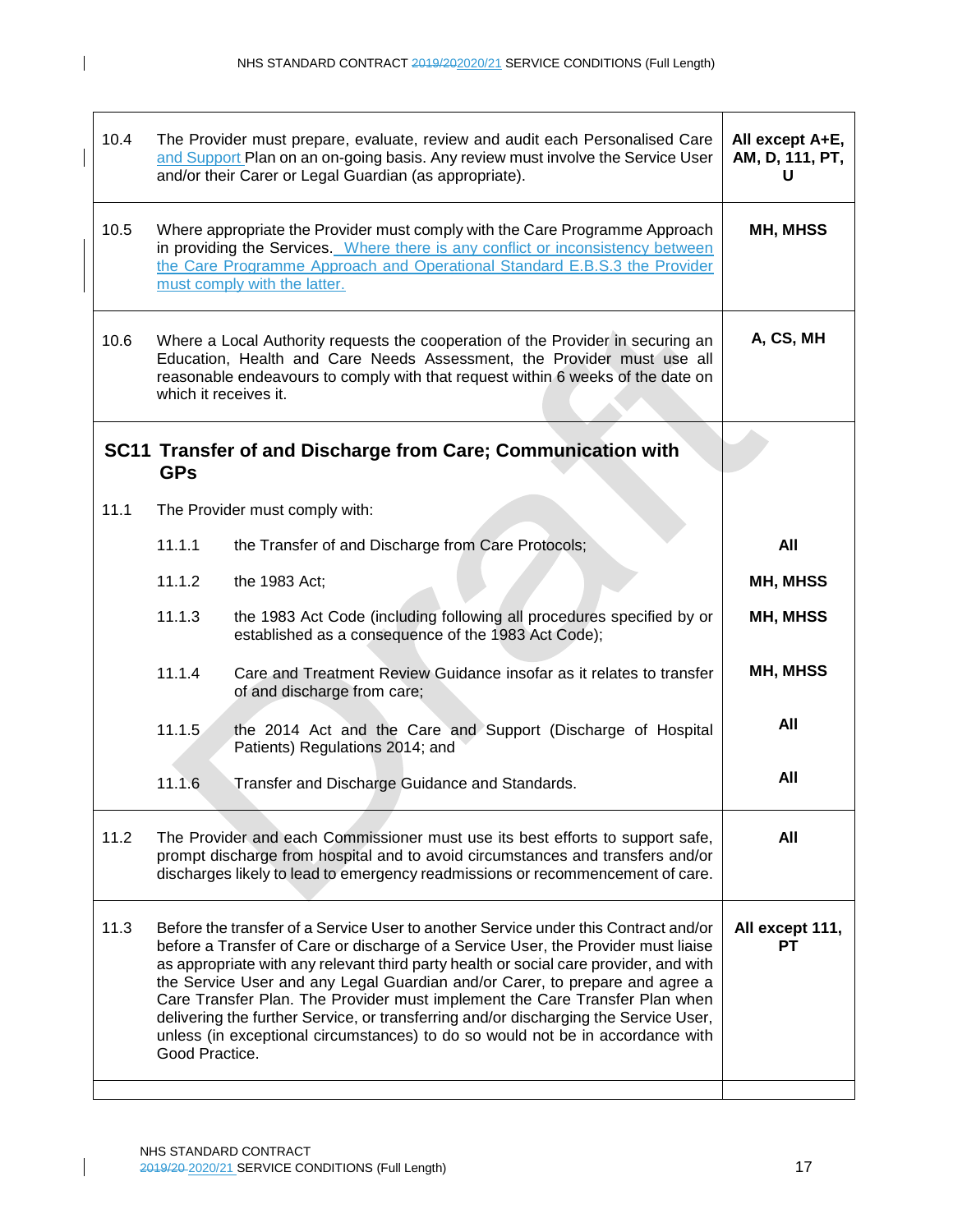| 11.4  | A Commissioner may agree a Shared Care Protocol in respect of any clinical<br>pathway with the Provider and representatives of local primary care and other<br>providers. Where there is a proposed Transfer of Care and a Shared Care<br>Protocol is applicable, the Provider must, where the Service User's GP has<br>confirmed willingness to accept the Transfer of Care, initiate and comply with the<br>Shared Care Protocol.                                                                                                                                                                                               | All except 111,<br>PТ      |
|-------|-----------------------------------------------------------------------------------------------------------------------------------------------------------------------------------------------------------------------------------------------------------------------------------------------------------------------------------------------------------------------------------------------------------------------------------------------------------------------------------------------------------------------------------------------------------------------------------------------------------------------------------|----------------------------|
| 11.5  | When transferring or discharging a Service User from an inpatient or day case or<br>accident and emergency Service, the Provider must within 24 hours following that<br>transfer or discharge issue a Discharge Summary to the Service User's GP and/or<br>Referrer and to any relevant third party provider of health or social care, using the<br>applicable Delivery Method. The Provider must ensure that it is at all times able to<br>send and receive Discharge Summaries via all applicable Delivery Methods.                                                                                                             | A, A+E, CR,<br>MH, MHSS    |
| 11.6  | When transferring or discharging a Service User from a Service which is not an<br>inpatient or day case or accident and emergency Service, the Provider must, if<br>required by the relevant Transfer of and Discharge from Care Protocol, issue the<br>Discharge Summary to the Service User's GP and/or Referrer and to any relevant<br>third party provider of health or social care within the timescale, and in accordance<br>with any other requirements, set out in that protocol.                                                                                                                                         | All except A+E,<br>111, PT |
| 11.6A | By 8.00am on the next Operational Day after the transfer and/or discharge of the<br>Service User from the Provider's care, the Provider must send a Post Event<br>Message to the Service User's GP (where appropriate, and not inconsistent with<br>relevant Guidance) and to any relevant third party provider of health or social care<br>to whom the Service User is referred, using the applicable Delivery Method. The<br>Provider must ensure that it is at all times able to send Post Event Messages via<br>all applicable Delivery Methods.                                                                              | 111                        |
| 11.7  | Where, in the course of delivering an outpatient Service to a Service User, the<br>Provider becomes aware of any matter or requirement pertinent to that Service<br>User's ongoing care and treatment which would necessitate the Service User's<br>GP taking prompt action, the Provider must communicate this by issue of a Clinic<br>Letter to the Service User's GP. The Provider must send the Clinic Letter as soon<br>as reasonably practicable and in any event within 7 days following the Service<br>User's outpatient attendance. The Provider must issue such Clinic Letters using<br>the applicable Delivery Method. | A, CR, MH                  |
| 11.8  | The Commissioners must use all reasonable endeavours to assist the Provider to<br>access the necessary national information technology systems to support<br>electronic submission of Discharge Summaries and Clinic Letters and to ensure<br>that GPs are in a position to receive Discharge Summaries and Clinic Letters via<br>the Delivery Method applicable to communication with GPs.                                                                                                                                                                                                                                       | All except AM,<br>PТ       |
| 11.9  | Where a Service User has a clinical need for medication to be supplied on<br>discharge from inpatient or day case care, the Provider must ensure that the<br>Service User will have on discharge an adequate quantity of that medication to<br>last:                                                                                                                                                                                                                                                                                                                                                                              | A, CR, MH                  |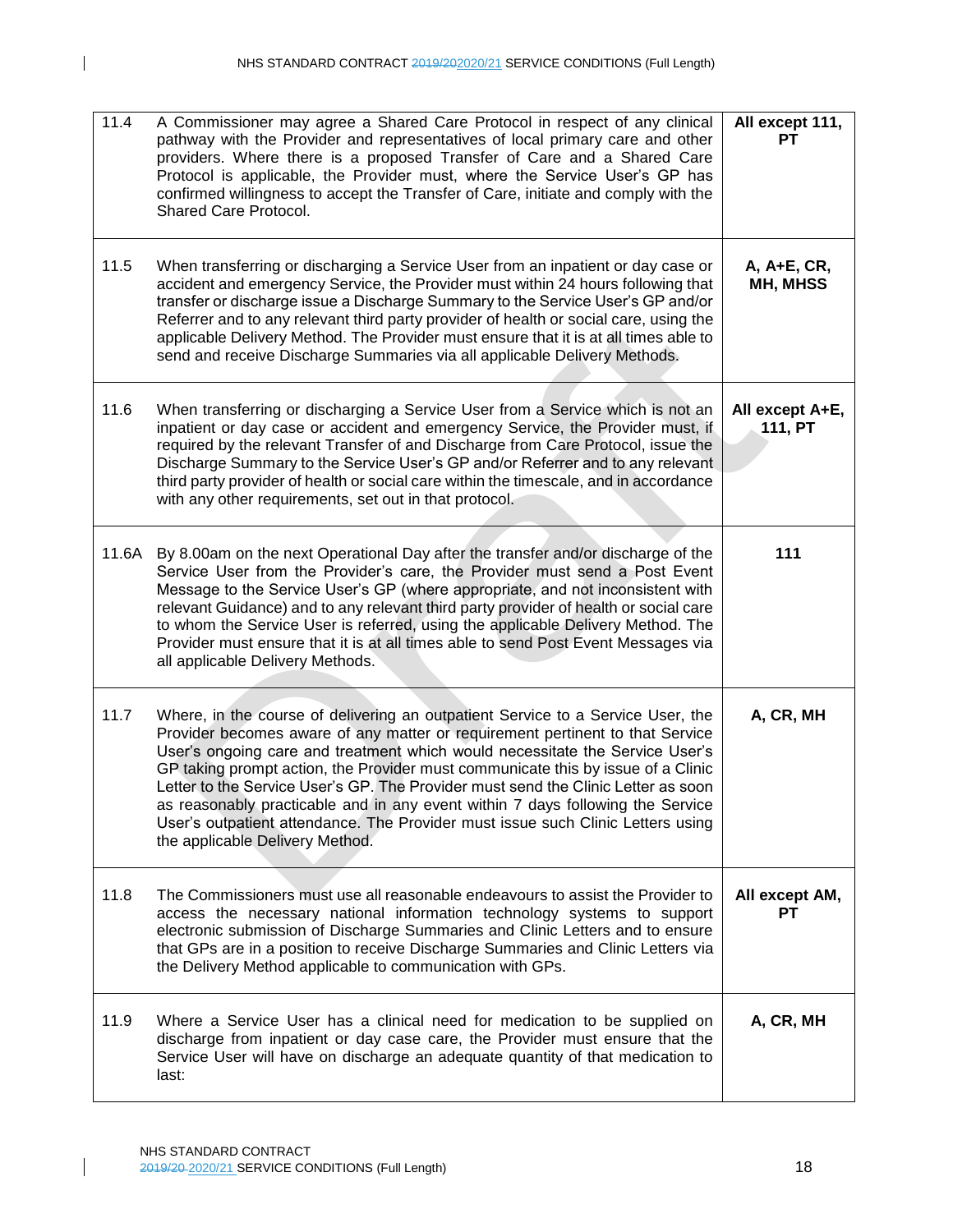| 11.9.1 for the period required by local practice, in accordance with any<br>requirements set out in the Transfer of and Discharge from Care<br>Protocols (but at least 7 days); or                                                                                                                                                                                                                                                                                                                                                                          |                                                                                  |
|-------------------------------------------------------------------------------------------------------------------------------------------------------------------------------------------------------------------------------------------------------------------------------------------------------------------------------------------------------------------------------------------------------------------------------------------------------------------------------------------------------------------------------------------------------------|----------------------------------------------------------------------------------|
| 11.9.2 (if shorter) for a period which is clinically appropriate.                                                                                                                                                                                                                                                                                                                                                                                                                                                                                           |                                                                                  |
| The Provider must supply that quantity of medication to the Service User itself,<br>except to the extent that the Service User already has an adequate quantity<br>and/or will receive an adequate supply via an existing repeat prescription from the<br>Service User's GP or other primary care provider.                                                                                                                                                                                                                                                 |                                                                                  |
| Where a Service User has an immediate clinical need for medication to be<br>supplied following outpatient clinic attendance, the Provider must itself supply to<br>the Service User an adequate quantity of that medication to last for the period<br>required by local practice, in accordance with any requirements set out in the<br>Transfer of and Discharge from Care Protocols (but at least sufficient to meet the                                                                                                                                  | A, CR, MH                                                                        |
| relevant Clinic Letter and can prescribe accordingly).                                                                                                                                                                                                                                                                                                                                                                                                                                                                                                      |                                                                                  |
| The Parties must at all times have regard to NHS Guidance on Prescribing<br>Responsibilities, including, in the case of the Provider, in fulfilling its obligations<br>under SC11.4, 11.9 and/or 11.10 (as appropriate). When supplying medication to<br>a Service User under SC11.9 or SC11.10 and/or when recommending to a Service<br>User's GP any item to be prescribed for that Service User by that GP following<br>discharge from inpatient care or clinic attendance, the Provider must have regard<br>to Guidance on Prescribing in Primary Care. | A, CR, MH                                                                        |
| Where a Service User either:                                                                                                                                                                                                                                                                                                                                                                                                                                                                                                                                | A, A+E, CR, MH                                                                   |
| 11.12.1 is admitted to hospital under the care of a member of the Provider's<br>medical Staff; or                                                                                                                                                                                                                                                                                                                                                                                                                                                           |                                                                                  |
| 11.12.2 is discharged from such care; or                                                                                                                                                                                                                                                                                                                                                                                                                                                                                                                    |                                                                                  |
| 11.12.3 attends an outpatient clinic or accident and emergency service under the<br>care of a member of the Provider's medical Staff,                                                                                                                                                                                                                                                                                                                                                                                                                       |                                                                                  |
| the Provider must, where appropriate under and in accordance with Fit Note<br>Guidance, issue free of charge to the Service User or their Carer or Legal<br>Guardian any necessary medical certificate to prove the Service User's fitness or<br>otherwise to work, covering the period until the date by which it is anticipated that<br>the Service User will have recovered or by which it will be appropriate for a further<br>clinical review to be carried out.                                                                                       |                                                                                  |
| The Parties must comply with their respective obligations under the National<br>Framework for NHS Continuing Healthcare and NHS-funded Nursing Care and<br>must co-operate with each other, with the relevant Local Authority and with other<br>providers of health and social care as appropriate, to minimise the number of NHS<br>Continuing Healthcare assessments which take place in an acute hospital setting.                                                                                                                                       | A, CHC, CS,<br>MH, MHSS,<br><b>ELC</b>                                           |
|                                                                                                                                                                                                                                                                                                                                                                                                                                                                                                                                                             | Service User's immediate clinical needs until the Service User's GP receives the |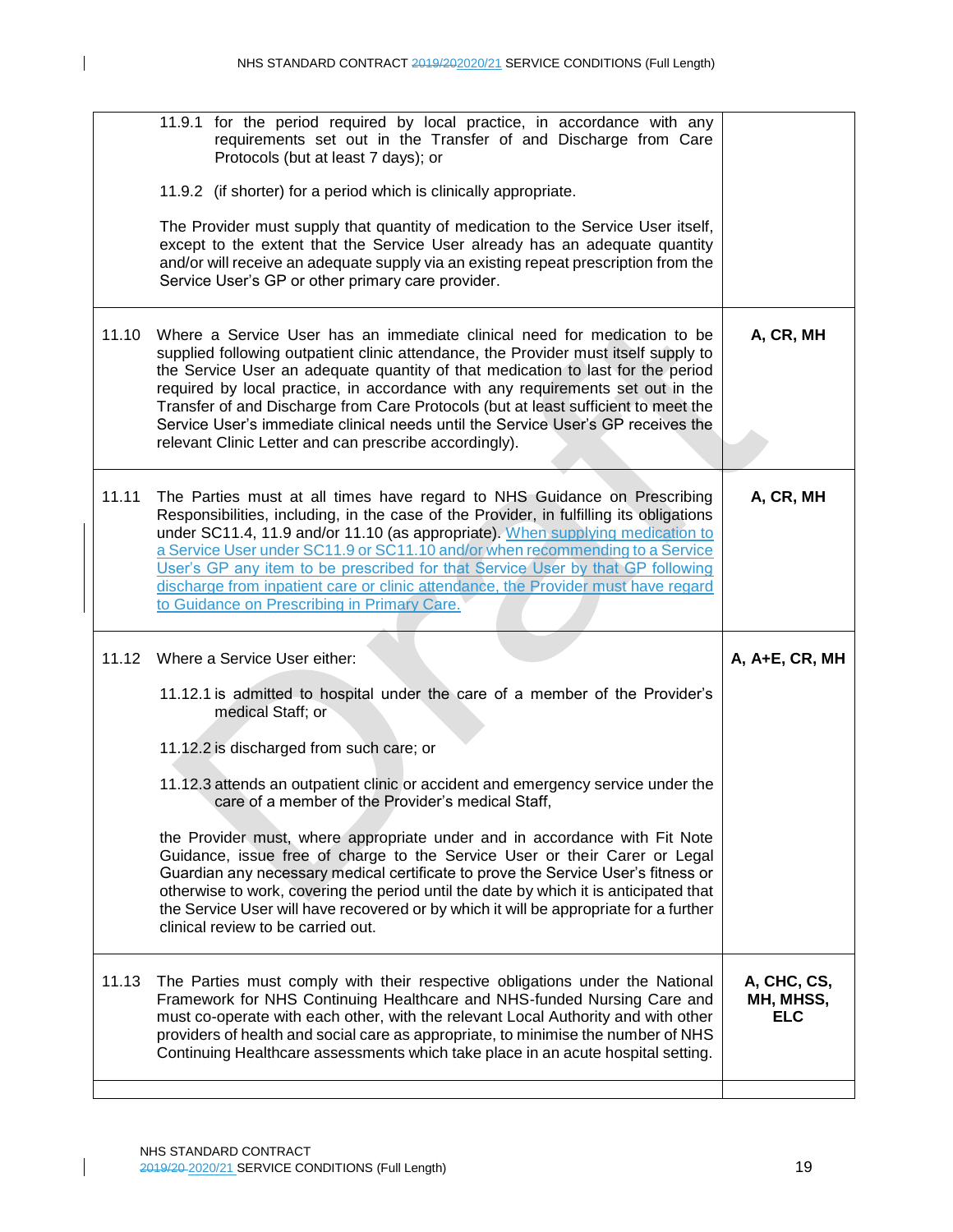$\mathbf I$ 

|      | <b>Staff</b>                                                                                                                                                                                                                                                                                       | SC12 Communicating with and involving Service Users, Public and                                                                                                                                                                                                                                                                               |     |
|------|----------------------------------------------------------------------------------------------------------------------------------------------------------------------------------------------------------------------------------------------------------------------------------------------------|-----------------------------------------------------------------------------------------------------------------------------------------------------------------------------------------------------------------------------------------------------------------------------------------------------------------------------------------------|-----|
| 12.1 | The Provider must:                                                                                                                                                                                                                                                                                 |                                                                                                                                                                                                                                                                                                                                               |     |
|      | 12.1.1                                                                                                                                                                                                                                                                                             | arrange and carry out all necessary steps in a Service User's care and<br>treatment promptly and in a manner consistent with the relevant<br>Service Specifications and Quality Requirements until such point as<br>the Service User can appropriately be discharged in accordance with<br>the Transfer of and Discharge from Care Protocols; | All |
|      | 12.1.2                                                                                                                                                                                                                                                                                             | ensure that Staff work effectively and efficiently together, across<br>professional and Service boundaries, to manage their interactions with<br>Service Users so as to ensure that they experience co-ordinated, high<br>quality care without unnecessary duplication of process;                                                            |     |
|      | 12.1.3                                                                                                                                                                                                                                                                                             | notify the Service User (and, where appropriate, their Carer and/or<br>Legal Guardian) of the results of all investigations and treatments<br>promptly and in a readily understandable, functional, clinically<br>appropriate and cost effective manner; and                                                                                  |     |
|      | 12.1.4                                                                                                                                                                                                                                                                                             | communicate in a readily understandable, functional and timely<br>manner with the Service User (and, where appropriate, their Carer<br>and/or Legal Guardian), their GP and other providers about all relevant<br>aspects of the Service User's care and treatment.                                                                           |     |
| 12.2 | The Provider must:                                                                                                                                                                                                                                                                                 | All                                                                                                                                                                                                                                                                                                                                           |     |
|      | 12.2.1                                                                                                                                                                                                                                                                                             | provide Service Users (in relation to their own care) and Referrers (in<br>relation to the care of an individual Service User) with clear information<br>in respect of each Service about who to contact if they have questions<br>about their care and how to do so;                                                                         |     |
|      | 12.2.2                                                                                                                                                                                                                                                                                             | ensure that there are efficient arrangements in place in respect of each<br>Service for responding promptly and effectively to such questions and<br>that these are publicised to Service Users and Referrers using all<br>appropriate means, including appointment and admission letters and<br>on the Provider's website; and               |     |
|      | 12.2.3                                                                                                                                                                                                                                                                                             | wherever possible, deal with such questions from Service Users itself,<br>and not by advising the Service User to speak to their Referrer.                                                                                                                                                                                                    |     |
| 12.3 |                                                                                                                                                                                                                                                                                                    | The Provider must comply with the Accessible Information Standard.                                                                                                                                                                                                                                                                            | All |
| 12.4 | The Provider must actively engage, liaise and communicate with Service Users<br>(and, where appropriate, their Carers and Legal Guardians), Staff, GPs and the<br>public in an open and clear manner in accordance with the Law and Good<br>Practice, seeking their feedback whenever practicable. | <b>All</b>                                                                                                                                                                                                                                                                                                                                    |     |
| 12.5 | The Provider must involve Service Users (and, where appropriate, their Carers<br>and Legal Guardians), Staff, Service Users' GPs and the public when considering                                                                                                                                   | All                                                                                                                                                                                                                                                                                                                                           |     |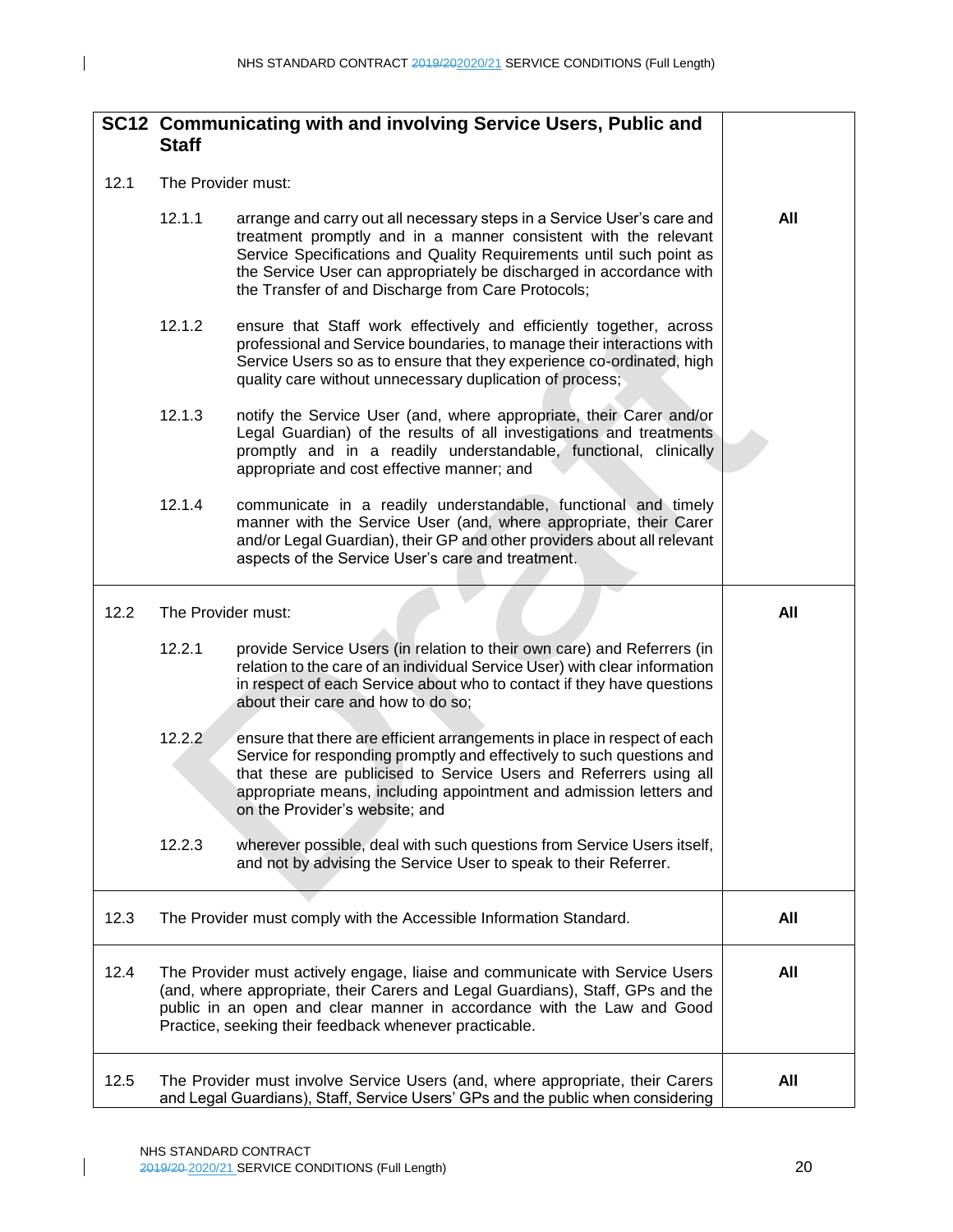$\mathbf{l}$ 

|      | and implementing developments to and redesign of Services. As soon as<br>reasonably practicable following any reasonable request by the Co-ordinating<br>Commissioner, the Provider must provide evidence of that involvement and of its<br>impact.                                                                                                                                                                                                                             |     |
|------|---------------------------------------------------------------------------------------------------------------------------------------------------------------------------------------------------------------------------------------------------------------------------------------------------------------------------------------------------------------------------------------------------------------------------------------------------------------------------------|-----|
| 12.6 | The Provider must:                                                                                                                                                                                                                                                                                                                                                                                                                                                              | All |
|      | 12.6.1<br>carry out the Friends and Family Test Surveys as required in<br>accordance with FFT Guidance, using all reasonable endeavours to<br>maximise the number of responses from Service Users;                                                                                                                                                                                                                                                                              |     |
|      | 12.6.2<br>carry out Staff Surveys which must, where required by Staff Survey<br>Guidance, include the appropriate NHS staff surveys;                                                                                                                                                                                                                                                                                                                                            |     |
|      | 12.6.3<br>carry out all other Surveys; and                                                                                                                                                                                                                                                                                                                                                                                                                                      |     |
|      | 12.6.4<br>co-operate with any surveys that the Commissioners<br>(acting<br>reasonably) carry out.                                                                                                                                                                                                                                                                                                                                                                               |     |
|      | The form, frequency and reporting of the Surveys will be as set out in Schedule<br>6E (Surveys) or as otherwise agreed between the Co-ordinating Commissioner<br>and the Provider in writing and/or required by Law or Guidance from time to time.                                                                                                                                                                                                                              |     |
| 12.7 | The Provider must review and provide a written report to the Co-ordinating<br>Commissioner on the results of each Survey. The report must identify any actions<br>reasonably required to be taken by the Provider in response to the Survey. The<br>Provider must implement those actions as soon as practicable. The Provider must<br>publish the outcomes of and actions taken in relation to all Surveys.                                                                    | All |
|      | SC13 Equity of Access, Equality and Non-Discrimination                                                                                                                                                                                                                                                                                                                                                                                                                          |     |
| 13.1 | The Parties must not discriminate between or against Service Users, Carers or<br>Legal Guardians on the grounds of age, disability, gender reassignment, marriage<br>or civil partnership, pregnancy or maternity, race, religion or belief, sex, sexual<br>orientation, or any other non-medical characteristics, except as permitted by Law.                                                                                                                                  | All |
| 13.2 | The Provider must provide appropriate assistance and make reasonable<br>adjustments for Service Users, Carers and Legal Guardians who do not speak,<br>read or write English or who have communication difficulties (including hearing,<br>oral or learning impairments). The Provider must carry out an annual audit of its<br>compliance with this obligation and must demonstrate at Review Meetings the<br>extent to which Service improvements have been made as a result. | All |
| 13.3 | In performing its obligations under this Contract the Provider must comply with the<br>obligations contained in section 149 of the Equality Act 2010, the Equality Act<br>2010 (Specific Duties) Regulations and section 6 of the HRA. If the Provider is not<br>a public authority for the purposes of those sections and regulations it must comply<br>with them as if it were.                                                                                               | All |
|      |                                                                                                                                                                                                                                                                                                                                                                                                                                                                                 |     |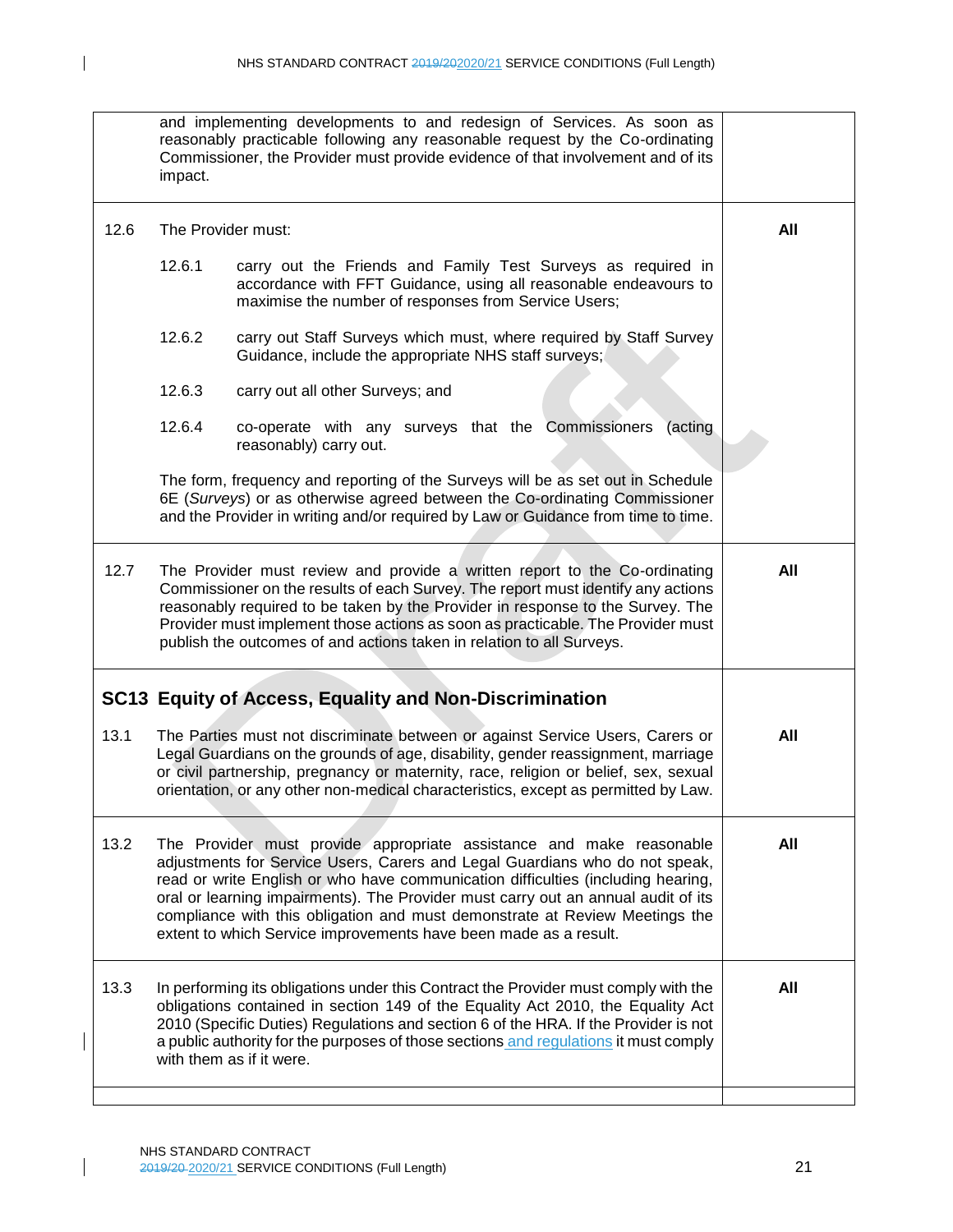| 13.4<br>In consultation with the Co-ordinating Commissioner, and on reasonable request,<br>the Provider must provide a plan setting out how it will comply with its obligations<br>under SC13.3. If the Provider has already produced such a plan in order to comply<br>with the Law, the Provider may submit that plan to the Co-ordinating<br>Commissioner in order to comply with this SC13.4. | All                    |
|---------------------------------------------------------------------------------------------------------------------------------------------------------------------------------------------------------------------------------------------------------------------------------------------------------------------------------------------------------------------------------------------------|------------------------|
| 13.5<br>The Provider must implement EDS2.                                                                                                                                                                                                                                                                                                                                                         | <b>NHS Trust/FT</b>    |
| 13.6<br>The Provider must implement and comply with the National Workforce Race<br>Equality Standard and submit an annual report to the Co-ordinating Commissioner<br>on its -progress in implementing that standard. compliance.                                                                                                                                                                 | All                    |
| In accordance with the timescale and guidance to be published by NHS England,<br>43.7<br><b>tThe Provider must-</b><br>13.8                                                                                                                                                                                                                                                                       | <b>NHS Trust/FT</b>    |
| 13.7.1 implement and comply with the National Workforce Disability Equality<br>Standard; and                                                                                                                                                                                                                                                                                                      |                        |
| 13.7.2 submit an annual report to the Co-ordinating Commissioner on its<br>13.7<br>progress.compliance.                                                                                                                                                                                                                                                                                           |                        |
| In performing its obligations under this Contract, the Provider must use all<br>43.913.8<br>reasonable endeavours to support the Commissioners in carrying out their duties<br>under the 2012 Act in respect of the reduction of inequalities in access to health<br>services and in the outcomes achieved from the delivery of health services.                                                  | All                    |
| <b>SC14 Pastoral, Spiritual and Cultural Care</b>                                                                                                                                                                                                                                                                                                                                                 |                        |
| 14.1<br>The Provider must take account of the spiritual, religious, pastoral and cultural<br>needs of Service Users.                                                                                                                                                                                                                                                                              | All                    |
| 14.2<br>The Provider must have regard to NHS Chaplaincy Guidelines.                                                                                                                                                                                                                                                                                                                               | <b>NHS Trust/FT</b>    |
| <b>SC15 Urgent Access to Mental Health Care</b>                                                                                                                                                                                                                                                                                                                                                   |                        |
| 15.1<br>The Parties must have regard to the Mental Health Crisis Care Concordat and<br>must reach agreement on the identification of, and standards for operation of,<br>Places of Safety in accordance with the Law, the 1983 Act Code, the Royal<br>College of Psychiatrists Standards and the Urgent and Emergency Mental Health<br>Care Pathways.                                             | A, A+E, MH,<br>MHSS, U |
| 15.2<br>The Parties must co-operate to ensure that individuals under the age of 18 with<br>potential mental health conditions are referred for, and receive, age-appropriate<br>assessment, care and treatment in accordance with the 1983 Act.                                                                                                                                                   | A, A+E, MH,<br>MHSS, U |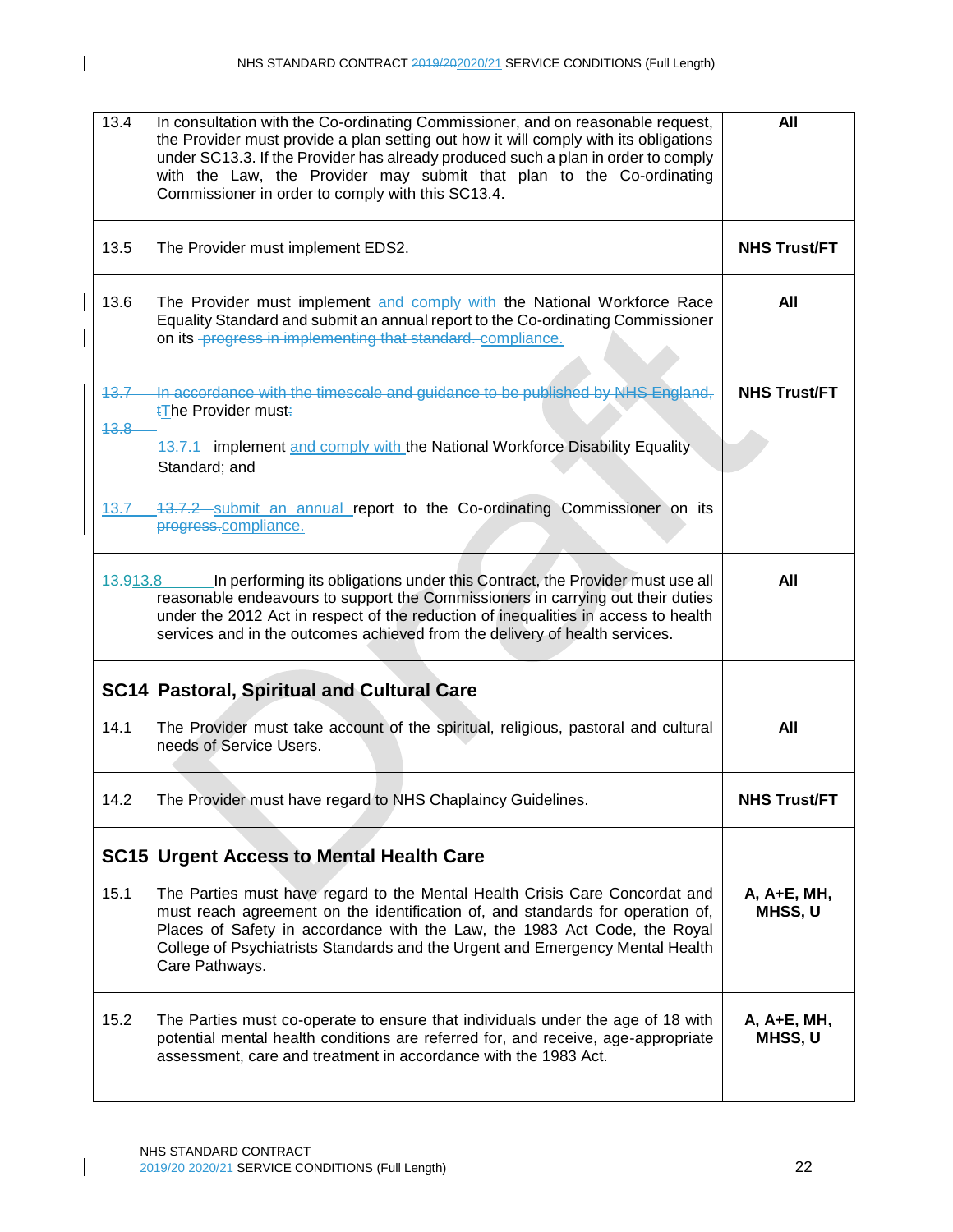$\mathbf{I}$ 

| 15.3 | The Parties must use all reasonable endeavours to ensure that, where an<br>individual under the age of 18 requires urgent mental health assessment, care or<br>treatment, that individual is not:                                                                                                                                                                                             | A, A+E, MH,<br>MHSS, U |
|------|-----------------------------------------------------------------------------------------------------------------------------------------------------------------------------------------------------------------------------------------------------------------------------------------------------------------------------------------------------------------------------------------------|------------------------|
|      | 15.3.1 held in police custody in a cell or station; or                                                                                                                                                                                                                                                                                                                                        |                        |
|      | 15.3.2 admitted to an adult inpatient service (unless this is clinically appropriate<br>in line with the requirements of the 1983 Act); or                                                                                                                                                                                                                                                    |                        |
|      | 15.3.3 admitted to an acute paediatric ward (unless this is required in<br>accordance with NICE guideline CG16 (Self-harm in over 8s) or if the<br>individual has an associated physical health or safeguarding need).                                                                                                                                                                        |                        |
| 15.4 | The Parties must use all reasonable endeavours to ensure that, where an<br>individual under the age of 18 requiring urgent mental health assessment, care or<br>treatment attends or is taken to an accident and emergency department:                                                                                                                                                        | A, A+E, MH,<br>MHSS, U |
|      | 15.4.1 a full biopsychosocial assessment is undertaken and an appropriate care<br>plan is put in place; and                                                                                                                                                                                                                                                                                   |                        |
|      | 15.4.2 the individual is not held within the accident and emergency department<br>beyond the point where the actions in SC15.4.1 have been completed.                                                                                                                                                                                                                                         |                        |
|      | <b>SC16 Complaints</b>                                                                                                                                                                                                                                                                                                                                                                        |                        |
| 16.1 | The Commissioners and the Provider must each publish, maintain and operate a<br>complaints procedure in compliance with the Fundamental Standards of Care and<br>other Law and Guidance.                                                                                                                                                                                                      | All                    |
| 16.2 | The Provider must:                                                                                                                                                                                                                                                                                                                                                                            | All                    |
|      | 16.2.1<br>provide clear information to Service Users, their Carers and<br>representatives, and to the public, displayed prominently in the<br>Services Environment as appropriate, on how to make a complaint or<br>to provide other feedback and on how to contact Local Healthwatch;<br>and                                                                                                 |                        |
|      | 16.2.2<br>ensure that this information informs Service Users, their Carers and<br>representatives, of their legal rights under the NHS Constitution, how<br>they can access independent support to help make a complaint, and<br>how they can take their complaint to the Health Service Ombudsman<br>should they remain unsatisfied with the handling of their complaint by<br>the Provider. |                        |
|      | <b>SC17 Services Environment and Equipment</b>                                                                                                                                                                                                                                                                                                                                                |                        |
| 17.1 | The Provider must ensure that the Services Environment and the Equipment<br>comply with the Fundamental Standards of Care.                                                                                                                                                                                                                                                                    | All                    |
|      |                                                                                                                                                                                                                                                                                                                                                                                               |                        |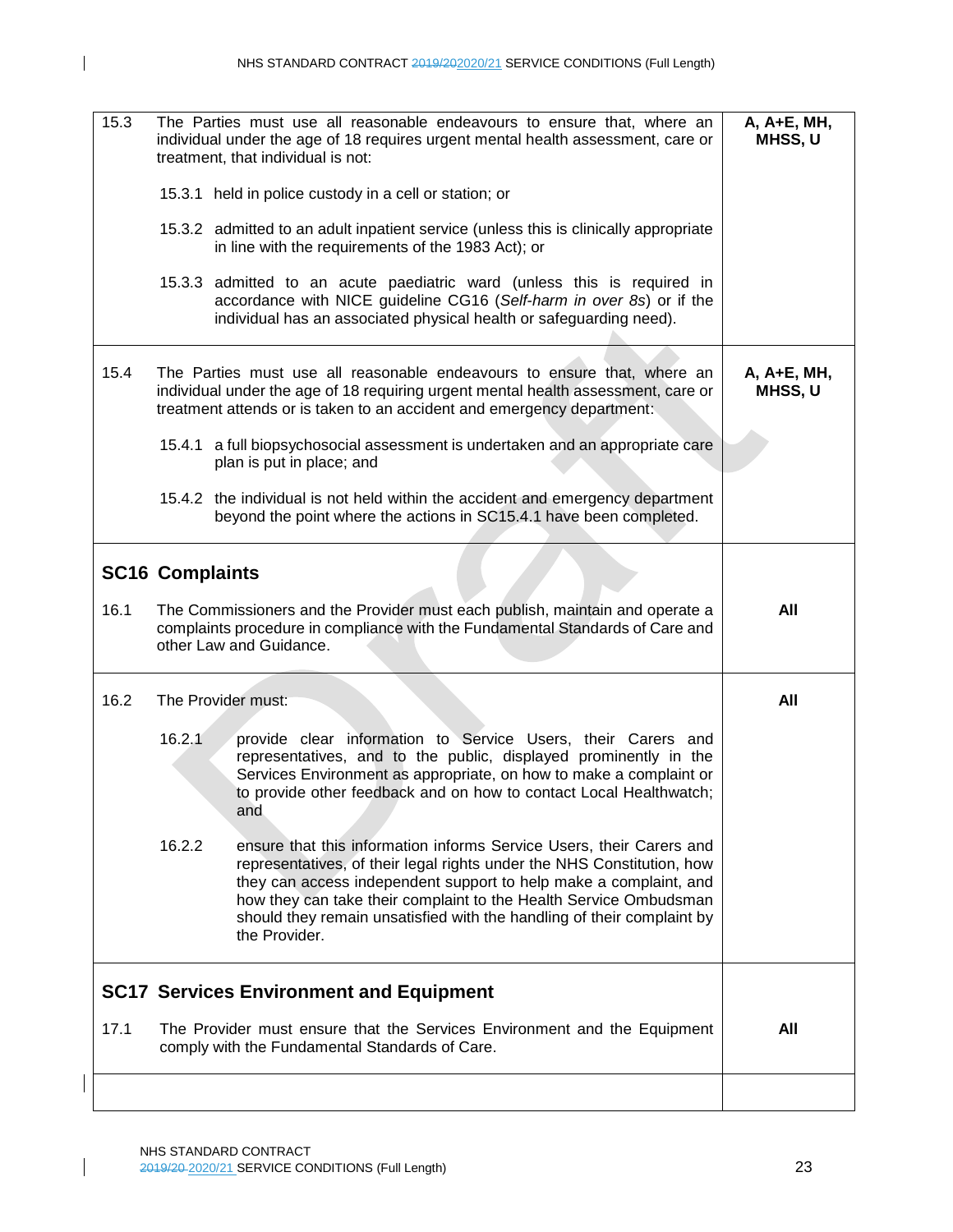| 17.2 | Unless stated otherwise in this Contract, the Provider must at its own cost provide<br>all Equipment necessary to provide the Services in accordance with the Law and<br>any necessary Consents.                                                                                                                                                                                                                                                                                                                                                                                                                                                                                                                                                                                                           | All                 |
|------|------------------------------------------------------------------------------------------------------------------------------------------------------------------------------------------------------------------------------------------------------------------------------------------------------------------------------------------------------------------------------------------------------------------------------------------------------------------------------------------------------------------------------------------------------------------------------------------------------------------------------------------------------------------------------------------------------------------------------------------------------------------------------------------------------------|---------------------|
| 17.3 | The Provider must ensure that all Staff using Equipment, and all Service Users<br>and Carers using Equipment independently as part of the Service User's care or<br>treatment, have received appropriate and adequate training and have been<br>assessed as competent in the use of that Equipment.                                                                                                                                                                                                                                                                                                                                                                                                                                                                                                        | All                 |
| 17.4 | The Provider must comply with the requirements of Health Building Note 00-08 in<br>relation to advertising of legal services.                                                                                                                                                                                                                                                                                                                                                                                                                                                                                                                                                                                                                                                                              | <b>NHS Trust/FT</b> |
| 17.5 | Without prejudice to SC17.4, the Provider must not enter into, extend or renew<br>any contractual arrangement under which a Legal Services Provider is permitted<br>to provide, promote, arrange or advertise any legal service to Service Users, their<br>relatives, Carers or Legal Guardians, whether:<br>17.5.1 at the Provider's Premises (whether or not those premises are set out or<br>identified in a Service Specification), or<br>17.5.2 on the Provider's website; or<br>17.5.3 through written material sent by the Provider to Service Users, their<br>relatives, Carers or Legal Guardians,<br>if and to the extent that that legal service would or might relate to or lead to the<br>pursuit of a claim against the Provider, any other provider or any commissioner of<br>NHS services. | <b>NHS Trust/FT</b> |
| 17.6 | The Provider must use all reasonable endeavours to ensure that no Legal<br>Services Provider makes any unsolicited approach to any Service User or their<br>relatives, Carer or Legal Guardian while at the Provider's Premises.                                                                                                                                                                                                                                                                                                                                                                                                                                                                                                                                                                           | <b>NHS Trust/FT</b> |
| 17.7 | With effect from 1 July 2019, tThe Provider must ensure that supplies of<br>appropriate sanitary products are available and are, on request, provided<br>promptly to inpatient Service Users free of charge.                                                                                                                                                                                                                                                                                                                                                                                                                                                                                                                                                                                               | A, MH, MHSS         |
| 17.8 | The Provider must use reasonable endeavours to ensure that the Provider's<br>Premises are Smoke-free at all times.                                                                                                                                                                                                                                                                                                                                                                                                                                                                                                                                                                                                                                                                                         | <b>NHS Trust/FT</b> |
| 17.9 | The Provider must complete the safety and the patient experience domains of the<br>NHS Premises Assurance Model and submit a report to its Governing Body in<br>accordance with the requirements and timescales set out in the NHS Premises<br>Assurance Model, and make a copy available to the Co-ordinating Commissioner<br>on request.                                                                                                                                                                                                                                                                                                                                                                                                                                                                 | <b>NHS Trust/FT</b> |
|      |                                                                                                                                                                                                                                                                                                                                                                                                                                                                                                                                                                                                                                                                                                                                                                                                            |                     |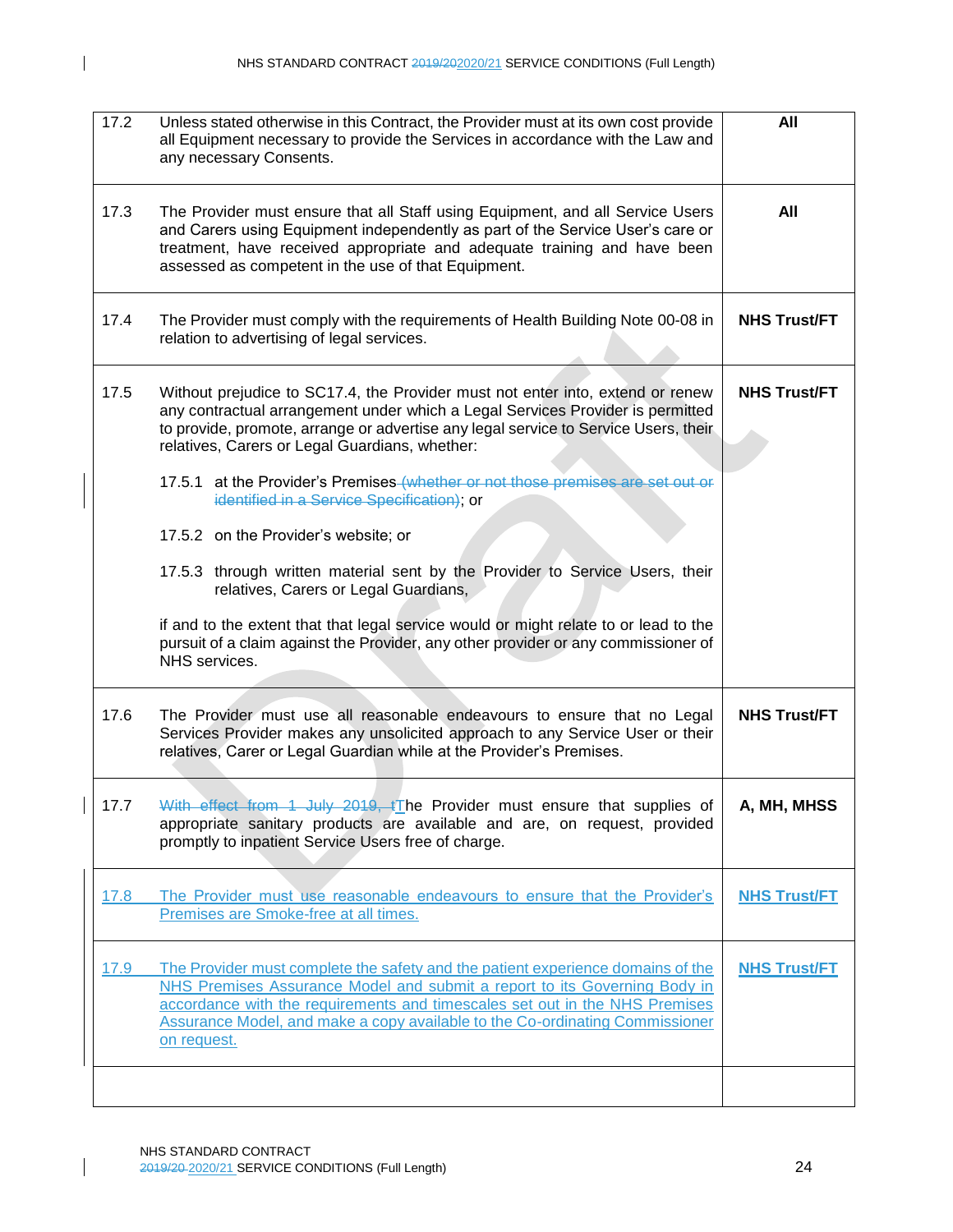|      | <b>SC18 Sustainable Development</b>                                                                                                                                                                                                                                                                                                                                                                                                                                                                                                                                                                                                                                                                                 |                                                       |                                                                                                                                                                                                                                                                                                                                                                                                                                                                                                                                                                                                                                                                                                                                                                              |            |
|------|---------------------------------------------------------------------------------------------------------------------------------------------------------------------------------------------------------------------------------------------------------------------------------------------------------------------------------------------------------------------------------------------------------------------------------------------------------------------------------------------------------------------------------------------------------------------------------------------------------------------------------------------------------------------------------------------------------------------|-------------------------------------------------------|------------------------------------------------------------------------------------------------------------------------------------------------------------------------------------------------------------------------------------------------------------------------------------------------------------------------------------------------------------------------------------------------------------------------------------------------------------------------------------------------------------------------------------------------------------------------------------------------------------------------------------------------------------------------------------------------------------------------------------------------------------------------------|------------|
| 18.1 | In performing its obligations under this Contract the Provider must take all<br>reasonable steps to minimise its adverse impact on the environment.                                                                                                                                                                                                                                                                                                                                                                                                                                                                                                                                                                 | All                                                   |                                                                                                                                                                                                                                                                                                                                                                                                                                                                                                                                                                                                                                                                                                                                                                              |            |
| 18.2 | The Provider must maintain and deliver a sustainable development management<br>planGreen Plan, approved by its Governing Body, in accordance with<br>SDMPGreen Plan Guidance. Within that plan, the Provider must demonstrate how<br>it will make progress on social, economic and environmental aspects of<br>sustainable development for the benefit of public health, including in its<br>performance on climate change adaptation and mitigation, air pollution,<br>transitioning the NHS fleet to low and ultra-low emission vehicles, minimising<br>wastes and minimising use of plastics, and must provide an annual summary of<br>that progress on delivery of that plan to the Co-ordinating Commissioner. | All                                                   |                                                                                                                                                                                                                                                                                                                                                                                                                                                                                                                                                                                                                                                                                                                                                                              |            |
| 18.3 |                                                                                                                                                                                                                                                                                                                                                                                                                                                                                                                                                                                                                                                                                                                     |                                                       | The Provider must, in performing its obligations under this Contract, give due<br>regard to the impact of its expenditure on the community, over and above the<br>direct purchase of goods and services, as envisaged by the Public Services<br>(Social Value) Act 2012. Within its Green Plan the Provider must quantify its<br>environmental impacts and publish in its annual report quantitative progress data,<br>covering as a minimum greenhouse gas emission in tonnes, emissions reduction<br>projections and the way in which those projections will be achieved.                                                                                                                                                                                                  | All        |
| 18.4 | Plan commitments in relation to:<br>18.4.1                                                                                                                                                                                                                                                                                                                                                                                                                                                                                                                                                                                                                                                                          | 2021:<br>18.4.1.1<br>18.4.1.2<br>18.4.1.3<br>18.4.1.4 | As part of its Green Plan the Provider must have in place clear, detailed plans as<br>to how it will contribute towards a 'Green NHS' with regard to NHS Long Term<br>air pollution, and specifically how it will, by no later than 31 March<br>take action to reduce air pollution from fleet vehicles,<br>transitioning as quickly as reasonably practicable to the<br>exclusive use of low and ultra-low emission vehicles;<br>take action to phase out oil and coal for primary heating<br>and replace them with less polluting alternatives;<br>develop and operate expenses policies for Staff which<br>promote sustainable travel choices; and<br>ensure that any car leasing schemes restrict high-<br>emission vehicles and promote ultra-low emission<br>vehicles; | <b>All</b> |
|      | 18.4.2                                                                                                                                                                                                                                                                                                                                                                                                                                                                                                                                                                                                                                                                                                              | 2020, take action:<br>18.4.2.1                        | climate change, and specifically how it will, by no later than 31 March<br>to reduce greenhouse gas emissions from the Provider's<br>Premises in line with targets under the Climate Change<br>Act 2008;                                                                                                                                                                                                                                                                                                                                                                                                                                                                                                                                                                     |            |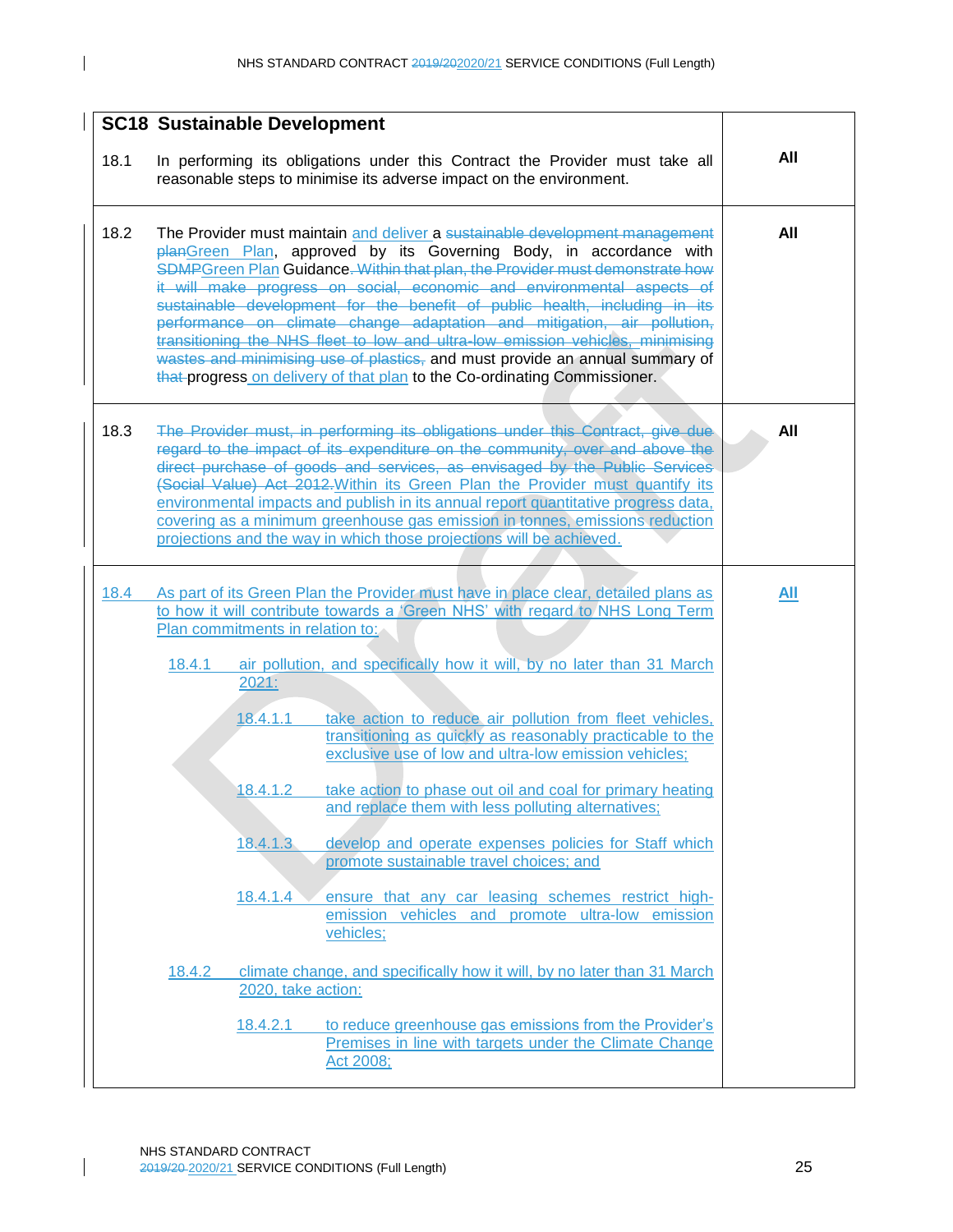|      |                        | 18.4.2.2 | in accordance with Good Practice, to reduce the carbon                                                                                                       |     |
|------|------------------------|----------|--------------------------------------------------------------------------------------------------------------------------------------------------------------|-----|
|      |                        |          | impacts from the use, or atmospheric release, of                                                                                                             |     |
|      |                        |          | environmentally damaging fluorinated gases used as                                                                                                           |     |
|      |                        |          | anaesthetic agents and as propellants in inhalers,                                                                                                           |     |
|      |                        |          | including by appropriately reducing the proportion of                                                                                                        |     |
|      |                        |          | desflurane to sevoflurane used in surgery to less than                                                                                                       |     |
|      |                        |          | 20% by volume, through clinically appropriate prescribing                                                                                                    |     |
|      |                        |          | of lower greenhouse gas emitting inhalers, and the                                                                                                           |     |
|      |                        |          | appropriate disposal of inhalers; and                                                                                                                        |     |
|      |                        | 18.4.2.3 | to adapt the Provider's Premises and the manner in                                                                                                           |     |
|      |                        |          | which Services are delivered to mitigate risks associated                                                                                                    |     |
|      |                        |          | with climate change and severe weather;                                                                                                                      |     |
|      | 18.4.3                 |          | single use plastic products and waste, and specifically how it will with                                                                                     |     |
|      |                        |          | effect from 1 April 2020 cease use at the Provider's Premises of single                                                                                      |     |
|      |                        |          | use plastic straws and stirrers unless there is clinical need to do so for                                                                                   |     |
|      |                        |          | medical purposes, as would be permitted by the draft Environmental                                                                                           |     |
|      |                        |          | Protection (Plastic Straws, Cotton Buds and Stirrers) (England)                                                                                              |     |
|      |                        |          | Regulations 2020, if enacted, and by no later than 31 March 2021 take                                                                                        |     |
|      |                        | action:  |                                                                                                                                                              |     |
|      |                        |          |                                                                                                                                                              |     |
|      |                        | 18.4.3.1 | to reduce waste and water useage through best practice                                                                                                       |     |
|      |                        |          | efficiency standards and adoption of new innovations;                                                                                                        |     |
|      |                        | 18.4.3.2 | to reduce avoidable use of single use plastic products,                                                                                                      |     |
|      |                        |          | including by signing up to and observing the Plastics                                                                                                        |     |
|      |                        |          | Pledge;                                                                                                                                                      |     |
|      |                        | 18.4.3.3 |                                                                                                                                                              |     |
|      |                        |          | so far as clinically appropriate, to cease use at the                                                                                                        |     |
|      |                        |          | Provider's Premises of single-use plastic cutlery, plates                                                                                                    |     |
|      |                        |          | or single-use cups made of expanded polystyrene or oxo-<br>degradable plastics;                                                                              |     |
|      |                        |          |                                                                                                                                                              |     |
|      |                        | 18.4.3.4 | to reduce the use at the Provider's Premises of single-                                                                                                      |     |
|      |                        |          | use plastic food and beverage containers, cups, covers                                                                                                       |     |
|      |                        |          | and lids; and                                                                                                                                                |     |
|      |                        |          |                                                                                                                                                              |     |
|      |                        | 18.4.3.5 | to make provision with a view to maximising the rate of<br>return of walking aids for re-use or recycling,                                                   |     |
|      |                        |          |                                                                                                                                                              |     |
|      |                        |          | and must implement those plans diligently.                                                                                                                   |     |
|      |                        |          |                                                                                                                                                              |     |
|      |                        |          |                                                                                                                                                              |     |
| 18.5 |                        |          | The Provider must, in performing its obligations under this Contract, give due<br>regard to the potential to secure wider social, economic and environmental | All |
|      |                        |          |                                                                                                                                                              |     |
|      |                        |          | benefits for the local community and population in its purchase and specification                                                                            |     |
|      |                        |          | of products and services, and must discuss and seek to agree with the Co-<br>ordinating Commissioner, and review on an annual basis, which impacts it will   |     |
|      | prioritise for action. |          |                                                                                                                                                              |     |
|      |                        |          |                                                                                                                                                              |     |
|      |                        |          |                                                                                                                                                              |     |
|      |                        |          |                                                                                                                                                              |     |
|      |                        |          |                                                                                                                                                              |     |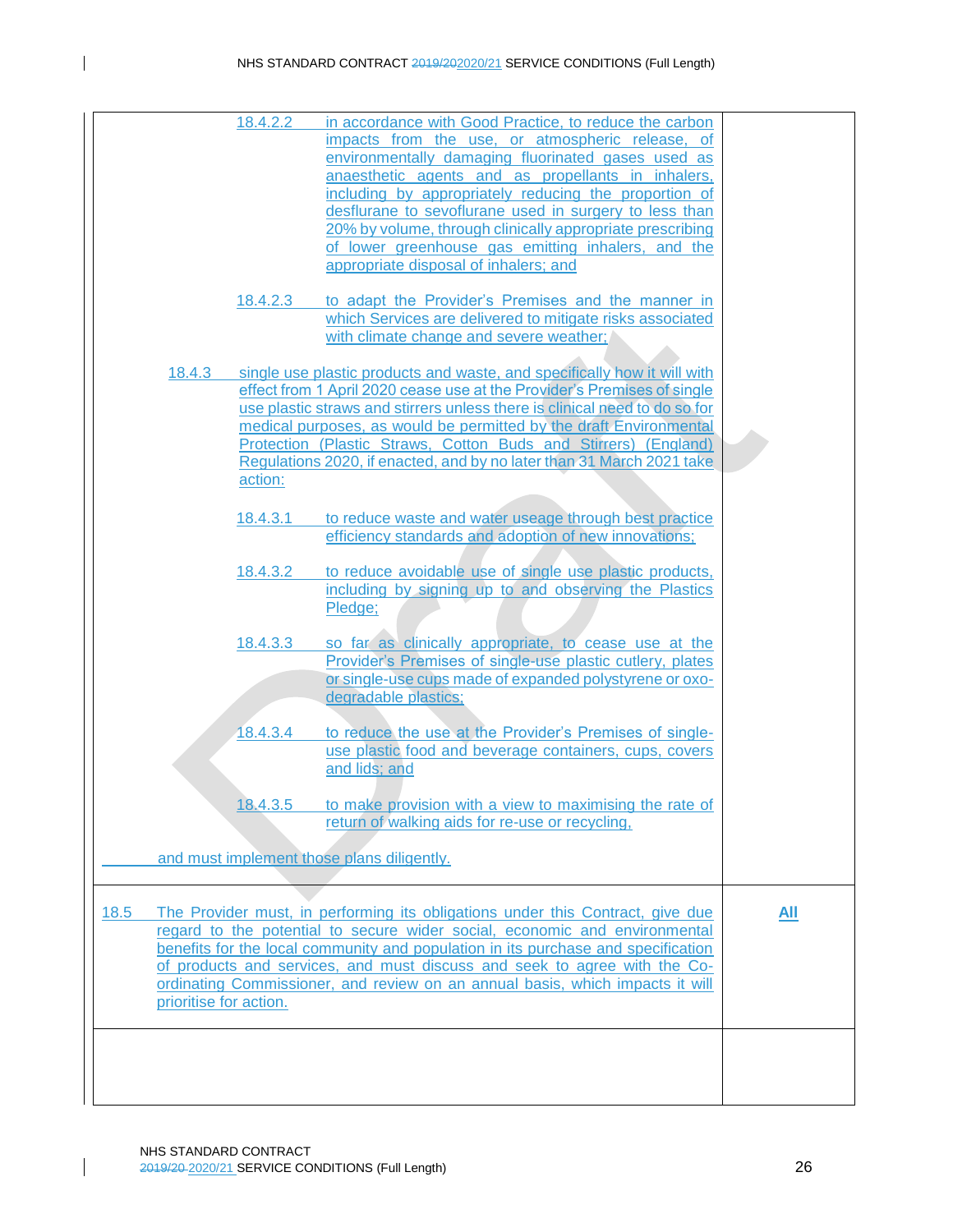| <b>SC19 Food Standards</b>                                                                                                                                                                                                                                                                                                                                                                                                                                                                                                                                                                                                                                                               |                     |
|------------------------------------------------------------------------------------------------------------------------------------------------------------------------------------------------------------------------------------------------------------------------------------------------------------------------------------------------------------------------------------------------------------------------------------------------------------------------------------------------------------------------------------------------------------------------------------------------------------------------------------------------------------------------------------------|---------------------|
| <b>Food Standards</b>                                                                                                                                                                                                                                                                                                                                                                                                                                                                                                                                                                                                                                                                    |                     |
| The Provider must develop and maintain a food and drink strategy in accordance<br>49.1<br>with the Hospital Food Standards Report.<br>The Provider must comply with NHS Food Standards and must develop and<br>19.1<br>implement a food and drink strategy, setting out how it will ensure that, from retail<br>outlets and vending machines, catering provision and facilities as appropriate,<br>Service Users, Staff and visitors are offered ready access 24 hours a day to<br>healthy eating and drinking options and that products provided and/or offered for<br>sale meet the requirements set out in NHS Food Standards, including in respect<br>of labelling and portion size. | A, MH, MHSS<br>All  |
| The Provider must have regard to (and where mandatory comply with) NHS Food<br>$19.2 -$<br>Standards Guidance, as applicable.                                                                                                                                                                                                                                                                                                                                                                                                                                                                                                                                                            | Аll                 |
| 19.319.2<br>____When procuring and/or negotiating contractual arrangements through<br>which any potential or existing tenant, sub-tenant, licensee, contractor,<br>concessionaire or agent will be required or permitted to sell food and drink from<br>the Provider's Premises, the Provider must (having taken appropriate public health<br>advice) include in those contractual arrangements terms which require the<br>relevant party to provide and promote healthy eating and drinking options<br>(including outside normal working hours where relevant) and to adopt the full<br>range of mandatory requirements in Government Buying Standards.                                 | <b>NHS Trust/FT</b> |
| <b>Sales of Sugar-Sweetened Beverages</b>                                                                                                                                                                                                                                                                                                                                                                                                                                                                                                                                                                                                                                                |                     |
| The Provider must:<br>49.419.3                                                                                                                                                                                                                                                                                                                                                                                                                                                                                                                                                                                                                                                           | <b>NHS Trust/FT</b> |
| 19.43.1 where it itself offers for sale any Sugar-Sweetened Beverage at the<br>Provider's Premises, ensure that sales of Sugar-Sweetened Beverages<br>account for no more than 10% by volume in litres of all beverages which<br>it sells in any Contract Year; and                                                                                                                                                                                                                                                                                                                                                                                                                      |                     |
| 19.43.2 use all reasonable endeavours to ensure that, where any of its tenants,<br>sub-tenants, licensees, contractors, concessionaires or agents offers for<br>sale any Sugar-Sweetened Beverage at the Provider's Premises, sales<br>of Sugar-Sweetened Beverages account for no more than 10% by volume<br>in litres of all beverages sold by that tenant, sub-tenant, licensee,<br>contractor, concessionaire or agent in any Contract Year.                                                                                                                                                                                                                                         |                     |
| <b>RECORDS AND REPORTING</b>                                                                                                                                                                                                                                                                                                                                                                                                                                                                                                                                                                                                                                                             |                     |
| <b>SC20 Service Development and Improvement Plan</b>                                                                                                                                                                                                                                                                                                                                                                                                                                                                                                                                                                                                                                     |                     |
| 20.1<br>The Co-ordinating Commissioner and the Provider must agree an SDIP where<br>required by and in accordance with Guidance.                                                                                                                                                                                                                                                                                                                                                                                                                                                                                                                                                         | All                 |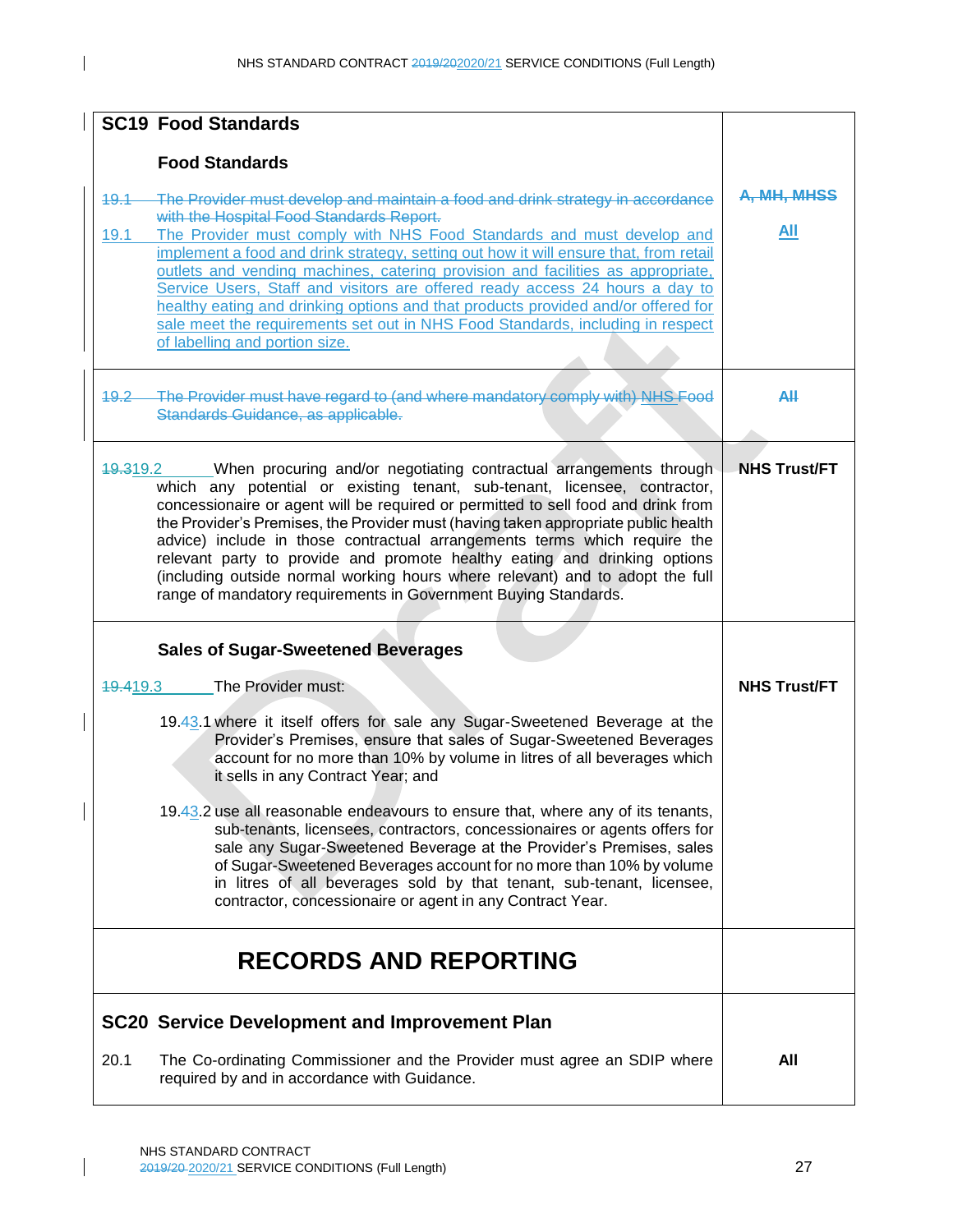$\mathbf{I}$ 

| 20.2 | The Co-ordinating Commissioner and the Provider may at any time agree an<br>SDIP.                                                                                                                                                                                                                                                                                                                                                              | All                      |
|------|------------------------------------------------------------------------------------------------------------------------------------------------------------------------------------------------------------------------------------------------------------------------------------------------------------------------------------------------------------------------------------------------------------------------------------------------|--------------------------|
| 20.3 | Any SDIP must be appended to this Contract at Schedule 6D (Service<br>Development and Improvement Plans). The Commissioners and Provider must<br>comply with their respective obligations under any SDIP. The Provider must report<br>performance against any SDIP in accordance with Schedule 6A (Reporting<br>Requirements).                                                                                                                 | All                      |
|      | SC21 Antimicrobial Resistance, and Healthcare Associated<br><b>Infections and Influenza Vaccination</b>                                                                                                                                                                                                                                                                                                                                        |                          |
| 21.1 | The Provider must:                                                                                                                                                                                                                                                                                                                                                                                                                             |                          |
|      | 21.1.1 comply with the Code of Practice on the Prevention and Control of<br>Infections;                                                                                                                                                                                                                                                                                                                                                        | All except 111           |
|      | 21.1.2 have regard to NICE guideline NG15 (Antimicrobial stewardship: systems<br>and processes for effective antimicrobial medicine use); and                                                                                                                                                                                                                                                                                                  | All except 111           |
|      | 21.1.3 have regard to the Antimicrobial Stewardship Toolkit for English<br>Hospitals.                                                                                                                                                                                                                                                                                                                                                          | A                        |
| 21.2 | The Provider must ensure that all laboratory services (whether provided directly<br>or under a Sub-Contract) comply with the UK Standard Methods for Investigation.                                                                                                                                                                                                                                                                            | All except 111           |
| 21.3 | Working with the Commissioners and with other local providers of health and<br>social care as appropriate, the Provider must put in place an HCAI Reduction Plan<br>for each Contract Year and must comply with its obligations under that plan. The<br>HCAI Reduction Plan must reflect local and national priorities relating to HCAI<br>antimicrobial resistance and the reduction of gram-negative<br>including<br>bloodstream infections. | All except 111           |
| 21.4 | The Provider must use all reasonable endeavours, consistent with good practice,<br>to reduce its Antibiotic Usage (measured in each case against the Antibiotic<br>Usage 2018 Baseline):                                                                                                                                                                                                                                                       | A (NHS<br>Trust/FT only) |
|      | 21.4.1 by 1% in the first Contract Year; and by 2% by 31 March 2021; and                                                                                                                                                                                                                                                                                                                                                                       |                          |
|      | 21.4.2 by a further 1% in each subsequent Contract Year                                                                                                                                                                                                                                                                                                                                                                                        |                          |
|      | and must provide an annual report to the Co-ordinating Commissioner on its<br>performance.                                                                                                                                                                                                                                                                                                                                                     |                          |
| 21.5 | The Provider must use all reasonable endeavours to ensure that all Staff are<br>vaccinated against influenza.                                                                                                                                                                                                                                                                                                                                  | All                      |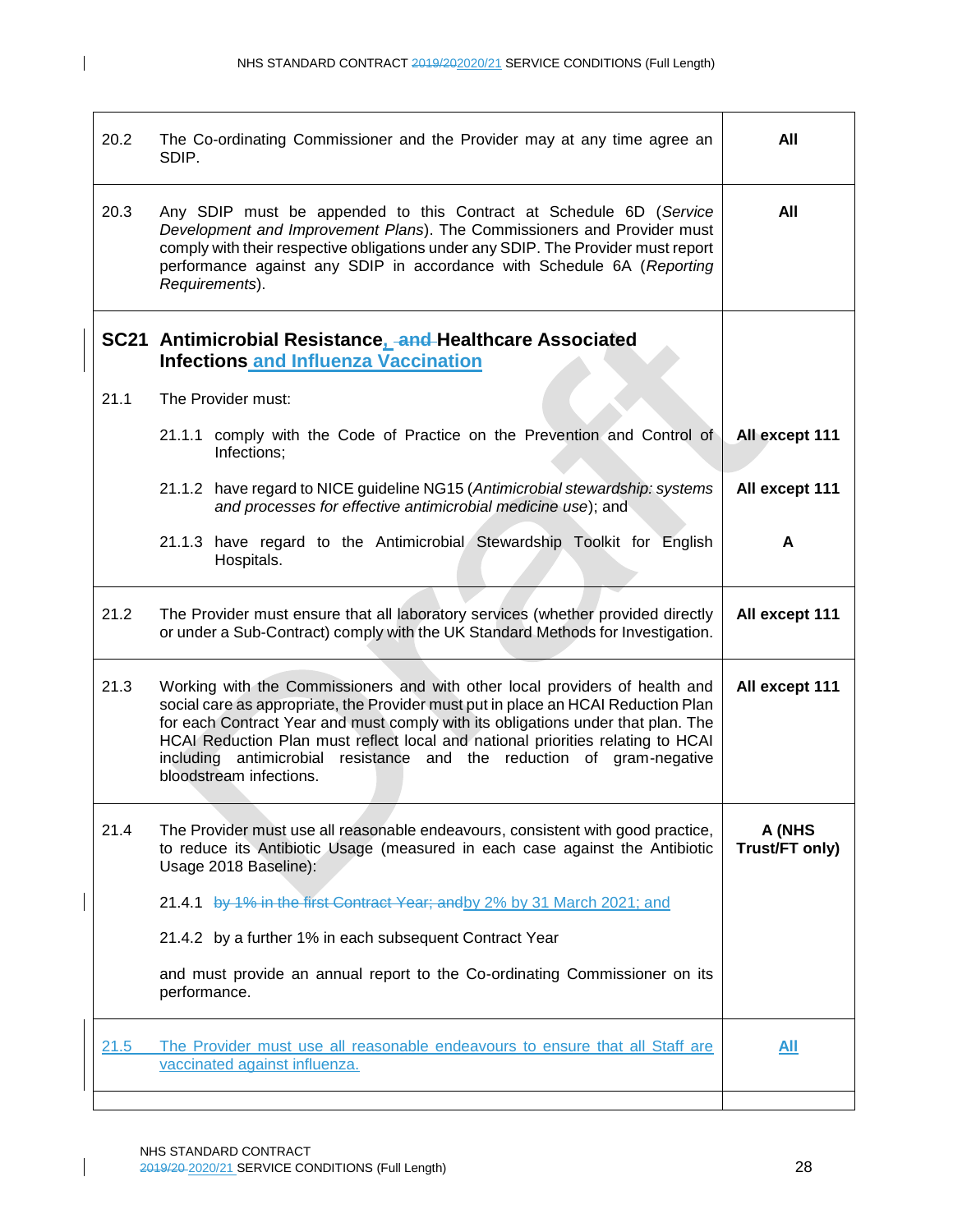$\mathbf{I}$ 

|      | <b>SC22 Assessment and Treatment for Acute Illness</b>                                                                                                                                                                                                                                                                                                                                                                                                                             |       |
|------|------------------------------------------------------------------------------------------------------------------------------------------------------------------------------------------------------------------------------------------------------------------------------------------------------------------------------------------------------------------------------------------------------------------------------------------------------------------------------------|-------|
| 22.1 | The Provider must: have regard to Guidance (including NICE Guidance) relating<br>to venous thromboembolism, catheter-acquired urinary tract infections, falls and<br>pressure ulcers, must review and evaluate its implementation of such Guidance<br>and must provide an annual report to the Co-ordinating Commissioner on its<br>performance.                                                                                                                                   | A     |
|      | comply with Guidance (including NICE Guidance) in relation to venous<br>22.1.1<br>thromboembolism;                                                                                                                                                                                                                                                                                                                                                                                 |       |
|      | perform Root Cause Analysis of all confirmed cases of pulmonary<br>22.1.2<br>embolism and deep vein thrombosis acquired by Service Users while<br>in hospital (both arising during a current hospital stay and where there<br>is a history of hospital admission within the last 3 months, but not in<br>respect of Service Users admitted to hospital with a confirmed venous<br>thromboembolism but no history of an admission to hospital within the<br>previous 3 months); and |       |
|      | perform local audits of Service Users' risk of venous thromboembolism<br>$2213 -$<br>and of the percentage of Service Users assessed for venous<br>thromboembolism who receive the appropriate prophylaxis,                                                                                                                                                                                                                                                                        |       |
|      | and the Provider must report the results of those Root Cause Analyses and audits<br>to the Co-ordinating Commissioner.                                                                                                                                                                                                                                                                                                                                                             |       |
| 22.2 | The Provider must implement the methodology described in NEWS 2 Guidance<br>for assessment of acute illness severity for adult Service Users, ensuring that<br>each adult Service User is monitored at the intervals set out in that guidance and<br>that in respect of each adult Service User an appropriate clinical response to their<br>NEW Score, as defined in that guidance, is always effected.                                                                           | A, AM |
| 22.3 | The Provider must comply with Sepsis Implementation Guidance.                                                                                                                                                                                                                                                                                                                                                                                                                      | A     |
|      | <b>SC23 Service User Health Records</b>                                                                                                                                                                                                                                                                                                                                                                                                                                            |       |
| 23.1 | The Provider must create and maintain Service User Health Records as<br>appropriate for all Service Users. The Provider must securely store, retain and<br>destroy those records in accordance with Data Guidance, Records Management<br>Code of Practice for Health and Social Care Information Governance Alliance<br>Guidance and in any event in accordance with Data Protection Legislation.                                                                                  | All   |
| 23.2 | The Provider must:                                                                                                                                                                                                                                                                                                                                                                                                                                                                 | All   |
|      | 23.2.1 if and as so reasonably requested by a Commissioner, whether during or<br>after the Contract Term, promptly deliver to any third party provider of<br>healthcare or social care services nominated by that Commissioner a<br>copy of the Service User Health Record held by the Provider for any<br>Service User for whom that Commissioner is responsible; and                                                                                                             |       |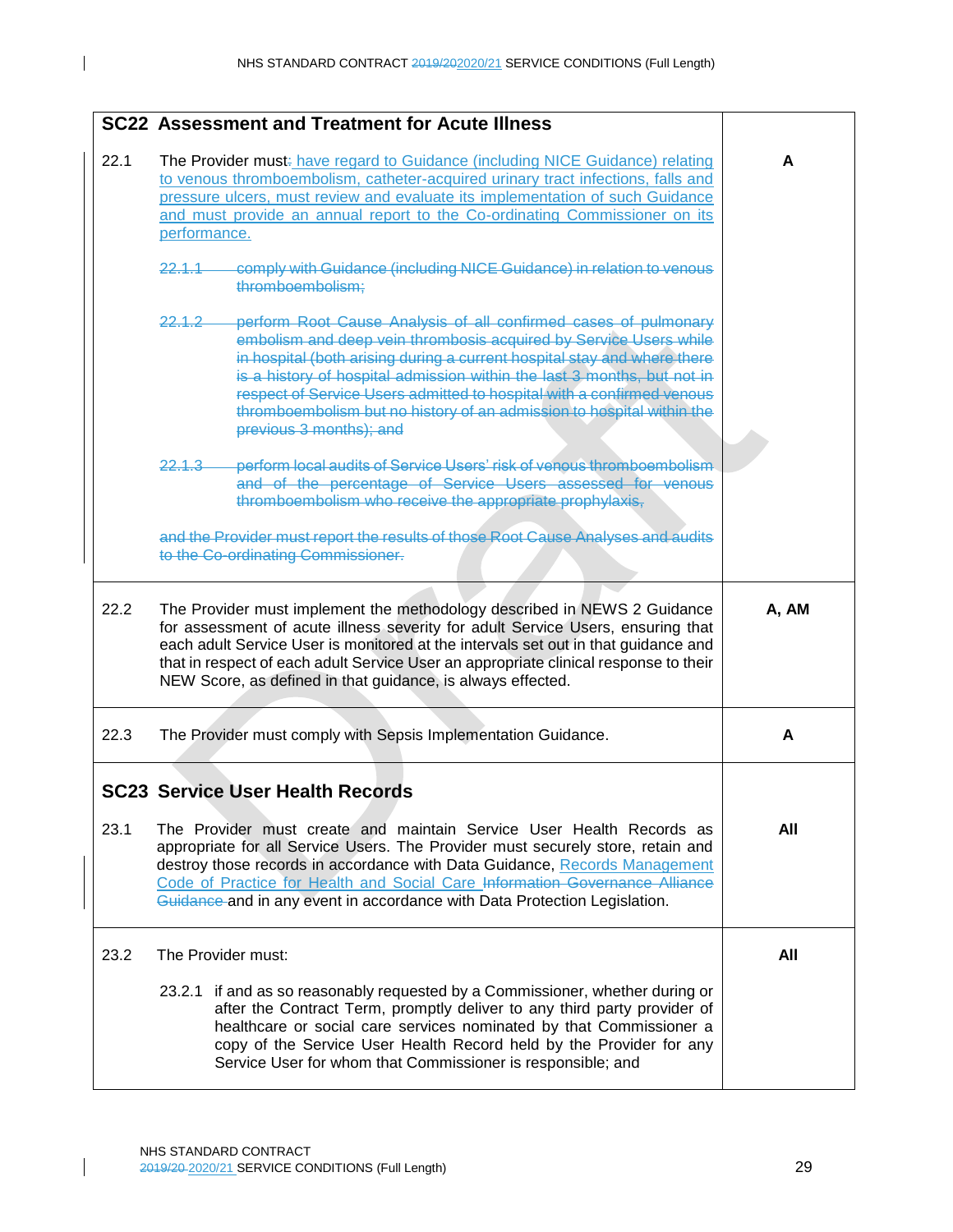|      | 23.2.2 notwithstanding SC23.1, if and as so reasonably requested by a<br>Commissioner at any time following the expiry or termination of this<br>Contract, promptly deliver to any third party provider of healthcare or<br>social care services nominated by that Commissioner, or to the<br>Commissioner itself, the Service User Health Record held by the Provider<br>for any Service User for whom that Commissioner is responsible.                  |                       |
|------|------------------------------------------------------------------------------------------------------------------------------------------------------------------------------------------------------------------------------------------------------------------------------------------------------------------------------------------------------------------------------------------------------------------------------------------------------------|-----------------------|
| 23.3 | The Provider must give each Service User full and accurate information regarding<br>their treatment and must evidence that in writing in the relevant Service User<br>Health Record.                                                                                                                                                                                                                                                                       | All except 111,<br>PТ |
|      | <b>NHS Number</b>                                                                                                                                                                                                                                                                                                                                                                                                                                          |                       |
| 23.4 | Subject to and in accordance with Law and Guidance the Provider must:                                                                                                                                                                                                                                                                                                                                                                                      | All                   |
|      | 23.4.1 ensure that the Service User Health Record includes the Service User's<br>verified NHS Number;                                                                                                                                                                                                                                                                                                                                                      |                       |
|      | 23.4.2 use the NHS Number as the consistent identifier in all clinical<br>correspondence (paper or electronic) and in all information it processes<br>in relation to the Service User; and                                                                                                                                                                                                                                                                 |                       |
|      | 23.4.3 be able to use the NHS Number to identify all Activity relating to a Service<br>User; and                                                                                                                                                                                                                                                                                                                                                           |                       |
|      | 23.4.4 use all reasonable endeavours to ensure that, with effect from 1 April<br>2020, the Service User's verified NHS Number is available to all clinical<br>Staff when engaged in the provision of any Service to that Service User.                                                                                                                                                                                                                     |                       |
| 23.5 | The Commissioners must ensure that each Referrer (except a Service User<br>presenting directly to the Provider for assessment and/or treatment) uses the NHS<br>Number as the consistent identifier in all correspondence in relation to a Referral.                                                                                                                                                                                                       | All                   |
|      | <b>Information Technology Systems</b>                                                                                                                                                                                                                                                                                                                                                                                                                      |                       |
| 23.6 | Subject to GC21 (Patient Confidentiality, Data Protection, Freedom of Information<br>and Transparency) the Provider must ensure that all Staff involved in the provision<br>of urgent, emergency and unplanned care are able to view key Service User<br>clinical information from GP records, whether via the Summary Care Records<br>Service or a locally integrated electronic record system supplemented by the<br>Summary Care Records Service.       | All                   |
| 23.7 | The Provider must ensure that (subject to GC21 (Patient Confidentiality, Data<br>Protection, Freedom of Information and Transparency)) all of its major clinical<br>information technology systems enable clinical data to be accessible to other<br>providers of services to Service Users as structured information through open<br>interfaces in accordance with Open API Policy and Guidance and, with effect from<br>1 April 2020, Care Connect APIs. | All                   |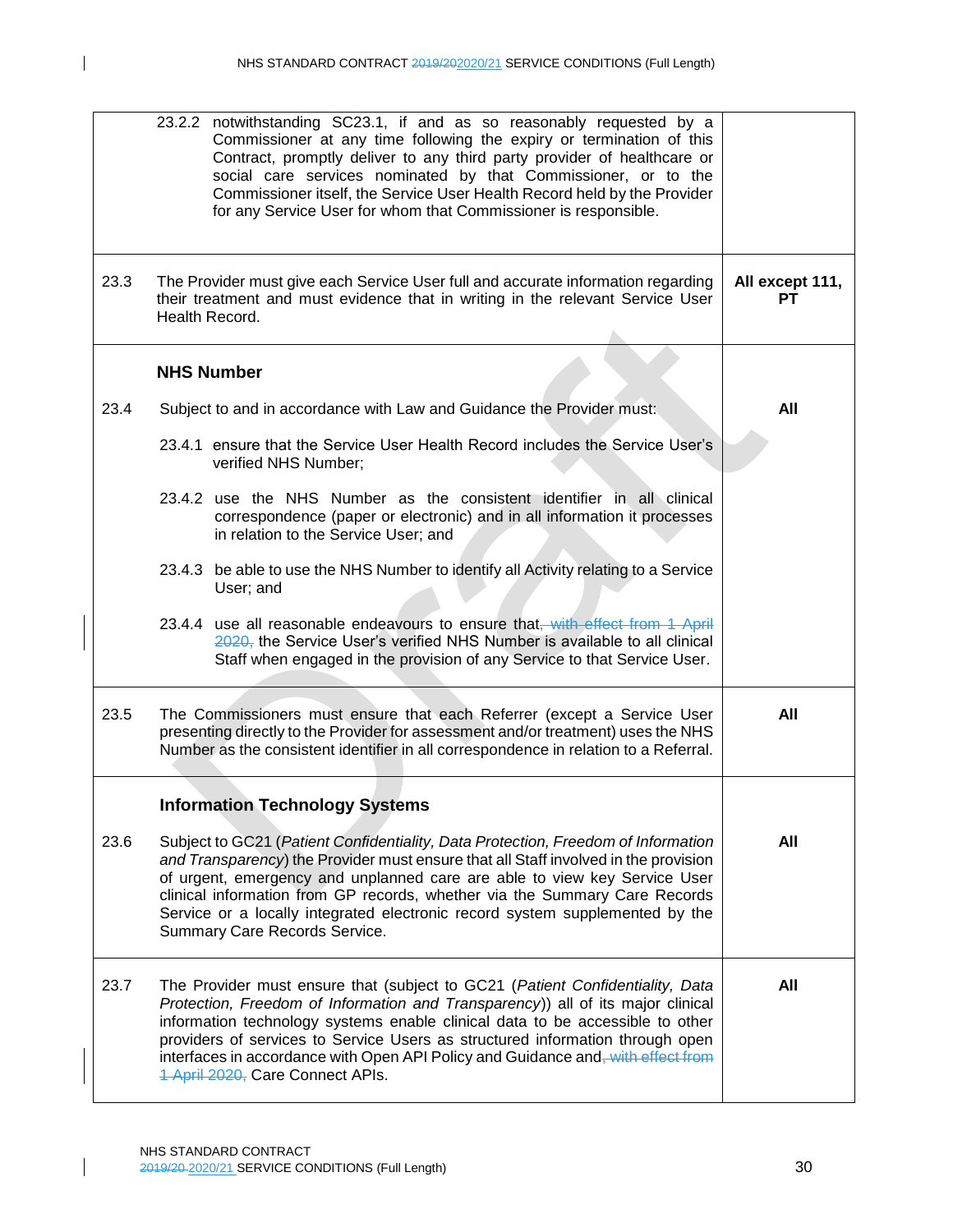| 23.8    | The Provider must ensure that its information technology systems comply with<br>DCB0160 in relation to clinical risk management.                                                                                                                                                                                                                                                                                                                                                                                    | All                   |
|---------|---------------------------------------------------------------------------------------------------------------------------------------------------------------------------------------------------------------------------------------------------------------------------------------------------------------------------------------------------------------------------------------------------------------------------------------------------------------------------------------------------------------------|-----------------------|
| 23.9    | <b>Internet First and Code of Conduct</b><br>When updating, developing or procuring any information technology system or<br>software, the Provider must have regard to the NHS Internet First Policy and the<br>Code of Conduct for Data-Driven Health and Care Technology.                                                                                                                                                                                                                                         | All                   |
|         | <b>Urgent Care Data Sharing Agreement</b><br>23.910 The Provider must enter into an Urgent Care Data Sharing Agreement with the<br>Commissioners and such other providers of urgent and emergency care services<br>as the Co-ordinating Commissioner may specify, consistent with the requirements<br>of GC21 (Patient Confidentiality, Data Protection, Freedom of Information and<br>Transparency) and otherwise on such terms as the Co-ordinating Commissioner<br>may reasonably require.                       | A, A+E, AM,<br>111, U |
| 23.4011 | <b>Health and Social Care Network</b><br>The Provider must, where applicable, collaborate with NHS Digital in<br>taking the necessary steps to procure access to the Health and Social Care<br>Network and must manage transition to the Health and Social Care Network in a<br>timely and efficient manner. The Provider must, where applicable, with effect from<br>no later than 31 August 2020, have appropriate access to the Health and Social<br>Care Network and have terminated any remaining N3 services. | All                   |
| 24.1    | <b>SC24 NHS Counter-Fraud and Security Management</b><br>The Provider must put in place and maintain appropriate arrangements to<br>address:<br>24.1.1 counter fraud issues, having regard to NHSCFA Standards; and<br>24.1.2 security management issues, having regard to NHS Security<br>Management Standards.                                                                                                                                                                                                    | All                   |
| 24.2    | If the Provider:<br>24.2.1 is an NHS Trust; or<br>24.2.2 holds Monitor's Licence (unless required to do so solely because it<br>provides Commissioner Requested Services as designated by the<br>Commissioners or any other commissioner),<br>it must take the necessary action to meet NHSCFA Standards.                                                                                                                                                                                                           | All                   |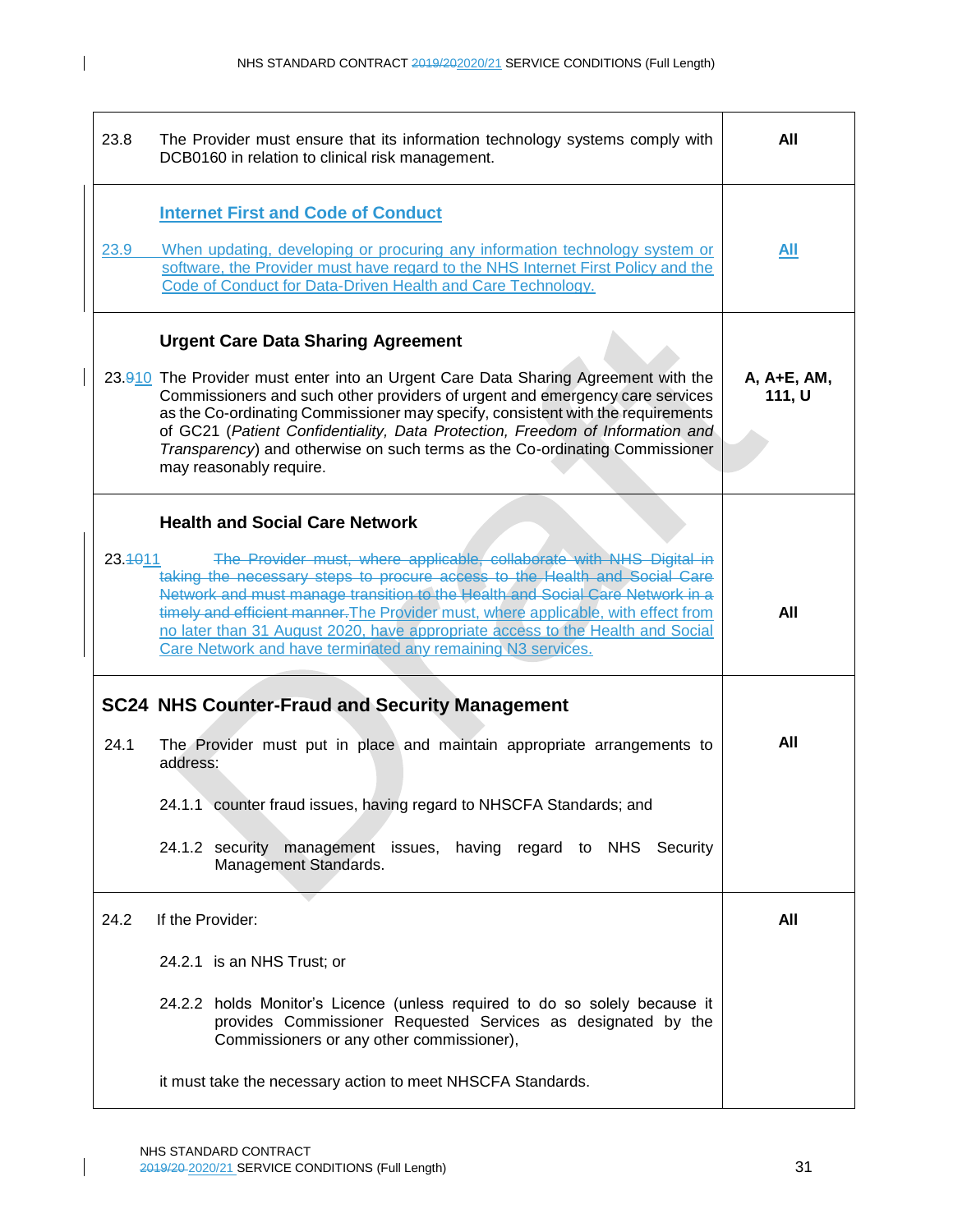$\mathbf I$ 

| 24.3 | If requested by the Co-ordinating Commissioner, or NHSCFA or any Regulatory<br>or Supervisory Body, the Provider must allow a person duly authorised to act on<br>behalf of NHSCFA, any Regulatory or Supervisory Body or on behalf of any<br>Commissioner to review, in line with the appropriate standards, security<br>management and counter-fraud arrangements put in place by the Provider.                                                                                                                                                                                                                                                                                                                                                                                                                                                  | All |
|------|----------------------------------------------------------------------------------------------------------------------------------------------------------------------------------------------------------------------------------------------------------------------------------------------------------------------------------------------------------------------------------------------------------------------------------------------------------------------------------------------------------------------------------------------------------------------------------------------------------------------------------------------------------------------------------------------------------------------------------------------------------------------------------------------------------------------------------------------------|-----|
| 24.4 | The Provider must implement any reasonable modifications to its security<br>management and counter-fraud arrangements required by a person referred to in<br>SC24.3 in order to meet the appropriate standards within whatever time periods<br>as that person may reasonably require.                                                                                                                                                                                                                                                                                                                                                                                                                                                                                                                                                              | All |
| 24.5 | The Provider must, on becoming aware of:<br>24.5.1 any suspected or actual bribery, corruption or fraud involving a Service<br>User or public funds, promptly report the matter to the Local Counter<br>Fraud Specialist of the relevant NHS Body and to NHSCFA; and<br>24.5.2 any suspected or actual security incident or security breach involving staff<br>who deliver NHS funded services or involving NHS resources, promptly<br>report the matter to the Local Security Management Specialist of the<br>relevant NHS Body.                                                                                                                                                                                                                                                                                                                  | All |
| 24.6 | On the request of the Department of Health and Social Care, NHS England,<br>NHSCFA, any Regulatory or Supervisory Body or the Co-ordinating<br>Commissioner, the Provider must allow NHSCFA or any Local Counter Fraud<br>Specialist or any Local Security Management Specialist appointed by a<br>Commissioner, as soon as it is reasonably practicable and in any event not later<br>than 5 Operational Days following the date of the request, access to:<br>all property, premises, information (including records and data) owned or<br>24.6.1<br>controlled by the Provider; and<br>24.6.2 all Staff who may have information to provide,<br>relevant to the detection and investigation of cases of bribery, fraud or corruption,<br>or security incidents or security breaches directly or indirectly in connection with<br>this Contract. | All |
|      | <b>SC25 Procedures and Protocols</b>                                                                                                                                                                                                                                                                                                                                                                                                                                                                                                                                                                                                                                                                                                                                                                                                               |     |
| 25.1 | If requested by the Co-ordinating Commissioner or the Provider, the Co-ordinating<br>Commissioner or the Provider (as the case may be) must within 5 Operational<br>Days following receipt of the request send or make available to the other copies<br>of any Services guide or other written agreement, policy, procedure or protocol<br>implemented by any Commissioner or the Provider (as applicable).                                                                                                                                                                                                                                                                                                                                                                                                                                        | All |
| 25.2 | The Co-ordinating Commissioner must notify the Provider and the Provider must<br>notify the Co-ordinating Commissioner of any material changes to any items it has<br>disclosed under SC25.1.                                                                                                                                                                                                                                                                                                                                                                                                                                                                                                                                                                                                                                                      | All |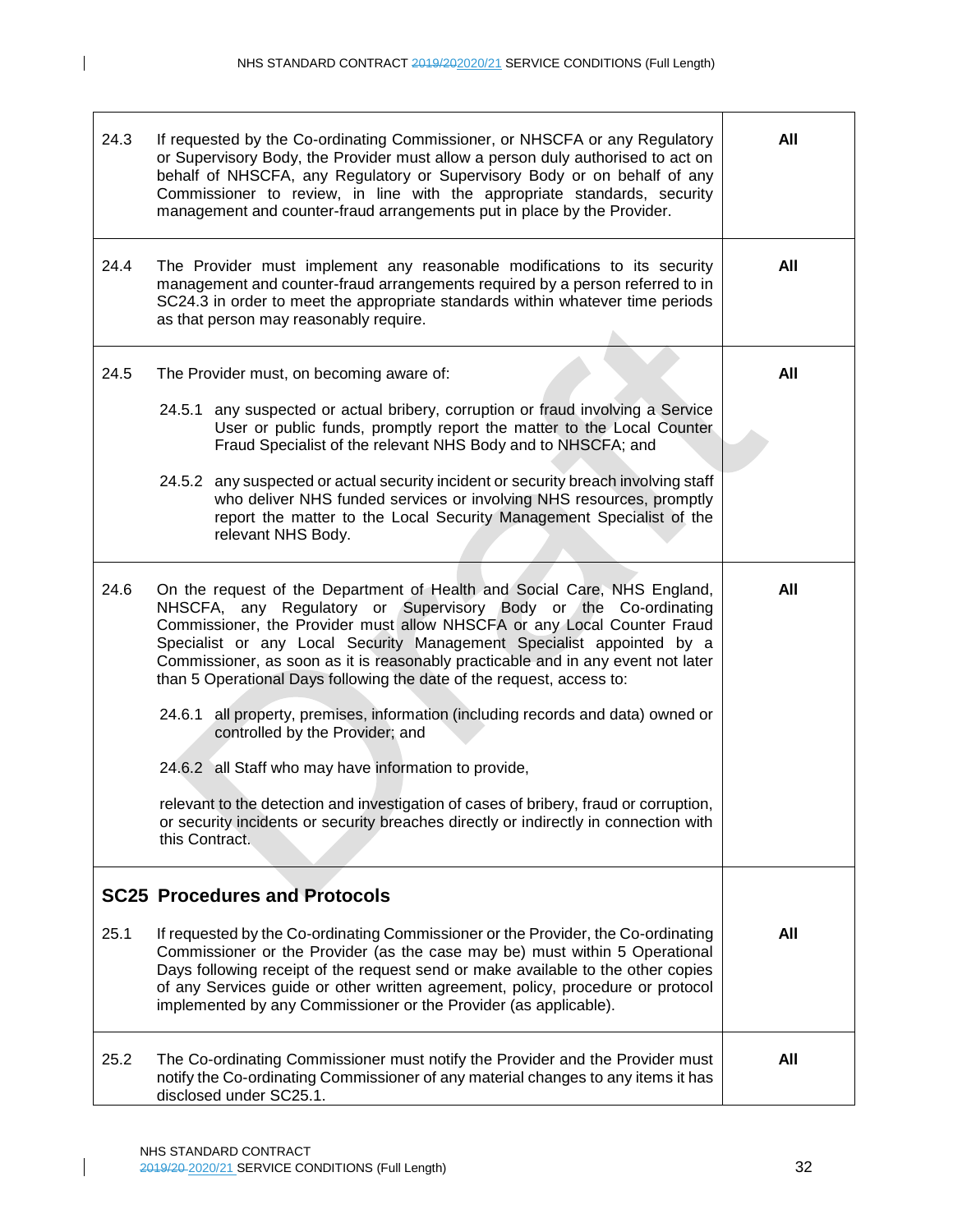| 25.3 | The Parties must comply with their respective obligations under any Other Local<br>Agreements, Policies and Procedures.                                                                                                                                                                                                                                                                                                                                                                                                       | All                   |
|------|-------------------------------------------------------------------------------------------------------------------------------------------------------------------------------------------------------------------------------------------------------------------------------------------------------------------------------------------------------------------------------------------------------------------------------------------------------------------------------------------------------------------------------|-----------------------|
|      | SC26 Clinical Networks, National Audit Programmes and Approved<br><b>Research Studies</b>                                                                                                                                                                                                                                                                                                                                                                                                                                     |                       |
| 26.1 | The Provider must:                                                                                                                                                                                                                                                                                                                                                                                                                                                                                                            | All except PT         |
|      | 26.1.1<br>participate in the Clinical Networks, programmes and studies listed in<br>Schedule 2F (Clinical Networks);                                                                                                                                                                                                                                                                                                                                                                                                          |                       |
|      | 26.1.2<br>participate in the national clinical audits within the National Clinical<br>Audit and Patient Outcomes Programme relevant to the Services; and                                                                                                                                                                                                                                                                                                                                                                      |                       |
|      | 26.1.3<br>make national clinical audit data available to support national<br>publication of Consultant-level activity and outcome statistics in<br>accordance with HQIP Guidance.                                                                                                                                                                                                                                                                                                                                             |                       |
| 26.2 | The Provider must adhere to all protocols and procedures operated or<br>recommended under the programmes and arrangements referred to in SC26.1,<br>unless in conflict with existing protocols and procedures agreed between the<br>Parties, in which case the Parties must review all relevant protocols and<br>procedures and try to resolve that conflict.                                                                                                                                                                 | All except PT         |
| 26.3 | The Provider must put arrangements in place to facilitate recruitment of Service<br>Users and Staff as appropriate into Approved Research Studies.                                                                                                                                                                                                                                                                                                                                                                            | All                   |
| 26.4 | If the Provider chooses to participate in any Commercial Contract Research Study<br>which is submitted to the <b>HRAHealth Research Authority</b> for approval, the Provider<br>must ensure that that participation will be in accordance with the National Directive<br>on Commercial Contract Research Studies, at a price determined by NIHR for<br>each Provider in accordance with the methodology prescribed in the directive and<br>under such other contractual terms and conditions as are set out in the directive. | All                   |
| 26.5 | The Provider must comply with HRA/NIHR Research Reporting Guidance, as<br>applicable.                                                                                                                                                                                                                                                                                                                                                                                                                                         | All                   |
| 26.6 | The Parties must comply with NHS Treatment Costs Guidance, as applicable.                                                                                                                                                                                                                                                                                                                                                                                                                                                     | All                   |
|      | <b>SC27 Formulary</b>                                                                                                                                                                                                                                                                                                                                                                                                                                                                                                         |                       |
| 27.1 | Where any Service involves or may involve the prescribing of drugs, the Provider<br>must:                                                                                                                                                                                                                                                                                                                                                                                                                                     | A, MH, MHSS,<br>CR, R |
|      | 27.1.1<br>ensure that its current Formulary is published and readily available on<br>the Provider's website;                                                                                                                                                                                                                                                                                                                                                                                                                  |                       |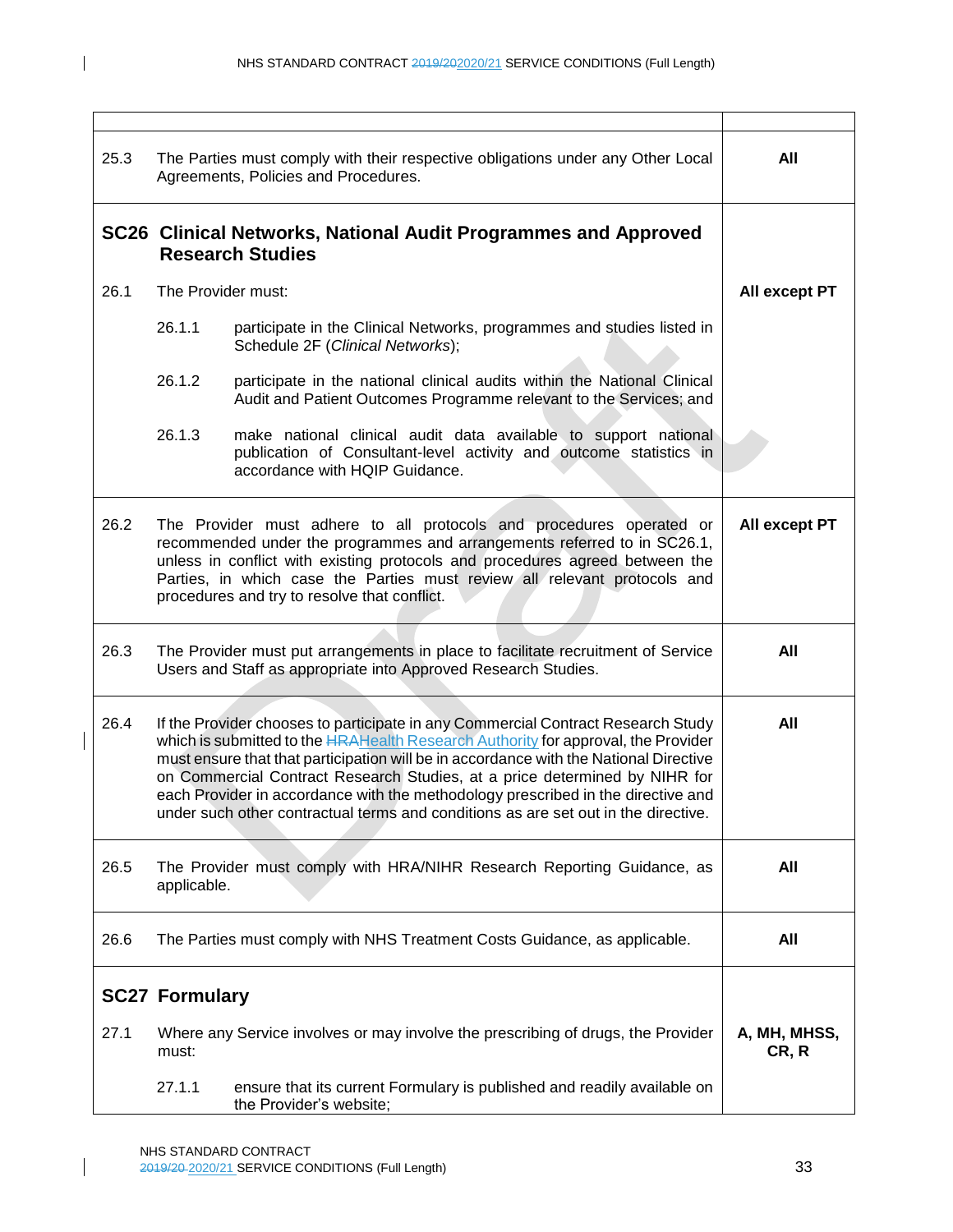$\mathbf{I}$ 

|      | 27.1.2             |                                                                                                                                                                                                           | ensure that its Formulary reflects all relevant positive NICE<br>Technology Appraisals; and                                                                                                                                                                                                                                    |     |
|------|--------------------|-----------------------------------------------------------------------------------------------------------------------------------------------------------------------------------------------------------|--------------------------------------------------------------------------------------------------------------------------------------------------------------------------------------------------------------------------------------------------------------------------------------------------------------------------------|-----|
|      | 27.1.3             |                                                                                                                                                                                                           | make available to Service Users all relevant treatments recommended<br>in positive NICE Technology Appraisals.                                                                                                                                                                                                                 |     |
|      |                    | <b>SC28 Information Requirements</b>                                                                                                                                                                      |                                                                                                                                                                                                                                                                                                                                |     |
| 28.1 |                    | The Parties acknowledge that the submission of complete and accurate data in<br>accordance with this SC28 is necessary to support the commissioning of all health<br>and social care services in England. |                                                                                                                                                                                                                                                                                                                                |     |
| 28.2 | The Provider must: |                                                                                                                                                                                                           |                                                                                                                                                                                                                                                                                                                                | All |
|      | 28.2.1             |                                                                                                                                                                                                           | provide the information specified in this SC28 and in Schedule 6A<br>(Reporting Requirements):                                                                                                                                                                                                                                 |     |
|      |                    | 28.2.1.1                                                                                                                                                                                                  | with the frequency, in the format, by the method and<br>within the time period set out or referred to in Schedule<br>6A (Reporting Requirements); and                                                                                                                                                                          |     |
|      |                    | 28.2.1.2                                                                                                                                                                                                  | as detailed in relevant Guidance; and                                                                                                                                                                                                                                                                                          |     |
|      |                    | 28.2.1.3                                                                                                                                                                                                  | if there is no applicable time period identified, in a timely<br>manner;                                                                                                                                                                                                                                                       |     |
|      | 28.2.2             |                                                                                                                                                                                                           | where and to the extent applicable, conform to all NHS information<br>standards notices, data provision notices and information and data<br>standards approved or published by the Secretary of State, NHS<br>England or NHS Digital;                                                                                          |     |
|      | 28.2.3             |                                                                                                                                                                                                           | implement any other datasets and information requirements agreed<br>from time to time between it and the Co-ordinating Commissioner;                                                                                                                                                                                           |     |
|      | 28.2.4             | identifiable data;                                                                                                                                                                                        | comply with Data Guidance issued by NHS England and NHS Digital<br>and with Data Protection Legislation in relation to protection of patient                                                                                                                                                                                   |     |
|      | 28.2.5             |                                                                                                                                                                                                           | subject to and in accordance with Law and Guidance and any relevant<br>standards issued by the Secretary of State, NHS England or NHS<br>Digital, use the Service User's verified NHS Number as the consistent<br>identifier of each record on all patient datasets;                                                           |     |
|      | 28.2.6             | care purposes; and                                                                                                                                                                                        | comply with the Data Guidance and Data Protection Legislation on the<br>use and disclosure of personal confidential data for other than direct                                                                                                                                                                                 |     |
|      | 28.2.7             | through                                                                                                                                                                                                   | use all reasonable endeavours to optimise its performance under the<br>Data Quality Maturity Index (where applicable) and must demonstrate<br>its progress to the Co-ordinating Commissioner on an ongoing basis,<br>agreement and<br>implementation of a Data Quality<br>Improvement Plan or through other appropriate means. |     |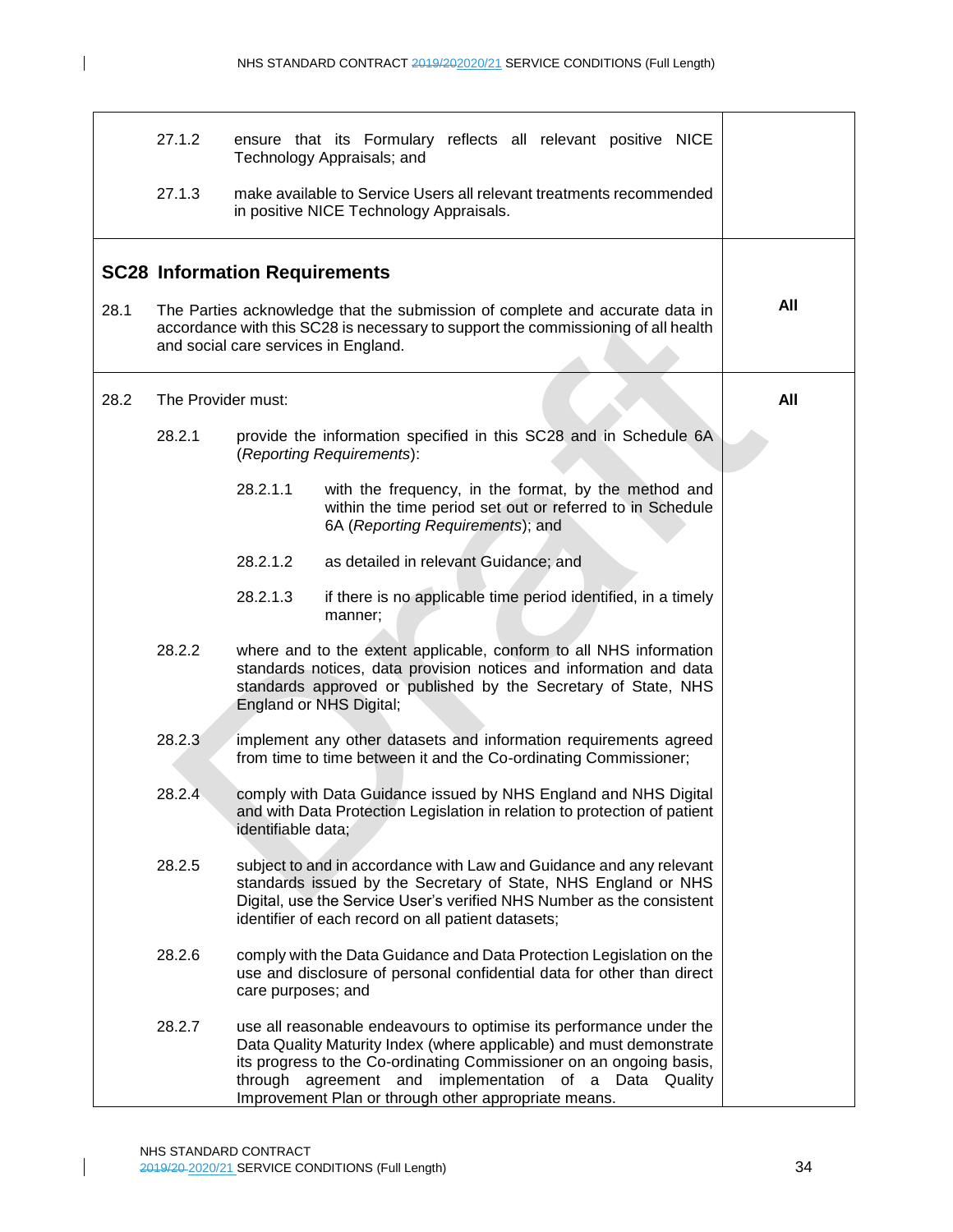$\mathbf I$ 

| 28.3 |               | The Co-ordinating Commissioner may request from the Provider any information<br>in addition to that to be provided under SC28.2 which any Commissioner<br>reasonably and lawfully requires in relation to this Contract. The Provider must<br>supply that information in a timely manner.                                                                     | All |
|------|---------------|---------------------------------------------------------------------------------------------------------------------------------------------------------------------------------------------------------------------------------------------------------------------------------------------------------------------------------------------------------------|-----|
| 28.4 | the Provider: | The Co-ordinating Commissioner must act reasonably in requesting the Provider<br>to provide any information under this Contract, having regard to the burden which<br>that request places on the Provider, and may not, without good reason, require                                                                                                          | All |
|      | 28.4.1        | to supply any information to any Commissioner locally where that<br>information is required to be submitted centrally under SC28.2; or                                                                                                                                                                                                                        |     |
|      | 28.4.2        | where information is required to be submitted in a particular format<br>under SC28.2, to supply that information in a different or additional<br>format (but this will not prevent the Co-ordinating Commissioner from<br>requesting disaggregation of data previously submitted in aggregated<br>form); or                                                   |     |
|      | 28.4.3        | to supply any information to any Commissioner locally for which that<br>Commissioner cannot demonstrate purpose and value in connection<br>with the discharge of that Commissioner's statutory duties and<br>functions.                                                                                                                                       |     |
| 28.5 |               | The Provider and each Commissioner must ensure that any information provided<br>to any other Party in relation to this Contract is accurate and complete.                                                                                                                                                                                                     | All |
|      |               | <b>Counting and coding of Activity</b>                                                                                                                                                                                                                                                                                                                        |     |
| 28.6 |               | The Provider must ensure that each dataset that it provides under this Contract<br>contains the ODS code and/or other appropriate identifier for the relevant<br>Commissioner. The Parties must have regard to Commissioner Assignment<br>Methodology Guidance and Who Pays? Guidance when determining the correct<br>Commissioner code in activity datasets. | All |
| 28.7 |               | The Parties must comply with Guidance relating to clinical coding published by<br>NHS Digital and with the definitions of Activity maintained under the NHS Data<br>Model and Dictionary.                                                                                                                                                                     | All |
| 28.8 |               | Where NHS Digital issues new or updated Guidance on the counting and coding<br>of Activity and that Guidance requires the Provider to change its counting and<br>coding practice, the Provider must:                                                                                                                                                          | All |
|      | 28.8.1 as     | reasonably practicable<br>inform<br>the<br>Co-ordinating<br>soon as<br>Commissioner in writing of the change it is making to effect the Guidance;<br>and                                                                                                                                                                                                      |     |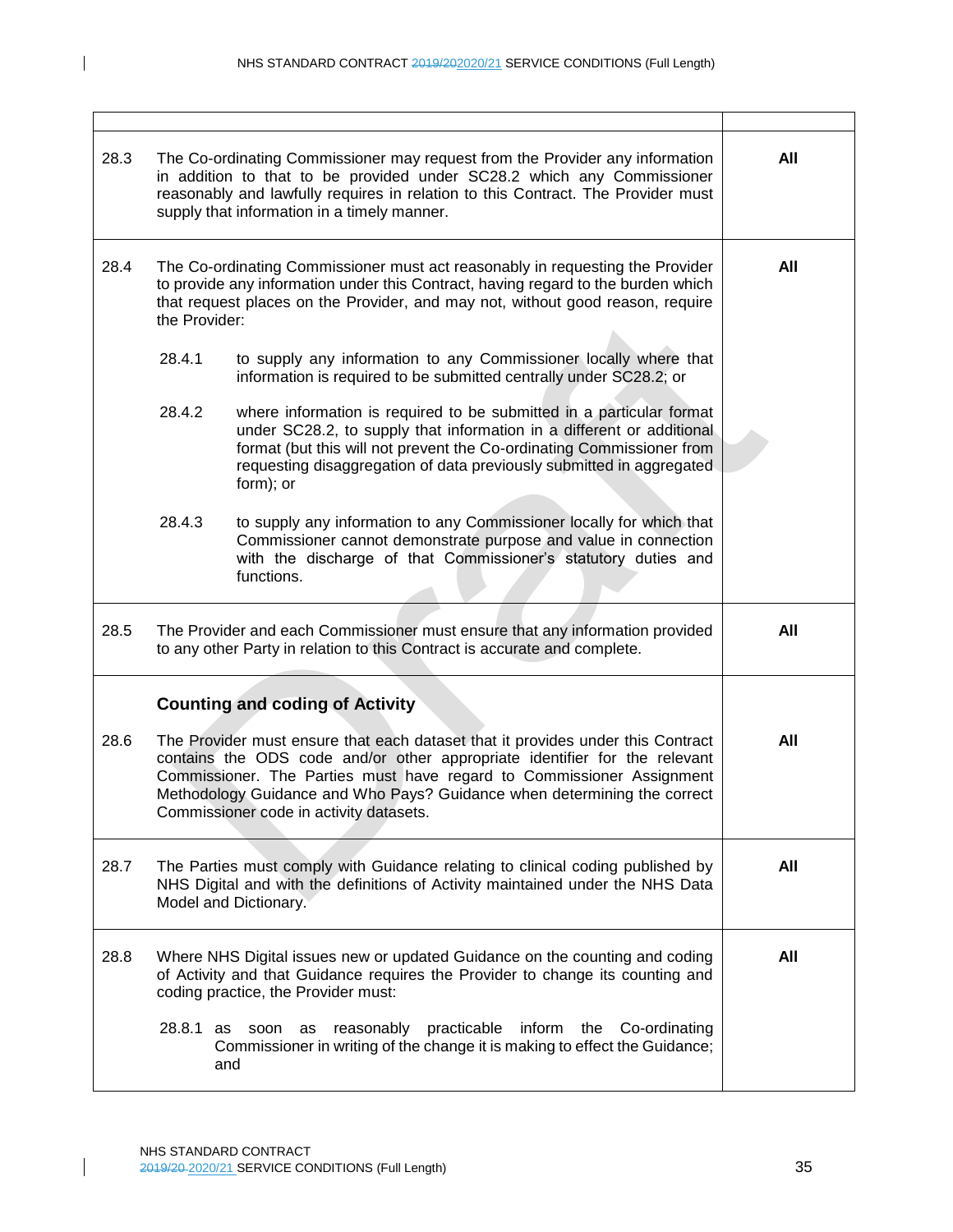|       | 28.8.2 implement the change on the date (or in the phased sequence of dates)<br>mandated in the Guidance.                                                                                                                                                                                                                                                                                                                                                       |     |
|-------|-----------------------------------------------------------------------------------------------------------------------------------------------------------------------------------------------------------------------------------------------------------------------------------------------------------------------------------------------------------------------------------------------------------------------------------------------------------------|-----|
| 28.9  | Where any change in counting and coding practice required under SC28.8 is<br>projected, once implemented, to have, or is found following implementation to<br>have had, an impact on the Actual Annual Value of Services, the Parties must<br>adjust the relevant Prices payable,                                                                                                                                                                               | All |
|       | 28.9.1 where the change is to be, or was, implemented within the Contract Year<br>in which the relevant Guidance was issued by NHS Digital, in respect of<br>the remainder of that Contract Year; and                                                                                                                                                                                                                                                           |     |
|       | 28.9.2 in any event, in respect of the whole of the Contract Year following the<br>Contract Year in which the relevant Guidance was issued by NHS Digital,                                                                                                                                                                                                                                                                                                      |     |
|       | in accordance with the National Tariff to ensure that that impact is rendered<br>neutral for that Contract Year or those Contract Years, as applicable.                                                                                                                                                                                                                                                                                                         |     |
| 28.10 | Except as provided for in SC28.8, the Provider must not implement a change of<br>practice in the counting and coding of Activity without the agreement of the Co-<br>ordinating Commissioner.                                                                                                                                                                                                                                                                   | All |
| 28.11 | Either the Co-ordinating Commissioner (on behalf of the Commissioners) or the<br>Provider may at any time propose a change of practice in the counting and coding<br>of Activity to render it compliant with Guidance issued by NHS Digital already in<br>effect. The Party proposing such a change must give the other Party written notice<br>of the proposed change at least 6 months before the date on which that change<br>is proposed to be implemented. | All |
| 28.12 | The Party receiving notice of the proposed change of practice under SC28.11<br>must not unreasonably withhold or delay its agreement to the change.                                                                                                                                                                                                                                                                                                             | All |
| 28.13 | Any change of practice proposed under SC28.11 and agreed under SC28.12 must<br>be implemented on 1 April of the following Contract Year, unless the Parties agree<br>a different date (or phased sequence) for its implementation.                                                                                                                                                                                                                              | All |
| 28.14 | Where any change in counting and coding practice proposed under SC28.11 and<br>agreed under SC28.12 is projected, once implemented, to have, or is found<br>following implementation to have had, an impact on the Actual Annual Value, the<br>Parties must adjust the relevant Prices payable:                                                                                                                                                                 | All |
|       | 28.14.1<br>where the change is to be, or was, implemented within the Contract<br>Year in which the change was proposed, in respect of the remainder<br>of that Contract Year; and                                                                                                                                                                                                                                                                               |     |
|       | 28.14.2<br>in any event, in respect of the whole of the Contract Year following the<br>Contract Year in which the change was proposed,                                                                                                                                                                                                                                                                                                                          |     |
|       | in accordance with the National Tariff to ensure that that impact is rendered neutral<br>for that Contract Year or those Contract Years, as applicable.                                                                                                                                                                                                                                                                                                         |     |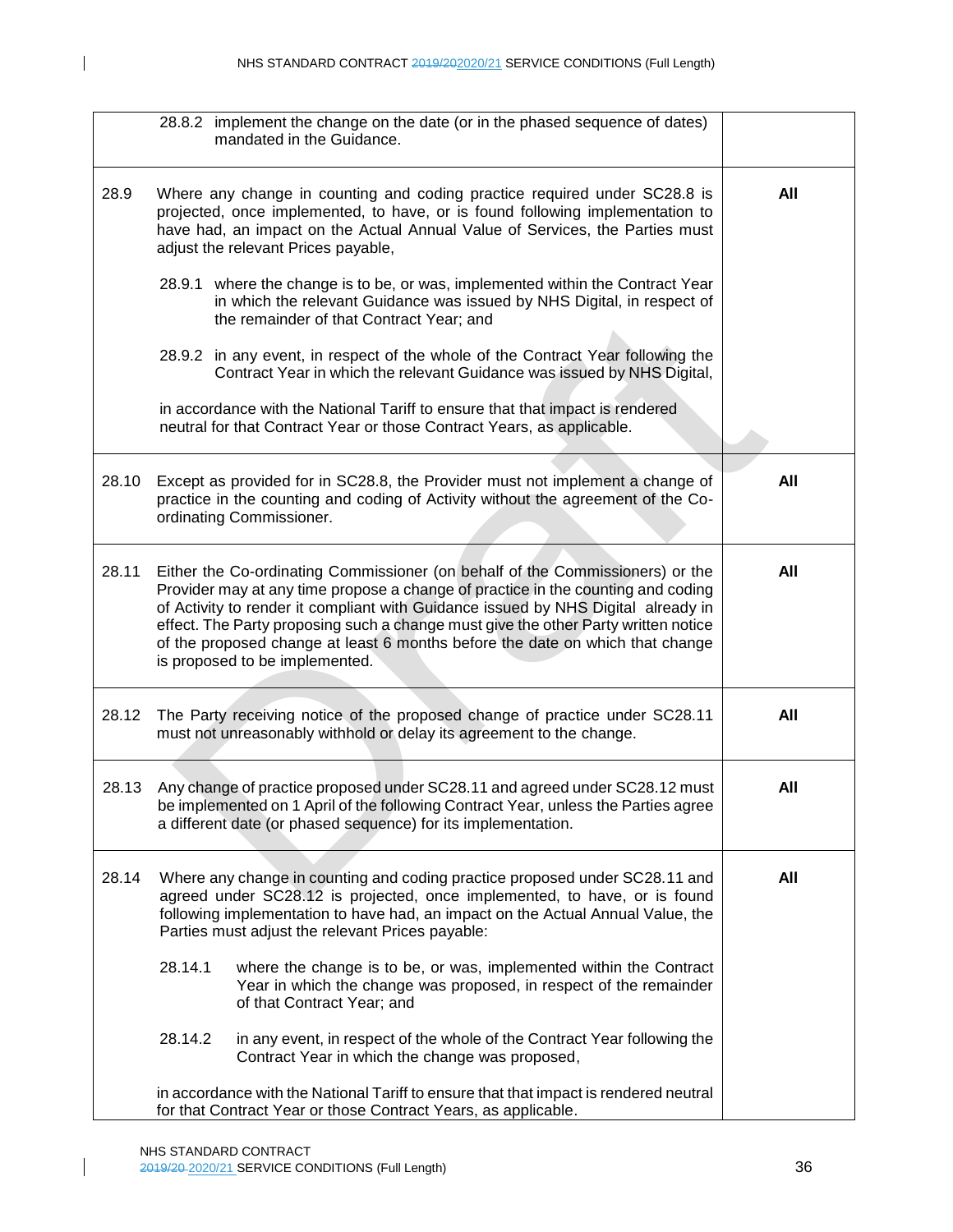| 28.15 | Where any change of practice in the counting and coding of Activity is<br>implemented, the Provider and the Co-ordinating Commissioner must, working<br>jointly and in good faith, use all reasonable endeavours to monitor its impact and<br>to agree the extent of any adjustments to Prices which may be necessary under<br>SC28.9 or SC28.14. | All |
|-------|---------------------------------------------------------------------------------------------------------------------------------------------------------------------------------------------------------------------------------------------------------------------------------------------------------------------------------------------------|-----|
|       | Aggregation and disaggregation of information                                                                                                                                                                                                                                                                                                     |     |
| 28.16 | Information to be provided by the Provider under this SC28 and Schedule 6A<br>(Reporting Requirements) and which is necessary for the purposes of SC36<br>(Payment Terms) must be provided:                                                                                                                                                       | All |
|       | 28.16.1<br>to the Co-ordinating Commissioner in aggregate form; and/or                                                                                                                                                                                                                                                                            |     |
|       | 28.16.2<br>directly to each Commissioner in disaggregated form relating to its<br>own use of the Services, as the Co-ordinating Commissioner may<br>direct.                                                                                                                                                                                       |     |
|       | <b>SUS</b>                                                                                                                                                                                                                                                                                                                                        |     |
| 28.17 | The Provider must submit commissioning data sets to SUS in accordance with<br>SUS Guidance, where applicable. Where SUS is applicable, if:                                                                                                                                                                                                        | All |
|       | 28.17.1<br>there is a failure of SUS; or                                                                                                                                                                                                                                                                                                          |     |
|       | 28.17.2<br>there is an interruption in the availability of SUS to the Provider or to<br>any Commissioner,                                                                                                                                                                                                                                         |     |
|       | the Provider must comply with Guidance issued by NHS England and/or NHS<br>Digital in relation to the submission of the national datasets collected in<br>accordance with this SC28 pending resumption of service, and must submit those<br>national datasets to SUS as soon as reasonably practicable after resumption of<br>service.            |     |
|       | <b>Information Breaches</b>                                                                                                                                                                                                                                                                                                                       |     |
| 28.18 | If the Co-ordinating Commissioner becomes aware of an Information Breach it<br>must notify the Provider accordingly. The notice must specify:                                                                                                                                                                                                     | All |
|       | 28.18.1<br>the nature of the Information Breach; and                                                                                                                                                                                                                                                                                              |     |
|       | 28.18.2<br>the sums (if any) which the Co-ordinating Commissioner intends to<br>instruct the Commissioners to withhold, or itself withhold (on behalf of<br>all Commissioners), under SC28.19 if the Information Breach is not<br>rectified within 5 Operational Days following service of that notice.                                           |     |
| 28.19 | If the Information Breach is not rectified within 5 Operational Days of the date of<br>the notice served in accordance with SC28.18.2 (unless due to any act or omission<br>of any Commissioner), the Co-ordinating Commissioner may (subject to SC28.21)                                                                                         | All |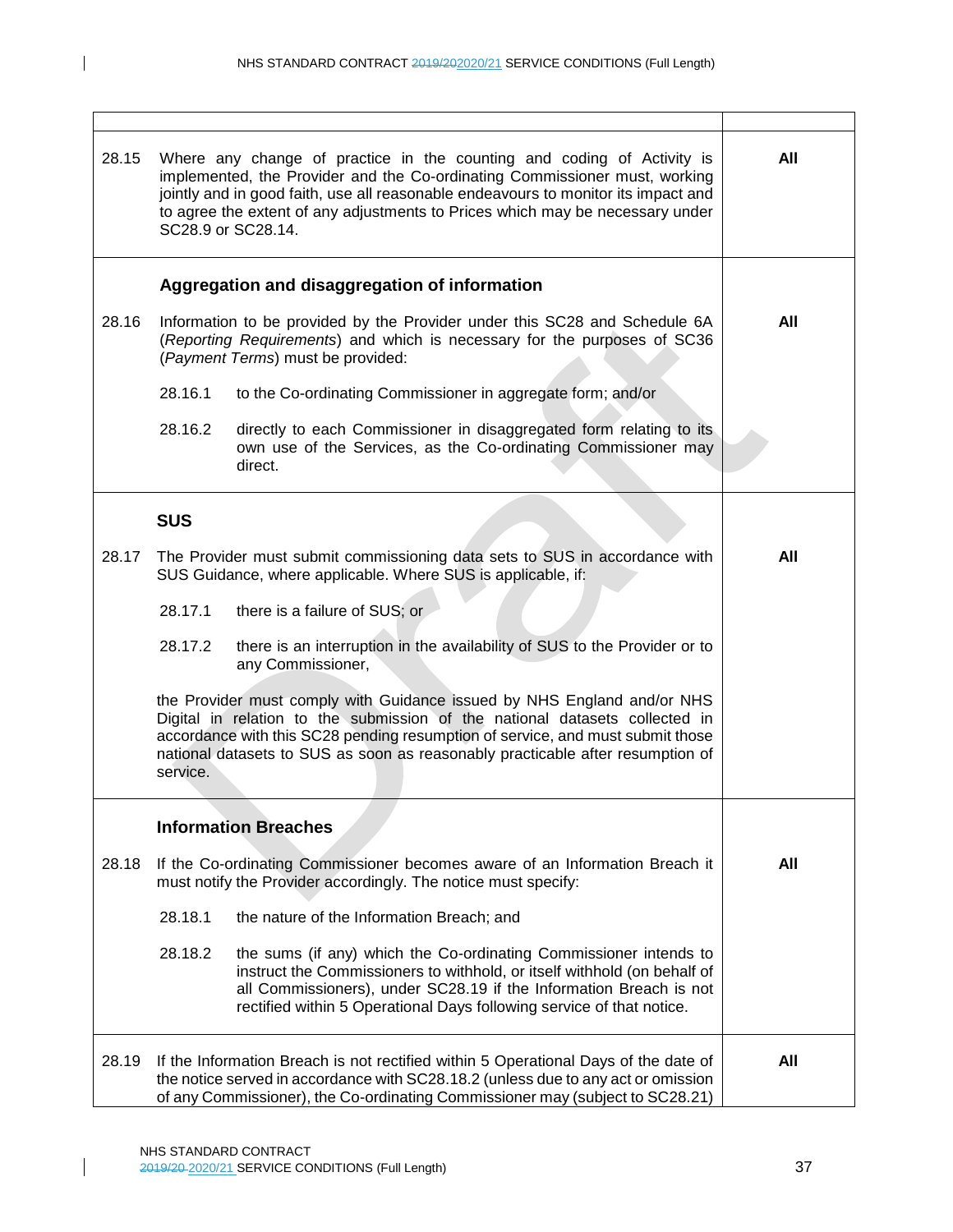$\mathbf I$ 

|       | instruct the Commissioners to withhold, or itself withhold (on behalf of all<br>Commissioners), a reasonable and proportionate sum of up to 1% of the Actual<br>Monthly Value in respect of the current month and then for each and every month<br>until the Provider has rectified the relevant Information Breach to the reasonable<br>satisfaction of the Co-ordinating Commissioner.                                                                                                                                                                                                                                                                                                                                                                                         |     |
|-------|----------------------------------------------------------------------------------------------------------------------------------------------------------------------------------------------------------------------------------------------------------------------------------------------------------------------------------------------------------------------------------------------------------------------------------------------------------------------------------------------------------------------------------------------------------------------------------------------------------------------------------------------------------------------------------------------------------------------------------------------------------------------------------|-----|
| 28.20 | The Commissioners or the Co-ordinating Commissioner (as appropriate) must<br>continue to withhold any sums withheld under SC28.19 unless and until the<br>Provider rectifies the relevant Information Breach to the reasonable satisfaction of<br>the Co-ordinating Commissioner. The Commissioners or the Co-ordinating<br>Commissioner (as appropriate) must then pay the withheld sums to the Provider<br>within 10 Operational Days. Subject to SC28.21 no interest will be payable by the<br>Co-ordinating Commissioner to the Provider on any sum withheld under SC28.19.                                                                                                                                                                                                  | All |
| 28.21 | If the Provider produces evidence satisfactory to the Co-ordinating Commissioner<br>that any sums withheld under SC28.19 were withheld without justification, the<br>Commissioners or the Co-ordinating Commissioner (as appropriate) must pay to<br>the Provider any sums wrongly withheld or retained and interest on those sums<br>for the period for which those sums were withheld or retained. If the Co-ordinating<br>Commissioner disputes the Provider's evidence the Provider may refer the matter<br>to Dispute Resolution.                                                                                                                                                                                                                                           | All |
| 28.22 | Any sums withheld under SC28.19 may be retained permanently if the Provider<br>fails to rectify the relevant Information Breach to the reasonable satisfaction of the<br>Co-ordinating Commissioner by the earliest of:<br>28.22.1<br>the date 3 months after the date of the notice served in accordance<br>with SC28.18;<br>28.22.2<br>the termination of this Agreement; and<br>28.22.3<br>the Expiry Date.<br>If any sums withheld by the Co-ordinating Commissioner on behalf of all<br>Commissioners are to be retained permanently, the Co-ordinating Commissioner<br>must distribute the sums withheld between the Commissioners in proportion to<br>their respective shares of the Actual Monthly Value for each month in respect of<br>which those sums were withheld. | All |
| 28.23 | The aggregate of sums withheld in any month in respect of Information Breaches<br>is not to exceed 5% of the Actual Monthly Value.                                                                                                                                                                                                                                                                                                                                                                                                                                                                                                                                                                                                                                               | All |
| 28.24 | <b>Data Quality Improvement Plan</b><br>The Co-ordinating Commissioner and the Provider may at any time agree a Data<br>Quality Improvement Plan (which must be appended to this Contract at Schedule<br>6B (Data Quality Improvement Plans)). Any Data Quality Improvement Plan must<br>set out milestones to be met and may set out reasonable and proportionate<br>financial sanctions for failing to meet those milestones. If the Provider fails to meet                                                                                                                                                                                                                                                                                                                    | All |

 $\mathsf{l}$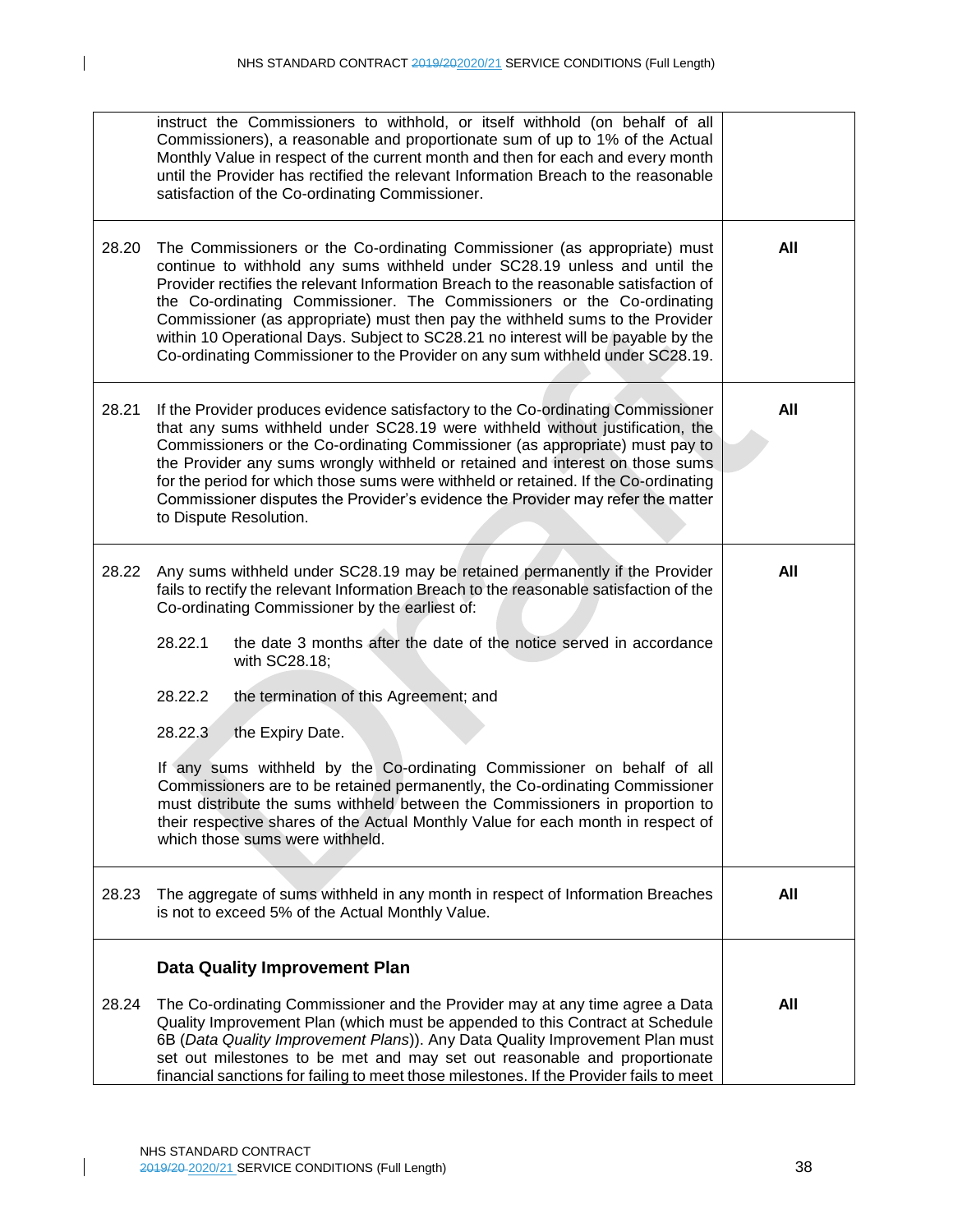|       | a milestone by the agreed date, the Co-ordinating Commissioner may exercise<br>the relevant agreed consequence.                                                                                                                                                                                                                                                                                                                                                                                                                            |                |
|-------|--------------------------------------------------------------------------------------------------------------------------------------------------------------------------------------------------------------------------------------------------------------------------------------------------------------------------------------------------------------------------------------------------------------------------------------------------------------------------------------------------------------------------------------------|----------------|
| 28.25 | If a Data Quality Improvement Plan with financial sanctions is agreed in relation<br>to any Information Breach, the Commissioners (or the Co-ordinating<br>Commissioner on their behalf, as appropriate) may not withhold sums under<br>SC28.19 in respect of the same Information Breach. This will not affect the rights<br>of the Commissioners (or the Co-ordinating Commissioner on their behalf, as<br>appropriate) under SC28.19 in respect of any period before the agreement of a<br>DQIP in relation to that Information Breach. | All            |
| 28.26 | If an Information Breach relates to the National Requirements Reported Centrally<br>the Parties must not by means of a Data Quality Improvement Plan agree the<br>waiver or delay or foregoing of any withholding or retention under SC28.19 to<br>which the Commissioners (or the Co-ordinating Commissioner on their behalf, as<br>appropriate) would otherwise be entitled.                                                                                                                                                             | All            |
|       | <b>MANAGING ACTIVITY AND REFERRALS</b>                                                                                                                                                                                                                                                                                                                                                                                                                                                                                                     |                |
|       | <b>SC29 Managing Activity and Referrals</b>                                                                                                                                                                                                                                                                                                                                                                                                                                                                                                |                |
| 29.1  | The Commissioners and the Provider must each monitor and manage Activity and<br>Referrals for the Services in accordance with this SC29 and the National Tariff.                                                                                                                                                                                                                                                                                                                                                                           | All            |
| 29.2  | The Parties must not agree or implement any action that would operate contrary<br>to the NHS Choice Framework or so as to restrict or impede the exercise by<br>Service Users or others of their legal rights to choice.                                                                                                                                                                                                                                                                                                                   | All            |
| 29.3  | Subject to SC29.3A, the Commissioners must use all reasonable endeavours to:                                                                                                                                                                                                                                                                                                                                                                                                                                                               | All except 111 |
|       | 29.3.1<br>procure that all Referrers adhere to Referral processes and clinical<br>thresholds set out or referred to in this Contract and/or as otherwise<br>agreed between the Parties and/or as specified in any Prior Approval<br>Scheme;                                                                                                                                                                                                                                                                                                |                |
|       | 29.3.2<br>manage Referral levels in accordance with any Activity Planning<br>Assumptions; and                                                                                                                                                                                                                                                                                                                                                                                                                                              |                |
|       | 29.3.3<br>notify the Provider promptly of any anticipated changes in Referral<br>numbers.                                                                                                                                                                                                                                                                                                                                                                                                                                                  |                |
| 29.3A | In relation to 111 Services, SC29.3 will not apply, but the Commissioners must<br>notify the Provider promptly of any anticipated changes in Referral numbers.                                                                                                                                                                                                                                                                                                                                                                             | 111            |
| 29.4  | The Provider must:                                                                                                                                                                                                                                                                                                                                                                                                                                                                                                                         | All            |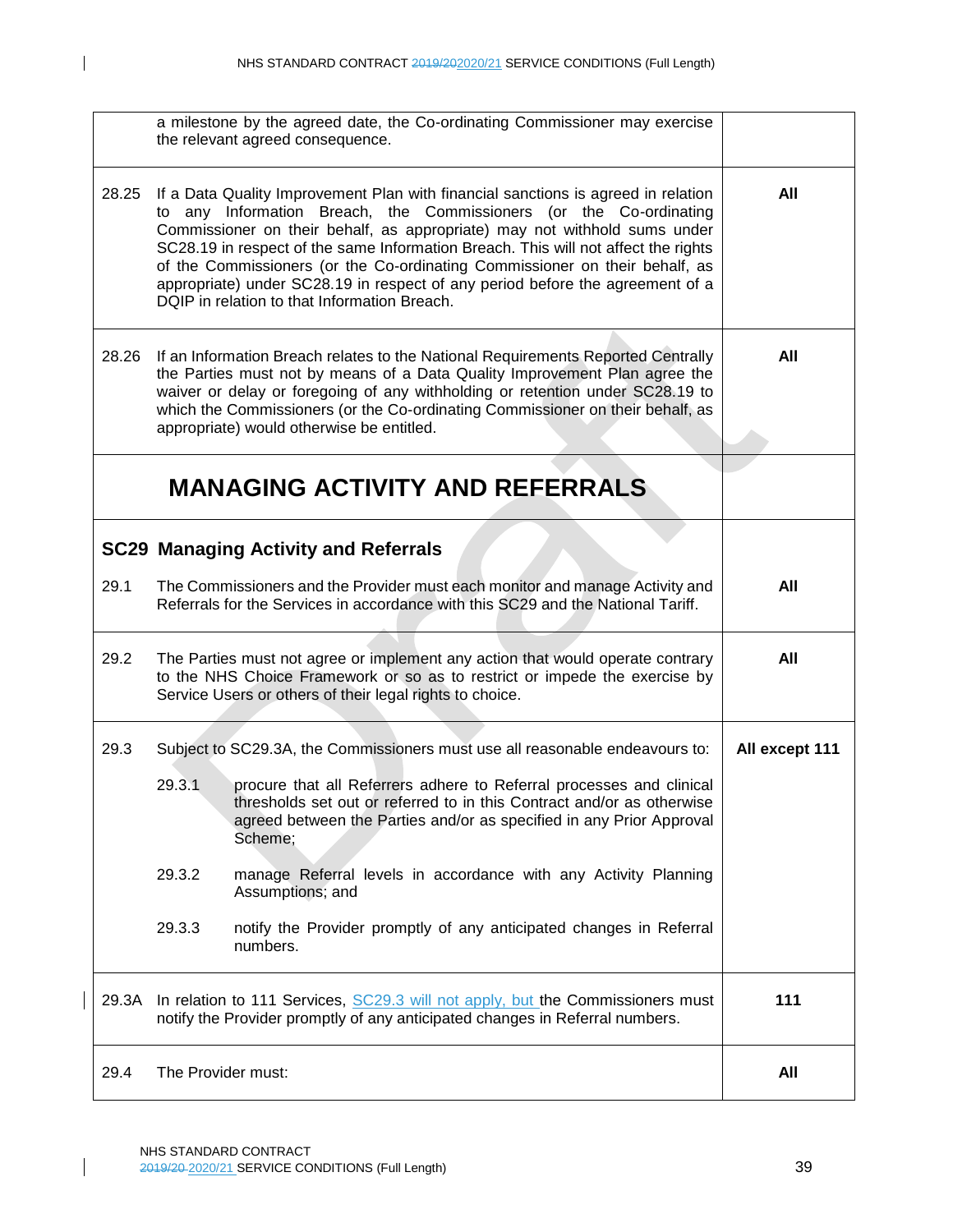|       | 29.4.1                  | comply with and use all reasonable endeavours to manage Activity in<br>accordance with Referral processes and clinical thresholds set out or<br>referred to in this Contract and/or as otherwise agreed between the<br>Parties and/or as specified in any Prior Approval Scheme, and in<br>accordance with any Activity Planning Assumptions; and                                                                                                                                                          |            |
|-------|-------------------------|------------------------------------------------------------------------------------------------------------------------------------------------------------------------------------------------------------------------------------------------------------------------------------------------------------------------------------------------------------------------------------------------------------------------------------------------------------------------------------------------------------|------------|
|       | 29.4.2                  | comply with the reasonable requests of the Commissioners to assist<br>the Commissioners in understanding and managing patterns of<br>Referrals.                                                                                                                                                                                                                                                                                                                                                            |            |
|       |                         | <b>Indicative Activity Plan</b>                                                                                                                                                                                                                                                                                                                                                                                                                                                                            |            |
| 29.5  |                         | The Parties must agree an Indicative Activity Plan for each Contract Year, either<br>before the date of this Contract or (failing that) before the start of the relevant<br>Contract Year, specifying the threshold for each activity (and those agreed<br>thresholds may be zero). If the Parties have not agreed an Indicative Activity Plan<br>before the start of any Contract Year an Indicative Activity Plan with an indicative<br>activity of zero will be deemed to apply for that Contract Year. | <b>IAP</b> |
| 29.6  |                         | The Indicative Activity Plan will comprise the aggregated Indicative Activity Plans<br>of all of the Commissioners.                                                                                                                                                                                                                                                                                                                                                                                        | <b>IAP</b> |
|       |                         | <b>Activity Planning Assumptions</b>                                                                                                                                                                                                                                                                                                                                                                                                                                                                       |            |
| 29.7  | Assumptions.            | The Co-ordinating Commissioner must notify the Provider of any Activity Planning<br>Assumptions for each Contract Year, specifying a threshold for each assumption,<br>either before the date of this Contract or (failing that) before the start of the relevant<br>Contract Year. The Provider must comply with those Activity Planning                                                                                                                                                                  | <b>APA</b> |
|       | <b>Early Warning</b>    |                                                                                                                                                                                                                                                                                                                                                                                                                                                                                                            |            |
| 29.8  |                         | The Co-ordinating Commissioner must notify the Provider within 3 Operational<br>Days after becoming aware of any unexpected or unusual patterns of Referrals<br>and/or Activity in relation to any Commissioner, specifying the nature of the<br>unexpected pattern and the Commissioner's initial opinion as to its likely cause.                                                                                                                                                                         | All        |
| 29.9  | as to its likely cause. | The Provider must notify the Co-ordinating Commissioner and the relevant<br>Commissioner within 3 Operational Days after becoming aware of any unexpected<br>or unusual patterns of Referrals and/or Activity in relation to any Commissioner,<br>specifying the nature of the unexpected pattern and the Provider's initial opinion                                                                                                                                                                       | All        |
|       |                         | <b>Reporting and Monitoring Activity</b>                                                                                                                                                                                                                                                                                                                                                                                                                                                                   |            |
| 29.10 |                         | The Provider must submit an Activity and Finance Report to the Co-ordinating<br>Commissioner in accordance with Schedule 6A (Reporting Requirements).                                                                                                                                                                                                                                                                                                                                                      | All        |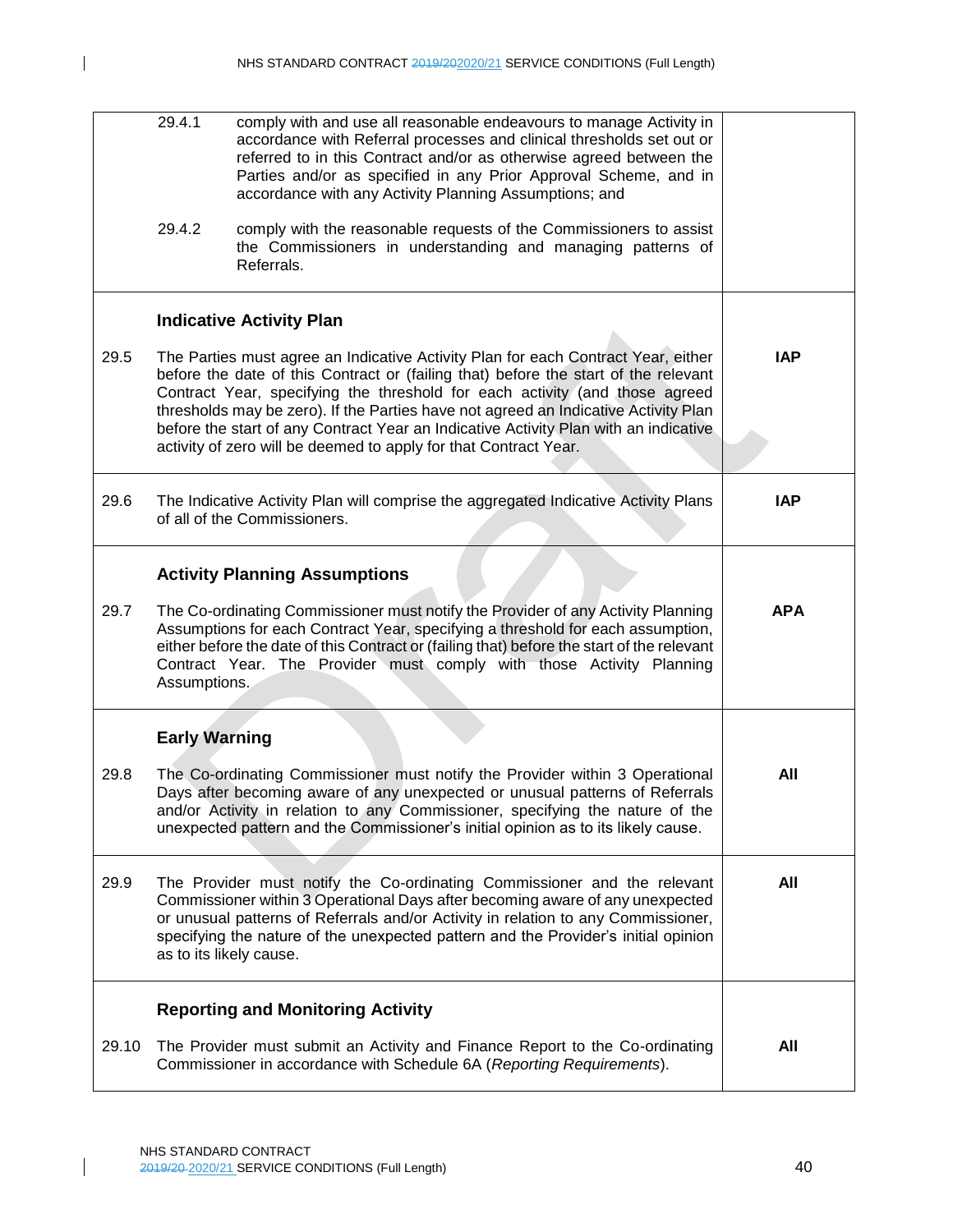|       | against:   | 29.11A The Co-ordinating Commissioner and the Provider will monitor actual Activity<br>reported in each Activity and Finance Report in respect of each Commissioner                                                                                                                          | IAP and APA<br>or<br><b>IAP only</b>        |
|-------|------------|----------------------------------------------------------------------------------------------------------------------------------------------------------------------------------------------------------------------------------------------------------------------------------------------|---------------------------------------------|
|       |            | 29.11A.1 thresholds set out in the Indicative Activity Plan; and                                                                                                                                                                                                                             |                                             |
|       |            | 29.11A.2 thresholds set out in any Activity Planning Assumptions.                                                                                                                                                                                                                            |                                             |
|       |            | 29.11B The Co-ordinating Commissioner and the Provider will monitor actual Activity<br>reported in each Activity and Finance Report in respect of each Commissioner<br>against the thresholds set out in the Activity Planning Assumptions and any<br>previous Activity and Finance Reports. | APA but no IAP                              |
|       |            | 29.11C The Co-ordinating Commissioner and the Provider will monitor actual Activity<br>reported in each Activity and Finance Report in respect of each Commissioner<br>against any previous Activity and Finance Reports and generally.                                                      | <b>No IAP</b><br><b>No APA</b>              |
|       |            | <b>Activity Management Meeting</b>                                                                                                                                                                                                                                                           |                                             |
| 29.12 | Following: |                                                                                                                                                                                                                                                                                              |                                             |
|       | 29.12.1    | notification by the Co-ordinating Commissioner of any unexpected or<br>unusual patterns of Referrals and/or of Activity in accordance with<br>SC29.8; or                                                                                                                                     | All                                         |
|       | 29.12.2    | notification by the Provider of any unexpected or unusual patterns of<br>Referrals and/or of Activity in accordance with SC29.9; or                                                                                                                                                          | All                                         |
|       | 29.12.3A   | the submission of any Activity and Finance Report in accordance with<br>SC29.10 indicating variances against the thresholds set out in the<br>Indicative Activity Plan and/or any breaches of the thresholds set out<br>in any Activity Planning Assumptions,                                | <b>IAP and APA</b><br>or<br><b>IAP only</b> |
|       | 29.12.3B   | the submission of any Activity and Finance Report in accordance with<br>SC29.10 indicating breaches of the thresholds set out in the Activity<br>Planning Assumptions,                                                                                                                       | <b>APA</b><br>but no IAP                    |
|       |            | 29.12.3C the submission of any Activity and Finance Report in accordance with<br>SC29.10 indicating any unexpected or unusual patterns of Referrals<br>and/or Activity,                                                                                                                      | <b>No IAP</b><br><b>No APA</b>              |
|       |            | in relation to any Commissioner, either the Co-ordinating Commissioner or the<br>Provider may issue to the other an Activity Query Notice.                                                                                                                                                   |                                             |
| 29.13 |            | The Co-ordinating Commissioner and the Provider must meet to discuss any<br>Activity Query Notice within 10 Operational Days following its issue.                                                                                                                                            | All                                         |
| 29.14 |            | At that meeting the Co-ordinating Commissioner and the Provider must:                                                                                                                                                                                                                        | All                                         |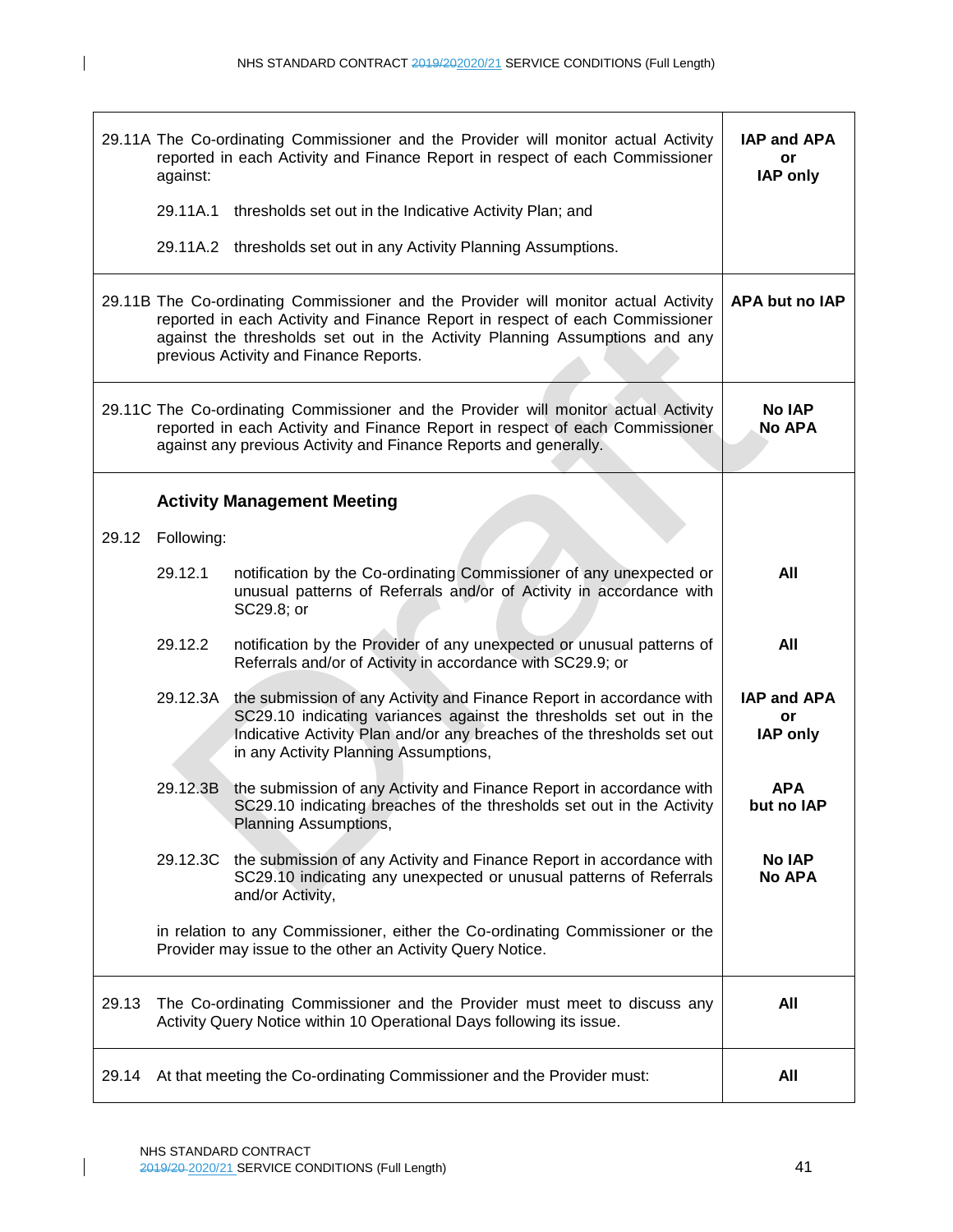$\mathsf{l}$ 

|       | 29.14.1     |                                   | consider patterns of Referrals, of Activity and of the exercise by<br>Service Users of their legal rights to choice; and                                                                                                                                                                                                                                                                                                                                                                                      |     |
|-------|-------------|-----------------------------------|---------------------------------------------------------------------------------------------------------------------------------------------------------------------------------------------------------------------------------------------------------------------------------------------------------------------------------------------------------------------------------------------------------------------------------------------------------------------------------------------------------------|-----|
|       | 29.14.2     | agree either:                     |                                                                                                                                                                                                                                                                                                                                                                                                                                                                                                               |     |
|       |             | 29.14.2.1                         | that the Activity Query Notice is withdrawn; or                                                                                                                                                                                                                                                                                                                                                                                                                                                               |     |
|       |             | 29.14.2.2                         | to hold a meeting to discuss Utilisation, in which case the<br>provisions of SC29.15 will apply; or                                                                                                                                                                                                                                                                                                                                                                                                           |     |
|       |             | 29.14.2.3                         | to conduct a Joint Activity Review, in which case the<br>provisions of SC29.16 to 29.20 will apply.                                                                                                                                                                                                                                                                                                                                                                                                           |     |
|       |             | <b>Utilisation Review Meeting</b> |                                                                                                                                                                                                                                                                                                                                                                                                                                                                                                               |     |
| 29.15 |             |                                   | Within 10 Operational Days following agreement to hold a meeting under<br>SC29.14, the Co-ordinating Commissioner and the Provider must meet:                                                                                                                                                                                                                                                                                                                                                                 | All |
|       | 29.15.1     | agreed plan; and                  | to agree a plan to improve Utilisation and/or update any previously                                                                                                                                                                                                                                                                                                                                                                                                                                           |     |
|       | 29.15.2     | Utilisation.                      | to discuss any matter that either considers necessary in relation to                                                                                                                                                                                                                                                                                                                                                                                                                                          |     |
|       |             | <b>Joint Activity Review</b>      |                                                                                                                                                                                                                                                                                                                                                                                                                                                                                                               |     |
| 29.16 |             |                                   | Within 10 Operational Days following agreement to conduct a Joint Activity Review<br>under SC29.14, the Co-ordinating Commissioner and the Provider must meet:                                                                                                                                                                                                                                                                                                                                                | All |
|       | 29.16.1     | Activity; and                     | to consider in further detail the matters referred to in SC29.14.1 and<br>the causes of the unexpected or unusual pattern of Referrals and/or                                                                                                                                                                                                                                                                                                                                                                 |     |
|       | 29.16.2     | Management Plan.                  | (if they consider it necessary or appropriate) to agree an Activity                                                                                                                                                                                                                                                                                                                                                                                                                                           |     |
| 29.17 |             |                                   | The Co-ordinating Commissioner and the Provider should not agree an Activity<br>Management Plan in respect of any unexpected or unusual pattern of Referrals<br>and/or Activity which they agree was caused wholly or mainly by the exercise by<br>Service Users of their rights to choice.                                                                                                                                                                                                                   | All |
| 29.18 | Resolution. |                                   | If the Co-ordinating Commissioner and the Provider fail to agree an Activity<br>Management Plan at or within 10 Operational Days following the Joint Activity<br>Review they must issue a joint notice to that effect to the Governing Body of the<br>Provider and of each Commissioner. If the Co-ordinating Commissioner and the<br>Provider have still not agreed an Activity Management Plan within 10 Operational<br>Days following the date of the joint notice, either may refer the matter to Dispute | All |
|       |             |                                   |                                                                                                                                                                                                                                                                                                                                                                                                                                                                                                               |     |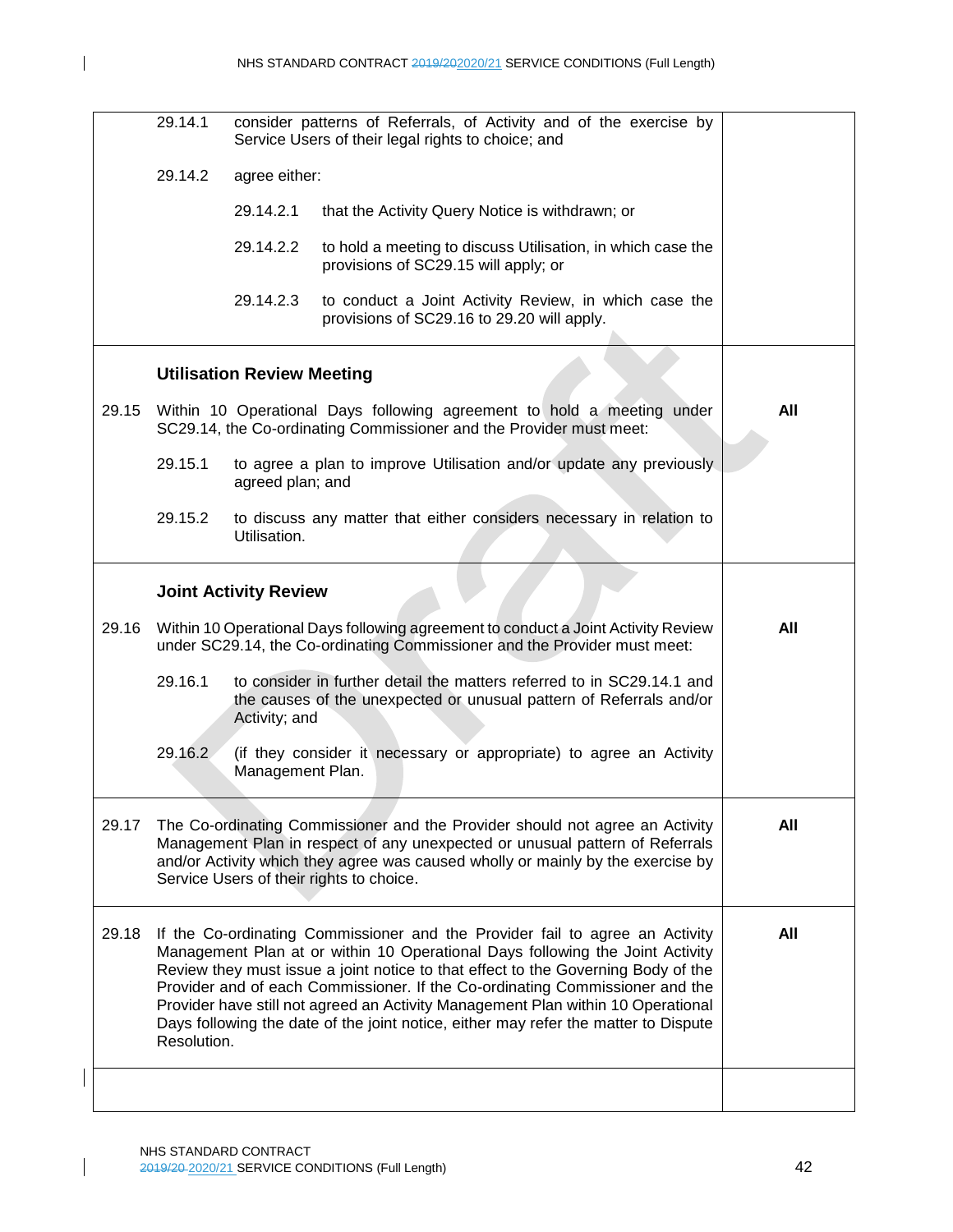| 29.19 | The Parties must implement any Activity Management Plan agreed or determined<br>in accordance with SC29.16 to 29.18 inclusive in accordance with its terms.                                                                                                                                                                                                                                                                                                                                                                                                                                                                                                                                                                                                                                                                                                                                                                                                                                                                                           | All                               |
|-------|-------------------------------------------------------------------------------------------------------------------------------------------------------------------------------------------------------------------------------------------------------------------------------------------------------------------------------------------------------------------------------------------------------------------------------------------------------------------------------------------------------------------------------------------------------------------------------------------------------------------------------------------------------------------------------------------------------------------------------------------------------------------------------------------------------------------------------------------------------------------------------------------------------------------------------------------------------------------------------------------------------------------------------------------------------|-----------------------------------|
| 29.20 | If any Party breaches the terms of an Activity Management Plan, the<br>Commissioners or the Provider (as appropriate) may exercise any consequences<br>set out in it.                                                                                                                                                                                                                                                                                                                                                                                                                                                                                                                                                                                                                                                                                                                                                                                                                                                                                 | All                               |
|       | <b>Prior Approval Scheme</b>                                                                                                                                                                                                                                                                                                                                                                                                                                                                                                                                                                                                                                                                                                                                                                                                                                                                                                                                                                                                                          |                                   |
| 29.21 | Before the start of each Contract Year, the Co-ordinating Commissioner must<br>notify the Provider of the terms of any Prior Approval Scheme for that Contract<br>Year. In determining whether to implement any new or replacement Prior Approval<br>Scheme or to amend any existing Prior Approval Scheme, the Commissioners<br>must have regard to the burden which Prior Approval Schemes may place on the<br>Provider. The Commissioners must use reasonable endeavours to minimise the<br>number of separate Commissioner-specific Prior Approval Schemes in relation to<br>any individual condition or treatment. The terms of any Prior Approval Scheme<br>may specify the information which the Provider must submit to the Commissioner<br>about individual Service Users requiring or receiving treatment under that Prior<br>Approval Scheme, including details of the scope of the information to be submitted<br>and the format, timescale and process for submission (which may be paper-based<br>or via specified electronic systems). | All except AM,<br><b>ELC, 111</b> |
| 29.22 | The Provider must manage Referrals in accordance with the terms of any Prior<br>Approval Scheme. If the Provider does not comply with the terms of any Prior<br>Approval Scheme in providing a Service to a Service User, the Commissioners<br>will not be liable to pay for the Service provided to that Service User.                                                                                                                                                                                                                                                                                                                                                                                                                                                                                                                                                                                                                                                                                                                               | All except AM,<br><b>ELC, 111</b> |
| 29.23 | If a Prior Approval Scheme imposes any obligation on a Provider that would<br>operate contrary to the NHS Choice Framework:<br>29.23.1<br>that obligation will have no contractual force or effect; and<br>29.23.2<br>the Prior Approval Scheme must be amended accordingly; and<br>29.23.3<br>if the Provider provides any Service in accordance with the Prior<br>Approval Scheme as amended in accordance with SC29.23.2 the<br>relevant Commissioner will be liable to pay for that Service in<br>accordance with SC36 (Payment Terms).                                                                                                                                                                                                                                                                                                                                                                                                                                                                                                           | All except AM,<br><b>ELC, 111</b> |
| 29.24 | The Co-ordinating Commissioner may at any time during a Contract Year give the<br>Provider not less than one month's notice in writing of any new or replacement<br>Prior Approval Scheme, or of any amendment to an existing Prior Approval<br>Scheme. That new, replacement or amended Prior Approval Scheme must be<br>implemented by the Provider on the date set out in the notice, and will only be<br>applicable to Referrals made after that date.                                                                                                                                                                                                                                                                                                                                                                                                                                                                                                                                                                                            | All except AM,<br><b>ELC, 111</b> |
| 29.25 | Subject to the timely provision by the Provider of all of the information specified<br>within a Prior Approval Scheme, the relevant Commissioner must respond within                                                                                                                                                                                                                                                                                                                                                                                                                                                                                                                                                                                                                                                                                                                                                                                                                                                                                  | All except AM,<br><b>ELC, 111</b> |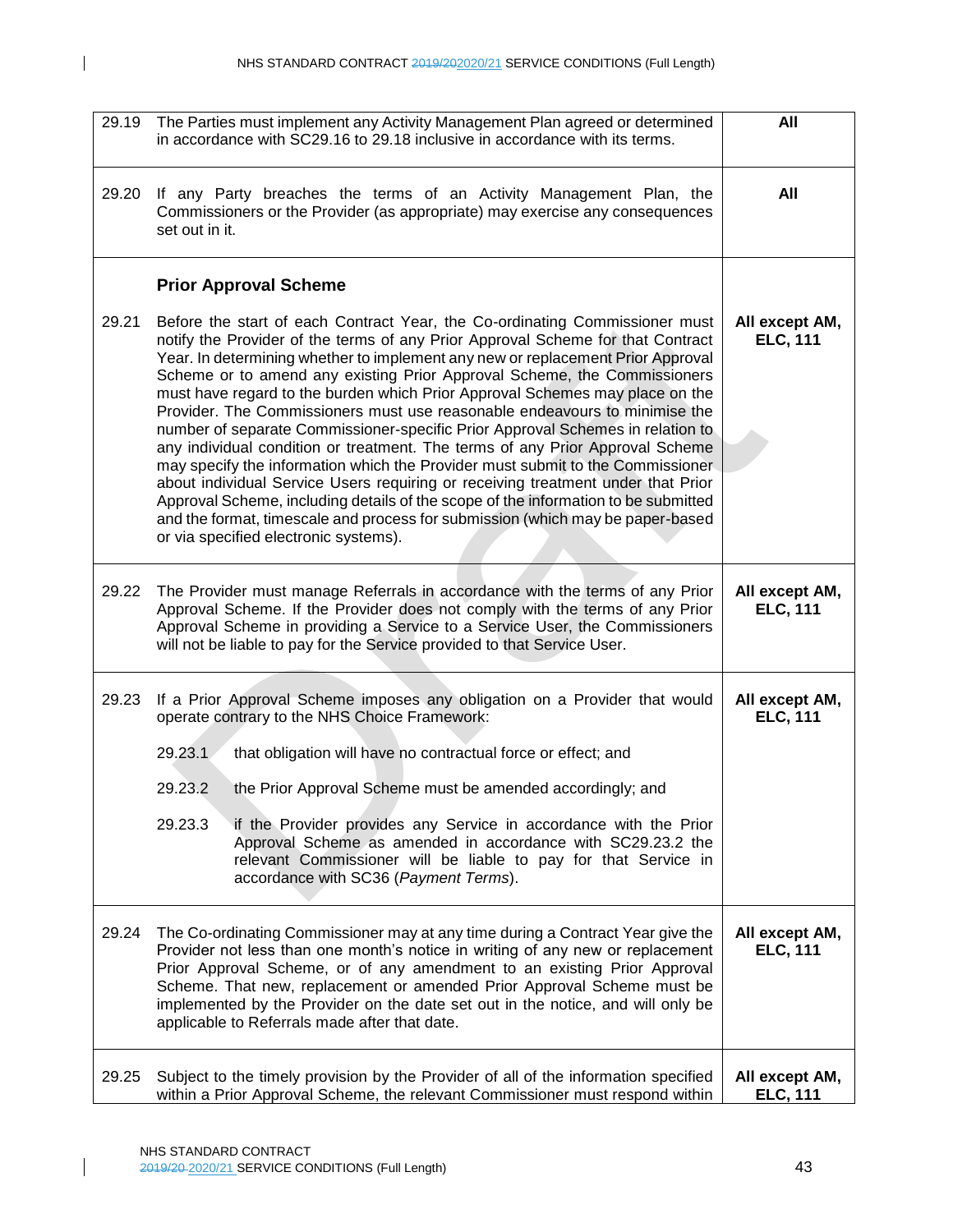$\mathbf{I}$ 

|       | the Prior Approval Response Time Standard to any request for approval for<br>treatment for an individual Service User. If the Commissioner fails to do so, it will<br>be deemed to have given Prior Approval.                                                                                                                                                                                                                                                   |                                   |
|-------|-----------------------------------------------------------------------------------------------------------------------------------------------------------------------------------------------------------------------------------------------------------------------------------------------------------------------------------------------------------------------------------------------------------------------------------------------------------------|-----------------------------------|
| 29.26 | Each Commissioner and the Provider must use all reasonable endeavours to<br>ensure that the design and operation of Prior Approval Schemes does not cause<br>undue delay in Service Users accessing clinically appropriate treatment and does<br>not place at risk achievement by the Provider of any Quality Requirement.                                                                                                                                      | All except AM,<br><b>ELC, 111</b> |
| 29.27 | At the Provider's request in case of urgent clinical need or a risk to patient safety,<br>and if approved by the Commissioner's medical director or clinical chair (that<br>approval not be unreasonably withheld or delayed), the relevant Commissioner<br>must grant retrospective Prior Approval for a Service provided to a Service User.                                                                                                                   | All except AM,<br><b>ELC, 111</b> |
|       | <b>Evidence-Based Interventions Policy</b>                                                                                                                                                                                                                                                                                                                                                                                                                      |                                   |
| 29.28 | The Parties must comply with their respective obligations under the Evidence-<br>Based Interventions Policy. In furtherance of this, the Co-ordinating<br>Commissioner and the Provider must agree, for each Contract Year, local goals<br>consistent with those set out in the Evidence-Based Interventions Policy, for the<br>aggregate number of Category 1 and Category 2 Interventions to be undertaken<br>by the Provider of behalf of all Commissioners. | A                                 |
| 29.29 | The Commissioners must use all reasonable endeavours to procure that, when<br>making Referrals, Referrers comply with the Evidence-Based Interventions<br>Policy.                                                                                                                                                                                                                                                                                               | A                                 |
| 29.30 | The Provider must manage Referrals and provide the Services in accordance with<br>the Evidence-Based Interventions Policy.                                                                                                                                                                                                                                                                                                                                      | A                                 |
| 29.31 | If the Provider carries out:                                                                                                                                                                                                                                                                                                                                                                                                                                    | Α                                 |
|       | 29.31.1<br>a Category 1 Intervention without evidence of an individual funding<br>request having been approved by the relevant Commissioner; or                                                                                                                                                                                                                                                                                                                 |                                   |
|       | 29.31.2<br>a Category 2 Intervention other than in accordance with the Evidence-<br>Based Interventions Policy,                                                                                                                                                                                                                                                                                                                                                 |                                   |
|       | the relevant Commissioner will not be liable to pay for that Intervention.                                                                                                                                                                                                                                                                                                                                                                                      |                                   |
|       | <b>EMERGENCIES AND INCIDENTS</b>                                                                                                                                                                                                                                                                                                                                                                                                                                |                                   |
|       | SC30 Emergency Preparedness, Resilience and Response                                                                                                                                                                                                                                                                                                                                                                                                            |                                   |
| 30.1  | The Provider must comply with EPRR Guidance if and when applicable. The<br>Provider must identify and have in place an Accountable Emergency Officer.                                                                                                                                                                                                                                                                                                           | All                               |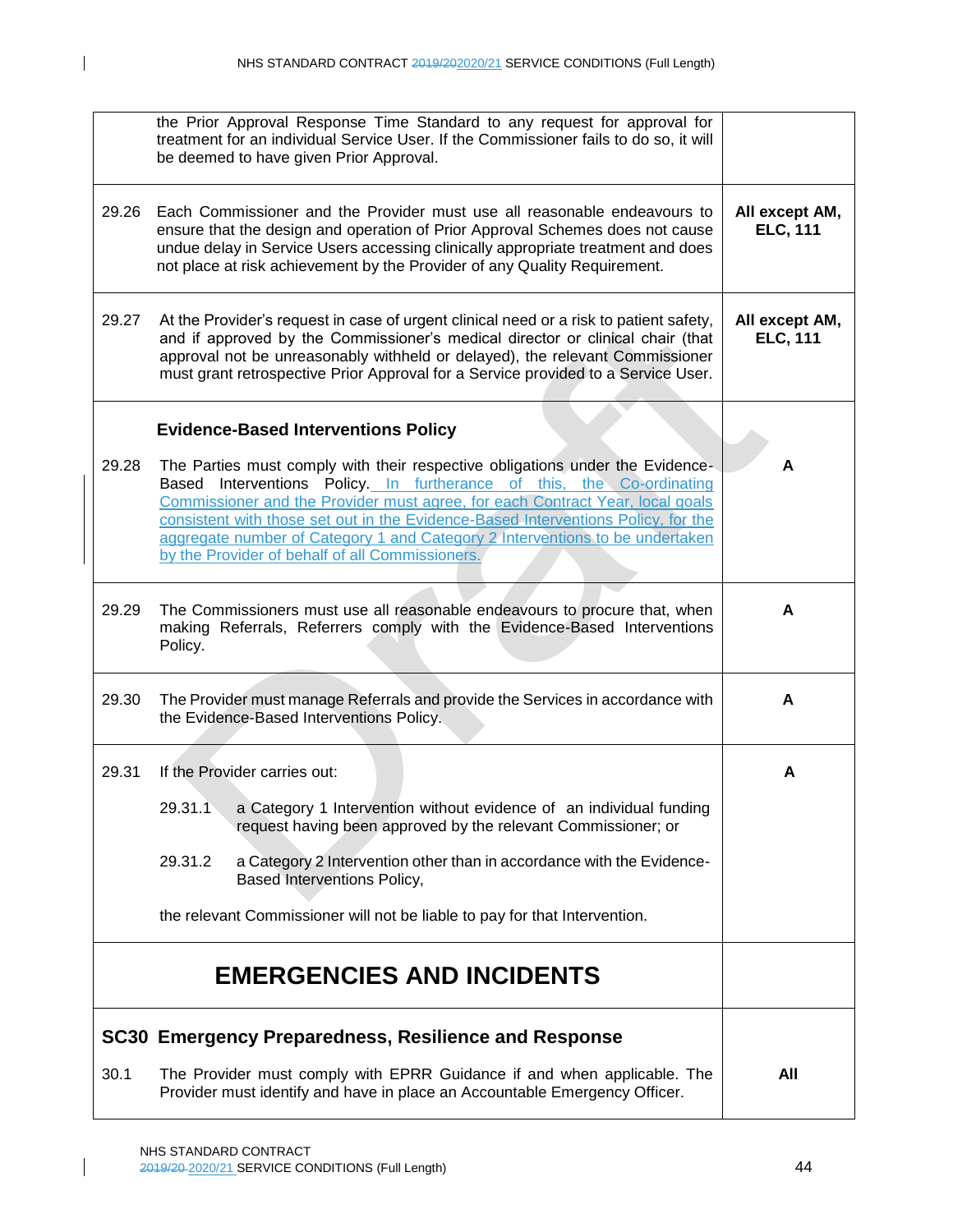$\mathbf I$ 

| 30.2 | The Provider must notify the Co-ordinating Commissioner as soon as reasonably<br>practicable and in any event no later than 5 Operational Days following:                                                                                                                                                                                                                                                                                                                                                                                                                                                              | All |
|------|------------------------------------------------------------------------------------------------------------------------------------------------------------------------------------------------------------------------------------------------------------------------------------------------------------------------------------------------------------------------------------------------------------------------------------------------------------------------------------------------------------------------------------------------------------------------------------------------------------------------|-----|
|      | 30.2.1<br>the activation of its Incident Response Plan;                                                                                                                                                                                                                                                                                                                                                                                                                                                                                                                                                                |     |
|      | 30.2.2<br>any risk, or any actual disruption, to CRS or Essential Services; and/or                                                                                                                                                                                                                                                                                                                                                                                                                                                                                                                                     |     |
|      | 30.2.3<br>the activation of its Business Continuity Plan.                                                                                                                                                                                                                                                                                                                                                                                                                                                                                                                                                              |     |
| 30.3 | The Commissioners must have in place arrangements that enable the receipt at<br>all times of a notification made under SC30.2.                                                                                                                                                                                                                                                                                                                                                                                                                                                                                         | All |
| 30.4 | The Provider must at the request of the Co-ordinating Commissioner provide<br>whatever support and assistance may reasonably be required by the<br>Commissioners and/or NHS England and/or Public Health England in response to<br>any national, regional or local public health emergency or incident.                                                                                                                                                                                                                                                                                                                | All |
| 30.5 | The right of any Commissioner to:                                                                                                                                                                                                                                                                                                                                                                                                                                                                                                                                                                                      | All |
|      | 30.5.1<br>withhold or retain sums under GC9 (Contract Management); and/or                                                                                                                                                                                                                                                                                                                                                                                                                                                                                                                                              |     |
|      | 30.5.2<br>suspend Services under GC16 (Suspension),                                                                                                                                                                                                                                                                                                                                                                                                                                                                                                                                                                    |     |
|      | will not apply if the relevant right to withhold, retain or suspend has arisen only<br>as a result of the Provider complying with its obligations under this SC30.                                                                                                                                                                                                                                                                                                                                                                                                                                                     |     |
| 30.6 | The Provider must use its reasonable efforts to minimise the effect of an Incident<br>or Emergency on the Services and to continue the provision of Elective Care and<br>Non-elective Care notwithstanding the Incident or Emergency. If a Service User is<br>already receiving treatment when the Incident or Emergency occurs, or is admitted<br>after the date it occurs, the Provider must not:                                                                                                                                                                                                                    | A   |
|      | 30.6.1<br>discharge the Service User, unless clinically appropriate to do so in<br>accordance with Good Practice; or                                                                                                                                                                                                                                                                                                                                                                                                                                                                                                   |     |
|      | 30.6.2<br>transfer the Service User, unless it is clinically appropriate to do so in<br>accordance with Good Practice.                                                                                                                                                                                                                                                                                                                                                                                                                                                                                                 |     |
| 30.7 | Subject to SC30.6, if the impact of an Incident or Emergency is that the demand<br>for Non-elective Care increases, and the Provider establishes to the satisfaction<br>of the Co-ordinating Commissioner that its ability to provide Elective Care is<br>reduced as a result, Elective Care will be suspended or scaled back as necessary<br>for as long as the Provider's ability to provide it is reduced. The Provider must give<br>the Co-ordinating Commissioner written confirmation every 2 calendar days of the<br>continuing impact of the Incident or Emergency on its ability to provide Elective<br>Care. | A   |
| 30.8 | During or in relation to any suspension or scaling back of Elective Care in<br>accordance with SC30.7:                                                                                                                                                                                                                                                                                                                                                                                                                                                                                                                 | A   |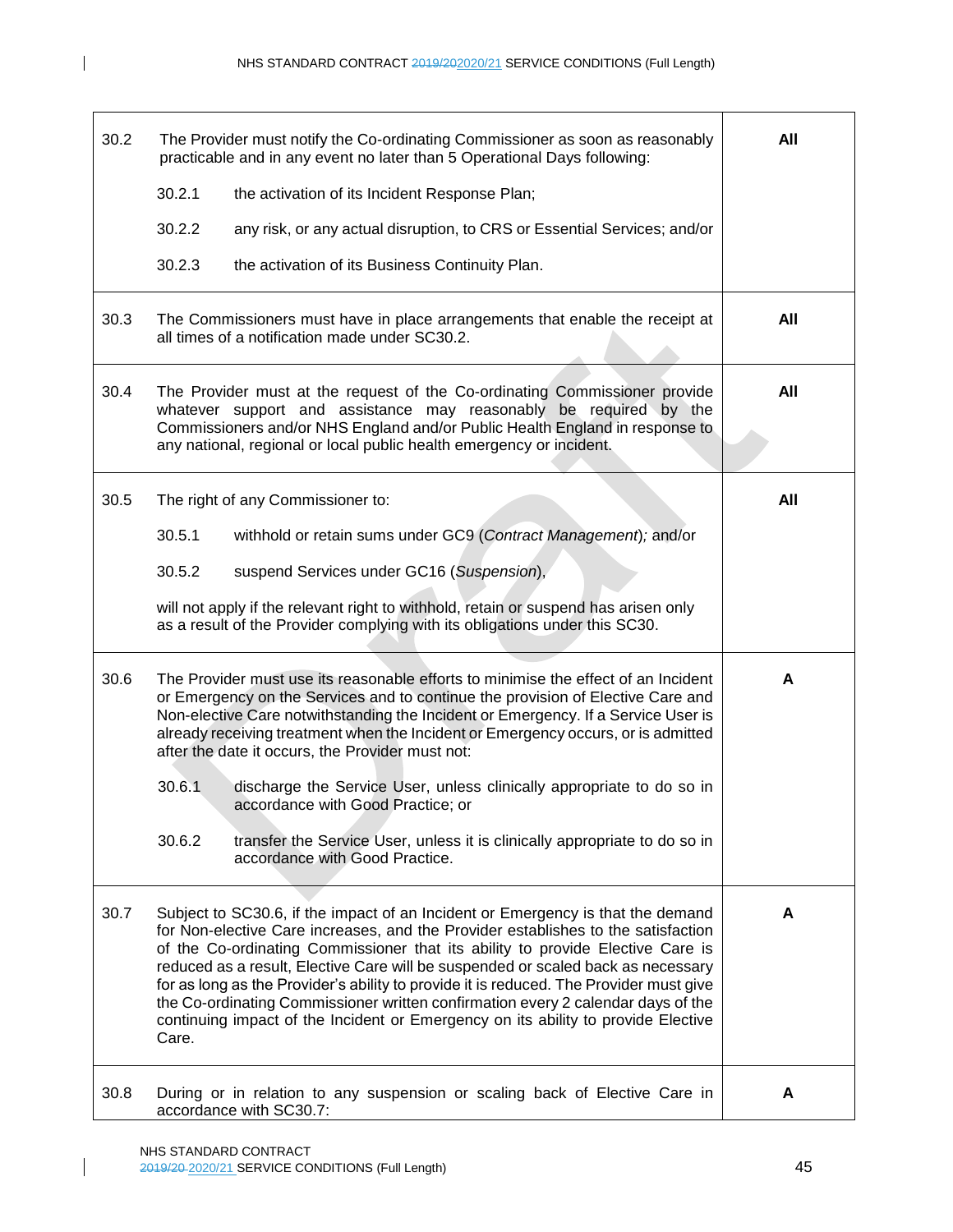|       | 30.8.1      | GC16 (Suspension) will not apply to that suspension;                                                                                                                                                                                                                                                                                                                                                                                     |         |
|-------|-------------|------------------------------------------------------------------------------------------------------------------------------------------------------------------------------------------------------------------------------------------------------------------------------------------------------------------------------------------------------------------------------------------------------------------------------------------|---------|
|       | 30.8.2      | if requested by the Provider, the Commissioners must use their<br>reasonable efforts to avoid any new referrals for Elective Care and the<br>Provider may if necessary change its waiting lists for Elective Care;<br>and                                                                                                                                                                                                                |         |
|       | 30.8.3      | the Provider must continue to provide Non-elective Care (and any<br>related Elective Care), subject to the Provider's discretion to transfer<br>or divert a Service User if the Provider considers that to be in the best<br>interests of all Service Users to whom the Provider is providing Non-<br>elective Care whether or not as a result of the Incident or Emergency<br>(using that discretion in accordance with Good Practice). |         |
| 30.9  |             | If, despite the Provider complying fully with its obligations under this SC30, there<br>are transfers, postponements and cancellations the Provider must give the<br>Commissioners notice of:                                                                                                                                                                                                                                            | А       |
|       | 30.9.1      | the identity of each Service User who has been transferred and the<br>alternative provider;                                                                                                                                                                                                                                                                                                                                              |         |
|       | 30.9.2      | the identity of each Service User who has not been but is likely to be<br>transferred, the probable date of transfer and the identity of the<br>intended alternative provider;                                                                                                                                                                                                                                                           |         |
|       | 30.9.3      | cancellations and postponements of admission dates;                                                                                                                                                                                                                                                                                                                                                                                      |         |
|       | 30.9.4      | cancellations and postponements of out-patient appointments; and                                                                                                                                                                                                                                                                                                                                                                         |         |
|       | 30.9.5      | other changes in the Provider's list.                                                                                                                                                                                                                                                                                                                                                                                                    |         |
| 30.10 |             | As soon as reasonably practicable after the Provider gives written notice to the<br>Co-ordinating Commissioner that the effects of the Incident or Emergency have<br>ceased, the Provider must fully restore the availability of Elective Care.                                                                                                                                                                                          | A       |
|       |             | <b>SC31 Force Majeure: Service-specific provisions</b>                                                                                                                                                                                                                                                                                                                                                                                   |         |
| 31.1  | earthquake. | Nothing in this Contract will relieve the Provider from its obligations to provide the<br>Services in accordance with this Contract and the Law (including the Civil<br>Contingencies Act 2004) if the Services required relate to an Event of Force<br>Majeure that has occurred. an unforeseen event or circumstance including war,<br>civil war, armed conflict or terrorism, strikes or lock outs, riot, fire, floor or              | AM, 111 |
| 31.2  |             | This will not however prevent the Provider from relying upon GC28 (Force<br>Majeure) if such event described in SC31.1.1 is itself an Event of Force Majeure<br>or if the subsequent occurrence of a separate Event of Force Majeure prevents<br>the Provider from delivering those Services.                                                                                                                                            | AM, 111 |
|       |             |                                                                                                                                                                                                                                                                                                                                                                                                                                          |         |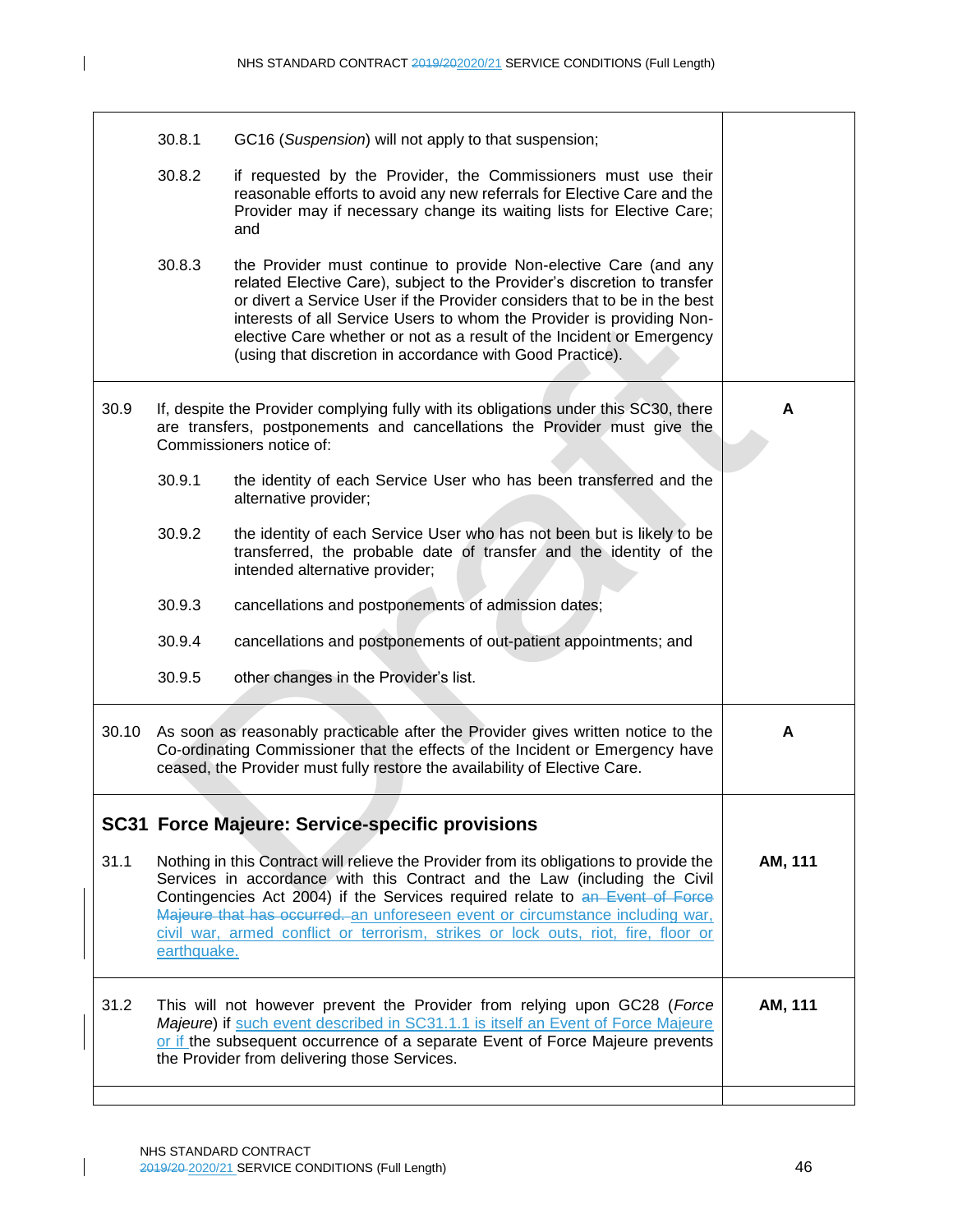$\mathbf{I}$ 

 $\mathsf{l}$ 

| 31.3 |          | Notwithstanding any other provision in this Contract, if the Provider is the Affected<br>Party, it must ensure that all Service Users that it detains securely in accordance<br>with the Law will remain in a state of secure detention as required by the Law.                                                                                                        | <b>MHSS</b> |
|------|----------|------------------------------------------------------------------------------------------------------------------------------------------------------------------------------------------------------------------------------------------------------------------------------------------------------------------------------------------------------------------------|-------------|
| 31.4 |          | For the avoidance of doubt any failure or interruption of the National Telephony<br>Service will be considered an event or circumstance beyond the Provider's<br>reasonable control for the purpose of GC28 (Force Majeure).                                                                                                                                           | 111         |
|      |          | <b>SAFETY AND SAFEGUARDING</b>                                                                                                                                                                                                                                                                                                                                         |             |
|      |          | SC32 Safeguarding, Mental Capacity and Prevent                                                                                                                                                                                                                                                                                                                         |             |
| 32.1 | the Law. | The Provider must ensure that Service Users are protected from abuse, grooming,<br>neglect and improper or degrading treatment, and must take appropriate action to<br>respond to any allegation or disclosure of any such behaviours in accordance with                                                                                                               | All         |
| 32.2 |          | The Provider must nominate:                                                                                                                                                                                                                                                                                                                                            | All         |
|      | 32.2.1   | a Safeguarding Lead and/or a named professional for safeguarding<br>children, young people and adults, in accordance with Safeguarding<br>Guidance;                                                                                                                                                                                                                    |             |
|      | 32.2.2   | a Child Sexual Abuse and Exploitation Lead;                                                                                                                                                                                                                                                                                                                            |             |
|      | 32.2.3   | a Mental Capacity and Deprivation of Liberty Lead; and a Mental<br><b>Capacity and Liberty Protection Safeguards Lead; and</b>                                                                                                                                                                                                                                         |             |
|      | 32.2.4   | a Prevent Lead,                                                                                                                                                                                                                                                                                                                                                        |             |
|      |          | and must ensure that the Co-ordinating Commissioner is kept informed at all<br>times of the identity of the persons holding those positions.                                                                                                                                                                                                                           |             |
| 32.3 |          | The Provider must comply with the requirements and principles in relation to the<br>safeguarding of children, young people and adults, including in relation to<br>deprivation of liberty safeguards, child sexual abuse and exploitation, domestic<br>abuse, radicalisation and female genital mutilation (as relevant to the Services)<br>set out or referred to in: | All         |
|      | 32.3.1   | the 2014 Act and associated Guidance;                                                                                                                                                                                                                                                                                                                                  |             |
|      | 32.3.2   | the 2014 Regulations;                                                                                                                                                                                                                                                                                                                                                  |             |
|      | 32.3.3   | the Children Act 1989 and the Children Act 2004 and associated<br>Guidance;                                                                                                                                                                                                                                                                                            |             |
|      | 32.3.4   | the 2005 Act and associated Guidance;                                                                                                                                                                                                                                                                                                                                  |             |
|      | 32.3.5   | Safeguarding Guidance; and                                                                                                                                                                                                                                                                                                                                             |             |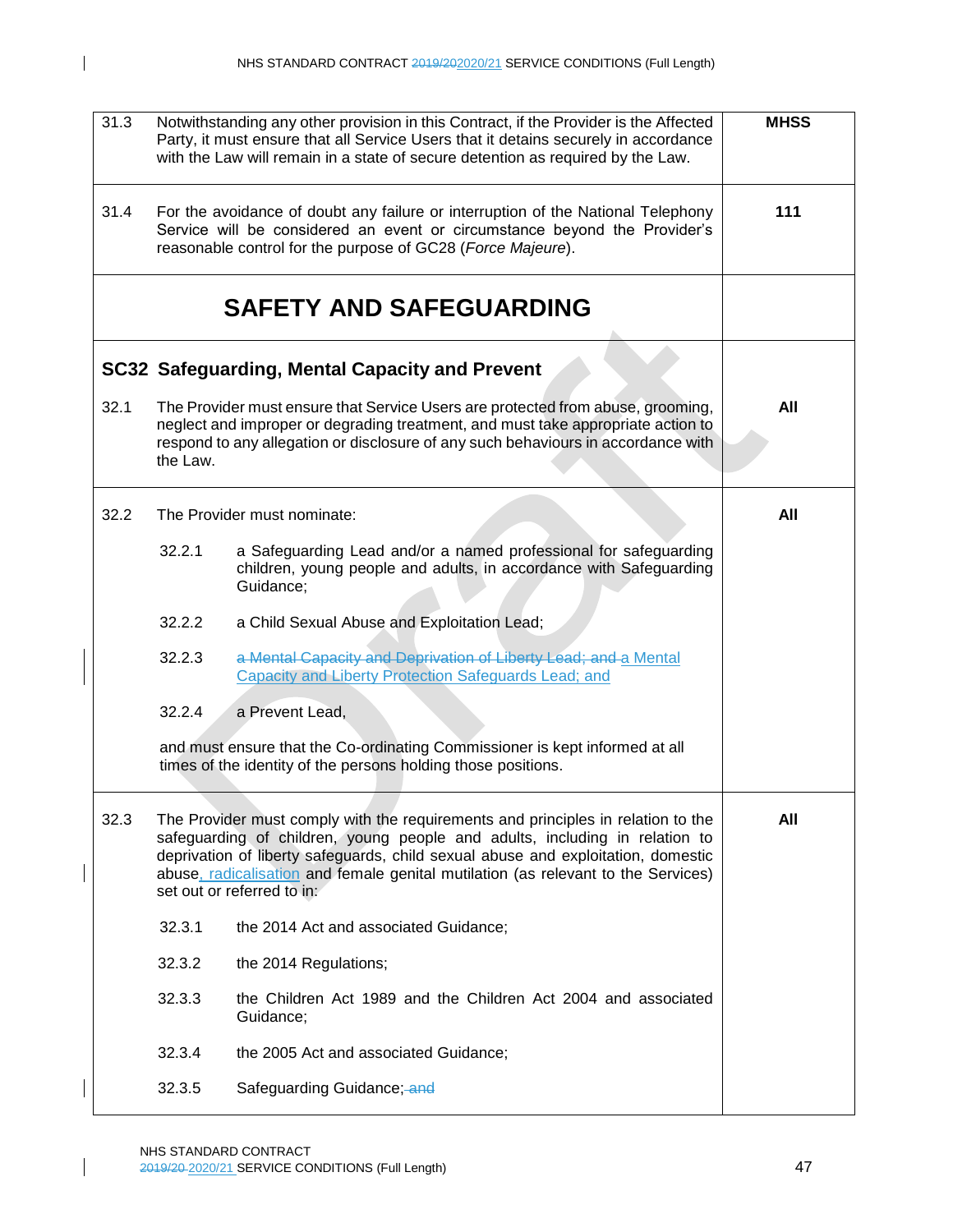$\mathsf{I}$ 

|      | 32.3.6   | Child Sexual Abuse and Exploitation Guidance-; and                                                                                                                                                                                                                                                                                                                                                                                                                          |               |
|------|----------|-----------------------------------------------------------------------------------------------------------------------------------------------------------------------------------------------------------------------------------------------------------------------------------------------------------------------------------------------------------------------------------------------------------------------------------------------------------------------------|---------------|
|      | 32.3.7   | <b>Prevent Guidance and Toolkit.</b>                                                                                                                                                                                                                                                                                                                                                                                                                                        |               |
| 32.4 |          | The Provider has adopted and must comply with the Safeguarding Policies and<br>MCA Policies. The Provider has ensured and must at all times ensure that the<br>Safeguarding Policies and MCA Policies reflect and comply with:                                                                                                                                                                                                                                              | All           |
|      | 32.4.1   | the Law and Guidance referred to in SC32.3; and                                                                                                                                                                                                                                                                                                                                                                                                                             |               |
|      | 32.4.2   | the local multi-agency policies and any Commissioner safeguarding<br>and MCA requirements.                                                                                                                                                                                                                                                                                                                                                                                  |               |
| 32.5 |          | The Provider must implement comprehensive programmes for safeguarding<br>(including in relation to child sexual abuse and exploitation) and MCA training for<br>all relevant Staff and must have regard to Safeguarding Training Guidance<br>Intercollegiate Guidance on Safeguarding Training. The Provider must undertake<br>an annual audit of its conduct and completion of those training programmes and<br>of its compliance with the requirements of SC32.1 to 32.4. | All           |
| 32.6 | systems. | At the reasonable written request of the Co-ordinating Commissioner, and by no<br>later than 10 Operational Days following receipt of that request, the Provider must<br>provide evidence to the Co-ordinating Commissioner that it is addressing any<br>safeguarding concerns raised through the relevant multi-agency reporting                                                                                                                                           | All           |
| 32.7 | plan.    | If requested by the Co-ordinating Commissioner, the Provider must participate in<br>the development of any local multi-agency safeguarding quality indicators and/or                                                                                                                                                                                                                                                                                                        | All           |
| 32.8 | Project. | The Provider must co-operate fully and liaise appropriately with third party<br>providers of social care services in relation to, and must itself take all reasonable<br>steps towards, the implementation of the Child Protection Information Sharing                                                                                                                                                                                                                      | A+E, A, AM, U |
| 32.9 |          | The Provider must:                                                                                                                                                                                                                                                                                                                                                                                                                                                          | All           |
|      | 32.9.1   | include in its policies and procedures, and comply with, the principles<br>contained in the Government Prevent Strategy and the Prevent<br>Guidance and Toolkit; and                                                                                                                                                                                                                                                                                                        |               |
|      | 32.9.2   | include in relevant policies and procedures a comprehensive<br>programme to raise awareness of the Government Prevent Strategy<br>among Staff and volunteers in line with the NHS England Prevent<br>Training and Competencies Framework; and Intercollegiate Guidance<br>on Safeguarding Training.                                                                                                                                                                         |               |
|      |          | include in relevant policies and procedures a WRAP delivery plan that<br>is sufficient resourced with WRAP facilitators.                                                                                                                                                                                                                                                                                                                                                    |               |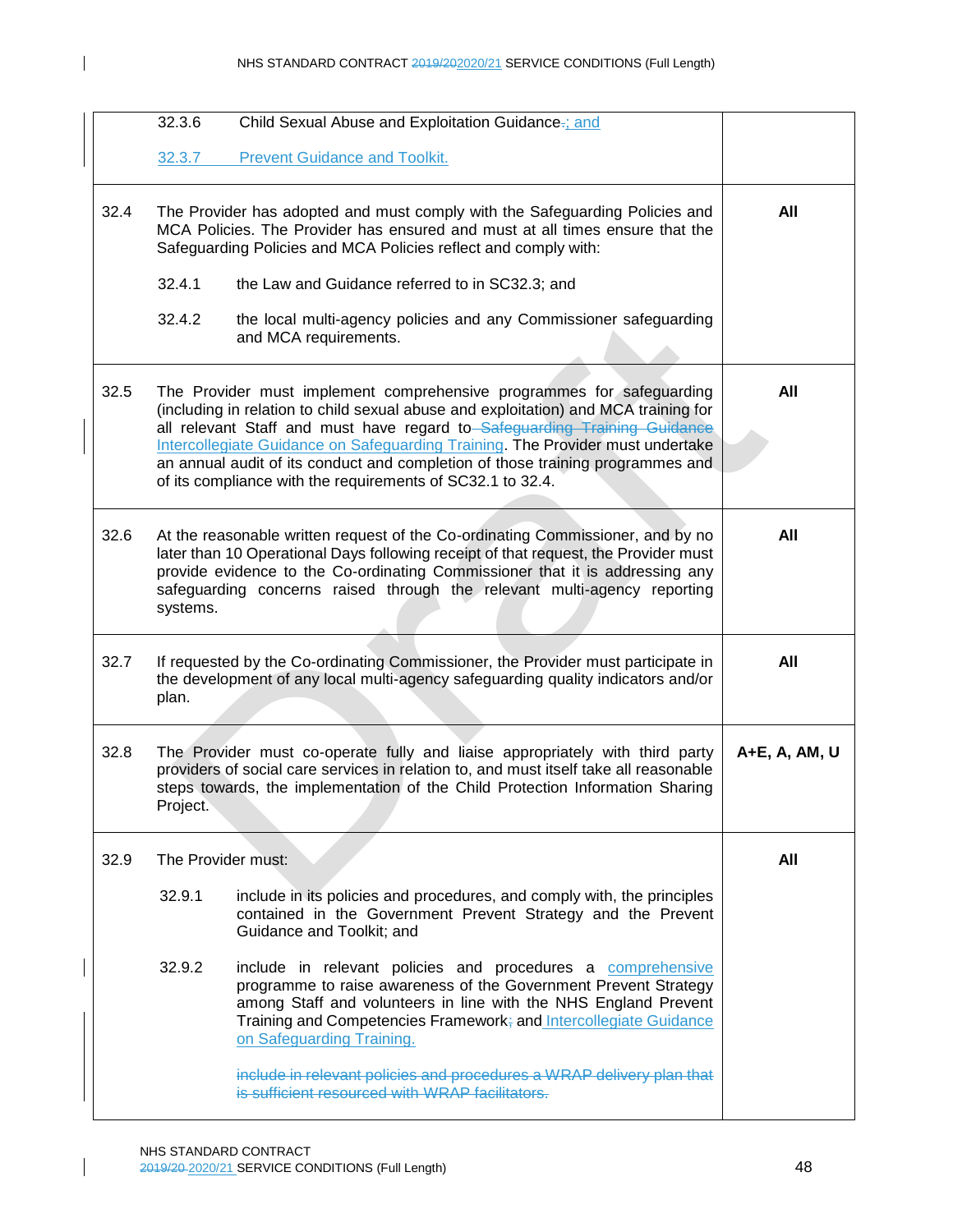|      | <b>SC33 Incidents Requiring Reporting</b>                                                                                                                                                                                                                                                                                                                                                                                                                                                                                                                                                                                                                                         |            |
|------|-----------------------------------------------------------------------------------------------------------------------------------------------------------------------------------------------------------------------------------------------------------------------------------------------------------------------------------------------------------------------------------------------------------------------------------------------------------------------------------------------------------------------------------------------------------------------------------------------------------------------------------------------------------------------------------|------------|
| 33.1 | The Provider must comply with the arrangements for notification of deaths and<br>other incidents to CQC, in accordance with CQC Regulations and Guidance<br>(where applicable), and to any other relevant Regulatory or Supervisory Body, any<br>NHS Body, any office or agency of the Crown, or to any other appropriate<br>regulatory or official body in connection with Serious Incidents, or in relation to the<br>prevention of Serious Incidents (as appropriate), in accordance with Good<br>Practice and the Law.                                                                                                                                                        | All        |
| 33.2 | The Provider must comply with the NHS Serious Incident Framework and the<br>Never Events Policy Framework, or any framework which replaces them, as<br>applicable, and must report all Serious Incidents and Never Events in accordance<br>with the requirements of those Frameworks. the applicable framework. The<br>Provider must ensure that it is able to report Patient Safety Incidents to the<br>National Reporting and Learning System and to any system which replaces it.                                                                                                                                                                                              | All        |
| 33.3 | The Parties must comply with their respective obligations in relation to deaths and<br>other incidents in connection with the Services under Schedule 6C (Incidents<br>Requiring Reporting Procedure) and under Schedule<br>6A (Reporting<br>Requirements).                                                                                                                                                                                                                                                                                                                                                                                                                       | <b>All</b> |
| 33.4 | If a notification the Provider gives to any relevant Regulatory or Supervisory Body<br>directly or indirectly concerns any Service User, the Provider must send a copy of<br>it to the relevant Commissioner, in accordance with the timescales set out in<br>Schedule 6C (Incidents Requiring Reporting Procedure) and in Schedule 6A<br>(Reporting Requirements).                                                                                                                                                                                                                                                                                                               | All        |
| 33.5 | The Commissioners will have complete discretion (subject only to the Law) to use<br>the information provided by the Provider under this SC33, Schedule 6C (Incidents<br>Requiring Reporting Procedure) and Schedule 6A (Reporting Requirements) in<br>any report which they make to any relevant Regulatory or Supervisory Body, any<br>NHS Body, any office or agency of the Crown, or to any other appropriate<br>regulatory or official body in connection with Serious Incidents, or in relation to the<br>prevention of Serious Incidents, provided that in each case they notify the Provider<br>of the information disclosed and the body to which they have disclosed it. | All        |
| 33.6 | The Provider must have in place arrangements to ensure that it can:                                                                                                                                                                                                                                                                                                                                                                                                                                                                                                                                                                                                               | All        |
|      | 33.6.1 receive National Patient Safety Alerts; and                                                                                                                                                                                                                                                                                                                                                                                                                                                                                                                                                                                                                                |            |
|      | 33.6.2 in relation to each National Patient Safety Alert it receives, identify<br>appropriate Staff:                                                                                                                                                                                                                                                                                                                                                                                                                                                                                                                                                                              |            |
|      | 33.6.2.1 to coordinate and implement any actions required by the alert<br>within the timescale prescribed; and                                                                                                                                                                                                                                                                                                                                                                                                                                                                                                                                                                    |            |
|      | 33.6.2.2 to confirm and record when those actions have been<br>completed.                                                                                                                                                                                                                                                                                                                                                                                                                                                                                                                                                                                                         |            |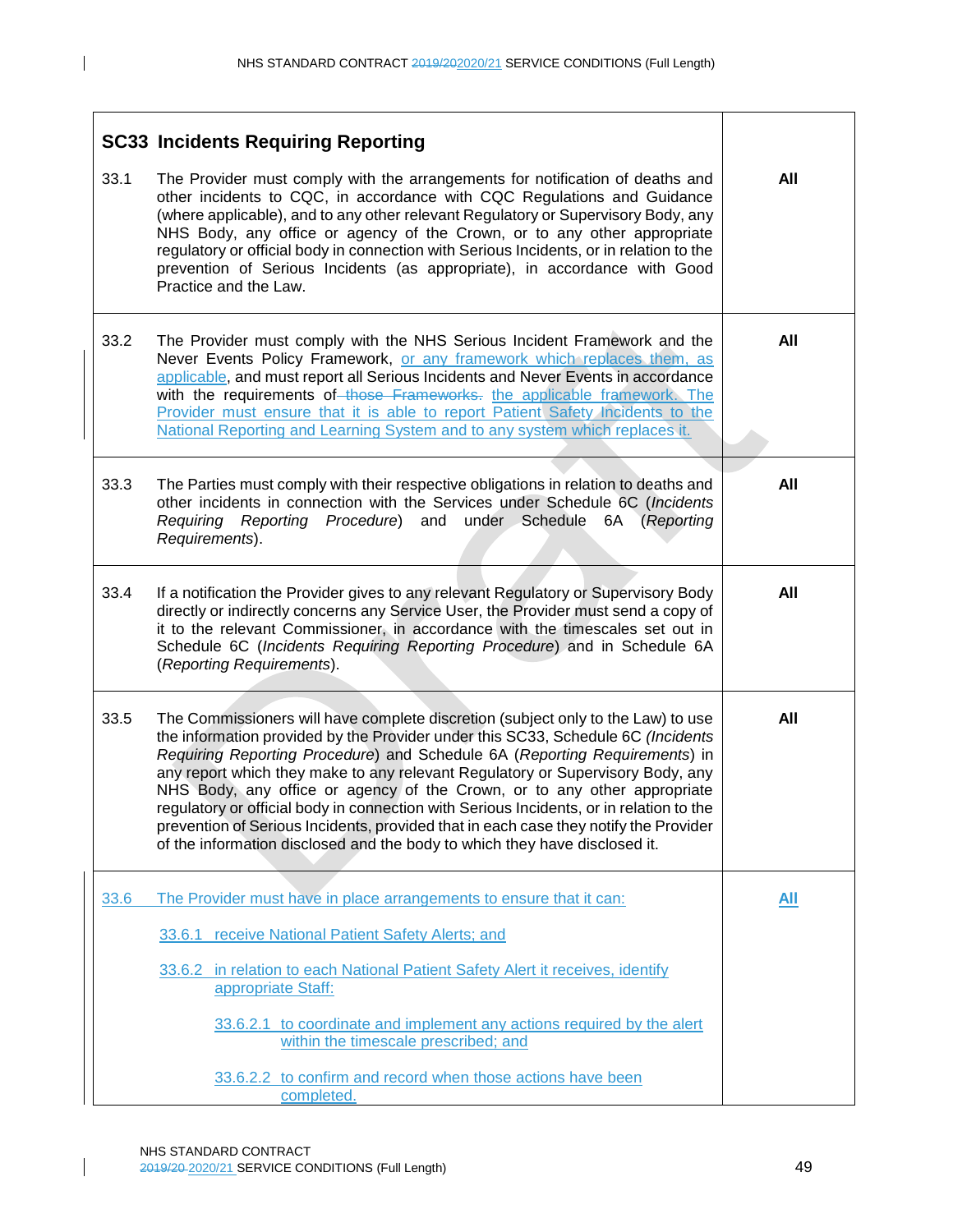$\mathbf{I}$ 

| 33.7 | The Provider must                                                                                                                                                                                                                                                                | All |
|------|----------------------------------------------------------------------------------------------------------------------------------------------------------------------------------------------------------------------------------------------------------------------------------|-----|
|      | 33.7.1 by no later than 30 June 2020, designate one or more Patient Safety<br>Specialists; and                                                                                                                                                                                   |     |
|      | 33.7.2 ensure that the Co-ordinating Commissioner is kept informed at all times<br>of the person or persons holding this position.                                                                                                                                               |     |
|      | SC34 Care of Dying People and Death of a Service User                                                                                                                                                                                                                            |     |
| 34.1 | The Provider must have regard to Guidance on Care of Dying People and must,<br>where applicable, comply with SCCI 1580 (Palliative Care Co-ordination: Core<br>Content) and the associated EPACCS IT System Requirements to ensure<br>implementation of interoperable solutions. | All |
| 34.2 | The Provider must maintain and operate a Death of a Service User Policy.                                                                                                                                                                                                         | All |
|      | <b>SC35 Duty of Candour</b>                                                                                                                                                                                                                                                      |     |
| 35.1 | The Provider must act in an open and transparent way with Relevant Persons in<br>relation to Services provided to Service Users.                                                                                                                                                 | All |
| 35.2 | The Provider must, where applicable, comply with its obligations under regulation<br>20 of the 2014 Regulations in respect of any Notifiable Safety Incident.                                                                                                                    | All |
| 35.3 | If the Provider fails to comply with any of its obligations under SC35.2 the Co-<br>ordinating Commissioner may:                                                                                                                                                                 | All |
|      | 35.3.1<br>notify the CQC of that failure; and/or                                                                                                                                                                                                                                 |     |
|      | 35.3.2<br>require the Provider to provide the Relevant Person with a formal,<br>written apology and explanation for that failure, signed by the<br>Provider's chief executive and copied to the relevant Commissioner;<br>and/or                                                 |     |
|      | 35.3.3<br>require the Provider to publish details of that failure prominently on the<br>Provider's website.                                                                                                                                                                      |     |
| 35.4 | Any action taken or required by the Co-ordinating Commissioner under SC35.3<br>will be in addition to any consequence applied in accordance with Schedule 4<br>(Quality Requirements).                                                                                           | All |
|      | <b>PAYMENT TERMS</b>                                                                                                                                                                                                                                                             |     |
|      |                                                                                                                                                                                                                                                                                  |     |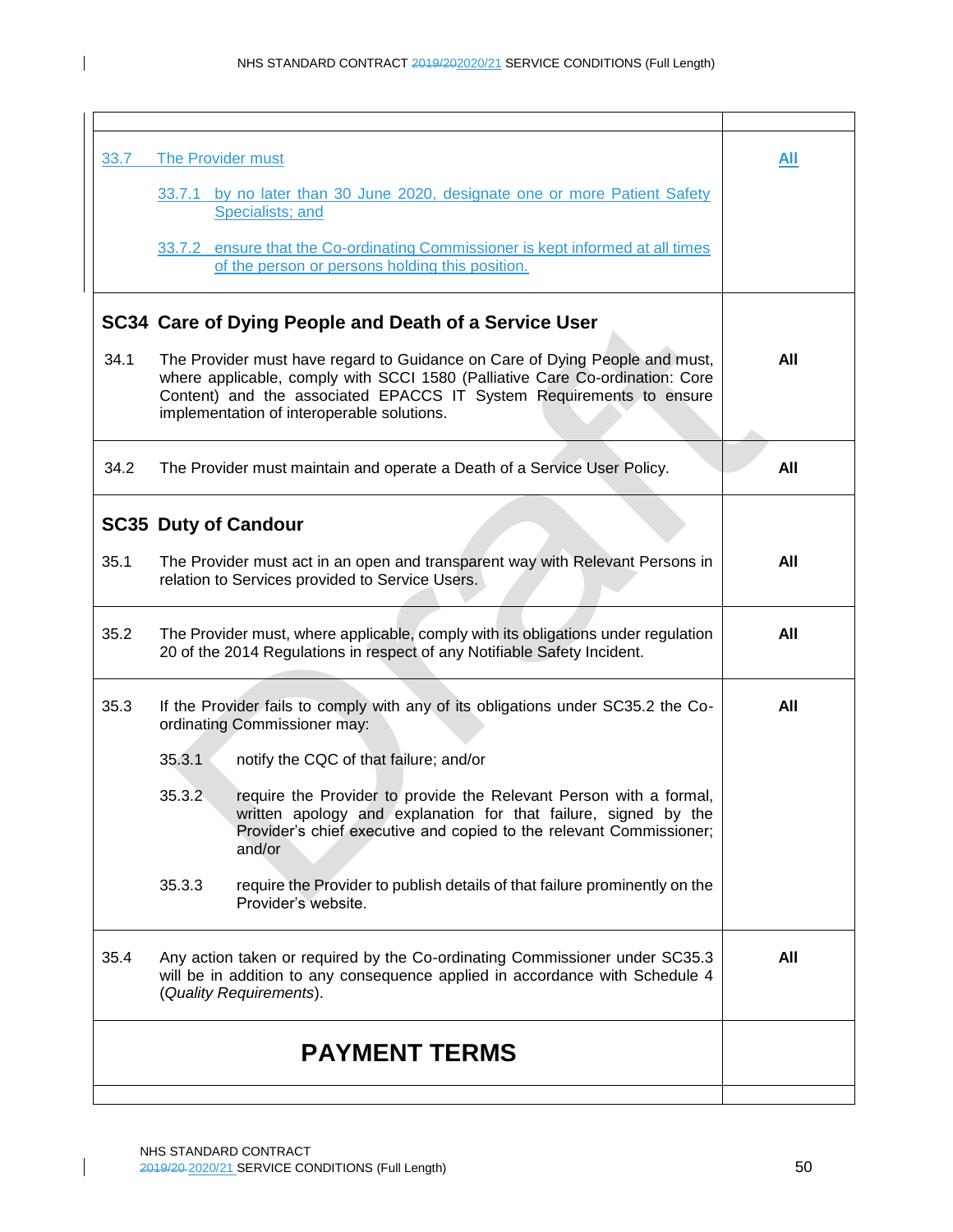| All |
|-----|
| All |
|     |
|     |
|     |
| All |
|     |
|     |
|     |
|     |
|     |
|     |
|     |
| All |
|     |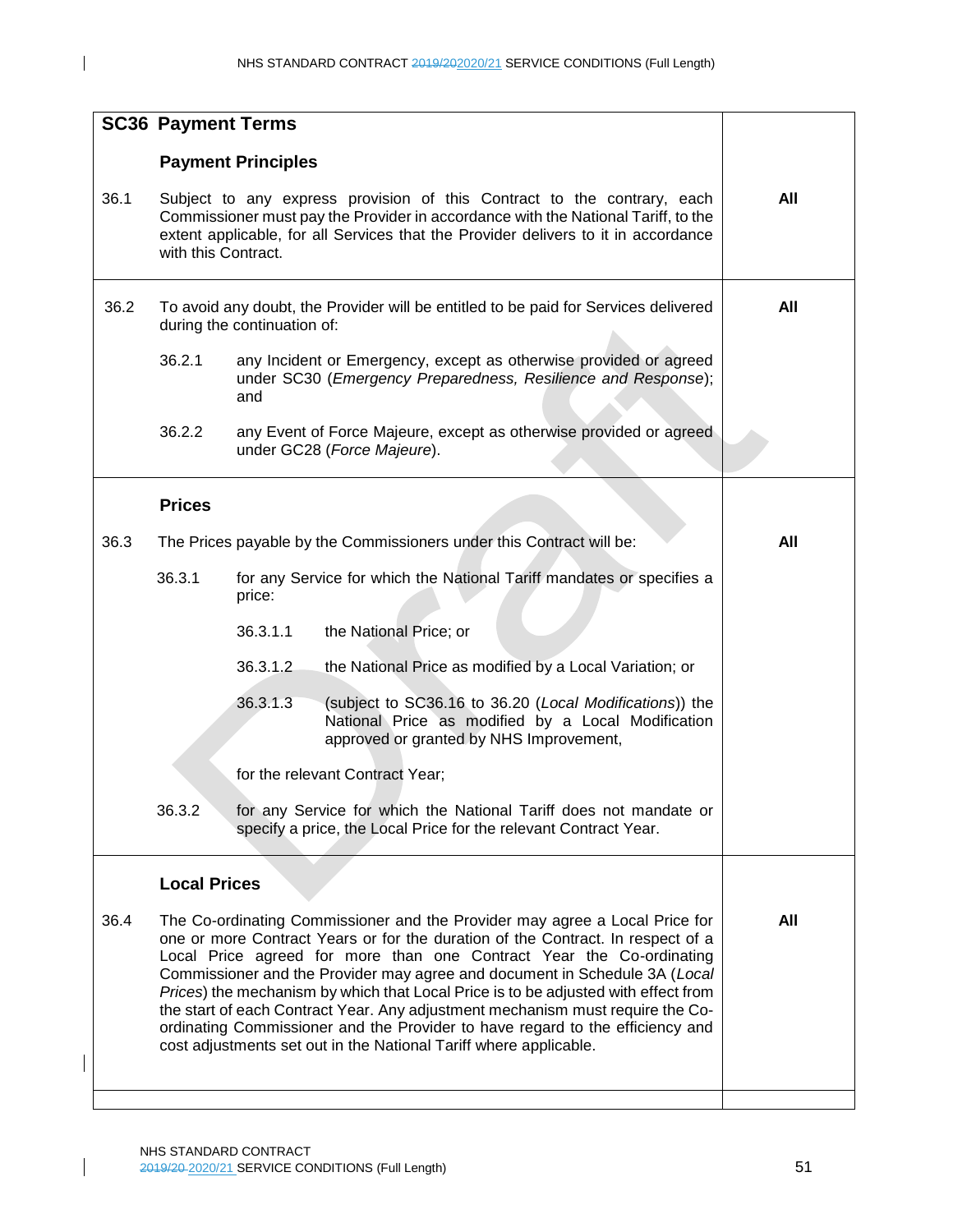| 36.5  | Any Local Price must be determined and agreed in accordance with the rules set<br>out in the National Tariff where applicable.                                                                                                                                                                                                                                                                                                                                                                                                                                                                    | All |
|-------|---------------------------------------------------------------------------------------------------------------------------------------------------------------------------------------------------------------------------------------------------------------------------------------------------------------------------------------------------------------------------------------------------------------------------------------------------------------------------------------------------------------------------------------------------------------------------------------------------|-----|
| 36.6  | The Co-ordinating Commissioner and the Provider must apply annually any<br>adjustment mechanism agreed and documented in Schedule 3A (Local Prices).<br>Where no adjustment mechanism has been agreed, the Co-ordinating<br>Commissioner and the Provider must review and agree before the start of each<br>Contract Year the Local Price to apply to the following Contract Year, having<br>regard to the efficiency and cost adjustments set out in the National Tariff where<br>applicable. In either case the Local Price as adjusted or agreed will apply to the<br>following Contract Year. | All |
| 36.7  | If the Co-ordinating Commissioner and the Provider fail to review or agree any<br>Local Price for the following Contract Year by the date 2 months before the start<br>of that Contract Year, or there is a dispute as to the application of any agreed<br>adjustment mechanism, either may refer the matter to Dispute Resolution for<br>escalated negotiation and then (failing agreement) mediation.                                                                                                                                                                                           | All |
| 36.8  | If on or following completion of the mediation process the Co-ordinating<br>Commissioner and the Provider still cannot agree any Local Price for the following<br>Contract Year, within 10 Operational Days of completion of the mediation process<br>either the Co-ordinating Commissioner or the Provider may terminate the affected<br>Services by giving the other not less than 6 months' written notice.                                                                                                                                                                                    | All |
| 36.9  | If any Local Price has not been agreed or determined in accordance with SC36.6<br>and 36.7 before the start of a Contract Year then the Local Price will be that which<br>applied for the previous Contract Year increased or decreased in accordance with<br>the efficiency and cost adjustments set out in the National Tariff where applicable.<br>The application of these prices will not affect the right to terminate this Contract<br>as a result of non-agreement of a Local Prices under SC36.8.                                                                                        | All |
| 36.10 | All Local Prices and any annual adjustment mechanism agreed in respect of them<br>must be recorded in Schedule 3A (Local Prices). Where the Co-ordinating<br>Commissioner and the Provider have agreed to depart from an applicable national<br>currency that agreement must be submitted by the Co-ordinating Commissioner<br>to NHS Improvement in accordance with the National Tariff.                                                                                                                                                                                                         | All |
|       | <b>Local Variations</b>                                                                                                                                                                                                                                                                                                                                                                                                                                                                                                                                                                           |     |
| 36.11 | The Co-ordinating Commissioner and the Provider may agree a Local Variation<br>for one or more Contract Years or for the duration of this Contract.                                                                                                                                                                                                                                                                                                                                                                                                                                               | All |
| 36.12 | The agreement of any Local Variation must be in accordance with the rules set<br>out in the National Tariff.                                                                                                                                                                                                                                                                                                                                                                                                                                                                                      | All |
| 36.13 | If the Co-ordinating Commissioner and the Provider agree any Local Variation for<br>a period less than the duration (or remaining duration) of this Contract, the                                                                                                                                                                                                                                                                                                                                                                                                                                 | All |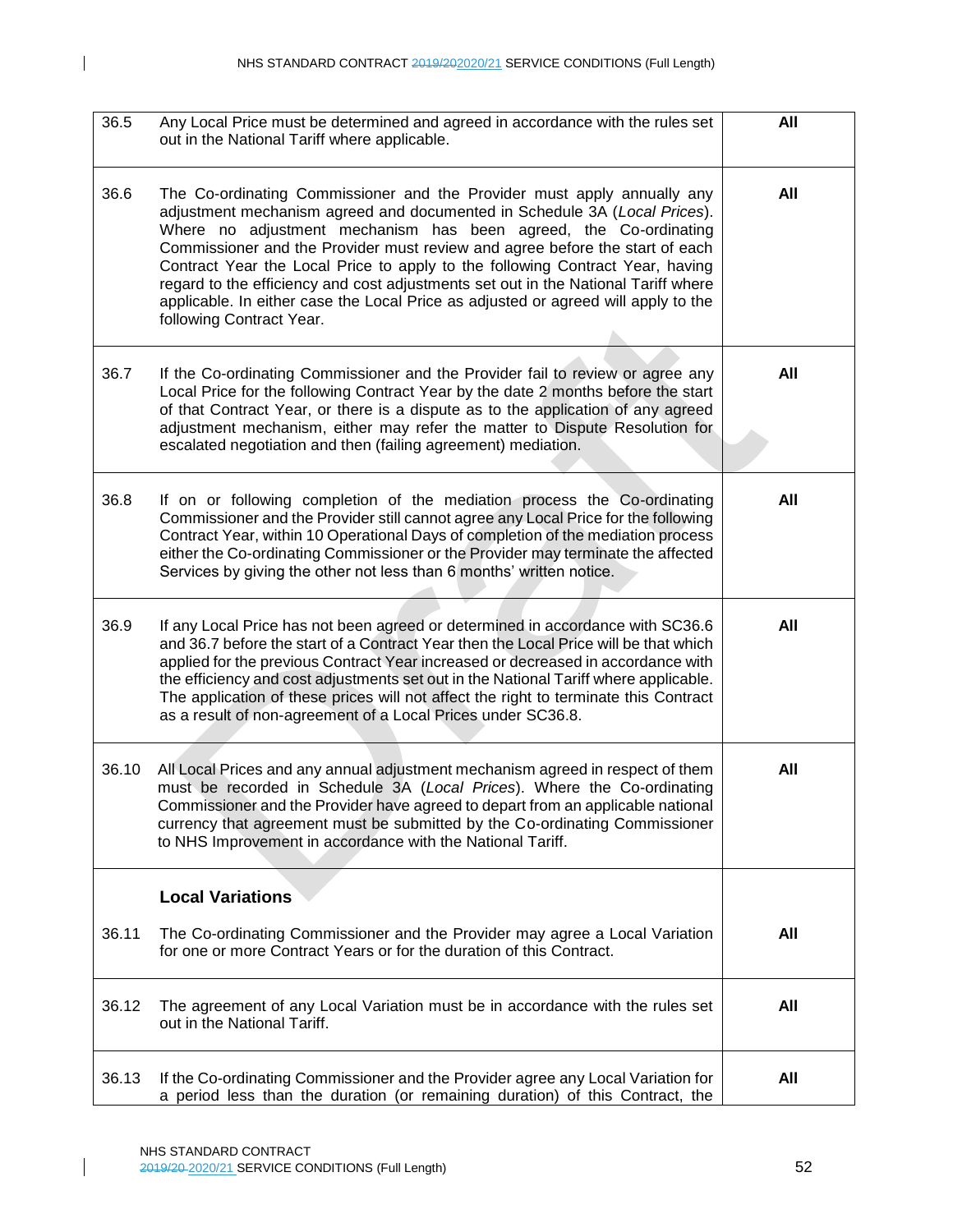|       | relevant Price must be reviewed before the expiry of the last Contract Year to<br>which the Local Variation applies.                                                                                                                                                                                                                                                                                                                                                                                                                                                                                                                                                                                                                                                                                      |     |
|-------|-----------------------------------------------------------------------------------------------------------------------------------------------------------------------------------------------------------------------------------------------------------------------------------------------------------------------------------------------------------------------------------------------------------------------------------------------------------------------------------------------------------------------------------------------------------------------------------------------------------------------------------------------------------------------------------------------------------------------------------------------------------------------------------------------------------|-----|
| 36.14 | If the Co-ordinating Commissioner and the Provider fail to review or agree any<br>Local Variation to apply to the following Contract Year, the Price payable for the<br>relevant Service for the following Contract Year will be the National Price.                                                                                                                                                                                                                                                                                                                                                                                                                                                                                                                                                      | All |
| 36.15 | Each Local Variation must be recorded in Schedule 3B (Local Variations),<br>submitted by the Co-ordinating Commissioner to NHS Improvement in<br>accordance with the National Tariff and published in accordance with section<br>116(3) of the 2012 Act.                                                                                                                                                                                                                                                                                                                                                                                                                                                                                                                                                  | All |
|       | <b>Local Modifications</b>                                                                                                                                                                                                                                                                                                                                                                                                                                                                                                                                                                                                                                                                                                                                                                                |     |
| 36.16 | The Co-ordinating Commissioner and the Provider may agree (or NHS<br>Improvement may determine) a Local Modification in accordance with the<br>National Tariff.                                                                                                                                                                                                                                                                                                                                                                                                                                                                                                                                                                                                                                           | All |
| 36.17 | Any Local Modification agreed and proposed by the Co-ordinating Commissioner<br>and the Provider must be submitted for approval by NHS Improvement in<br>accordance with the National Tariff. If NHS Improvement approves the<br>application, the Price payable for the relevant Service will be the National Price<br>as modified in accordance with the Local Modification specified in NHS<br>Improvement's notice of approval. The date on which that Local Modification takes<br>effect and its duration will be as specified in that notice. Pending NHS<br>Improvement's approval of an agreed and proposed Local Modification, the Price<br>payable for the relevant Service will be the National Price as modified by the Local<br>Modification submitted to NHS Improvement.                    | All |
| 36.18 | If the Co-ordinating Commissioner and the Provider have failed to agree and<br>propose a Local Modification, the Provider may apply to NHS Improvement to<br>determine a Local Modification. If NHS Improvement determines a Local<br>Modification, the Price payable for the relevant Service will be the National Price<br>as modified in accordance with the Local Modification specified in NHS<br>Improvement's notice of decision. The date on which that Local Modification takes<br>effect and its duration will be as specified in that notice. Pending NHS<br>Improvement's determination of a Local Modification, the Price payable for the<br>relevant Service will be the National Price (subject to any Local Variation which<br>may have been agreed in accordance with SC36.11 to 36.15). | All |
| 36.19 | If NHS Improvement has refused to approve an agreed and proposed Local<br>Modification, the Price payable for the relevant Service will be the National Price<br>(subject to any Local Variation which may be agreed in accordance with SC36.11<br>to 36.15), and the Co-ordinating Commissioner and the Provider must agree an<br>appropriate mechanism for the adjustment and reconciliation of the relevant Price<br>to effect the reversion to the National Price (subject to any Local Variation which<br>may have been agreed in accordance with SC36.11 to 36.15). If NHS<br>Improvement has refused an application by the Provider for a Local Modification,<br>the Price payable for the relevant Service will be the National Price (subject to                                                 | All |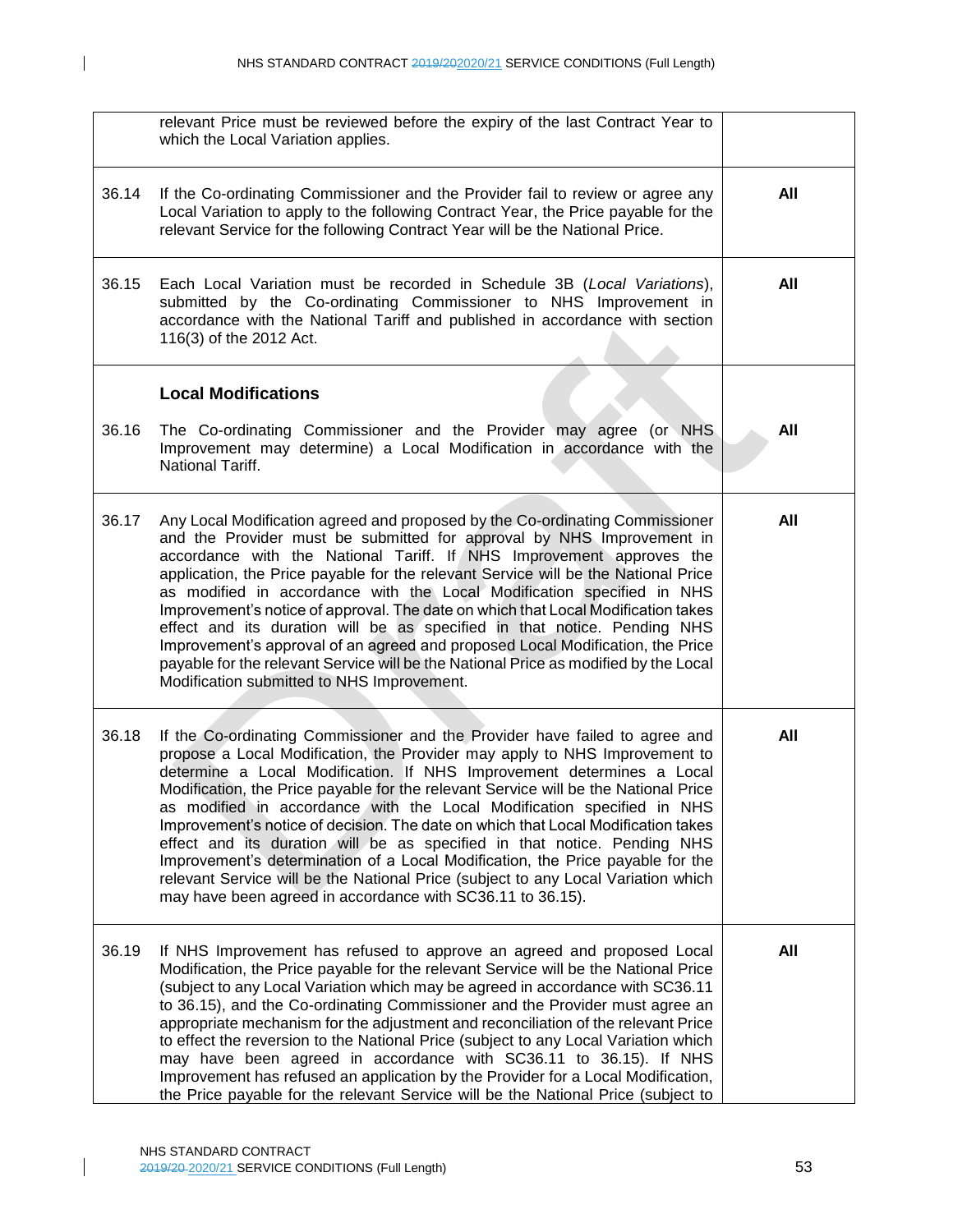|       | any Local Variation which may have been agreed in accordance with SC36.11 to<br>$36.15$ ).                                                                                                                                                                                                                                                                                                                                                                                                                                                                                                                                                                                                                                                                                                                                                                                                                                                                                                                                   |                    |
|-------|------------------------------------------------------------------------------------------------------------------------------------------------------------------------------------------------------------------------------------------------------------------------------------------------------------------------------------------------------------------------------------------------------------------------------------------------------------------------------------------------------------------------------------------------------------------------------------------------------------------------------------------------------------------------------------------------------------------------------------------------------------------------------------------------------------------------------------------------------------------------------------------------------------------------------------------------------------------------------------------------------------------------------|--------------------|
| 36.20 | Each Local Modification agreement and each application for determination of a<br>Local Modification must be submitted to NHS Improvement in accordance with<br>section 124 or section 125 of the 2012 Act (as appropriate) and the National Tariff.<br>Each Local Modification agreement and each Local Modification approved or<br>determined by NHS Improvement must be recorded in Schedule 3C (Local<br>Modifications).                                                                                                                                                                                                                                                                                                                                                                                                                                                                                                                                                                                                  | All                |
|       | <b>Emergency Care Rule</b>                                                                                                                                                                                                                                                                                                                                                                                                                                                                                                                                                                                                                                                                                                                                                                                                                                                                                                                                                                                                   |                    |
| 36.21 | The Value of Planned Activity, each Emergency Care Threshold and each<br>Emergency Care Marginal Price Percentage must be agreed in respect of each<br>Commissioner in accordance with the National Tariff and recorded in Schedule<br>3D (Emergency Care Rule: Agreed Blended Payment Arrangements).                                                                                                                                                                                                                                                                                                                                                                                                                                                                                                                                                                                                                                                                                                                        | $A, A + E$         |
|       | <b>Outpatient Care Value</b>                                                                                                                                                                                                                                                                                                                                                                                                                                                                                                                                                                                                                                                                                                                                                                                                                                                                                                                                                                                                 |                    |
| 36.22 | Intentionally omitted. The Outpatient Care Value, any Local Price for any unit of a<br>relevant Service, and/or any agreed local departure must be agreed in respect of<br>each Commissioner in accordance with the National Tariff and recorded in<br>Schedule 3A (Local Prices).                                                                                                                                                                                                                                                                                                                                                                                                                                                                                                                                                                                                                                                                                                                                           | <b>All</b>         |
|       | <b>Aggregation and Disaggregation of Payments</b>                                                                                                                                                                                                                                                                                                                                                                                                                                                                                                                                                                                                                                                                                                                                                                                                                                                                                                                                                                            |                    |
| 36.23 | The Co-ordinating Commissioner may make or receive all (but not only some) of<br>the payments due under SC36 in aggregate amounts for itself and on behalf of<br>each of the Commissioners provided that it gives the Provider 20 Operational<br>Days' written notice of its intention to do so. These aggregated payments will not<br>prejudice any immunity from liability of the Co-ordinating Commissioner, or any<br>rights of the Provider to recover any overdue payment from the relevant<br>Commissioners individually. However, they will discharge the separate liability or<br>entitlement of the Commissioners in respect of their separate Services. To avoid<br>doubt, notices to aggregate and reinstate separate payments may be repeated or<br>withdrawn from time to time. Where notice has been given to aggregate<br>payments, references in SC36 to "a Commissioner", "the Commissioner" or "each<br>Commissioner" are where appropriate to be read as referring to the Co-ordinating<br>Commissioner. | All                |
|       | Payment where the Parties have agreed an Expected Annual<br><b>Contract Value</b>                                                                                                                                                                                                                                                                                                                                                                                                                                                                                                                                                                                                                                                                                                                                                                                                                                                                                                                                            |                    |
| 36.24 | Each Commissioner must make payments on account to the Provider in<br>accordance with the following provisions of SC36.25, or if applicable SC36.26 and<br>36.27.                                                                                                                                                                                                                                                                                                                                                                                                                                                                                                                                                                                                                                                                                                                                                                                                                                                            | <b>EACV</b> agreed |
| 36.25 | The Provider must supply to each Commissioner a monthly invoice on the first<br>day of each month setting out the amount to be paid by that Commissioner for                                                                                                                                                                                                                                                                                                                                                                                                                                                                                                                                                                                                                                                                                                                                                                                                                                                                 | <b>EACV</b> agreed |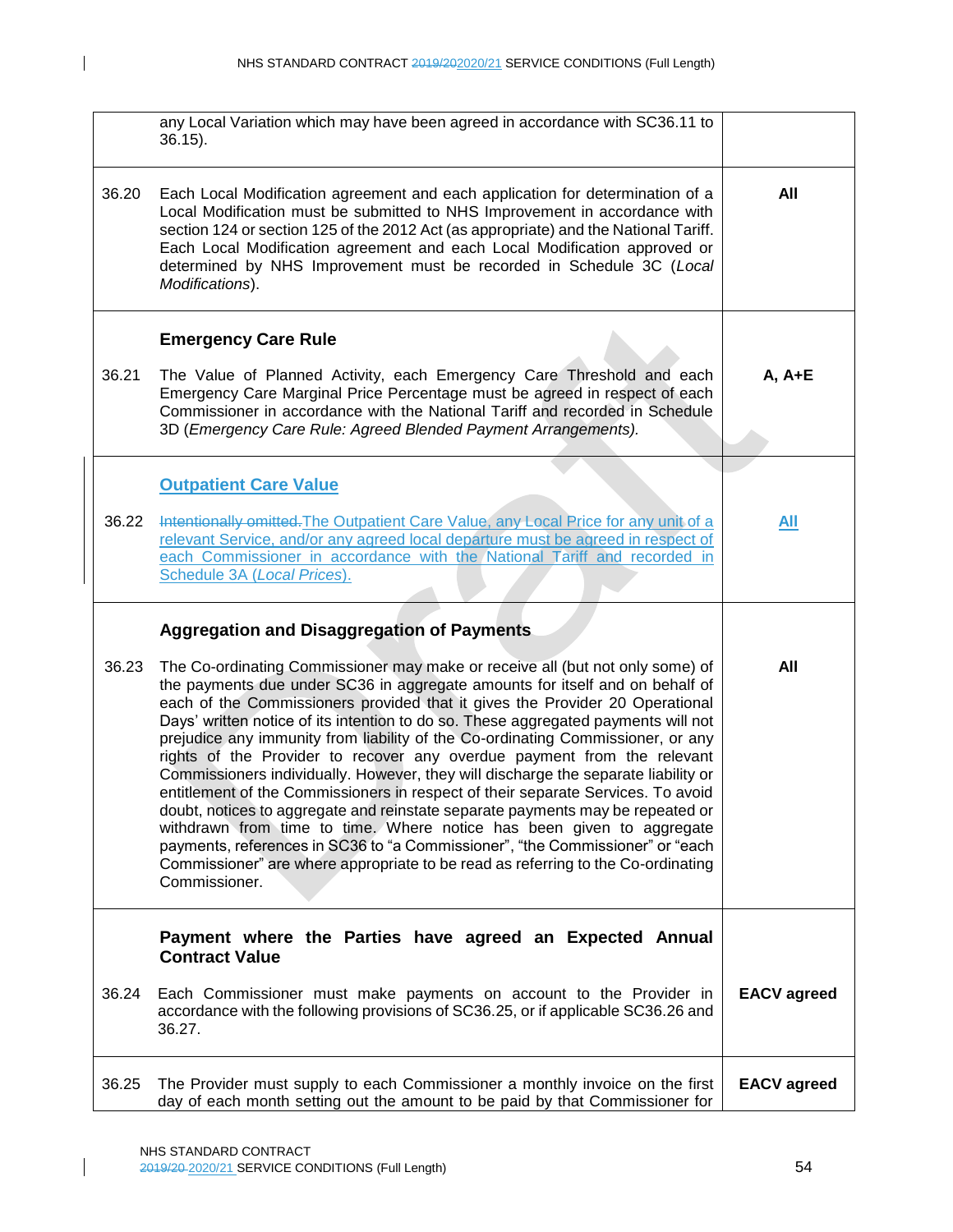|       | that month. The amount to be paid will be one twelfth (or other such proportion as<br>may be specified in Schedule 3F (Expected Annual Contract Values)) of the<br>individual Expected Annual Contract Value for the Commissioner. Subject to<br>receipt of the invoice, on the fifteenth day of each month (or other day agreed by<br>the Provider and the Co-ordinating Commissioner in writing) after the Service<br>Commencement Date each Commissioner must pay such amount to the Provider.                                                                                                                                                                                                                     |                                              |
|-------|-----------------------------------------------------------------------------------------------------------------------------------------------------------------------------------------------------------------------------------------------------------------------------------------------------------------------------------------------------------------------------------------------------------------------------------------------------------------------------------------------------------------------------------------------------------------------------------------------------------------------------------------------------------------------------------------------------------------------|----------------------------------------------|
| 36.26 | If the Service Commencement Date is not 1 April the timing and amounts of the<br>payments for the period starting on the Service Commencement Date and ending<br>on the following 31 March will be as set out in Schedule 3G (Timing and Amounts<br>of Payments in First and/or Final Contract Year).                                                                                                                                                                                                                                                                                                                                                                                                                 | <b>EACV</b> agreed                           |
| 36.27 | If the Expiry Date is not 31 March the timing and amounts of the payments for the<br>period starting on the 1 April prior to the Expiry Date and ending on the Expiry<br>Date will be as set out in Schedule 3G (Timing and Amounts of Payments in First<br>and/or Final Contract Year).                                                                                                                                                                                                                                                                                                                                                                                                                              | <b>EACV</b> agreed                           |
|       | Reconciliation where the Parties have agreed an Expected Annual<br>Contract Value and SUS applies to some or all of the Services                                                                                                                                                                                                                                                                                                                                                                                                                                                                                                                                                                                      |                                              |
| 36.28 | Where the Parties have agreed an Expected Annual Contract Value and SUS<br>applies to some or all of the Services, in order to confirm the actual sums payable<br>for the Services delivered the Provider must provide a separate reconciliation<br>account for each Commissioner for each month showing the sum equal to the<br>Prices for all relevant Services delivered and completed in that month. That<br>reconciliation account must be based on the information submitted by the Provider<br>to the Co-ordinating Commissioner under SC28 (Information Requirements) and<br>must be sent by the Provider to the relevant Commissioner by the First<br>Reconciliation Date for the month to which it relates. | <b>EACV</b> agreed;<br><b>SUS applies</b>    |
| 36.29 | Following the First Reconciliation Date, each Commissioner must raise with the<br>Provider any data validation queries it has and the Provider must answer those<br>queries promptly and fully. The Parties must use all reasonable endeavours to<br>resolve any queries by the Post Reconciliation Inclusion Date.                                                                                                                                                                                                                                                                                                                                                                                                   | <b>EACV</b> agreed;<br><b>SUS applies</b>    |
| 36.30 | The Provider must send to each Commissioner a final reconciliation account for<br>each month within 5 Operational Days after the Final Reconciliation Date for that<br>month. The final reconciliation account must either be agreed by the relevant<br>Commissioner, or be wholly or partially contested by the relevant Commissioner<br>in accordance with SC36.45. No Commissioner may unreasonably withhold or<br>delay its agreement to a final reconciliation account.                                                                                                                                                                                                                                          | <b>EACV</b> agreed;<br><b>SUS applies</b>    |
|       | Reconciliation for Services where the Parties have agreed an<br>Expected Annual Contract Value and SUS does not apply to any of<br>the Services                                                                                                                                                                                                                                                                                                                                                                                                                                                                                                                                                                       |                                              |
| 36.31 | Where the Parties have agreed an Expected Annual Contract Value and SUS<br>does not apply to any of the Services, in order to confirm the actual sums payable<br>for delivered Services the Provider must provide a separate reconciliation account                                                                                                                                                                                                                                                                                                                                                                                                                                                                   | <b>EACV</b> agreed;<br>SUS does not<br>apply |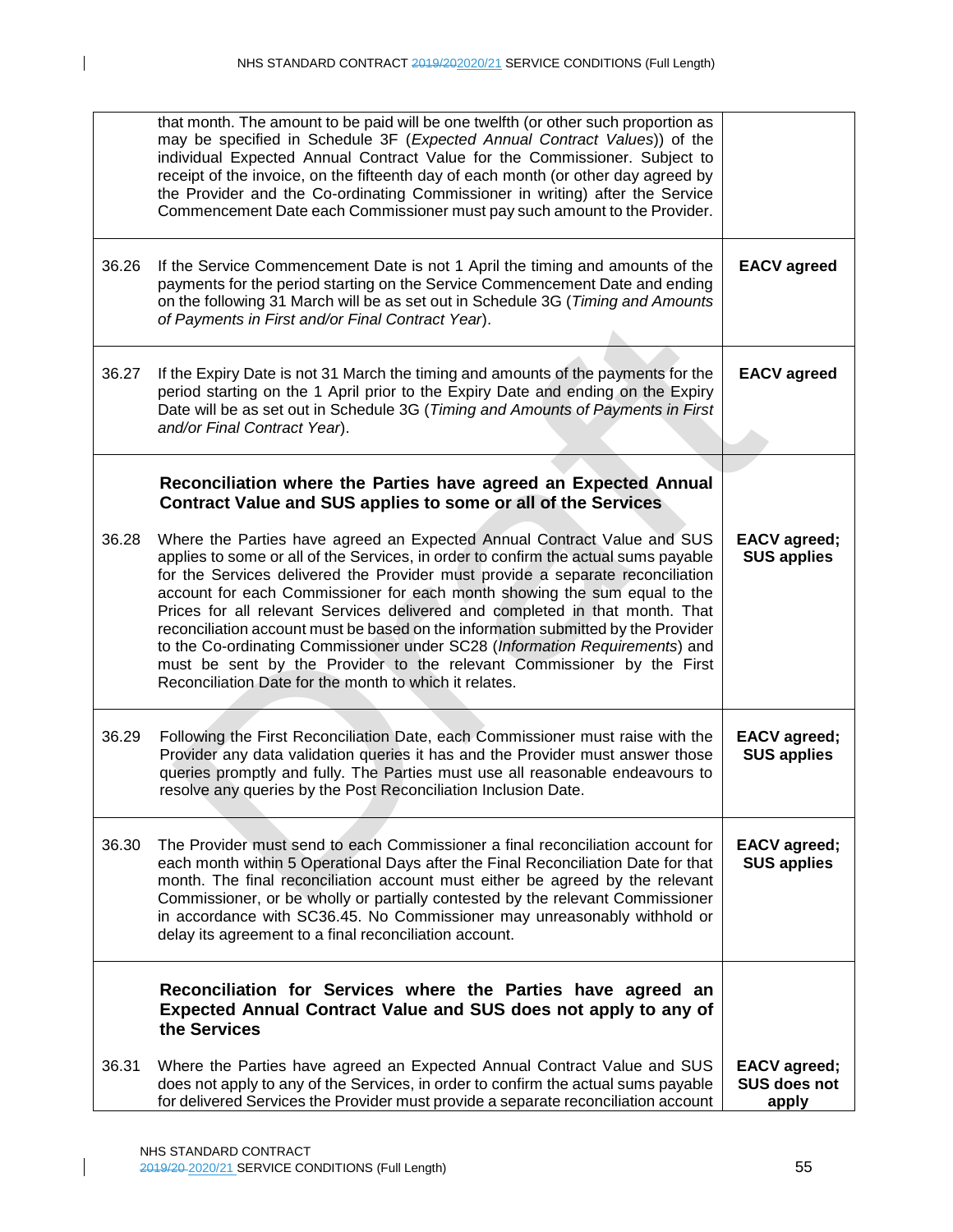|       | for each Commissioner for each month (unless otherwise agreed by the Parties<br>in writing in accordance with the National Tariff), showing the sum equal to the<br>Prices for all relevant Services delivered and completed in that month. That<br>reconciliation account must be based on the information submitted by the Provider<br>to the Co-ordinating Commissioner under SC28 (Information Requirements) and<br>sent by the Provider to the relevant Commissioner within 20 Operational Days<br>after the end of the month to which it relates.                                                           |                                                  |
|-------|-------------------------------------------------------------------------------------------------------------------------------------------------------------------------------------------------------------------------------------------------------------------------------------------------------------------------------------------------------------------------------------------------------------------------------------------------------------------------------------------------------------------------------------------------------------------------------------------------------------------|--------------------------------------------------|
| 36.32 | Each Commissioner and Provider must either agree the reconciliation account<br>produced in accordance with SC36.31 or wholly or partially contest the<br>reconciliation account in accordance with SC36.45. No Commissioner may<br>unreasonably withhold or delay its agreement to a reconciliation account.                                                                                                                                                                                                                                                                                                      | <b>EACV</b> agreed;<br>SUS does not<br>apply     |
|       | Other aspects of reconciliation for all Prices where the Parties have<br>agreed an Expected Annual Value                                                                                                                                                                                                                                                                                                                                                                                                                                                                                                          |                                                  |
| 36.33 | For the avoidance of doubt, there will be no reconciliation in relation to Block<br>Arrangements.                                                                                                                                                                                                                                                                                                                                                                                                                                                                                                                 | <b>EACV</b> agreed                               |
| 36.34 | Each Commissioner's agreement of a reconciliation account or agreement of a<br>final reconciliation account as the case may be (or where agreed in part in relation<br>to that part) will trigger a reconciliation payment by the relevant Commissioner to<br>the Provider or by the Provider to the relevant Commissioner, as appropriate. The<br>Provider must supply to the Commissioner an invoice or credit note (as<br>appropriate) within 5 Operational Days of that agreement and payment must be<br>made within 10 Operational Days following the receipt of the invoice or issue of<br>the credit note. | <b>EACV</b> agreed                               |
|       | Payment where the Parties have not agreed an Expected Annual<br>Contract Value for any Services and SUS applies to some or all of the<br><b>Services</b>                                                                                                                                                                                                                                                                                                                                                                                                                                                          |                                                  |
| 36.35 | Where the Parties have not agreed an Expected Annual Contract Value and SUS<br>applies to some or all of the Services, the Provider must issue a monthly invoice<br>within 5 Operational Days after the Final Reconciliation Date for that month to<br>each Commissioner in respect of those Services provided for that Commissioner<br>in that month. Subject to SC36.45, the Commissioner must settle the invoice<br>within 10 Operational Days of its receipt.                                                                                                                                                 | <b>EACV</b> not<br>agreed; SUS<br>applies        |
|       | Payment where the Parties have not agreed an Expected Annual<br>Contract Value for any Services and SUS does not apply to any of<br>the Services                                                                                                                                                                                                                                                                                                                                                                                                                                                                  |                                                  |
| 36.36 | Where SUS does not apply to any of the Provider's Services and where the Parties<br>have not agreed an Expected Annual Contract Value, the Provider must issue a<br>monthly invoice within 20 Operational Days after the end of each month to each<br>Commissioner in respect of all Services provided for that Commissioner in that<br>month. Subject to SC36.45, the Commissioner must settle the invoice within 10<br>Operational Days of its receipt.                                                                                                                                                         | <b>EACV</b> not<br>agreed; SUS<br>does not apply |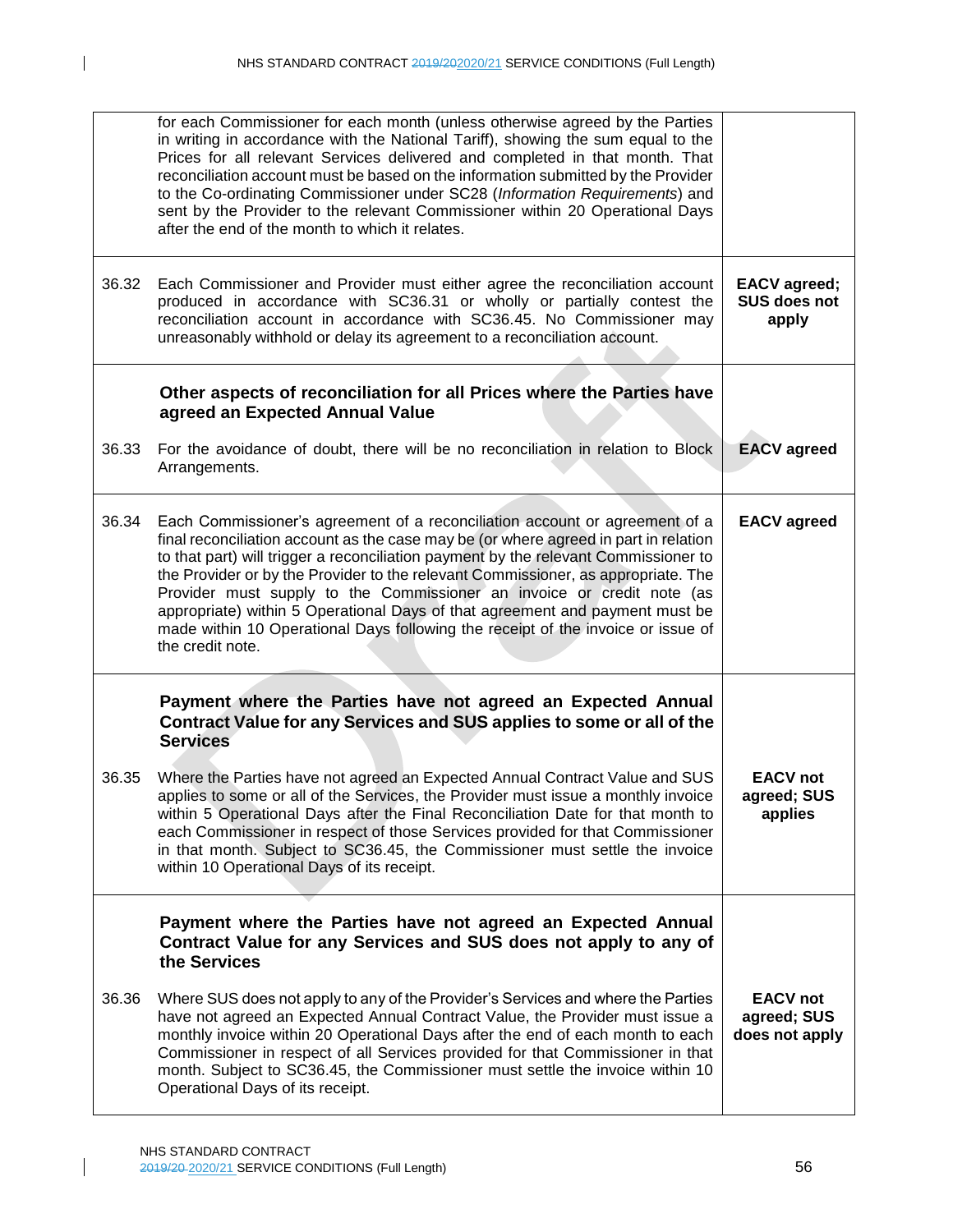|       | <b>GENERAL PROVISIONS</b>                                                                                                                                                                                                                                                                                                                                                                                                                                                                                                                                                                                                                                                                      |     |  |  |  |
|-------|------------------------------------------------------------------------------------------------------------------------------------------------------------------------------------------------------------------------------------------------------------------------------------------------------------------------------------------------------------------------------------------------------------------------------------------------------------------------------------------------------------------------------------------------------------------------------------------------------------------------------------------------------------------------------------------------|-----|--|--|--|
|       | Operational Standards, National Quality Requirements and Local<br><b>Quality Requirements</b>                                                                                                                                                                                                                                                                                                                                                                                                                                                                                                                                                                                                  |     |  |  |  |
| 36.37 | Subject to SC36.38, if the Provider breaches any of the thresholds in respect of<br>the Operational Standards, the National Quality Requirements or the Local<br>Quality Requirements the Provider must repay to the relevant Commissioner or<br>the relevant Commissioner must deduct from payments due to the Provider (as<br>appropriate), the relevant sums as determined in accordance with Schedule 4A<br>(Operational Standards) and/or Schedule 4B (National Quality Requirements)<br>and/or Schedule 4C (Local Quality Requirements). The sums repaid or deducted<br>under this SC36.37 in respect of any Quarter will not in any event exceed 2.5%<br>of the Actual Quarterly Value. | All |  |  |  |
| 36.38 | If the Provider has been granted access to the general element of the Provider<br>Sustainability Fund, and has, as a condition of access:                                                                                                                                                                                                                                                                                                                                                                                                                                                                                                                                                      | AH  |  |  |  |
|       | 36.38.1 agreed with the national teams of NHS Improvement and NHS<br>England an overall financial control total and other associated<br>conditions for the Contract Year 1 April 2019 to 31 March 2020; and                                                                                                                                                                                                                                                                                                                                                                                                                                                                                    |     |  |  |  |
|       | (where required by those bodies):<br>36.38.2                                                                                                                                                                                                                                                                                                                                                                                                                                                                                                                                                                                                                                                   |     |  |  |  |
|       | agreed with those bodies and with the Commissioners<br>36,38,2,1<br>specific performance trajectories to be achieved during<br>the Contract Year 1 April 2019 to 31 March 2020 (as set<br>out in an SDIP contained or referred to in Schedule 6D<br>(Service Development and Improvement Plans)); and/or                                                                                                                                                                                                                                                                                                                                                                                       |     |  |  |  |
|       | submitted to those bodies assurance statements setting<br>36.38.2.2<br>out commitments on performance against specific<br>Operational Standards and National Quality<br>Requirements to be achieved during the Contract Year 1<br>April 2019 to 31 March 2020 which have been accepted<br>by those bodies (as set out in an SDIP contained or<br>referred to in Schedule 6D (Service Development and<br><b>Improvement Plans)</b> ,                                                                                                                                                                                                                                                            |     |  |  |  |
|       | no repayment will be required to be made, nor any deduction made, in relation to<br>any breach of any threshold which occurs during that Contract Year for which<br>such financial control totals and specific performance trajectories have been<br>agreed and/or such assurance statements have been submitted and accepted in<br>respect of any Operational Standard shown in bold italics in Schedule 4A<br>(Operational Standards) or any National Quality Requirement shown in bold italics<br>in Schedule 4B (National Quality Requirements).                                                                                                                                           |     |  |  |  |
| 36.38 | If the Provider has agreed with NHS England and NHS Improvement a Financial<br>Improvement Trajectory for the Contract Year 1 April 2020 to 31 March 2021, no<br>repayment will be required to be made, nor any deduction made, in relation to any<br>breach of any threshold which occurs during that Contract Year for which such a                                                                                                                                                                                                                                                                                                                                                          | All |  |  |  |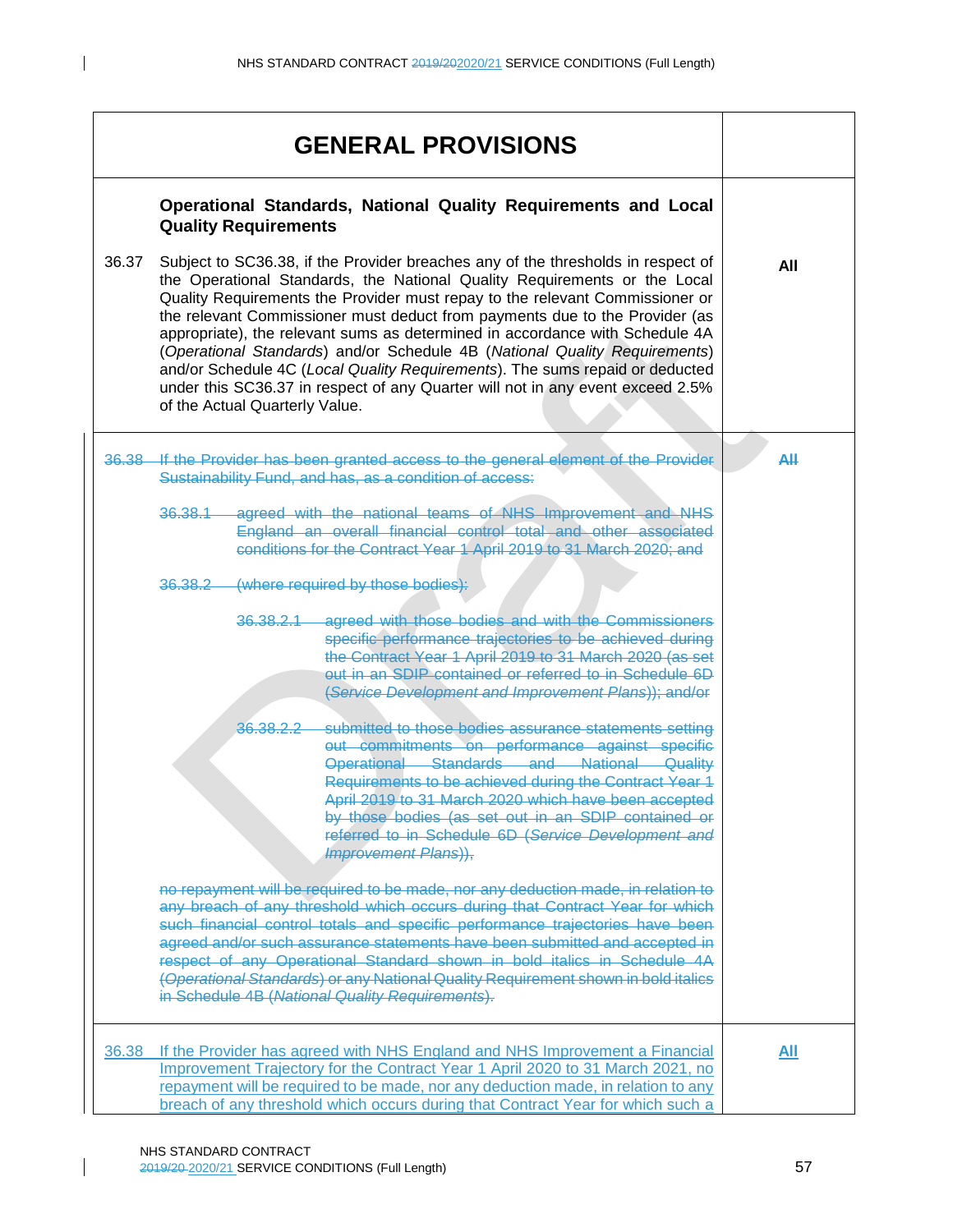|       |         | Financial Improvement Trajectory has been agreed, in respect of any Operational<br>Standard shown in bold italics in Schedule 4A (Operational Standards) or any<br>National Quality Requirement shown in bold italics in Schedule 4B (National<br><b>Quality Requirements).</b>                                                                                                                                                                                                      |                |
|-------|---------|--------------------------------------------------------------------------------------------------------------------------------------------------------------------------------------------------------------------------------------------------------------------------------------------------------------------------------------------------------------------------------------------------------------------------------------------------------------------------------------|----------------|
| 36.39 |         | <b>Statutory and Other Charges</b><br>Where applicable, the Provider must administer all statutory benefits to which the                                                                                                                                                                                                                                                                                                                                                             | All except 111 |
|       |         | Service User is entitled and within a maximum of 20 Operational Days following<br>receipt of an appropriate invoice the relevant Commissioner must reimburse the<br>Provider any statutory benefits correctly administered.                                                                                                                                                                                                                                                          |                |
| 36.40 |         | The Provider must administer and collect all statutory charges which the Service<br>User is liable to pay and which may lawfully be made in relation to the provision<br>of the Services, and must account to whoever the Co-ordinating Commissioner<br>reasonably directs in respect of those charges.                                                                                                                                                                              | All except 111 |
|       |         |                                                                                                                                                                                                                                                                                                                                                                                                                                                                                      |                |
| 36.41 |         | The Parties acknowledge the requirements and intent of the Overseas Visitor<br>Charging Regulations and Overseas Visitor Charging Guidance, and accordingly:                                                                                                                                                                                                                                                                                                                         | All            |
|       | 36.41.1 | the Provider must comply with all applicable Law and Guidance<br>(including the Overseas Visitor Charging Regulations, the Overseas<br>Visitor Charging Guidance and the Who Pays? Guidance) in relation<br>to the identification of and collection of charges from Chargeable<br>Overseas Visitors, including the reporting of unpaid NHS debts in<br>respect of Services provided to non-EEA national Chargeable<br>Overseas Visitors to the Department of Health and Social Care; |                |
|       | 36.41.2 | if the Provider has failed to take all reasonable steps to:                                                                                                                                                                                                                                                                                                                                                                                                                          |                |
|       |         | 36.41.2.1 identify a Chargeable Overseas Visitor; or                                                                                                                                                                                                                                                                                                                                                                                                                                 |                |
|       |         | 36.41.2.2<br>recover charges from the Chargeable Overseas Visitor<br>or other person liable to pay charges in respect of that<br>Chargeable Overseas Visitor under the Overseas Visitor<br><b>Charging Regulations,</b>                                                                                                                                                                                                                                                              |                |
|       |         | no Commissioner will be liable to make any payment to the Provider<br>in respect of any Services delivered to that Chargeable Overseas<br>Visitor and where such a payment has been made the Provider must<br>refund it to the relevant Commissioner;                                                                                                                                                                                                                                |                |
|       | 36.41.3 | (subject to SC36.41.2) each Commissioner must pay the Provider,<br>in accordance with all applicable Law and Guidance (including the<br>Overseas Visitor Charging Regulations, Overseas Visitor Charging<br>Guidance and Who Pays? Guidance), the appropriate contribution<br>on account for all Services delivered by the Provider in accordance<br>with this Contract to any Chargeable Overseas Visitor in respect of<br>whom that Commissioner is the Responsible Commissioner;  |                |
|       | 36.41.4 | the Provider must refund to the relevant Commissioner any such<br>contribution on account if and to the extent that charges are collected<br>from a Chargeable Overseas Visitor or other person liable to pay                                                                                                                                                                                                                                                                        |                |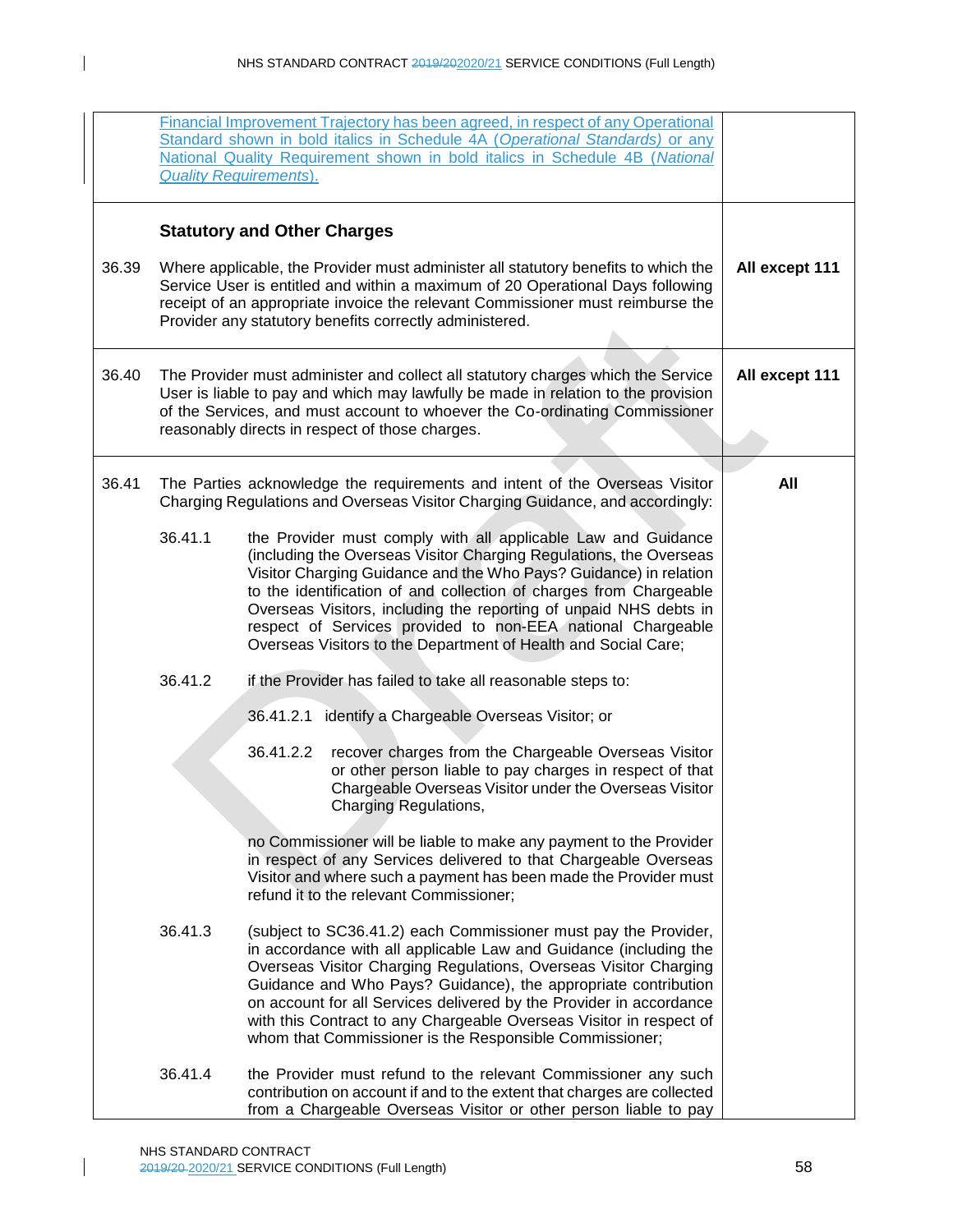|       |                                                                                                                                                                                                                                                                                                                                                                                                                                    | charges in respect of that Chargeable Overseas Visitor, in<br>accordance with all applicable Law and Guidance (including<br>Overseas Visitor Charging Regulations, Overseas Visitor Charging<br>Guidance and the Who Pays? Guidance);                                                                                                                                                                                                                      |     |
|-------|------------------------------------------------------------------------------------------------------------------------------------------------------------------------------------------------------------------------------------------------------------------------------------------------------------------------------------------------------------------------------------------------------------------------------------|------------------------------------------------------------------------------------------------------------------------------------------------------------------------------------------------------------------------------------------------------------------------------------------------------------------------------------------------------------------------------------------------------------------------------------------------------------|-----|
|       | 36.41.5                                                                                                                                                                                                                                                                                                                                                                                                                            | the Provider must make full use of existing mechanisms designed to<br>increase the rates of recovery of the cost of Services provided to<br>overseas visitors insured by another EEA state, including the EEA<br>reporting portal for EHIC and S2 activity; and                                                                                                                                                                                            |     |
|       | 36.41.6                                                                                                                                                                                                                                                                                                                                                                                                                            | each Commissioner must pay the Provider, in accordance with all<br>applicable Law and Guidance (including Overseas Visitor Charging<br>Regulations, Overseas Visitor Charging Guidance and the Who<br>Pays? Guidance), the appropriate sum for all Services delivered by<br>the Provider to any overseas visitor in respect of whom that<br>Commissioner is the Responsible Commissioner and which have<br>been reported through the EEA reporting portal. |     |
| 36.42 | and/or Guidance.                                                                                                                                                                                                                                                                                                                                                                                                                   | In its performance of this Contract the Provider must not provide or offer to a<br>Service User any clinical or medical services for which any charges would be<br>payable by the Service User except in accordance with this Contract, the Law                                                                                                                                                                                                            | All |
|       |                                                                                                                                                                                                                                                                                                                                                                                                                                    | <b>Patient Pocket Money</b>                                                                                                                                                                                                                                                                                                                                                                                                                                |     |
| 36.43 | The Provider must administer and pay all Patient Pocket Money to which a Service<br>User is entitled to that Service User in accordance with Good Practice and the<br>local arrangements that are in place and the relevant Commissioner must<br>reimburse the Provider within 20 Operational Days following receipt of an<br>appropriate invoice any Patient Pocket Money correctly administered and paid to<br>the Service User. | MH, MHSS                                                                                                                                                                                                                                                                                                                                                                                                                                                   |     |
|       | <b>VAT</b>                                                                                                                                                                                                                                                                                                                                                                                                                         |                                                                                                                                                                                                                                                                                                                                                                                                                                                            |     |
| 36.44 |                                                                                                                                                                                                                                                                                                                                                                                                                                    | Payment is exclusive of any applicable VAT for which the Commissioners will be<br>additionally liable to pay the Provider upon receipt of a valid tax invoice at the<br>prevailing rate in force from time to time.                                                                                                                                                                                                                                        | All |
|       |                                                                                                                                                                                                                                                                                                                                                                                                                                    | <b>Contested Payments</b>                                                                                                                                                                                                                                                                                                                                                                                                                                  |     |
| 36.45 | this SC36:                                                                                                                                                                                                                                                                                                                                                                                                                         | If a Party contests all or any part of any payment calculated in accordance with                                                                                                                                                                                                                                                                                                                                                                           | All |
|       | 36.45.1                                                                                                                                                                                                                                                                                                                                                                                                                            | the contesting Party must (as appropriate):                                                                                                                                                                                                                                                                                                                                                                                                                |     |
|       |                                                                                                                                                                                                                                                                                                                                                                                                                                    | 36.45.1.1 within 5 Operational Days of the receipt of the<br>reconciliation account in accordance with SC36.31, or the<br>final reconciliation account in accordance with SC36.30<br>(as appropriate); or                                                                                                                                                                                                                                                  |     |

 $\mathsf{L}$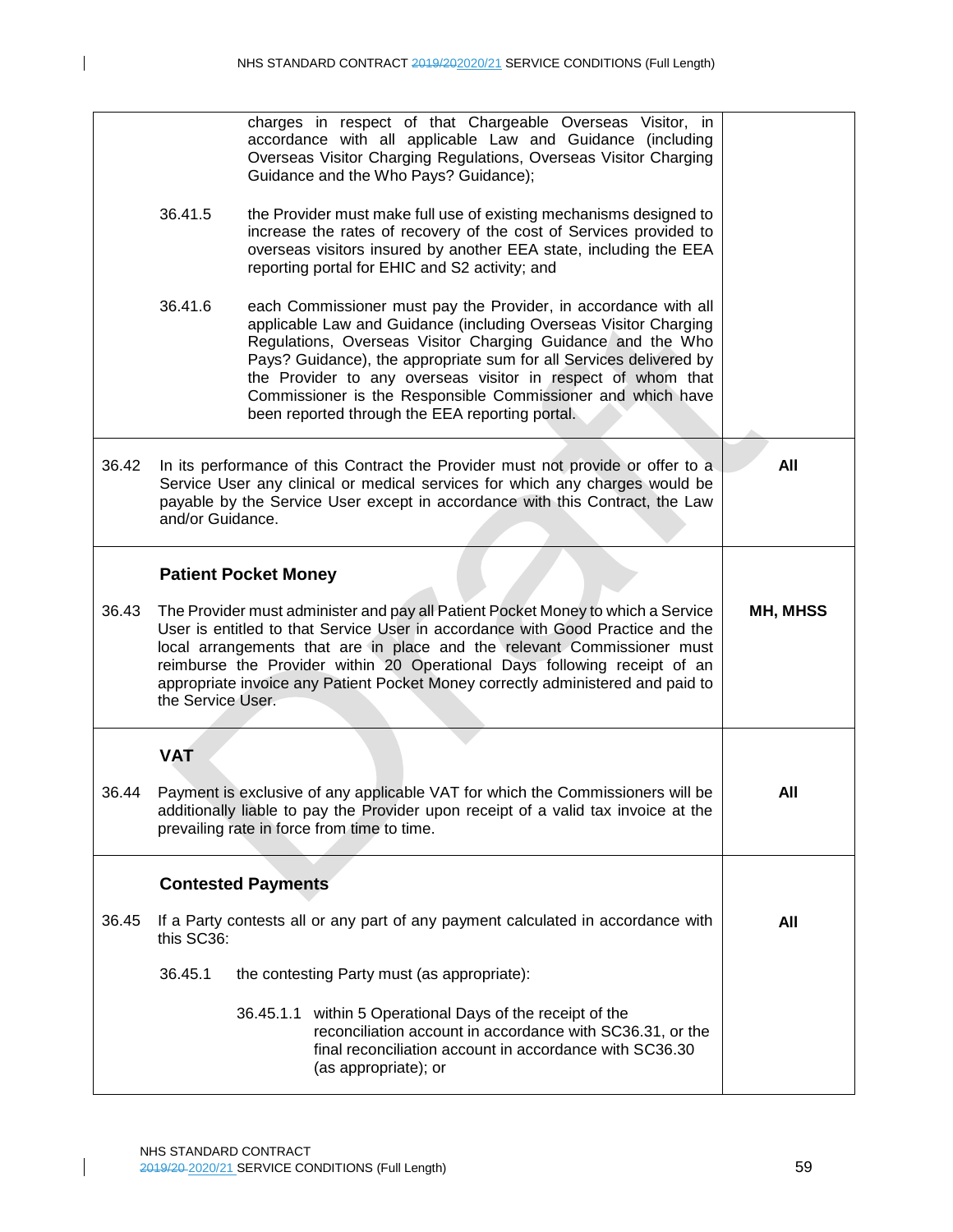|       |         | 36.45.1.2 within 5 Operational Days of the receipt by that Party of<br>an invoice in accordance with SC36.35 or 36.36,                                                                                                                                                                                                                                                                                                                                                                                                               |     |
|-------|---------|--------------------------------------------------------------------------------------------------------------------------------------------------------------------------------------------------------------------------------------------------------------------------------------------------------------------------------------------------------------------------------------------------------------------------------------------------------------------------------------------------------------------------------------|-----|
|       |         | notify the other Party or Parties, setting out in reasonable detail the<br>reasons for contesting that account or invoice (as applicable), and in<br>particular identifying which elements are contested and which are not<br>contested; and                                                                                                                                                                                                                                                                                         |     |
|       | 36.45.2 | any uncontested amount must be paid in accordance with this<br>Contract by the Party from whom it is due; and                                                                                                                                                                                                                                                                                                                                                                                                                        |     |
|       | 36.45.3 | if the matter has not been resolved within 20 Operational Days of the<br>date of notification under SC36.45.1, the contesting Party must refer<br>the matter to Dispute Resolution,                                                                                                                                                                                                                                                                                                                                                  |     |
|       |         | and following the resolution of any Dispute referred to Dispute Resolution in<br>accordance with this SC36.45, insofar as any amount shall be agreed or<br>determined to be payable the Provider must immediately issue an invoice or credit<br>note (as appropriate) for such amount. Any sum due must be paid immediately<br>together with interest calculated in accordance with SC36.46. For the purposes of<br>SC36.46 the date the amount was due will be the date it would have been due<br>had the amount not been disputed. |     |
|       |         | <b>Interest on Late Payments</b>                                                                                                                                                                                                                                                                                                                                                                                                                                                                                                     |     |
| 36.46 |         | Subject to any express provision of this Contract to the contrary (including without<br>limitation the Withholding and Retention of Payment Provisions), each Party will<br>be entitled, in addition to any other right or remedy, to receive interest at the<br>applicable rate under the Late Payment of Commercial Debts (Interest) Act 1998<br>on any payment not made from the date after the date on which payment was due<br>up to and including the date of payment.                                                         | All |
|       | Set Off |                                                                                                                                                                                                                                                                                                                                                                                                                                                                                                                                      |     |
| 36.47 |         | Whenever any sum is due from one Party to another as a consequence of<br>reconciliation under this SC36 or Dispute Resolution or otherwise, the Party due<br>to be paid that sum may deduct it from any amount that it is due to pay the other,<br>provided that it has given 5 Operational Days' notice of its intention to do so.                                                                                                                                                                                                  | All |
|       |         | <b>Invoice Validation</b>                                                                                                                                                                                                                                                                                                                                                                                                                                                                                                            |     |
| 36.48 |         | The Parties must comply with Law and Guidance (including Who Pays? Guidance<br>and Invoice Validation Guidance) in respect of the use of data in the preparation<br>and validation of invoices.                                                                                                                                                                                                                                                                                                                                      | All |
|       |         | <b>Submission of Invoices</b>                                                                                                                                                                                                                                                                                                                                                                                                                                                                                                        |     |
| 36.49 | system. | The Provider must submit all invoices via the e-Invoicing Platform in accordance<br>with e-Invoicing Guidance or via an alternative PEPPOL-compliant e-invoicing                                                                                                                                                                                                                                                                                                                                                                     | All |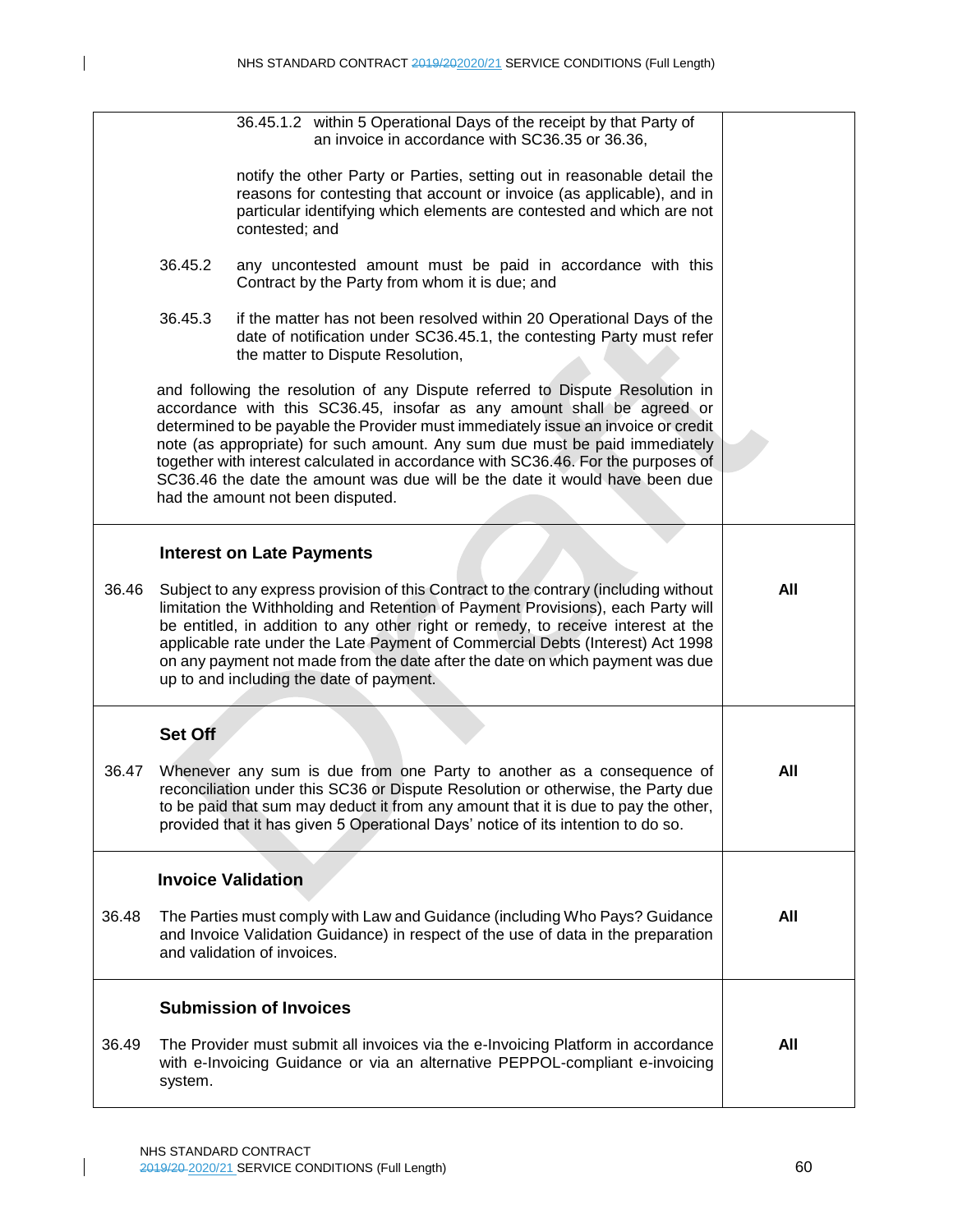|      | <b>QUALITY REQUIREMENTS AND INCENTIVE</b><br><b>SCHEMES</b>                                                                                                                                                                                                                                                                                                                                                                                                                                                                                                                                                                                                                                                                                                                                                                                                                                                                                                          |     |
|------|----------------------------------------------------------------------------------------------------------------------------------------------------------------------------------------------------------------------------------------------------------------------------------------------------------------------------------------------------------------------------------------------------------------------------------------------------------------------------------------------------------------------------------------------------------------------------------------------------------------------------------------------------------------------------------------------------------------------------------------------------------------------------------------------------------------------------------------------------------------------------------------------------------------------------------------------------------------------|-----|
|      | <b>SC37 Local Quality Requirements and Quality Incentive Scheme</b>                                                                                                                                                                                                                                                                                                                                                                                                                                                                                                                                                                                                                                                                                                                                                                                                                                                                                                  |     |
| 37.1 | The Parties must comply with their duties under the Law to improve the quality of<br>clinical and/or care services for Service Users, having regard to Guidance.                                                                                                                                                                                                                                                                                                                                                                                                                                                                                                                                                                                                                                                                                                                                                                                                     | All |
| 37.2 | Nothing in this Contract is intended to prevent this Contract from setting higher<br>quality requirements than those laid down under Monitor's Licence (if any) or<br>required by any relevant Regulatory or Supervisory Body.                                                                                                                                                                                                                                                                                                                                                                                                                                                                                                                                                                                                                                                                                                                                       | All |
| 37.3 | Before the start of each Contract Year, the Co-ordinating Commissioner and the<br>Provider will agree the Local Quality Requirements and Quality Incentive Scheme<br>Indicators that are to apply in respect of that Contract Year. In order to secure<br>continual improvement in the quality of the Services, those Local Quality<br>Requirements and Quality Incentive Scheme Indicators must not, except in<br>exceptional circumstances, be lower or less onerous than those for the previous<br>Contract Year. The Co-ordinating Commissioner and the Provider must give effect<br>to those revised Local Quality Requirements and Quality Incentive Scheme<br>Indicators by means of a Variation (and, where revised Local Quality<br>Requirements and Quality Incentive Scheme Indicators are in respect of a Service<br>to which a National Price applies and if appropriate, a Local Variation in<br>accordance with SC36.11 to 36.15 (Local Variations)). | All |
| 37.4 | If revised Local Quality Requirements and/or Quality Incentive Scheme Indicators<br>cannot be agreed between the Parties, the Parties must refer the matter to Dispute<br>Resolution for escalated negotiation and then (failing agreement) mediation.                                                                                                                                                                                                                                                                                                                                                                                                                                                                                                                                                                                                                                                                                                               | All |
| 37.5 | For the avoidance of doubt, the Quality Incentive Scheme Indicators will apply in<br>addition to and not in substitution for the Local Quality Requirements.                                                                                                                                                                                                                                                                                                                                                                                                                                                                                                                                                                                                                                                                                                                                                                                                         | All |
|      | <b>SC38 Commissioning for Quality and Innovation (CQUIN)</b>                                                                                                                                                                                                                                                                                                                                                                                                                                                                                                                                                                                                                                                                                                                                                                                                                                                                                                         |     |
| 38.1 | Where and as required by CQUIN Guidance, the Parties must implement a<br>performance incentive scheme in accordance with CQUIN Guidance for each<br>Contract Year or the appropriate part of it.                                                                                                                                                                                                                                                                                                                                                                                                                                                                                                                                                                                                                                                                                                                                                                     | All |
| 38.2 | If the Provider has satisfied a CQUIN Indicator a CQUIN Payment calculated in<br>accordance with CQUIN Guidance will be payable by the Commissioners to the<br>Provider in accordance with CQUIN Table 1.                                                                                                                                                                                                                                                                                                                                                                                                                                                                                                                                                                                                                                                                                                                                                            | All |
|      |                                                                                                                                                                                                                                                                                                                                                                                                                                                                                                                                                                                                                                                                                                                                                                                                                                                                                                                                                                      |     |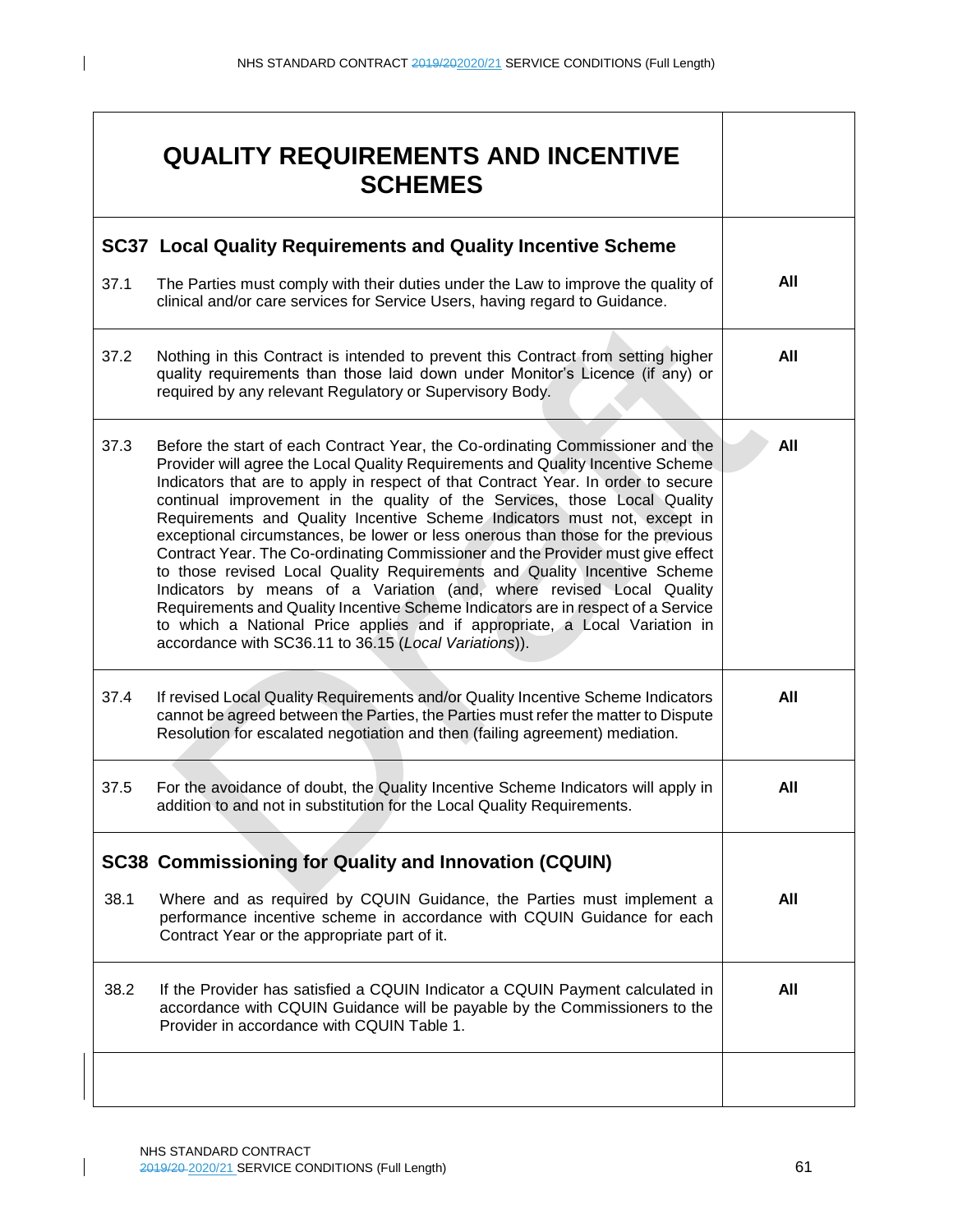|       | <b>Payment on Account</b>                                                                                                                                                                                                                                                                                                                     |     |
|-------|-----------------------------------------------------------------------------------------------------------------------------------------------------------------------------------------------------------------------------------------------------------------------------------------------------------------------------------------------|-----|
| 38.3  | Before the start of each Contract Year the Co-ordinating Commissioner and the<br>Provider may agree a schedule of payments to be made by the Commissioners<br>during the relevant Contract Year on account in expectation of the Provider<br>satisfying the CQUIN Indicators. That schedule of payments must be recorded in<br>CQUIN Table 2. | All |
| 38.4  | Each Commissioner must, on receipt of the appropriate invoice, pay to the<br>Provider its CQUIN Payments on Account in accordance with CQUIN Table 2.                                                                                                                                                                                         | All |
|       | <b>CQUIN Performance Report</b>                                                                                                                                                                                                                                                                                                               |     |
| 38.5  | The Provider must submit to the Co-ordinating Commissioner a CQUIN<br>Performance Report at the frequency and otherwise in accordance with the<br>National Requirements Reported Locally.                                                                                                                                                     | All |
| 38.6  | The Co-ordinating Commissioner must review and discuss with each<br>Commissioner the contents of each CQUIN Performance Report.                                                                                                                                                                                                               | All |
| 38.7  | If any Commissioner wishes to challenge the content of any CQUIN Performance<br>Report (including the clinical or other supporting evidence included in it) the Co-<br>ordinating Commissioner must serve a CQUIN Query Notice on the Provider<br>within 10 Operational Days of receipt of the CQUIN Performance Report.                      | All |
| 38.8  | In response to any CQUIN Query Notice the Provider must, within 10 Operational<br>Days of receipt, either:                                                                                                                                                                                                                                    | All |
|       | 38.1.1<br>submit a revised CQUIN Performance Report (including, where<br>appropriate, further supporting evidence); or                                                                                                                                                                                                                        |     |
|       | 38.1.2<br>refer the matter to Dispute Resolution.                                                                                                                                                                                                                                                                                             |     |
| 38.9  | If the Provider submits a revised CQUIN Performance Report in accordance with<br>SC38.8, the Co-ordinating Commissioner must, within 10 Operational Days of<br>receipt, either:                                                                                                                                                               | All |
|       | 38.1.1<br>accept the revised CQUIN Performance Report; or                                                                                                                                                                                                                                                                                     |     |
|       | 38.1.2<br>refer the matter to Dispute Resolution.                                                                                                                                                                                                                                                                                             |     |
|       | The CQUIN Payments on Account may be adjusted from time to time as may be<br>set out in CQUIN Table 2, on the basis of accepted CQUIN Performance<br>Reports.                                                                                                                                                                                 |     |
|       | <b>Reconciliation</b>                                                                                                                                                                                                                                                                                                                         |     |
| 38.10 | Within 20 Operational Days following the later of:                                                                                                                                                                                                                                                                                            | All |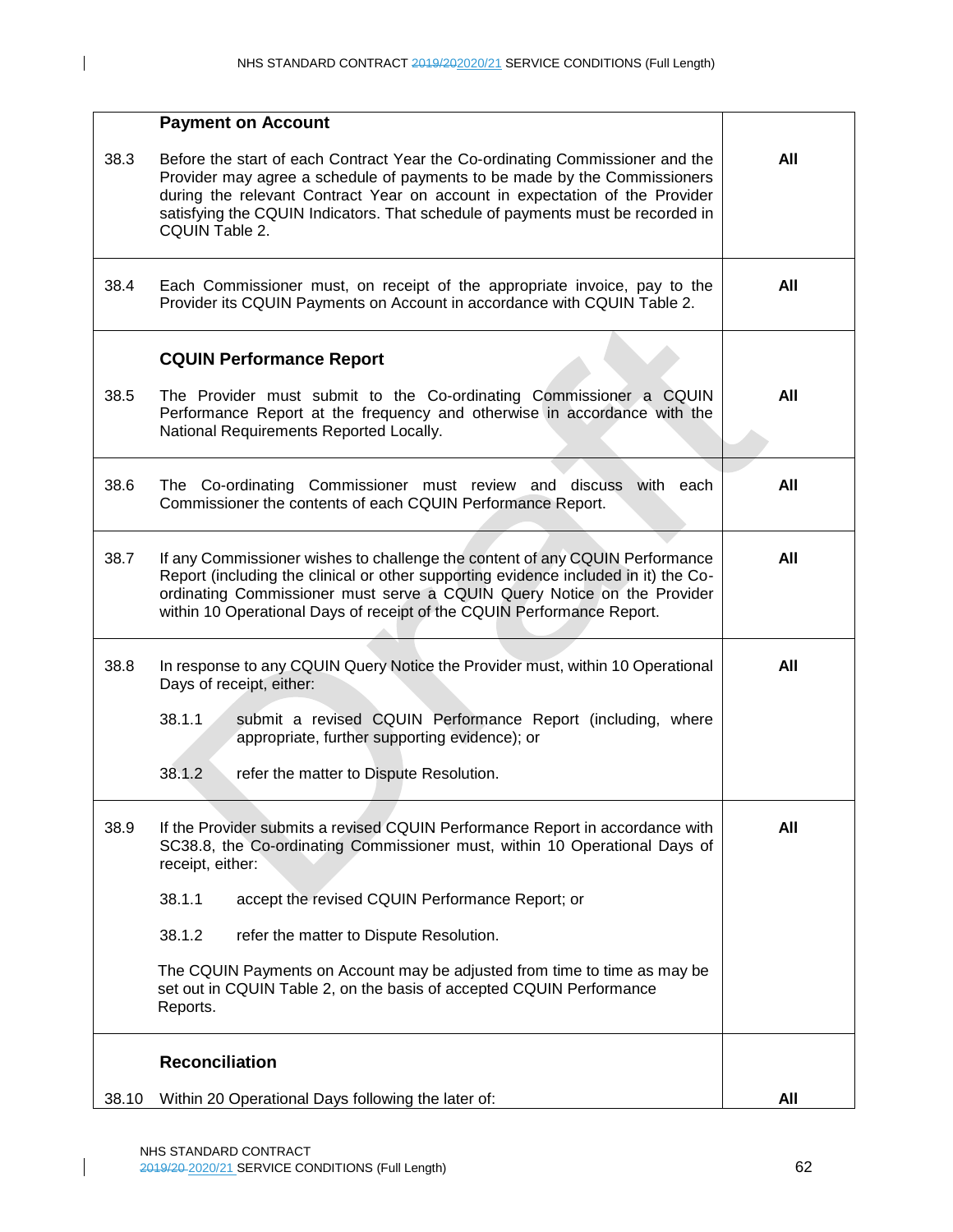|       | 3.10.1                                                                                                                                                                                                                                                                                                                                                                                                                                                                                                                                                                                                                                            | the end of the Contract Year; and                                                                                                                                                                                                                                        |     |
|-------|---------------------------------------------------------------------------------------------------------------------------------------------------------------------------------------------------------------------------------------------------------------------------------------------------------------------------------------------------------------------------------------------------------------------------------------------------------------------------------------------------------------------------------------------------------------------------------------------------------------------------------------------------|--------------------------------------------------------------------------------------------------------------------------------------------------------------------------------------------------------------------------------------------------------------------------|-----|
|       | 38.10.2                                                                                                                                                                                                                                                                                                                                                                                                                                                                                                                                                                                                                                           | the agreement or resolution of all CQUIN Performance Reports in<br>respect of that Contract Year,                                                                                                                                                                        |     |
|       | the Provider must submit a CQUIN Reconciliation Account to the Co-ordinating<br>Commissioner.                                                                                                                                                                                                                                                                                                                                                                                                                                                                                                                                                     |                                                                                                                                                                                                                                                                          |     |
| 38.11 | If payment is made in accordance with SC38.14 before the final reconciliation<br>account for the relevant Contract Year is agreed under SC36 (Payment Terms),<br>and the Actual Annual Value for the relevant Contract Year is not the same as the<br>value against which the CQUIN Payment was calculated, the Provider must within<br>10 Operational Days following the agreement of the final reconciliation account<br>under SC36 (Payment Terms), send the Co-ordinating Commissioner a<br>reconciliation statement reconciling the CQUIN Payment against what it would<br>have been had it been calculated against the Actual Annual Value. | All                                                                                                                                                                                                                                                                      |     |
| 38.12 | Within 5 Operational Days of receipt of either the CQUIN Reconciliation Account<br>under SC38.10 or the reconciliation statement under SC38.11 (as the case may<br>be), the Co-ordinating Commissioner must either agree it or wholly or partially<br>contest it in accordance with SC38.14. The Co-ordinating Commissioner's<br>agreement of either the CQUIN Reconciliation Account under SC38.10 or the<br>reconciliation statement under SC38.11 must not be unreasonably withheld or<br>delayed.                                                                                                                                             | All                                                                                                                                                                                                                                                                      |     |
| 38.13 | The Co-ordinating Commissioner's agreement of the CQUIN Reconciliation<br>Account under SC38.10 or a reconciliation statement under SC38.11 (or where<br>agreed in part in relation to that part) will trigger a reconciliation payment by each<br>relevant Commissioner to the Provider or by the Provider to each relevant<br>Commissioner (as appropriate). The Provider must supply to each Commissioner<br>an invoice or credit note (as appropriate) within 5 Operational Days of the<br>agreement and payment must be made within 10 Operational Days following<br>receipt of the invoice or issue of the credit note.                     | All                                                                                                                                                                                                                                                                      |     |
| 38.14 | If the Co-ordinating Commissioner contests either the CQUIN Reconciliation<br>Account or the reconciliation statement:                                                                                                                                                                                                                                                                                                                                                                                                                                                                                                                            |                                                                                                                                                                                                                                                                          | All |
|       | 38.14.1                                                                                                                                                                                                                                                                                                                                                                                                                                                                                                                                                                                                                                           | the Co-ordinating Commissioner must within 5 Operational Days notify<br>the Provider accordingly, setting out in reasonable detail the reasons<br>for contesting the account, and in particular identifying which elements<br>are contested and which are not contested; |     |
|       | 38.14.2                                                                                                                                                                                                                                                                                                                                                                                                                                                                                                                                                                                                                                           | any uncontested amount identified in either the CQUIN Reconciliation<br>Account under SC38.10 or the reconciliation statement under<br>SC38.11 must be paid in accordance with this SC38.14 by the Party<br>from whom it is due; and                                     |     |
|       | 38.14.3                                                                                                                                                                                                                                                                                                                                                                                                                                                                                                                                                                                                                                           | if the matter has not been resolved within 20 Operational Days<br>following the date of notification under SC38.14.1, either the Provider<br>or the Co-ordinating Commissioner may refer the matter to Dispute<br>Resolution,                                            |     |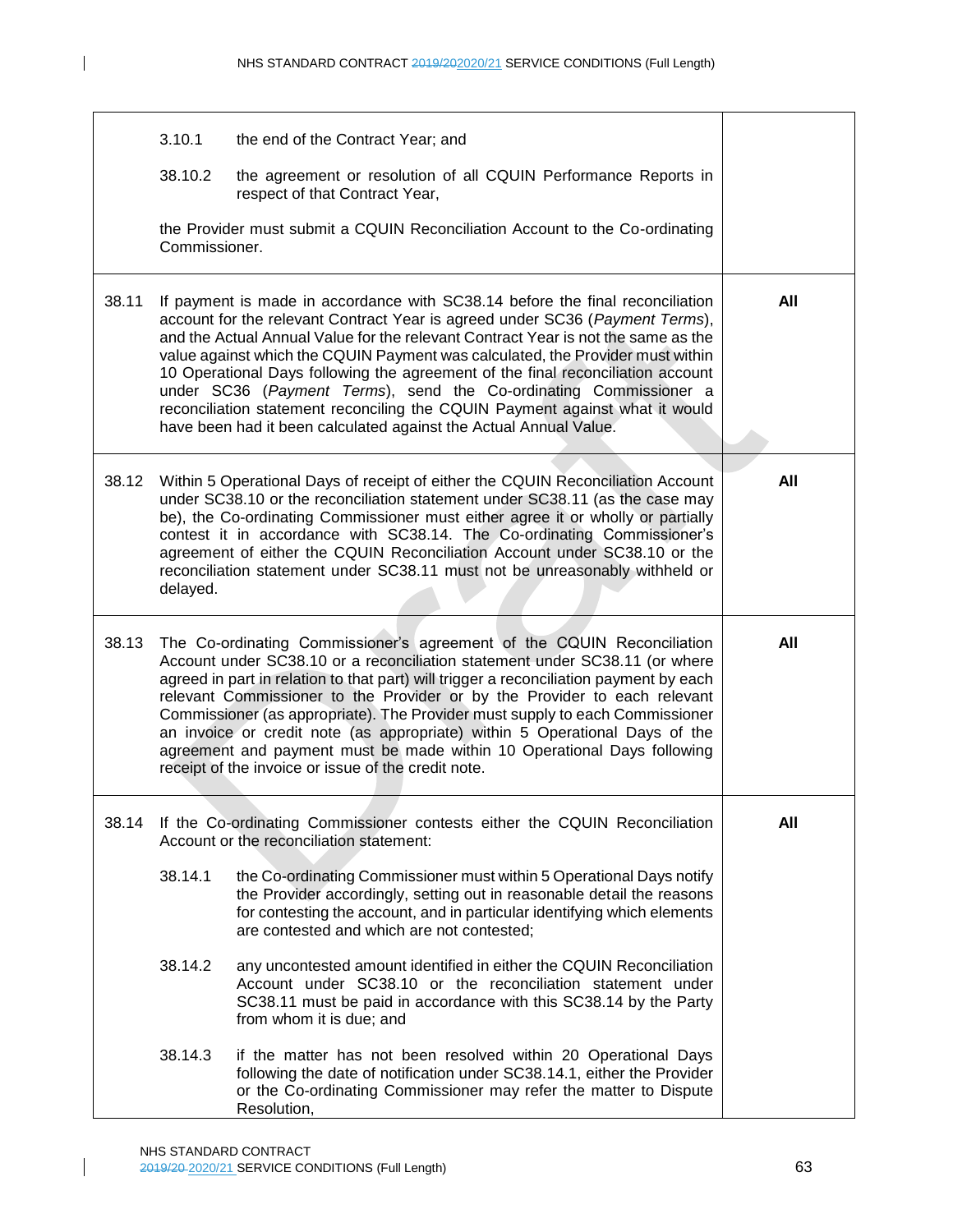$\mathbf{I}$ 

|       | and within 20 Operational Days following the resolution of any Dispute referred<br>to Dispute Resolution in accordance with this SC38.14, if any amount is agreed<br>or determined to be payable the Provider must immediately issue an invoice or<br>credit note (as appropriate) for that amount. The Party from whom any amount<br>is agreed or determined to be payable must immediately pay the amount due to<br>together with interest calculated in accordance with SC36.46. For the purposes<br>of SC36.46 the date the amount was due will be the date it would have been<br>due had the amount not been disputed.                                                                                                                                                                                                                                                                                                                                                                                                                                                  |                                         |
|-------|------------------------------------------------------------------------------------------------------------------------------------------------------------------------------------------------------------------------------------------------------------------------------------------------------------------------------------------------------------------------------------------------------------------------------------------------------------------------------------------------------------------------------------------------------------------------------------------------------------------------------------------------------------------------------------------------------------------------------------------------------------------------------------------------------------------------------------------------------------------------------------------------------------------------------------------------------------------------------------------------------------------------------------------------------------------------------|-----------------------------------------|
|       | <b>Small-Value Contract</b>                                                                                                                                                                                                                                                                                                                                                                                                                                                                                                                                                                                                                                                                                                                                                                                                                                                                                                                                                                                                                                                  |                                         |
| 38.15 | If the Commissioners have applied the small-value contract exception set out in<br>CQUIN Guidance, any Price stated in or otherwise applicable to this Contract,<br>and any Expected Annual Contract Value, are expressed at full value (that is,<br>including any sum which would otherwise have been payable as a CQUIN<br>Payment had that exception not been applied).                                                                                                                                                                                                                                                                                                                                                                                                                                                                                                                                                                                                                                                                                                   | All                                     |
|       | PROCUREMENT OF GOODS AND SERVICES                                                                                                                                                                                                                                                                                                                                                                                                                                                                                                                                                                                                                                                                                                                                                                                                                                                                                                                                                                                                                                            |                                         |
|       | <b>SC39 Procurement of Good and Services</b>                                                                                                                                                                                                                                                                                                                                                                                                                                                                                                                                                                                                                                                                                                                                                                                                                                                                                                                                                                                                                                 |                                         |
|       | <b>Nominated Supply Agreements</b>                                                                                                                                                                                                                                                                                                                                                                                                                                                                                                                                                                                                                                                                                                                                                                                                                                                                                                                                                                                                                                           |                                         |
| 39.1  | The Co-ordinating Commissioner has (if so recorded in Schedule 2G (Other Local<br>Agreements, Policies and Procedures)) given notice, and/or may at any time give<br>reasonable written notice, requiring the Provider to purchase (and to ensure that<br>any Sub-Contractor purchases) a device or devices listed in the High Cost<br>Devices and Listed Procedures tab, or a drug or drugs listed in the High Cost<br>Drugs tab, or an innovation or technology listed in the Listed Innovations and<br>Technologies tab, at Annex A to the National Tariff, and used in the delivery of the<br>Services, from a supplier, intermediary or via a framework listed in that notice. The<br>Provider must purchase (and must ensure that any Sub-Contractor which is an<br>NHS Trust or an NHS Foundation Trust must purchase) any adalimumab used in<br>delivery of the Services via and in accordance with the Adalimumab Framework.<br>The Provider will not be entitled to payment for any such item purchased and used<br>in breach of this SC39.1 and/or such a notice. | A, A+E, CR, R<br>(NHS Trust/FT<br>only) |
|       | <b>Nationally Contracted Products Programme</b>                                                                                                                                                                                                                                                                                                                                                                                                                                                                                                                                                                                                                                                                                                                                                                                                                                                                                                                                                                                                                              |                                         |
| 39.2  | The Provider must use all reasonable endeavours to co-operate with NHS<br>Improvement and NHS Supply Chain to implement in full the requirements of the<br>Nationally Contracted Products Programme.                                                                                                                                                                                                                                                                                                                                                                                                                                                                                                                                                                                                                                                                                                                                                                                                                                                                         | <b>NHS Trust/FT</b>                     |
|       | <b>National Genomic Test Directory</b>                                                                                                                                                                                                                                                                                                                                                                                                                                                                                                                                                                                                                                                                                                                                                                                                                                                                                                                                                                                                                                       |                                         |
| 39.3  | Where, in the course of providing the Services, the Provider or any Sub-Contractor<br>requires a sample taken from a Service User to be subject to a genomic laboratory                                                                                                                                                                                                                                                                                                                                                                                                                                                                                                                                                                                                                                                                                                                                                                                                                                                                                                      | A+E, A, CR,<br>CS, D, MH,<br>MHSS, R    |